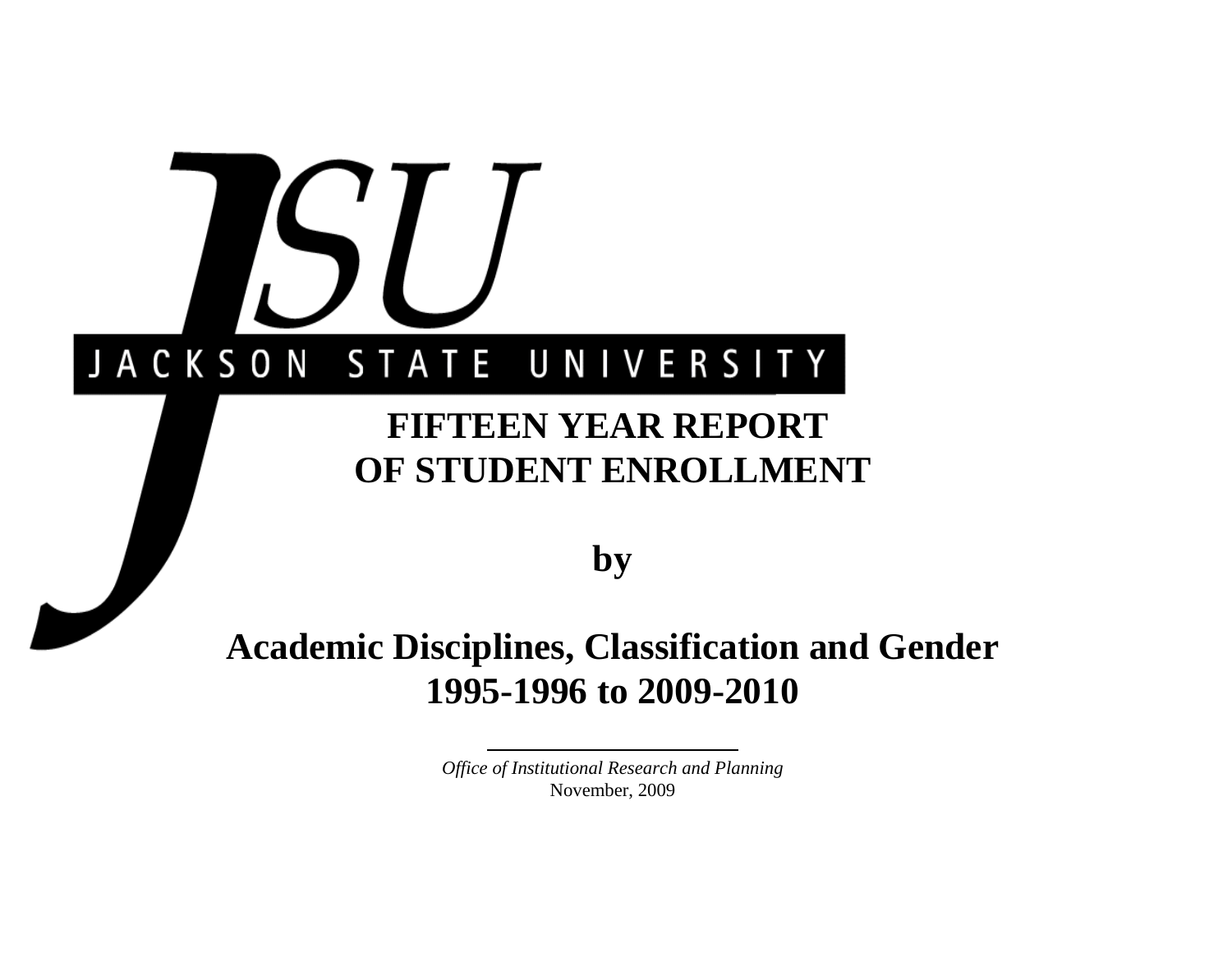### **PREFACE**

This annual report contains data on student enrollment at Jackson State University by academic discipline, educational classification and gender for Fall Semesters, 1995-96 TO 2009-10. All data are from Census files. Academic discipline are listed in alphabetical sequence.

It is the intent of the Office of Institutional Research and Planning (OIRP) to provide data which are useful to the administrators, faculty and staff. Direct any questions or comments to the Office of Institutional Research and Planning at (601) 979-2615.

Thank you.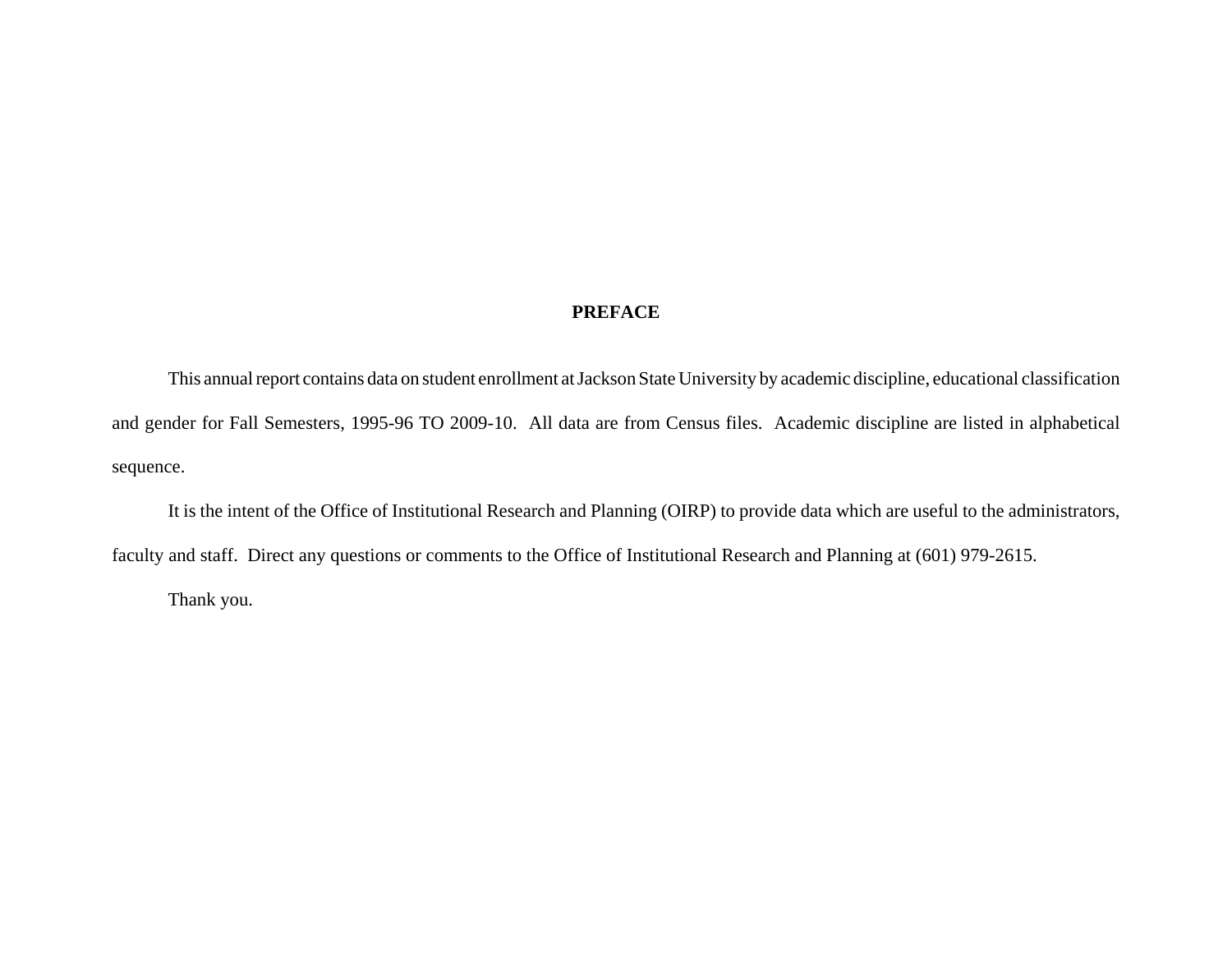# **TABLE OF CONTENTS**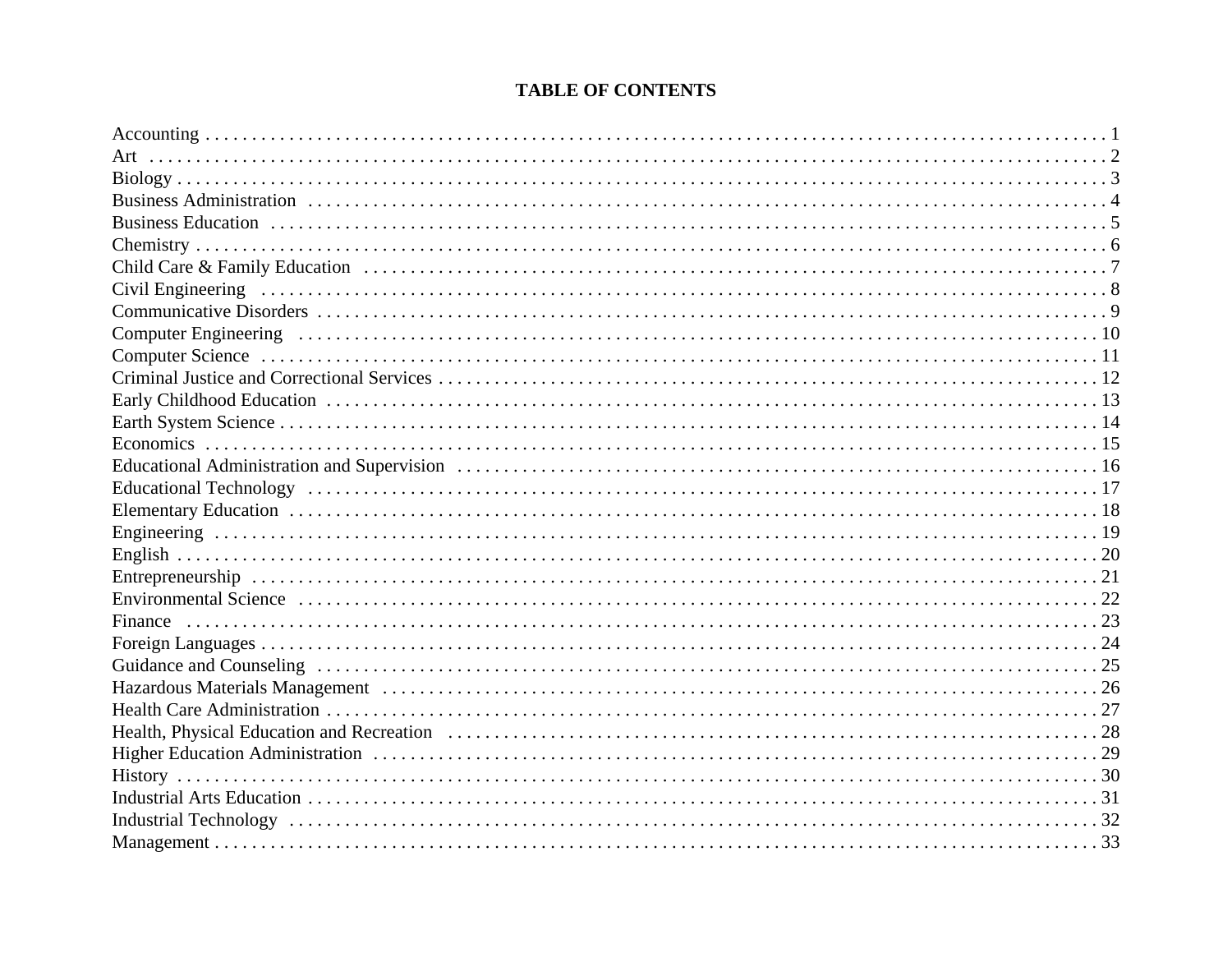# **TABLE OF CONTENTS (con't)**

| Reading |
|---------|
|         |
|         |
|         |
|         |
|         |
|         |
|         |
|         |
|         |
|         |
|         |
|         |
|         |
|         |
|         |
|         |
|         |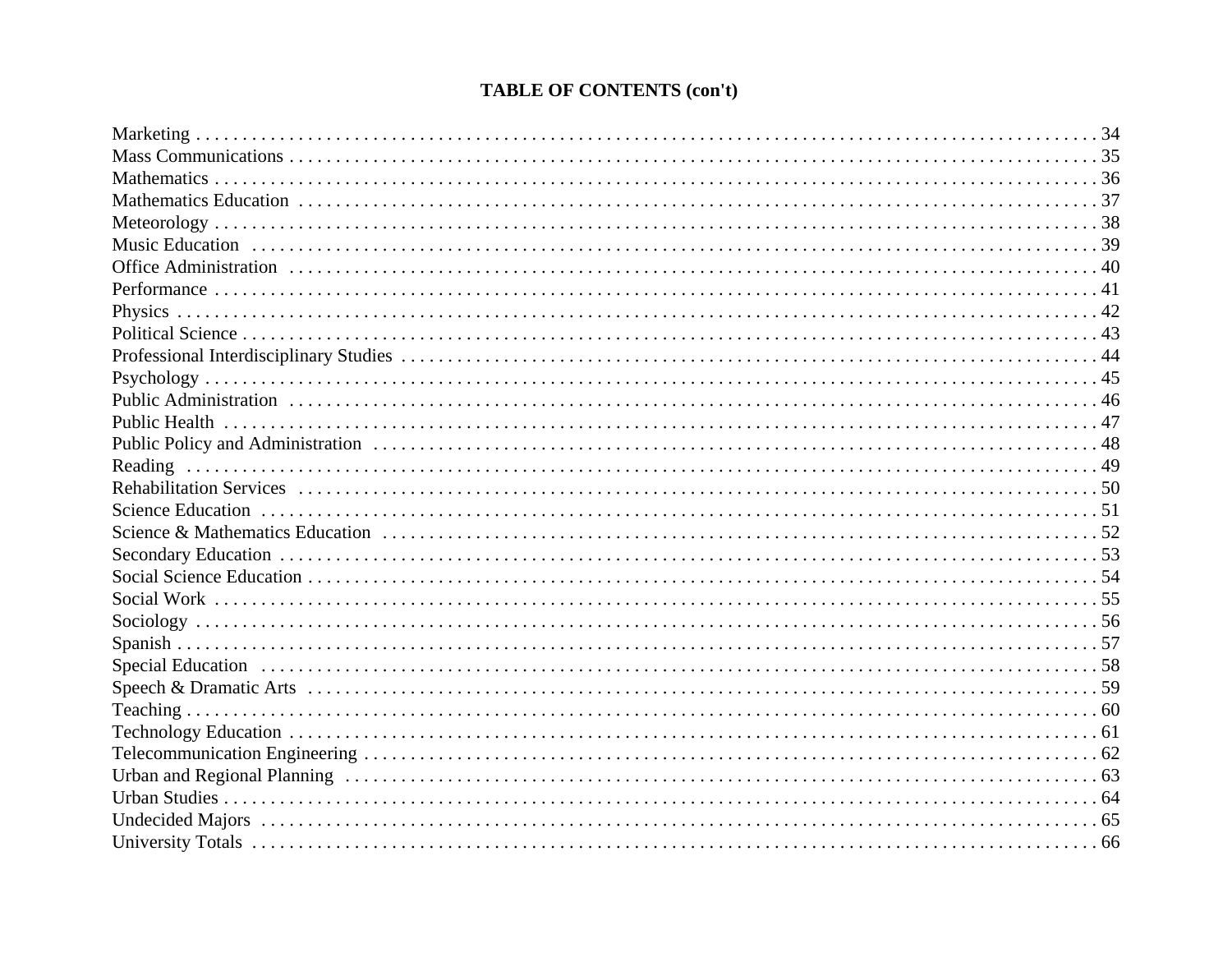| DISCIPLINE: ACCOUNTING                                |             |                                  |        |                            |             |                                |                       |                                |                |                                  |                       |
|-------------------------------------------------------|-------------|----------------------------------|--------|----------------------------|-------------|--------------------------------|-----------------------|--------------------------------|----------------|----------------------------------|-----------------------|
| <b>CLASSIFICATION</b><br><b>GENDER</b><br><b>YEAR</b> | <b>MALE</b> | <b>FRESHMAN</b><br><b>FEMALE</b> | MALE   | SOPHOMORE<br><b>FEMALE</b> | <b>MALE</b> | <b>JUNIOR</b><br><b>FEMALE</b> | $\operatorname{MALE}$ | <b>SENIOR</b><br><b>FEMALE</b> | <b>MALE</b>    | <b>GRADUATE</b><br><b>FEMALE</b> | <b>GRAND</b><br>TOTAL |
| 1995-96                                               | 23          | 44                               | 18     | 35                         | 19          | 46                             | 34                    | 65                             | $\overline{c}$ | 16                               | 302                   |
| 1996-97                                               | 33          | 54                               | 17     | 29                         | 17          | 31                             | 27                    | 55                             |                | 13                               | 277                   |
| 1997-98                                               | 26          | 55                               | 23     | 44                         | 23          | 41                             | 29                    | 47                             | 5              | $\overline{9}$                   | 302                   |
| 1998-99                                               | 18          | 38                               | 19     | 44                         | 10          | 46                             | 23                    | 50                             | 5              | 15                               | 268                   |
| 1999-00                                               | 14          | 46                               | 10     | 32                         | 19          | 56                             | 23                    | 64                             | $\overline{4}$ | 15                               | 283                   |
| 2000-01                                               | 18          | 46                               | 13     | 32                         | 19          | 42                             | 20                    | 78                             |                | $7\phantom{.0}$                  | 276                   |
| 2001-02                                               | 18          | 44                               | 12     | 30                         | 10          | 49                             | 23                    | 72                             | $\mathfrak{Z}$ | 13                               | 274                   |
| 2002-03                                               | 32          | 51                               | 16     | 38                         | 17          | 37                             | 20                    | 77                             | $\overline{7}$ | 13                               | 308                   |
| 2003-04                                               | 26          | 65                               | 21     | 43                         | 24          | 42                             | 22                    | 79                             | 3              | 21                               | 346                   |
| 2004-05                                               | 33          | 64                               | 22     | 38                         | 17          | 46                             | 29                    | 75                             | $\overline{4}$ | 16                               | 344                   |
| 2005-06                                               | 35          | 57                               | 16     | 67                         | 25          | 48                             | 23                    | 70                             | 7              | 16                               | 364                   |
| 2006-07                                               | 17          | $50\,$                           | 17     | 48                         | 24          | 49                             | 32                    | 75                             | 12             | 23                               | 347                   |
| 2007-08                                               | 37          | 43                               | 20     | 42                         | 25          | 64                             | 38                    | 79                             | 11             | 22                               | 381                   |
| 2008-09                                               | 28          | 55                               | $22\,$ | 39                         | 13          | 41                             | 45                    | 81                             | $8\,$          | 27                               | 359                   |
| 2009-10                                               | 29          | 38                               | 23     | 56                         | $20\,$      | 41                             | 34                    | 80                             | 7              | 28                               | 356                   |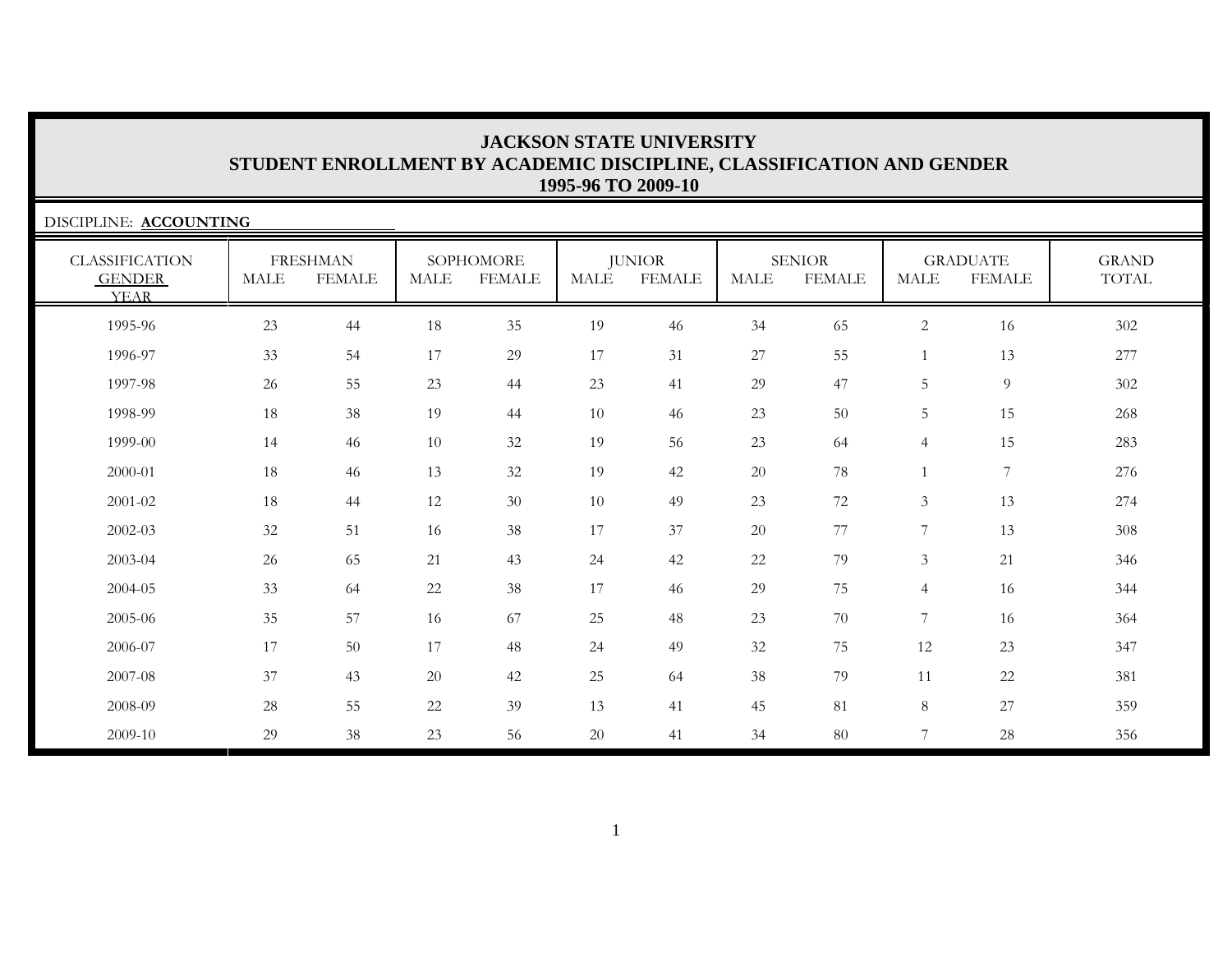| <b>JACKSON STATE UNIVERSITY</b>                                      |
|----------------------------------------------------------------------|
| STUDENT ENROLLMENT BY ACADEMIC DISCIPLINE, CLASSIFICATION AND GENDER |
| 1995-96 TO 2009-10                                                   |

| DISCIPLINE: ART                                       |             |                                  |                |                            |                |                                |                |                                |                                                     |                                                       |                                        |
|-------------------------------------------------------|-------------|----------------------------------|----------------|----------------------------|----------------|--------------------------------|----------------|--------------------------------|-----------------------------------------------------|-------------------------------------------------------|----------------------------------------|
| <b>CLASSIFICATION</b><br><b>GENDER</b><br><b>YEAR</b> | <b>MALE</b> | <b>FRESHMAN</b><br><b>FEMALE</b> | MALE           | SOPHOMORE<br><b>FEMALE</b> | <b>MALE</b>    | <b>JUNIOR</b><br><b>FEMALE</b> | <b>MALE</b>    | <b>SENIOR</b><br><b>FEMALE</b> | <b>MALE</b>                                         | <b>GRADUATE</b><br><b>FEMALE</b>                      | <b>GRAND</b><br>$\operatorname{TOTAL}$ |
| 1995-96                                               | $\,8\,$     | 15                               | 5              | $\overline{2}$             | $\mathfrak{Z}$ | $\overline{2}$                 | $\overline{4}$ | 6                              | $\hspace{0.05cm} -\hspace{0.05cm} -\hspace{0.05cm}$ | $\hspace{0.05cm} -$                                   | 45                                     |
| 1996-97                                               | 8           | $\mathfrak{Z}$                   | 6              | $\overline{4}$             | $\overline{4}$ | $\overline{c}$                 | 6              | 4                              | $- -$                                               | $\hspace{0.05cm} -$                                   | 37                                     |
| 1997-98                                               | 5           | 3                                | 7              |                            | 6              | 5                              | $\overline{4}$ | $\mathfrak{Z}$                 | $\hspace{0.05cm} -\hspace{0.05cm} -\hspace{0.05cm}$ | $\hspace{0.05cm} -$                                   | 34                                     |
| 1998-99                                               | 8           | 2                                | 3              | 2                          | $\mathfrak{Z}$ |                                | 6              | 5                              | $\qquad \qquad -$                                   | $\overline{\phantom{0}}$                              | 30                                     |
| 1999-00                                               | 6           | $\mathfrak{Z}$                   | 3              | $\overline{4}$             | 5              | $\overline{4}$                 | 7              | 6                              | $\qquad \qquad -$                                   |                                                       | 38                                     |
| 2000-01                                               | 9           | 11                               | 10             | $\overline{4}$             | 6              | 7                              | 11             | 5                              |                                                     |                                                       | 63                                     |
| 2001-02                                               | 20          | 10                               | 9              | 6                          | 9              | $7\phantom{.0}$                | 13             | 6                              |                                                     |                                                       | $80\,$                                 |
| $2002 - 03$                                           | 16          | 10                               | 17             | 6                          | $\overline{9}$ | 6                              | 12             | 9                              |                                                     |                                                       | 85                                     |
| 2003-04                                               | $8\,$       |                                  | 17             | $8\phantom{.}$             | 13             | $7\phantom{.0}$                | 15             | 13                             | $\qquad \qquad -$                                   |                                                       | 82                                     |
| 2004-05                                               | 15          | 2                                | $\overline{7}$ | $\overline{4}$             | $\sqrt{ }$     | 12                             | 25             | 14                             |                                                     |                                                       | 86                                     |
| 2005-06                                               | 17          | 16                               | $17\,$         | $\overline{4}$             | 12             | 10                             | 16             | 13                             |                                                     |                                                       | 105                                    |
| 2006-07                                               | 15          | 8                                | 14             | 9                          | 11             | 11                             | 18             | 12                             |                                                     |                                                       | 98                                     |
| 2007-08                                               | 12          | $5\overline{)}$                  | 12             | $8\,$                      | 11             | 15                             | 11             | 12                             | $\hspace{0.05cm} -\hspace{0.05cm} -\hspace{0.05cm}$ | $\sim$ $\sim$                                         | 86                                     |
| 2008-09                                               | 9           | 9                                | 6              | $\overline{4}$             | 14             | 11                             | 11             | 21                             | $\hspace{0.05cm} -\hspace{0.05cm} -\hspace{0.05cm}$ | $\hspace{0.05cm} - \hspace{0.05cm} - \hspace{0.05cm}$ | 85                                     |
| 2009-10                                               | 16          | 8                                | 11             | 6                          | 11             | 8                              | 18             | 20                             | $- -$                                               |                                                       | 98                                     |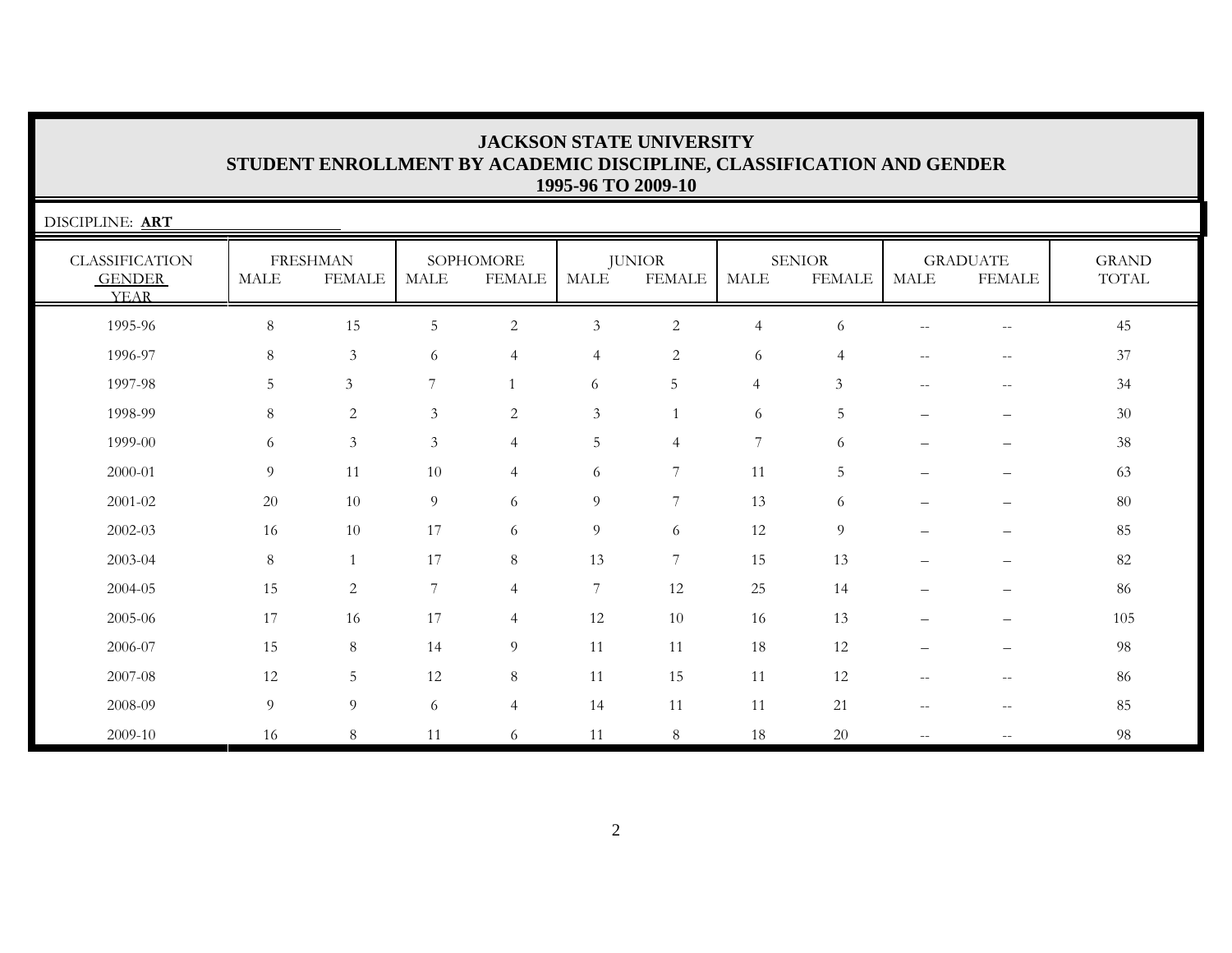| DISCIPLINE: BIOLOGY                                   |      |                                  |      |                            |        |                                |             |                                |                |                                  |                       |
|-------------------------------------------------------|------|----------------------------------|------|----------------------------|--------|--------------------------------|-------------|--------------------------------|----------------|----------------------------------|-----------------------|
| <b>CLASSIFICATION</b><br><b>GENDER</b><br><b>YEAR</b> | MALE | <b>FRESHMAN</b><br><b>FEMALE</b> | MALE | SOPHOMORE<br><b>FEMALE</b> | MALE   | <b>JUNIOR</b><br><b>FEMALE</b> | <b>MALE</b> | <b>SENIOR</b><br><b>FEMALE</b> | <b>MALE</b>    | <b>GRADUATE</b><br><b>FEMALE</b> | <b>GRAND</b><br>TOTAL |
| 1995-96                                               | 121  | 250                              | 67   | 140                        | 54     | 111                            | 68          | 93                             | 10             | 20                               | 934                   |
| 1996-97                                               | 89   | 220                              | 76   | 151                        | 61     | 129                            | 87          | 119                            | 16             | 21                               | 969                   |
| 1997-98                                               | 79   | 192                              | 57   | 137                        | 59     | 142                            | 80          | 145                            | 16             | 33                               | 940                   |
| 1998-99                                               | 59   | 187                              | 38   | 109                        | 59     | 126                            | 73          | 137                            | 16             | 30                               | 834                   |
| 1999-00                                               | 45   | 147                              | 32   | 93                         | 41     | 89                             | 81          | 146                            | 14             | 25                               | 713                   |
| 2000-01                                               | 41   | 159                              | 28   | 88                         | 32     | 91                             | 64          | 126                            | 8              | 21                               | 658                   |
| 2001-02                                               | 55   | 168                              | 25   | 76                         | 18     | 63                             | 52          | 127                            | 5              | 19                               | 608                   |
| 2002-03                                               | 62   | 211                              | 28   | 116                        | 23     | 77                             | 38          | 103                            | 6              | 22                               | 686                   |
| 2003-04                                               | 51   | 174                              | 33   | 114                        | $22\,$ | 91                             | 34          | 104                            | 7              | 19                               | 652                   |
| 2004-05                                               | 66   | 232                              | 38   | 115                        | $27\,$ | 99                             | 33          | 117                            | 9              | 20                               | 756                   |
| 2005-06                                               | 72   | 263                              | 37   | 146                        | 49     | 104                            | $28\,$      | 118                            | 9              | 24                               | 850                   |
| 2006-07                                               | 68   | 204                              | 44   | 133                        | 43     | 122                            | 48          | 141                            | 8              | 26                               | 837                   |
| 2007-08                                               | 73   | 192                              | 54   | 128                        | 42     | 109                            | 54          | 143                            | $\overline{5}$ | 22                               | 822                   |
| 2008-09                                               | 65   | 198                              | 51   | 128                        | 37     | 112                            | 53          | 132                            | $\overline{5}$ | 17                               | 798                   |
| 2009-10                                               | 65   | 201                              | 53   | 144                        | 45     | 119                            | 61          | 138                            | 6              | 17                               | 849                   |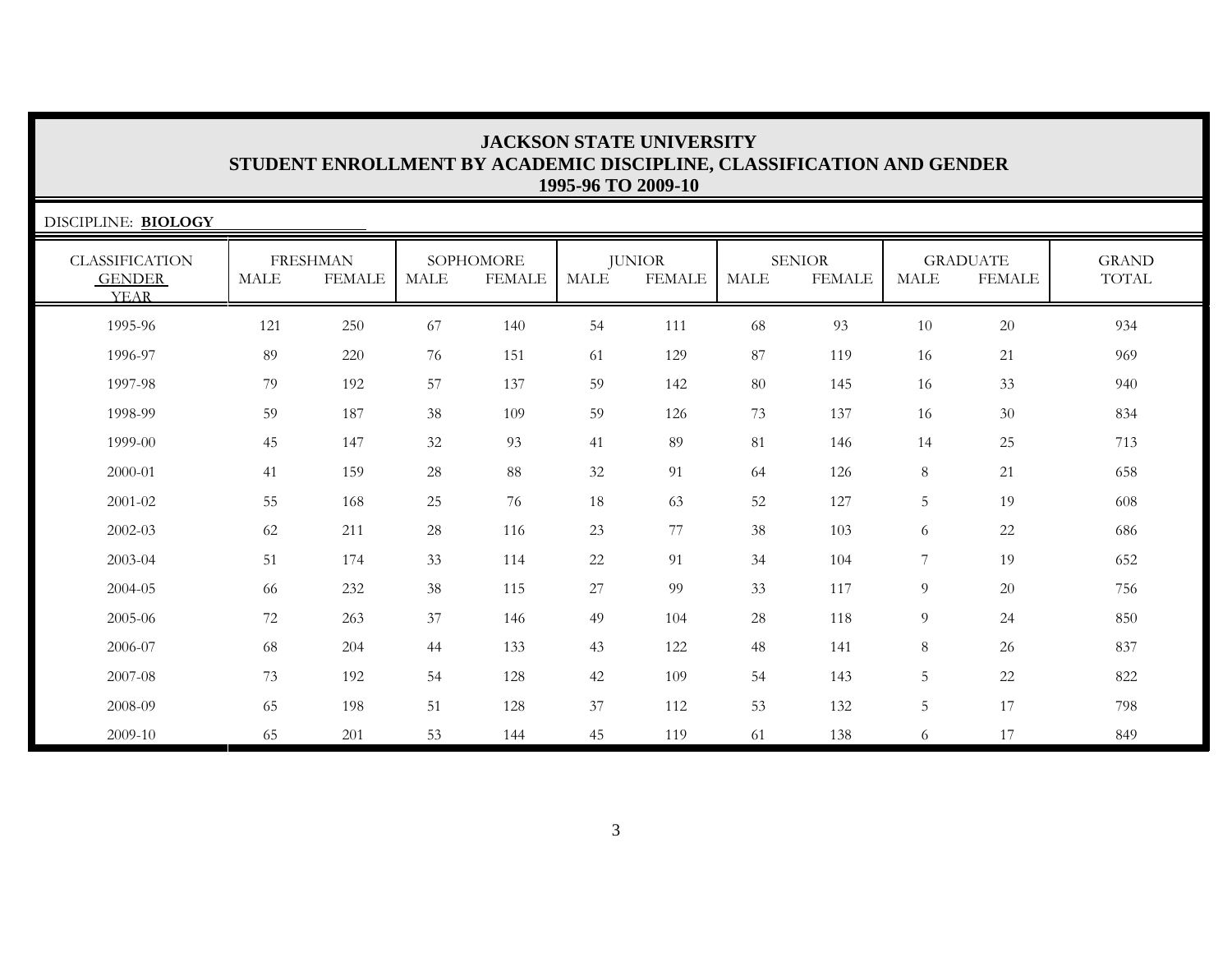### DISCIPLINE: **BUSINESS ADMINISTRATION**

| <b>CLASSIFICATION</b><br><b>GENDER</b><br><b>YEAR</b> | <b>MALE</b> | <b>FRESHMAN</b><br><b>FEMALE</b> | <b>MALE</b> | SOPHOMORE<br><b>FEMALE</b> | MALE   | <b>JUNIOR</b><br><b>FEMALE</b> | <b>MALE</b> | <b>SENIOR</b><br><b>FEMALE</b> | MALE | <b>GRADUATE</b><br><b>FEMALE</b> | <b>GRAND</b><br>TOTAL |
|-------------------------------------------------------|-------------|----------------------------------|-------------|----------------------------|--------|--------------------------------|-------------|--------------------------------|------|----------------------------------|-----------------------|
| 1995-96                                               | 78          | $70\,$                           | 33          | 39                         | $32\,$ | 24                             | 32          | 68                             | 16   | 32                               | 424                   |
| 1996-97                                               | 57          | 70                               | 38          | 37                         | 29     | 23                             | 32          | 58                             | 41   | 60                               | 445                   |
| 1997-98                                               | 58          | 59                               | 39          | 35                         | $27\,$ | 31                             | 24          | 52                             | 44   | 66                               | 435                   |
| 1998-99                                               | 53          | 68                               | 35          | 28                         | 24     | 45                             | 36          | 58                             | 31   | 49                               | 427                   |
| 1999-00                                               | 67          | 73                               | 33          | 36                         | 30     | 48                             | 34          | 66                             | 30   | 30                               | 447                   |
| 2000-01                                               | 64          | 79                               | 45          | 48                         | 35     | 51                             | 35          | 64                             | 31   | 36                               | 488                   |
| 2001-02                                               | 66          | 89                               | 43          | 52                         | 41     | 68                             | 38          | 84                             | 28   | 48                               | 557                   |
| $2002 - 03$                                           | 68          | 87                               | 47          | 50                         | 48     | 58                             | 54          | 108                            | 31   | 47                               | 598                   |
| 2003-04                                               | 84          | 76                               | 42          | 49                         | 38     | 55                             | 54          | 107                            | 36   | 42                               | 583                   |
| 2004-05                                               | 98          | 98                               | 43          | 56                         | 39     | 51                             | 51          | 106                            | 30   | 35                               | 607                   |
| 2005-06                                               | 75          | 92                               | 45          | 72                         | 48     | 57                             | 38          | 78                             | 32   | 31                               | 568                   |
| 2006-07                                               | 81          | 94                               | 47          | 45                         | 39     | 53                             | 47          | 99                             | 31   | 33                               | 569                   |
| 2007-08                                               | 84          | 91                               | 44          | 63                         | 39     | 60                             | 56          | 92                             | 30   | 32                               | 591                   |
| 2008-09                                               | 82          | 73                               | 45          | 58                         | 32     | 47                             | 56          | 83                             | 31   | 41                               | 548                   |
| 2009-10                                               | 84          | 55                               | 50          | 46                         | 39     | 48                             | 46          | 77                             | 32   | 25                               | 502                   |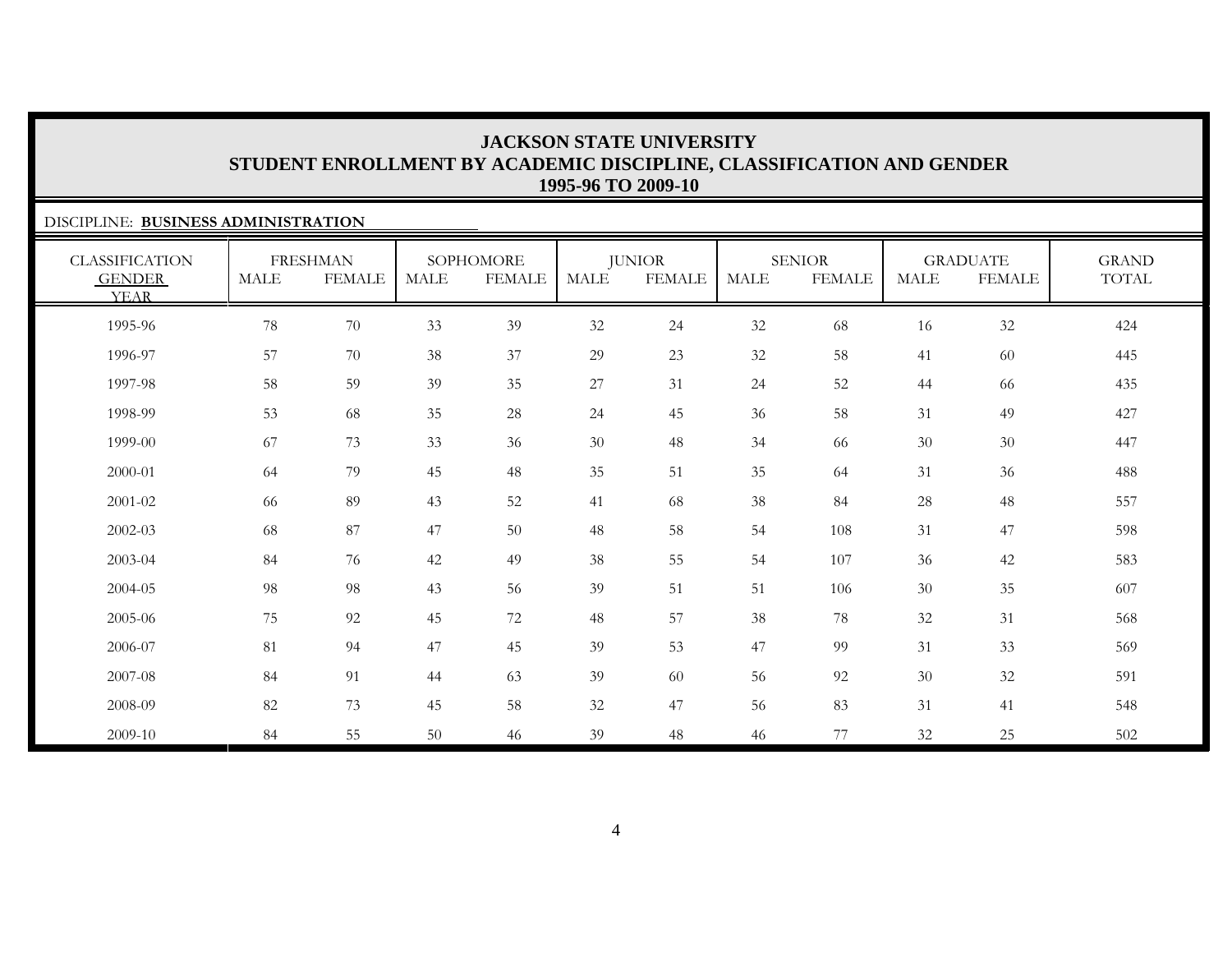SENIOR

GRADUATE

GRAND

### DISCIPLINE: **BUSINESS EDUCATION** CLASSIFICATION GENDER YEARFRESHMAN **DEMALE** SOPHOMORE MALE FEMALEJUNIOR **EEMAL**

| <b>GENDER</b><br><b>YEAR</b> | $\operatorname{MALE}$    | <b>FEMALE</b>     | MALE           | <b>FEMALE</b>   | MALE                     | <b>FEMALE</b>  | <b>MALE</b>              | <b>FEMALE</b>                                       | MALE                                                | <b>FEMALE</b>     | TOTAL  |
|------------------------------|--------------------------|-------------------|----------------|-----------------|--------------------------|----------------|--------------------------|-----------------------------------------------------|-----------------------------------------------------|-------------------|--------|
| 1995-96                      | 7                        | $\,8\,$           |                | $\overline{7}$  | $\sqrt{2}$               | $\overline{4}$ | $- -$                    | $\overline{7}$                                      | $\hspace{0.05cm} -\hspace{0.05cm} -\hspace{0.05cm}$ | 6                 | $42\,$ |
| 1996-97                      |                          | $\overline{4}$    | $\overline{4}$ | 7               | 2                        | $\mathfrak{Z}$ | $\overline{4}$           | 11                                                  | 1                                                   | $\,8\,$           | $51\,$ |
| 1997-98                      | $\overline{4}$           | 5                 |                | 4               | $\mathfrak{Z}$           | $\sqrt{2}$     | 1                        | $\overline{5}$                                      | $\mathbf{1}$                                        | 11                | $37\,$ |
| 1998-99                      | $\mathfrak{Z}$           | $\mathfrak{Z}$    |                | $\mathfrak{Z}$  | $\mathbf{1}$             | 6              | $\overline{c}$           | $\mathfrak{Z}$                                      | $\mathbf{1}$                                        | 11                | $34\,$ |
| 1999-00                      | $\mathfrak{Z}$           | 6                 |                |                 | $\overline{\phantom{0}}$ | $\overline{4}$ | 4                        | $\sqrt{2}$                                          |                                                     | $\sqrt{2}$        | $23\,$ |
| $2000 - 01$                  | 5                        | $\mathsf S$       |                | $\overline{c}$  | —                        | $\mathfrak{Z}$ | -1                       | $8\,$                                               |                                                     | —                 | $25\,$ |
| $2001 - 02$                  | $\overline{5}$           | 7                 | $\mathbf{2}$   | $\overline{c}$  | $\overline{c}$           | $\sqrt{2}$     |                          | $\overline{7}$                                      |                                                     |                   | $28\,$ |
| 2002-03                      | 6                        | 6                 | $\mathfrak{Z}$ | $5\overline{)}$ | $\qquad \qquad -$        | $\mathfrak{Z}$ | $\overline{\phantom{0}}$ | 8                                                   |                                                     |                   | $31\,$ |
| 2003-04                      | $\overline{4}$           | $\mathfrak{Z}$    | 2              | 6               | $\overline{\phantom{0}}$ | 5              | $\mathfrak{Z}$           | $\overline{7}$                                      |                                                     |                   | $30\,$ |
| $2004 - 05$                  | $\overline{4}$           | $\overline{4}$    | 2              | $\overline{4}$  | 3                        | $\overline{2}$ | $\overline{c}$           | 7                                                   |                                                     | 2                 | $30\,$ |
| 2005-06                      | $\mathfrak{Z}$           | $\overline{4}$    | $\mathfrak{Z}$ | $\mathfrak{Z}$  |                          | $\mathfrak{Z}$ |                          | $\overline{c}$                                      |                                                     |                   | 19     |
| 2006-07                      | $\sqrt{2}$               | $\mathfrak{Z}$    | $\mathbf{1}$   | $\overline{2}$  | $\overline{c}$           | $\sqrt{2}$     | $\mathbf{1}$             | $\mathbf{1}$                                        | --                                                  | $\qquad \qquad -$ | 14     |
| 2007-08                      | $\overline{\phantom{a}}$ | $\qquad \qquad -$ |                | --              | --                       | --             |                          |                                                     |                                                     | $\qquad \qquad -$ |        |
| $2008 - 09$                  | $\overline{\phantom{m}}$ |                   |                |                 |                          | $-$            | $\mathbf{1}$             | $\hspace{0.05cm} -\hspace{0.05cm} -\hspace{0.05cm}$ |                                                     | $\qquad \qquad -$ | 1      |
| 2009-10                      | $-\,-$                   |                   |                |                 |                          | --             |                          |                                                     |                                                     |                   |        |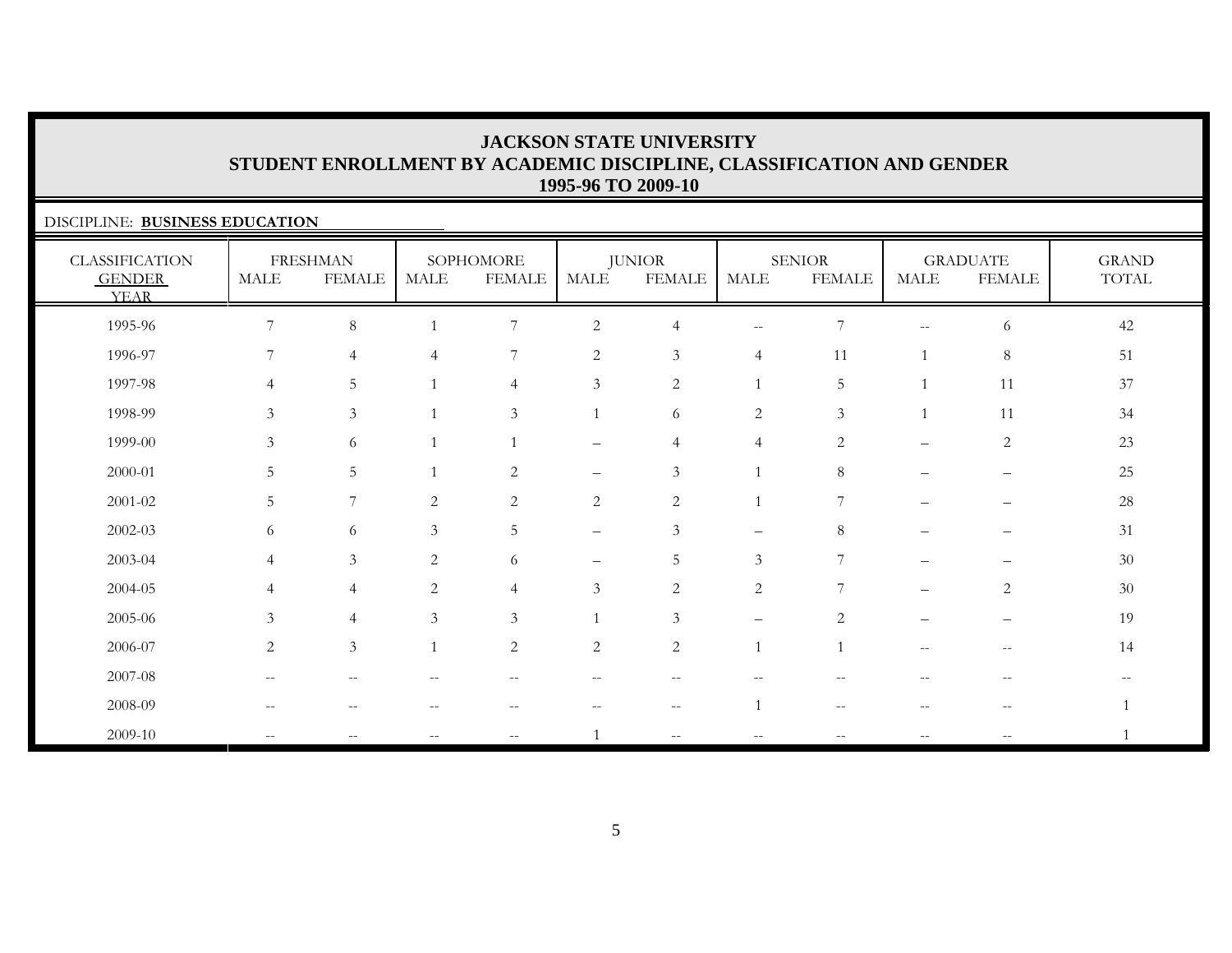| DISCIPLINE: CHEMISTRY                                 |                |                                  |                       |                            |                |                                |                |                                |                |                                  |                       |
|-------------------------------------------------------|----------------|----------------------------------|-----------------------|----------------------------|----------------|--------------------------------|----------------|--------------------------------|----------------|----------------------------------|-----------------------|
| <b>CLASSIFICATION</b><br><b>GENDER</b><br><b>YEAR</b> | <b>MALE</b>    | <b>FRESHMAN</b><br><b>FEMALE</b> | $\operatorname{MALE}$ | SOPHOMORE<br><b>FEMALE</b> | <b>MALE</b>    | <b>JUNIOR</b><br><b>FEMALE</b> | <b>MALE</b>    | <b>SENIOR</b><br><b>FEMALE</b> | <b>MALE</b>    | <b>GRADUATE</b><br><b>FEMALE</b> | <b>GRAND</b><br>TOTAL |
| 1995-96                                               | 8              | $\overline{7}$                   | 9                     | 6                          | 8              | 16                             | $\overline{7}$ | 14                             | 5              | 6                                | 86                    |
| 1996-97                                               | 13             | 10                               | 8                     | $10\,$                     | 6              | 10                             | 6              | $18\,$                         | $\overline{4}$ | $\mathfrak{Z}$                   | $88\,$                |
| 1997-98                                               | 3              | 11                               | 7                     | 6                          | 14             | 11                             | 5              | 16                             | 2              | $\overline{4}$                   | 79                    |
| 1998-99                                               | 8              | 11                               | 3                     | 10                         | $\mathfrak{Z}$ | 10                             | 15             | 13                             | $\overline{4}$ | $\overline{4}$                   | 81                    |
| 1999-00                                               | 6              | 2                                | 6                     | 11                         | $\overline{4}$ | 9                              | $\overline{7}$ | 14                             | $\mathfrak{Z}$ | 5                                | 67                    |
| 2000-01                                               | $\overline{4}$ | 5                                | 6                     | $\mathfrak{Z}$             | 9              | 11                             | $\overline{5}$ | 12                             | 6              | 5                                | 66                    |
| 2001-02                                               | 3              | 11                               | $\overline{4}$        | 6                          | $\overline{7}$ | $\overline{2}$                 | $8\,$          | 13                             | 6              | $\mathfrak{Z}$                   | 63                    |
| 2002-03                                               | 3              | $\overline{7}$                   | $\overline{4}$        | 11                         | 5              | 5                              | 9              | 2                              | 6              | $\overline{7}$                   | 59                    |
| 2003-04                                               | 8              | 9                                | 3                     | $\overline{7}$             | $\mathfrak{Z}$ | $\overline{7}$                 | 6              | 3                              | 9              | $\,8\,$                          | 63                    |
| 2004-05                                               | 6              | $\mathfrak{Z}$                   | 7                     | $\overline{4}$             | $\overline{4}$ | $\overline{4}$                 | $\mathfrak{Z}$ | 9                              | 14             | 19                               | 73                    |
| 2005-06                                               | 6              | 15                               | $\overline{4}$        | 8                          | 6              | 8                              | $\mathfrak{Z}$ | $\overline{7}$                 | 24             | 21                               | 102                   |
| 2006-07                                               | 6              | 17                               | 8                     | 12                         | $\mathbf{1}$   | 8                              | $8\,$          | 13                             | 22             | $28\,$                           | 123                   |
| 2007-08                                               | 16             | $26\,$                           | 5                     | 21                         | 5              | 9                              | 4              | 14                             | 26             | 32                               | 158                   |
| 2008-09                                               | 13             | 27                               | $10\,$                | $20\,$                     | $\overline{c}$ | 19                             | 5              | 13                             | 22             | 26                               | 157                   |
| 2009-10                                               | 21             | 38                               | 11                    | 16                         | 7              | 14                             | 8              | 23                             | 19             | $30\,$                           | 187                   |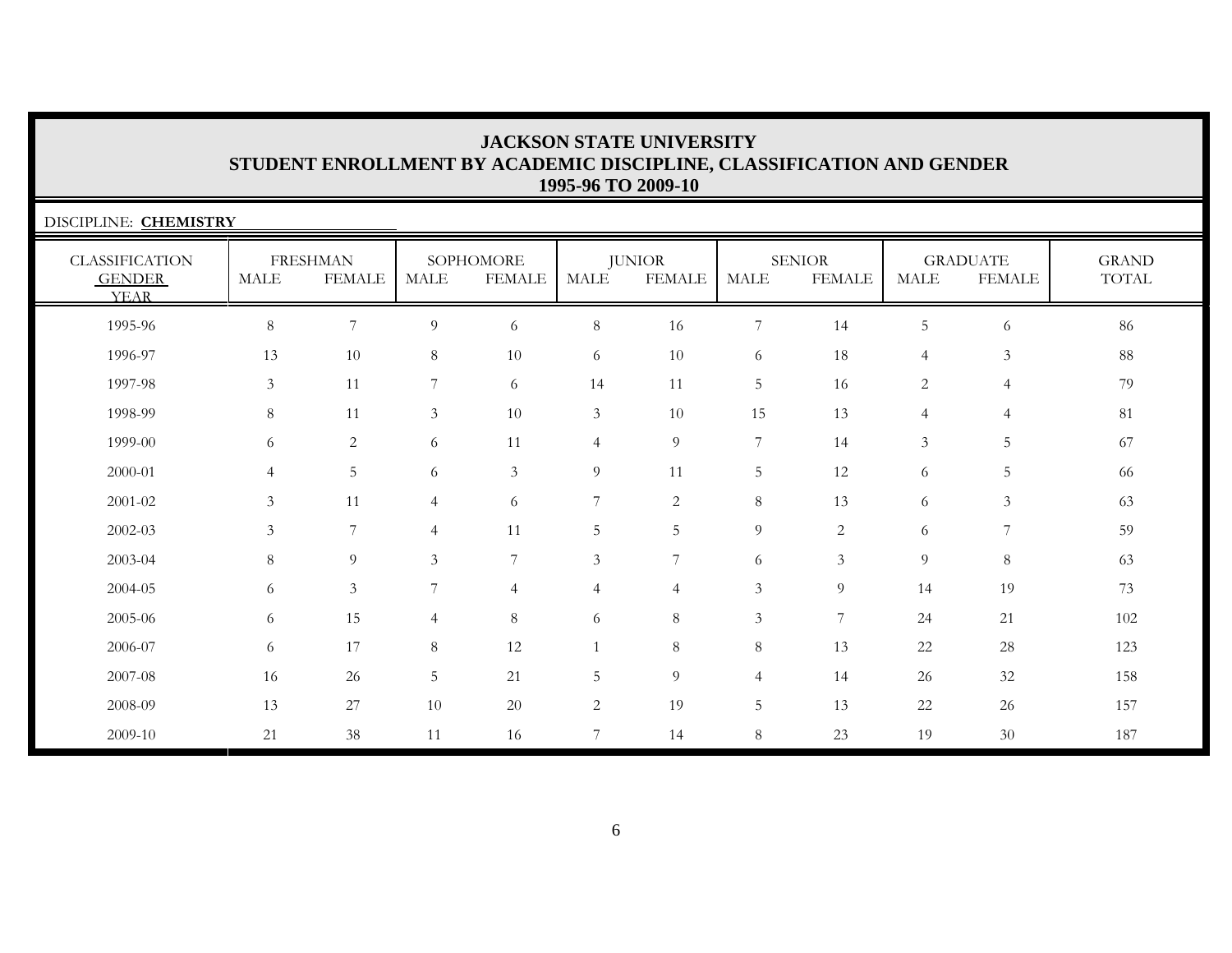### DISCIPLINE: **CHILD CARE & FAMILY EDUCATION**

| <b>CLASSIFICATION</b><br><b>GENDER</b><br><b>YEAR</b> | <b>MALE</b>                                         | <b>FRESHMAN</b><br><b>FEMALE</b> | <b>MALE</b>                                         | SOPHOMORE<br><b>FEMALE</b> | MALE           | <b>JUNIOR</b><br><b>FEMALE</b> | MALE                     | <b>SENIOR</b><br><b>FEMALE</b> | <b>MALE</b>                                         | <b>GRADUATE</b><br><b>FEMALE</b>      | <b>GRAND</b><br>TOTAL    |
|-------------------------------------------------------|-----------------------------------------------------|----------------------------------|-----------------------------------------------------|----------------------------|----------------|--------------------------------|--------------------------|--------------------------------|-----------------------------------------------------|---------------------------------------|--------------------------|
| 1995-96                                               | $\mathbf{u}$                                        | $-$                              | $-$                                                 | $-$                        | --             | $\qquad \qquad -$              | $\overline{\phantom{m}}$ | --                             |                                                     | $\hspace{0.05cm}$ – $\hspace{0.05cm}$ | $\overline{\phantom{m}}$ |
| 1996-97                                               | $\overline{1}$                                      | $\,8\,$                          | $\overline{1}$                                      | $\mathfrak{Z}$             | $- -$          | $\sqrt{2}$                     | $\mathfrak{Z}$           | $\overline{9}$                 | $\mathcal{L}=\mathcal{L}$                           | $\overline{\phantom{m}}$              | 26                       |
| 1997-98                                               | $\mathbf{u}$                                        | $\mathfrak{Z}$                   | $\sim$ $\sim$                                       | 9                          |                | 9                              | $\overline{4}$           | 17                             | $\hspace{0.05cm} -\hspace{0.05cm} -\hspace{0.05cm}$ | $\overline{\phantom{m}}$              | 43                       |
| 1998-99                                               | $\overline{1}$                                      | 9                                | $\overline{\phantom{m}}$                            | $\overline{1}$             | 1              | 17                             | $\mathfrak{Z}$           | 32                             | $\qquad \qquad -$                                   | $\qquad \qquad -$                     | 64                       |
| 1999-00                                               | $\mathbf{u}$                                        | 21                               | $\hspace{0.05cm} -\hspace{0.05cm} -\hspace{0.05cm}$ | 7                          |                | 18                             | $\boldsymbol{7}$         | 48                             | $\hspace{0.05cm} -\hspace{0.05cm} -\hspace{0.05cm}$ | $\hspace{0.05cm} -$                   | $102\,$                  |
| 2000-01                                               | $\overline{c}$                                      | 16                               | $\overline{\phantom{0}}$                            | 19                         | $\sqrt{2}$     | 26                             | 1                        | 46                             | $\equiv$                                            | $\overline{\phantom{m}}$              | 112                      |
| 2001-02                                               | $\,8\,$                                             | 40                               | $\overline{\phantom{0}}$                            | 19                         | $\overline{c}$ | 47                             | $\,8\,$                  | 64                             | $\qquad \qquad -$                                   | $\overline{\phantom{m}}$              | 188                      |
| 2002-03                                               | $\mathbf{2}$                                        | 21                               |                                                     | 24                         | $\overline{c}$ | 26                             | $10\,$                   | 93                             | $\overline{\phantom{m}}$                            | $\qquad \qquad -$                     | 179                      |
| 2003-04                                               | $\overline{1}$                                      | 17                               | $\overline{4}$                                      | $20\,$                     | $\overline{c}$ | 38                             | 6                        | 91                             | $\qquad \qquad -$                                   | $\overline{\phantom{m}}$              | 1790                     |
| 2004-05                                               | $\overline{2}$                                      | 39                               |                                                     | 21                         | $\overline{c}$ | 44                             | 6                        | 87                             | $\overline{\phantom{0}}$                            | $\overline{\phantom{m}}$              | $202\,$                  |
| 2005-06                                               | $\qquad \qquad -$                                   | 35                               | $\overline{1}$                                      | 46                         | 3              | 64                             | $5\phantom{.0}$          | 83                             | $\qquad \qquad -$                                   | $\overline{\phantom{m}}$              | 237                      |
| 2006-07                                               | $\hspace{0.05cm} -\hspace{0.05cm} -\hspace{0.05cm}$ | 34                               | $\overline{1}$                                      | $28\,$                     | $\mathbf{1}$   | 46                             | 7                        | 137                            | $\hspace{0.05cm} -\hspace{0.05cm} -\hspace{0.05cm}$ | $\overline{\phantom{m}}$              | 254                      |
| 2007-08                                               | 3                                                   | 34                               | $\hspace{0.05cm} -\hspace{0.05cm} -\hspace{0.05cm}$ | 34                         | $- -$          | 58                             | 6                        | 134                            | $\hspace{0.05cm} -\hspace{0.05cm} -\hspace{0.05cm}$ | $-\,-$                                | 269                      |
| 2008-09                                               | $\overline{4}$                                      | $22\,$                           |                                                     | 31                         | $\mathbf{1}$   | 52                             |                          | 127                            | $\hspace{0.05cm} -\hspace{0.05cm} -\hspace{0.05cm}$ | $-\,-$                                | 239                      |
| 2009-10                                               | $\mathfrak{Z}$                                      | 25                               |                                                     | 24                         | $\sqrt{2}$     | 39                             | $\sqrt{2}$               | 134                            | $\overline{\phantom{m}}$                            | $\hspace{0.05cm} -$                   | 230                      |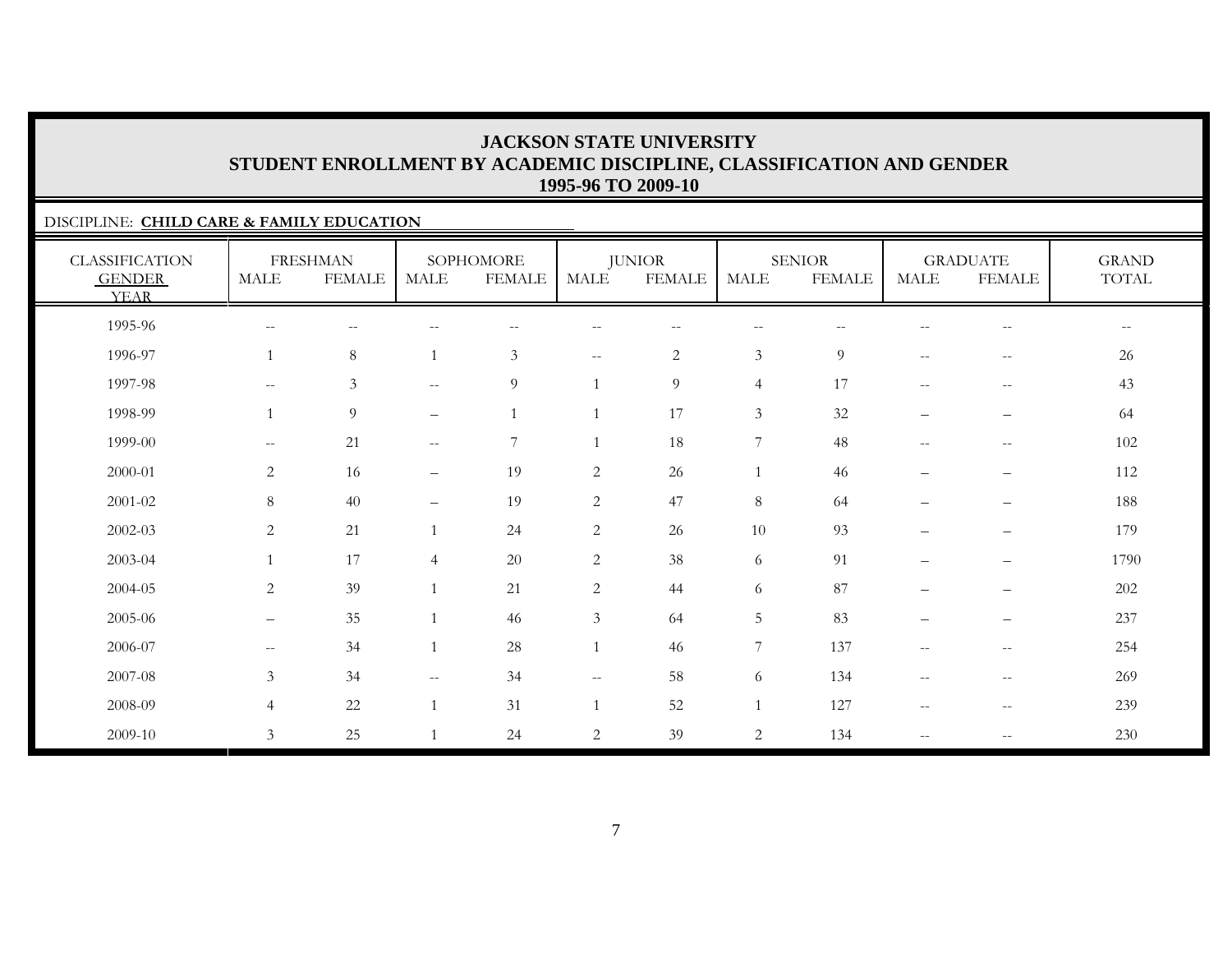### DISCIPLINE: **CIVIL ENGINEERING** CLASSIFICATION GENDER YEARFRESHMAN MALE FEMALESOPHOMORE MALE FEMALEJUNIOR MALE FEMALESENIORMALE FEMALEGRADUATE MALE FEMALEGRAND TOTAL 1995-96 -- -- -- -- -- -- -- -- -- -- --1996-97 -- -- -- -- -- -- -- -- -- -- --1997-98 -- -- -- -- -- -- -- -- -- -- --1998-99 -- -- -- -- -- -- -- -- -- -- --1999-00 -- -- -- -- -- -- -- -- -- -- --2000-01 12 2 1 – – – – – – – 1515 2001-02 16 4 11 – – – – – – – 3333 2002-03 16 7 18 2 3 – 3 – – – 4949 2003-04 6 6 14 2 7 2 6 2 – – 452004-05 12 3 6 4 13 1 12 5 – – 5656 2005-06 14 3 11 2 9 5 15 4 – – 6363 2006-07 11 2 13 2 7 1 14 5 -- -- 552007-08 19 2 14 2 12 2 13 7 -- -- 712008-09 19 3 10 1 16 2 21 9 -- -- 81 $2009-10$  25 6 20 6 13 3 29 7 - - - 109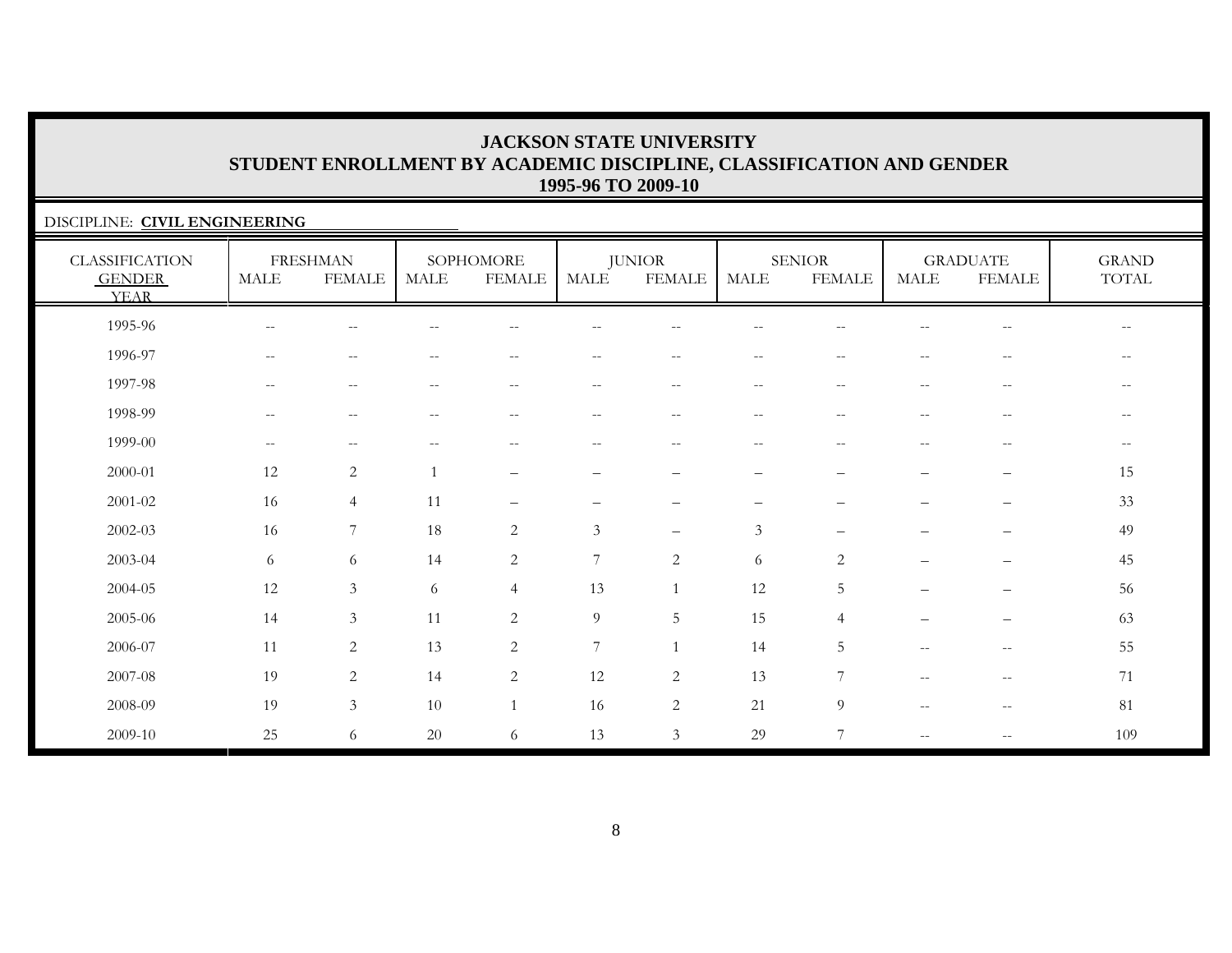### DISCIPLINE: **COMMUNICATIVE DISORDERS**

| <b>CLASSIFICATION</b><br><b>GENDER</b><br><b>YEAR</b> | MALE                                                | <b>FRESHMAN</b><br>FEMALE | MALE                     | SOPHOMORE<br><b>FEMALE</b>                            | MALE                     | <b>JUNIOR</b><br><b>FEMALE</b> | MALE                     | <b>SENIOR</b><br><b>FEMALE</b>   | <b>MALE</b>                                         | <b>GRADUATE</b><br><b>FEMALE</b> | <b>GRAND</b><br>TOTAL                          |
|-------------------------------------------------------|-----------------------------------------------------|---------------------------|--------------------------|-------------------------------------------------------|--------------------------|--------------------------------|--------------------------|----------------------------------|-----------------------------------------------------|----------------------------------|------------------------------------------------|
| 1995-96                                               | $\overline{\phantom{m}}$                            | $--$                      | --                       | $-$                                                   | --                       | --                             | $-$                      | $-$                              | $\overline{\phantom{m}}$                            | $-\,-$                           | $\hspace{0.1mm}-\hspace{0.1mm}-\hspace{0.1mm}$ |
| 1996-97                                               | $\hspace{0.05cm} -\hspace{0.05cm} -\hspace{0.05cm}$ | $\overline{\phantom{m}}$  | --                       | $\sim$ $\sim$                                         | $- -$                    | $- -$                          | $\qquad \qquad -$        | $-$                              | $\overline{\phantom{m}}$                            | $\overline{\phantom{m}}$         | $- -$                                          |
| 1997-98                                               | $\overline{\phantom{a}}$                            | $\overline{\phantom{m}}$  | $\sim$ $-$               | $\hspace{0.05cm} - \hspace{0.05cm} - \hspace{0.05cm}$ | $\overline{\phantom{m}}$ | --                             | $\qquad \qquad -$        | $- -$                            | $--$                                                | $-\,-$                           | $-\,-$                                         |
| 1998-99                                               | $\overline{\phantom{0}}$                            | $\qquad \qquad -$         | $\overline{\phantom{0}}$ | $\overline{\phantom{0}}$                              | —                        | $\qquad \qquad$                | —                        | $\qquad \qquad -$                | $\qquad \qquad -$                                   | 10                               | 10                                             |
| 1999-00                                               |                                                     | $\overline{\phantom{0}}$  |                          | $\overline{\phantom{0}}$                              | -                        | -                              | —                        | —                                | $\overline{\phantom{0}}$                            | 17                               | 17                                             |
| 2000-01                                               | $\overline{\phantom{0}}$                            | $\qquad \qquad -$         | $\overline{\phantom{0}}$ | $\overline{\phantom{0}}$                              | $\overline{\phantom{0}}$ | $\qquad \qquad -$              | $\overline{\phantom{0}}$ | $\qquad \qquad -$                | $\mathbf{2}$                                        | 22                               | 24                                             |
| 2001-02                                               | $-$                                                 | $\overline{\phantom{m}}$  | $-$                      | $\sim$                                                | $-$                      | $-$                            | $\qquad \qquad -$        | $-$                              | $\mathfrak{Z}$                                      | 22                               | $25\,$                                         |
| 2002-03                                               |                                                     |                           |                          |                                                       | $\overline{\phantom{0}}$ | $\qquad \qquad -$              | $\overline{\phantom{0}}$ | $\qquad \qquad -$                |                                                     | 22                               | $23\,$                                         |
| 2003-04                                               |                                                     |                           |                          |                                                       |                          | -                              | —                        | $\overbrace{\phantom{12322111}}$ |                                                     | $20\,$                           | 21                                             |
| 2004-05                                               | $\qquad \qquad$                                     | —                         |                          |                                                       |                          | -                              | —                        | —                                | $\qquad \qquad -$                                   | 27                               | $27\,$                                         |
| 2005-06                                               | $\qquad \qquad -$                                   | —                         | $\overline{\phantom{0}}$ |                                                       | -                        | -                              | —                        | —                                | $\qquad \qquad -$                                   | 28                               | 28                                             |
| 2006-07                                               | $\mathbf{u}$                                        | $\overline{5}$            | $\mathbf{u}$             | $\overline{5}$                                        | $\mathbf{1}$             | $- -$                          | $\overline{1}$           | 5                                | $\hspace{0.05cm} -\hspace{0.05cm} -\hspace{0.05cm}$ | 37                               | 54                                             |
| 2007-08                                               | $\overline{\phantom{a}}$                            | $\mathfrak{Z}$            | $- -$                    | 10                                                    | $--$                     | 10                             | $\overline{1}$           | 10                               | $\overline{\phantom{a}}$                            | 41                               | 75                                             |
| 2008-09                                               | $\mathcal{L}=\mathcal{L}$                           | $\overline{5}$            |                          | $8\,$                                                 |                          | 12                             | $\mathbf{1}$             | 18                               | $\hspace{0.05cm} -\hspace{0.05cm} -\hspace{0.05cm}$ | 34                               | $80\,$                                         |
| 2009-10                                               |                                                     | $\overline{9}$            |                          | $8\,$                                                 |                          | 10                             | $\overline{1}$           | 17                               | $\mathbf{u}$                                        | 39                               | 86                                             |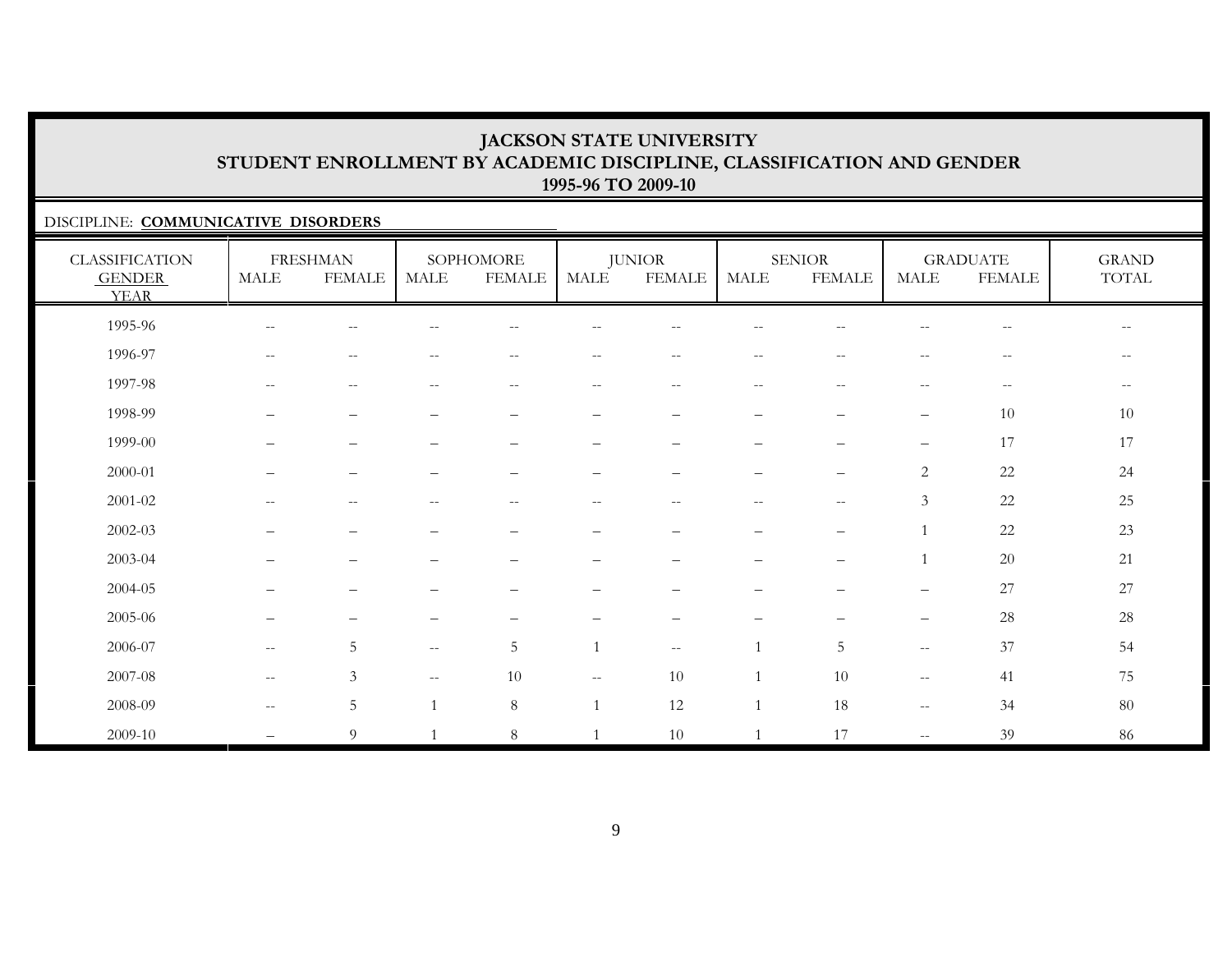### DISCIPLINE: **COMPUTER ENGINEERING**

| <b>CLASSIFICATION</b><br><b>GENDER</b><br><b>YEAR</b> | <b>MALE</b>                                         | <b>FRESHMAN</b><br><b>FEMALE</b> | <b>MALE</b>                                         | SOPHOMORE<br><b>FEMALE</b> | MALE                     | <b>JUNIOR</b><br><b>FEMALE</b>                | <b>MALE</b>              | <b>SENIOR</b><br><b>FEMALE</b>                        | <b>MALE</b>                                         | <b>GRADUATE</b><br><b>FEMALE</b>                      | <b>GRAND</b><br>TOTAL |
|-------------------------------------------------------|-----------------------------------------------------|----------------------------------|-----------------------------------------------------|----------------------------|--------------------------|-----------------------------------------------|--------------------------|-------------------------------------------------------|-----------------------------------------------------|-------------------------------------------------------|-----------------------|
| 1995-96                                               | $\qquad \qquad -$                                   | $-$                              |                                                     |                            |                          |                                               |                          |                                                       |                                                     |                                                       | $-$                   |
| 1996-97                                               | $\overline{\phantom{m}}$                            | $\overline{\phantom{m}}$         | $-$                                                 | $-$                        | $\qquad \qquad -$        | $\overline{\phantom{m}}$                      | $\overline{\phantom{m}}$ | $\sim$                                                | $\overline{\phantom{m}}$                            | $\hspace{0.05cm} -$                                   | $- -$                 |
| 1997-98                                               | $\hspace{0.05cm} -\hspace{0.05cm} -\hspace{0.05cm}$ | $\overline{\phantom{m}}$         | $\hspace{0.05cm} -\hspace{0.05cm} -\hspace{0.05cm}$ | $--$                       | $\overline{\phantom{m}}$ | $\mathord{\hspace{1pt}\text{--}\hspace{1pt}}$ | $--$                     | $-\,-$                                                | $\hspace{0.05cm} -\hspace{0.05cm} -\hspace{0.05cm}$ | $\hspace{0.05cm} - \hspace{0.05cm} - \hspace{0.05cm}$ | $--$                  |
| 1998-99                                               | $\overline{\phantom{m}}$                            | $\overline{\phantom{m}}$         | $\overline{\phantom{m}}$                            | $\overline{\phantom{m}}$   | $\overline{\phantom{m}}$ | $- -$                                         | $--$                     | $\hspace{0.05cm} - \hspace{0.05cm} - \hspace{0.05cm}$ | $\hspace{0.05cm} -\hspace{0.05cm} -\hspace{0.05cm}$ | $\hspace{0.1mm}-\hspace{0.1mm}-\hspace{0.1mm}$        | $- -$                 |
| 1999-00                                               | $--$                                                | $\overline{\phantom{m}}$         | $\hspace{0.05cm} -\hspace{0.05cm} -\hspace{0.05cm}$ | $\overline{\phantom{m}}$   | $- -$                    | $- -$                                         | $--$                     | $-\,-$                                                | $\overline{\phantom{m}}$                            | $-\,-$                                                | $--$                  |
| 2000-01                                               | 35                                                  | 16                               | 5                                                   | $\qquad \qquad -$          | $\overline{c}$           | $\sqrt{2}$                                    | $\overline{\phantom{m}}$ | $\overline{\phantom{0}}$                              | $\overline{\phantom{0}}$                            | —                                                     | 60                    |
| 2001-02                                               | 53                                                  | 22                               | 22                                                  | 12                         | 3                        | $\mathbf{1}$                                  |                          | $\overline{2}$                                        | $\overline{\phantom{a}}$                            | $\overline{\phantom{m}}$                              | 116                   |
| 2002-03                                               | 54                                                  | 16                               | 27                                                  | 9                          | 14                       | 5                                             | $\mathbf{2}$             |                                                       | $\overline{\phantom{0}}$                            | $\overline{\phantom{m}}$                              | 128                   |
| 2003-04                                               | 49                                                  | 19                               | 32                                                  | 12                         | 14                       | 3                                             | 7                        | $\overline{2}$                                        | $\overline{\phantom{0}}$                            | $\qquad \qquad -$                                     | 138                   |
| 2004-05                                               | 56                                                  | 14                               | $27\,$                                              | 12                         | $20\,$                   | 6                                             | 11                       | $\mathbf 5$                                           | $\overline{\phantom{0}}$                            | $\overline{\phantom{m}}$                              | 151                   |
| 2005-06                                               | 46                                                  | 16                               | 23                                                  | $8\,$                      | 17                       | $\overline{7}$                                | 14                       | $\overline{4}$                                        | $\overline{\phantom{0}}$                            | —                                                     | 135                   |
| 2006-07                                               | 51                                                  | 20                               | 25                                                  | 5                          | 16                       | 8                                             | 23                       | $\overline{7}$                                        | $\overline{\phantom{m}}$                            | $\overline{\phantom{m}}$                              | 155                   |
| 2007-08                                               | 50                                                  | 15                               | 23                                                  | 6                          | 14                       | $\overline{4}$                                | 36                       | 15                                                    | $\hspace{0.05cm} -\hspace{0.05cm} -\hspace{0.05cm}$ | $\hspace{0.05cm} - \hspace{0.05cm} - \hspace{0.05cm}$ | 163                   |
| 2008-09                                               | 70                                                  | 14                               | 20                                                  | 9                          | 11                       | $\overline{4}$                                | 29                       | 11                                                    | $\sim$ $-$                                          | $\hspace{0.05cm} - \hspace{0.05cm} - \hspace{0.05cm}$ | 168                   |
| 2009-10                                               | 78                                                  | 26                               | 34                                                  | $\overline{7}$             | 23                       | 5                                             | 27                       | $8\phantom{.}$                                        | $-$                                                 | $\hspace{0.05cm} -$                                   | 208                   |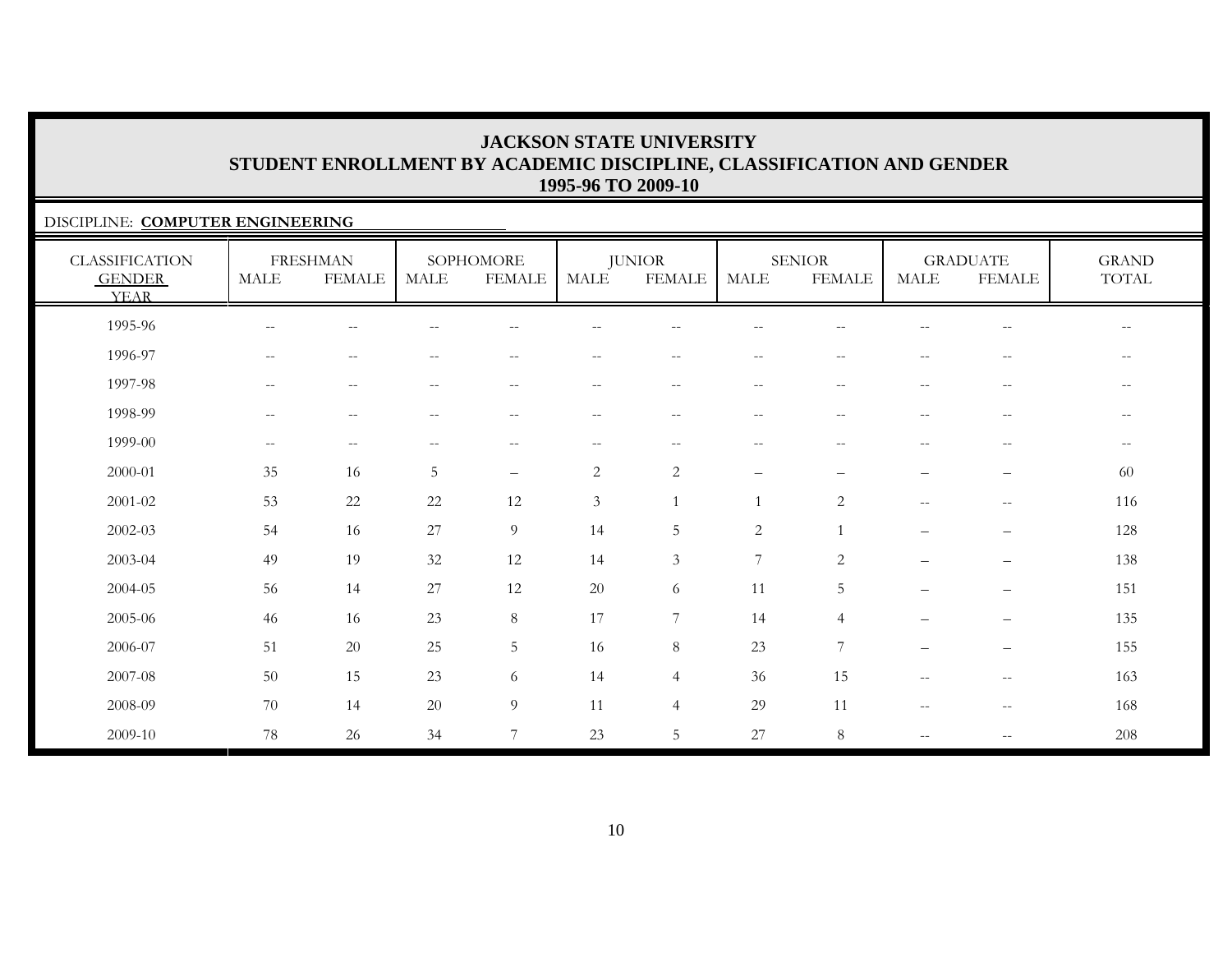| DISCIPLINE: COMPUTER SCIENCE                          |             |                                  |             |                            |             |                                |             |                                |             |                                  |                              |
|-------------------------------------------------------|-------------|----------------------------------|-------------|----------------------------|-------------|--------------------------------|-------------|--------------------------------|-------------|----------------------------------|------------------------------|
| <b>CLASSIFICATION</b><br><b>GENDER</b><br><b>YEAR</b> | <b>MALE</b> | <b>FRESHMAN</b><br><b>FEMALE</b> | <b>MALE</b> | SOPHOMORE<br><b>FEMALE</b> | <b>MALE</b> | <b>JUNIOR</b><br><b>FEMALE</b> | <b>MALE</b> | <b>SENIOR</b><br><b>FEMALE</b> | <b>MALE</b> | <b>GRADUATE</b><br><b>FEMALE</b> | <b>GRAND</b><br><b>TOTAL</b> |
| 1995-96                                               | 62          | 58                               | 39          | 24                         | 32          | 29                             | 46          | 46                             | 54          | 25                               | 415                          |
| 1996-97                                               | 73          | 66                               | 37          | 33                         | 29          | 24                             | 37          | 44                             | 53          | 31                               | 427                          |
| 1997-98                                               | 60          | 69                               | 38          | 39                         | 37          | 33                             | 42          | 39                             | 56          | 29                               | 442                          |
| 1998-99                                               | 80          | 58                               | 48          | 46                         | 36          | 40                             | 48          | 39                             | 53          | 25                               | 473                          |
| 1999-00                                               | 75          | 64                               | 41          | 36                         | 40          | 38                             | 50          | 52                             | 39          | 25                               | 460                          |
| 2000-01                                               | 80          | 57                               | 42          | 42                         | 38          | 33                             | 62          | 45                             | 42          | 22                               | 463                          |
| 2001-02                                               | 80          | 54                               | 43          | 26                         | 39          | 31                             | 56          | 33                             | 37          | 34                               | 433                          |
| 2002-03                                               | 79          | 51                               | 39          | 26                         | 32          | 25                             | 57          | 44                             | 51          | 38                               | 442                          |
| 2003-04                                               | 59          | $27\,$                           | 39          | 14                         | 24          | 16                             | 36          | 37                             | 47          | 31                               | 330                          |
| 2004-05                                               | 47          | 25                               | 33          | 16                         | 24          | 13                             | 46          | 31                             | 55          | 39                               | 329                          |
| 2005-06                                               | 39          | 16                               | 20          | 13                         | $27\,$      | 14                             | 31          | 15                             | 47          | 31                               | 253                          |
| 2006-07                                               | 27          | 14                               | 25          | 6                          | $20\,$      | $\overline{7}$                 | 41          | 15                             | 38          | 28                               | 221                          |
| 2007-08                                               | 34          | 16                               | 21          | 12                         | 21          | $\mathfrak{Z}$                 | 42          | 13                             | 36          | 25                               | 223                          |
| 2008-09                                               | 26          | 16                               | 15          | 5                          | 16          | 8                              | 37          | 10                             | 25          | $20\,$                           | 178                          |
| 2009-10                                               | 29          | 20                               | 18          | $\overline{2}$             | 17          | $\overline{4}$                 | 33          | 12                             | 30          | 16                               | 181                          |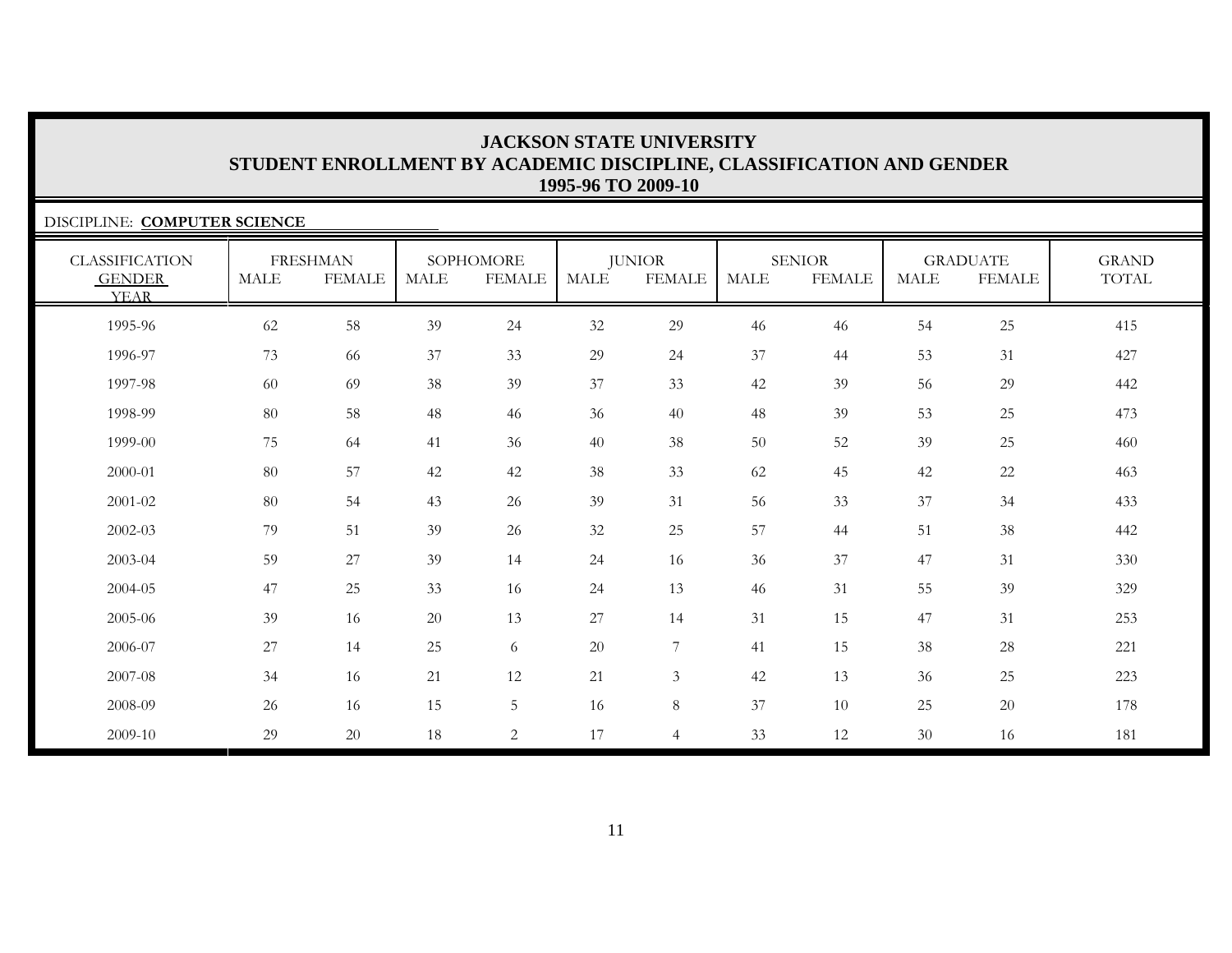### DISCIPLINE: **CRIMINAL JUSTICE & CORRECTIONAL SERVICES** CLASSIFICATION GENDER YEARFRESHMAN MALE FEMALESOPHOMORE MALE FEMALEJUNIOR MALE FEMALESENIOR MALE FEMALEGRADUATE MALE FEMALEGRAND TOTAL1995-96 50 35 47 24 33 27 42 38 5 9 310 1996-97 37 43 30 24 42 26 45 31 4 10 282 1997-98 30 28 34 43 40 26 43 30 4 12 290 1998-99 28 30 33 31 39 46 52 29 8 16 312 1999-00 $\begin{array}{ccccccccccc} 0 & 21 & 27 & 23 & 23 & 51 & 38 & 63 & 52 & 6 & 14 & 318 \end{array}$ 2000-01 30 29 15 26 38 30 63 54 15 15 315 2001-02 29 35 17 32 25 27 43 44 9 15 276 2002-03 33 41 26 26 26 38 42 43 8 17 300 2003-04 34 35 40 32 31 32 34 49 12 20 319 2004-05 39 62 23 31 28 34 46 566 11 23 353 2005-06 57 62 34 44 28 48 28 37 10 23 371 2006-07 50 39 21 35 188 41 44 49 9 32 338 2007-08 40 57 36 32 27 38 311 52 12 30 355 2008-0939 51 34 38 31 32 30 51 9 32 347

39 41 34 39 29 42 31 35 12 29 331

2009-10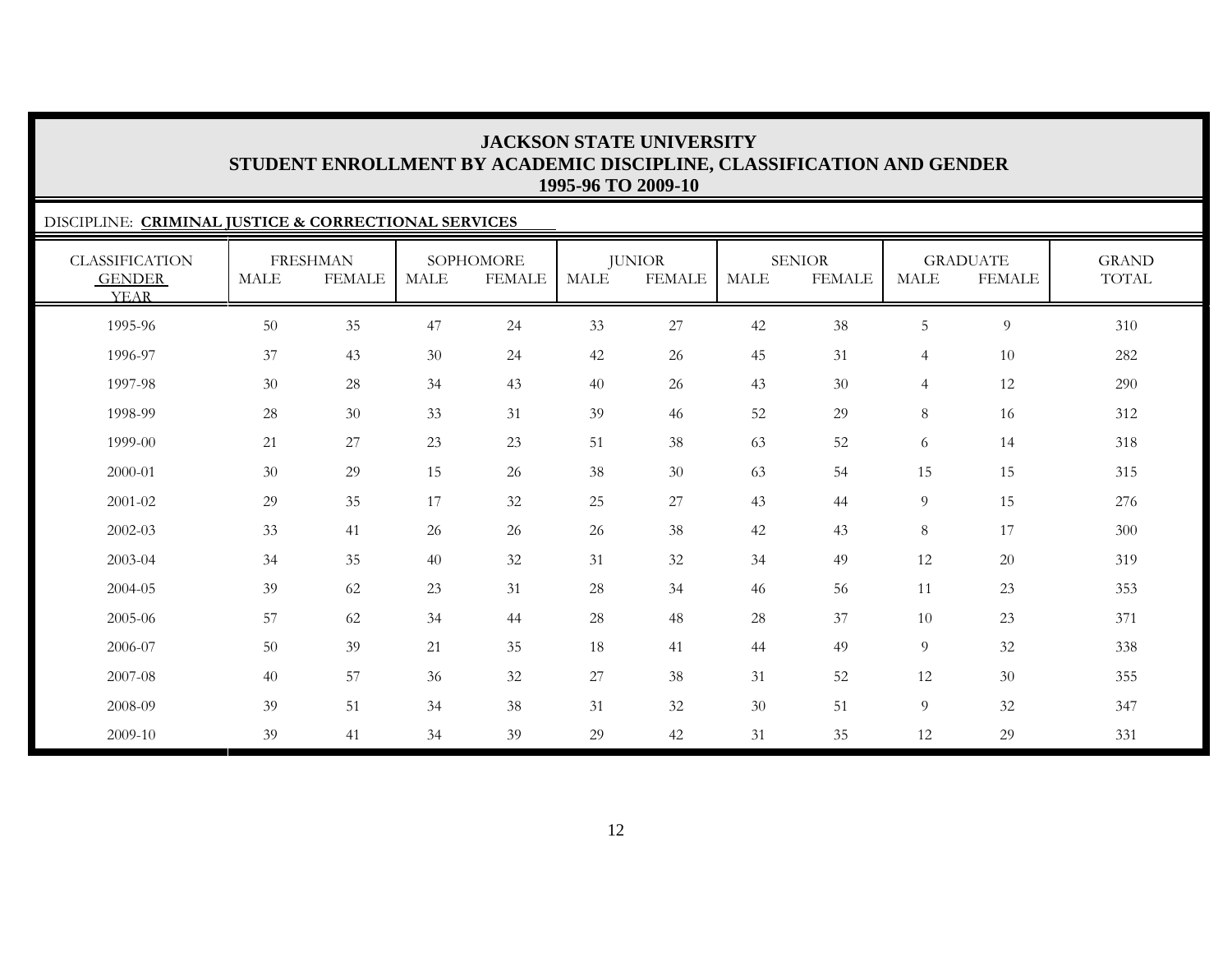### DISCIPLINE: **EARLY CHILDHOOD EDUCATION**

| <b>CLASSIFICATION</b><br><b>GENDER</b><br><b>YEAR</b> | <b>MALE</b>                                         | <b>FRESHMAN</b><br><b>FEMALE</b> | <b>MALE</b>                                         | SOPHOMORE<br><b>FEMALE</b>                          | $\operatorname{MALE}$    | <b>JUNIOR</b><br><b>FEMALE</b> | <b>MALE</b>              | <b>SENIOR</b><br><b>FEMALE</b>        | <b>MALE</b>    | <b>GRADUATE</b><br><b>FEMALE</b> | <b>GRAND</b><br>$\operatorname{TOTAL}$ |
|-------------------------------------------------------|-----------------------------------------------------|----------------------------------|-----------------------------------------------------|-----------------------------------------------------|--------------------------|--------------------------------|--------------------------|---------------------------------------|----------------|----------------------------------|----------------------------------------|
| 1995-96                                               | $\sim$ $-$                                          | $-$                              |                                                     |                                                     |                          |                                |                          | $-$                                   | $\mathbf{u}$   | $32\,$                           | 32                                     |
| 1996-97                                               | $\sim$                                              | $\qquad \qquad -$                | $\sim$ $-$                                          | $\overline{\phantom{m}}$                            | $ -$                     | $-\,-$                         | $- -$                    | $-\,-$                                | $\sqrt{2}$     | 31                               | 33                                     |
| 1997-98                                               | $\hspace{0.1mm}-\hspace{0.1mm}-\hspace{0.1mm}$      | $\overline{\phantom{m}}$         | $\hspace{0.05cm}$ – $\hspace{0.05cm}$               | $\hspace{0.05cm} -\hspace{0.05cm} -\hspace{0.05cm}$ | $\overline{\phantom{a}}$ | $--$                           | $--$                     | $\overline{\phantom{m}}$              | 5              | $32\,$                           | 37                                     |
| 1998-99                                               | $\sim$ $\sim$                                       | $\mathbf{u}$                     | $\sim$ $-$                                          | $\overline{\phantom{m}}$                            | $ -$                     | $\sim$ $\sim$                  | $\qquad \qquad -$        | $\sim$ $\sim$                         | 9              | 21                               | 30                                     |
| 1999-00                                               | $\hspace{0.05cm} -\hspace{0.05cm} -\hspace{0.05cm}$ | $\overline{\phantom{m}}$         | $\hspace{0.05cm} -\hspace{0.05cm} -\hspace{0.05cm}$ | $\overline{\phantom{m}}$                            | $ -$                     | $\overline{\phantom{m}}$       | $--$                     | $\overline{\phantom{m}}$              | 14             | 19                               | 33                                     |
| 2000-01                                               | $\qquad \qquad -$                                   | $\qquad \qquad -$                |                                                     | $\qquad \qquad -$                                   | $\overline{\phantom{0}}$ | $\overline{\phantom{0}}$       | $\qquad \qquad -$        | $\overline{\phantom{0}}$              | 10             | 24                               | 34                                     |
| 2001-02                                               | $\sim$ $-$                                          | $-$                              | $\sim$ $\sim$                                       | $- -$                                               | $-\,-$                   | $-\,-$                         | $- -$                    | $\hspace{0.05cm}$ – $\hspace{0.05cm}$ | $\overline{4}$ | 18                               | 22                                     |
| $2002 - 03$                                           | $\hspace{0.05cm} -\hspace{0.05cm} -\hspace{0.05cm}$ | $\overline{\phantom{m}}$         | $\hspace{0.05cm} -\hspace{0.05cm} -\hspace{0.05cm}$ | $\qquad \qquad -$                                   | $-\,-$                   | $\overline{\phantom{m}}$       | $--$                     | $\sim$ $\sim$                         | $\mathbf{2}$   | 25                               | 27                                     |
| 2003-04                                               | —                                                   | $\overbrace{\phantom{12322111}}$ |                                                     | -                                                   | $\overline{\phantom{0}}$ | $\overline{\phantom{0}}$       | $\overline{\phantom{m}}$ | $\overbrace{\phantom{12322111}}$      | $\mathfrak{Z}$ | 57                               | 60                                     |
| 2004-05                                               |                                                     | $\qquad \qquad -$                |                                                     |                                                     |                          |                                | $\overline{\phantom{0}}$ | $\qquad \qquad -$                     | $\overline{4}$ | 73                               | 77                                     |
| 2005-06                                               | $\qquad \qquad -$                                   | $\qquad \qquad -$                |                                                     |                                                     |                          | $\overline{\phantom{0}}$       | -                        | $\overline{\phantom{0}}$              | 6              | $78\,$                           | 84                                     |
| 2006-07                                               | $\hspace{0.1mm}-\hspace{0.1mm}-\hspace{0.1mm}$      | $\overline{\phantom{m}}$         | $\hspace{0.05cm} -\hspace{0.05cm} -\hspace{0.05cm}$ | $\overline{\phantom{m}}$                            | $\overline{\phantom{a}}$ | $--$                           | $--$                     | $\overline{\phantom{m}}$              | 13             | 103                              | 116                                    |
| 2007-08                                               | $\sim$ $\sim$                                       | $\overline{\phantom{m}}$         | $-$                                                 | $- -$                                               | $ -$                     | $--$                           | $--$                     | $\mathbf{u}$                          | 12             | 141                              | 153                                    |
| 2008-09                                               | $\hspace{0.05cm} -\hspace{0.05cm} -\hspace{0.05cm}$ | $\overline{\phantom{m}}$         | $\hspace{0.05cm}$ – $\hspace{0.05cm}$               | $\overline{\phantom{m}}$                            | $- -$                    | $--$                           | $--$                     | $-\,-$                                | 8              | 138                              | 146                                    |
| 2009-10                                               | $\mathcal{L}=\mathcal{L}$                           | $-$                              | $\hspace{0.05cm} -\hspace{0.05cm} -\hspace{0.05cm}$ | $\qquad \qquad -$                                   | $-\,-$                   | $\overline{\phantom{m}}$       | $\overline{\phantom{m}}$ |                                       | 14             | 139                              | 153                                    |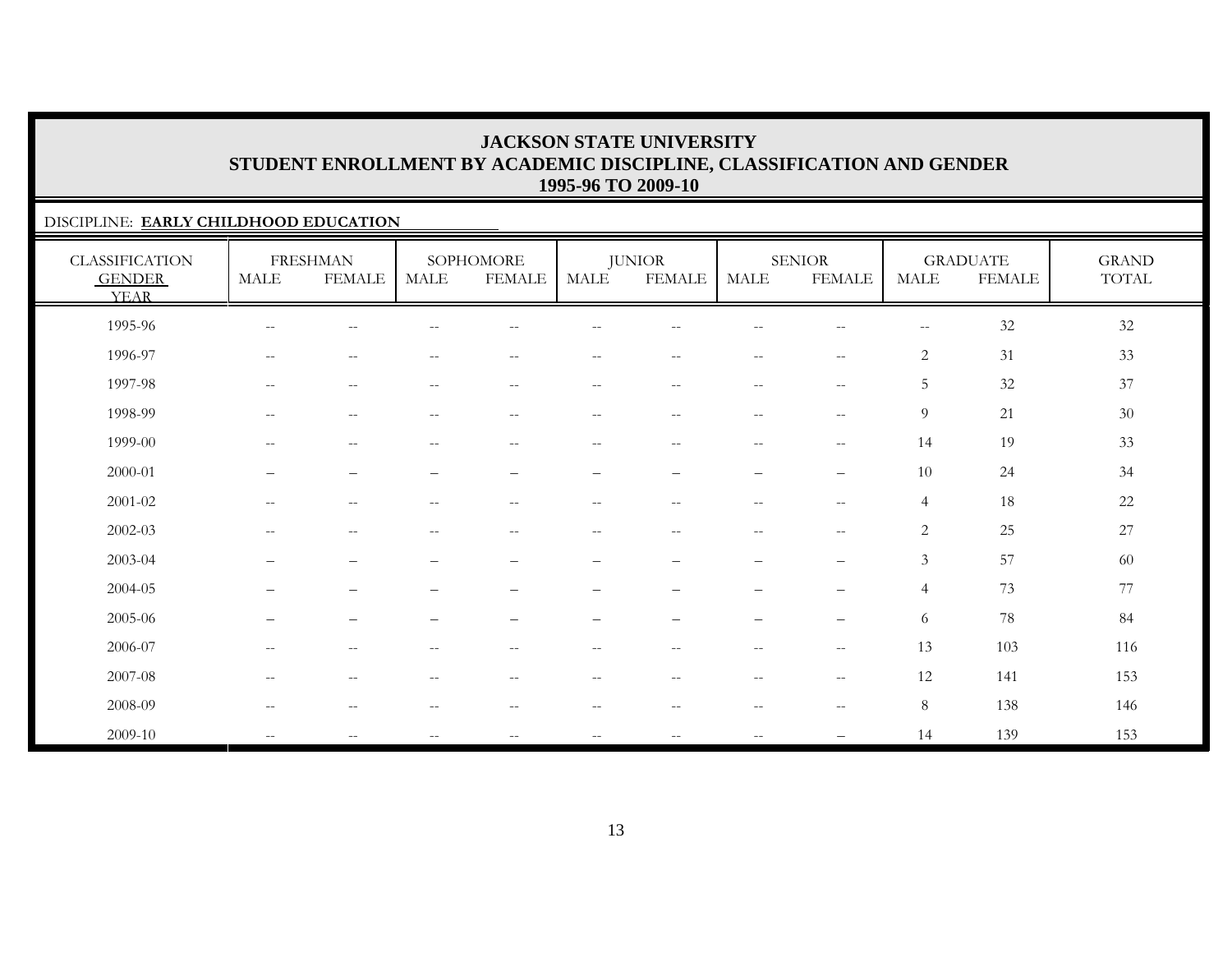### DISCIPLINE: **EARTH SYSTEM SCIENCE**

| <b>CLASSIFICATION</b><br><b>GENDER</b><br><b>YEAR</b> | $\operatorname{MALE}$    | <b>FRESHMAN</b><br><b>FEMALE</b> | MALE                                                | SOPHOMORE<br><b>FEMALE</b> | MALE                     | <b>JUNIOR</b><br><b>FEMALE</b>                        | <b>MALE</b>                                           | <b>SENIOR</b><br><b>FEMALE</b> | <b>MALE</b>                                         | <b>GRADUATE</b><br><b>FEMALE</b>                      | <b>GRAND</b><br>TOTAL |
|-------------------------------------------------------|--------------------------|----------------------------------|-----------------------------------------------------|----------------------------|--------------------------|-------------------------------------------------------|-------------------------------------------------------|--------------------------------|-----------------------------------------------------|-------------------------------------------------------|-----------------------|
| 1995-96                                               | $-$                      | $-$                              |                                                     |                            |                          |                                                       |                                                       |                                |                                                     | $-$                                                   | $- -$                 |
| 1996-97                                               | $\overline{\phantom{a}}$ | $-$                              |                                                     | $-$                        | --                       |                                                       | $-$                                                   |                                |                                                     | $\hspace{0.05cm} -$                                   | $\qquad \qquad -$     |
| 1997-98                                               | $\overline{\phantom{a}}$ | $\overline{\phantom{m}}$         | $\hspace{0.05cm} -\hspace{0.05cm} -\hspace{0.05cm}$ | $--$                       | $- -$                    | $\hspace{0.1mm}-\hspace{0.1mm}-\hspace{0.1mm}$        | $\hspace{0.05cm} -\hspace{0.05cm} -\hspace{0.05cm}$   | $\hspace{0.05cm} -$            | $\hspace{0.05cm} -\hspace{0.05cm} -\hspace{0.05cm}$ | $\hspace{0.05cm} - \hspace{0.05cm} - \hspace{0.05cm}$ | $--$                  |
| 1998-99                                               | $\overline{\phantom{m}}$ | $\sim$ $-$                       | $\qquad \qquad -$                                   | $--$                       | $\overline{\phantom{m}}$ | $\hspace{0.05cm} -\hspace{0.05cm} -\hspace{0.05cm}$   | $\overline{\phantom{m}}$                              | $\hspace{0.05cm} -$            | $\overline{\phantom{a}}$                            | $\hspace{0.05cm} - \hspace{0.05cm} - \hspace{0.05cm}$ | $- -$                 |
| 1999-00                                               | $\qquad \qquad -$        | $\sim$ $-$                       |                                                     | $- -$                      | $\overline{\phantom{m}}$ | $\hspace{0.05cm} - \hspace{0.05cm} - \hspace{0.05cm}$ | $\hspace{0.05cm} - \hspace{0.05cm} - \hspace{0.05cm}$ | $\sim$ $\sim$                  | --                                                  | $\hspace{0.05cm} - \hspace{0.05cm} - \hspace{0.05cm}$ | $\qquad \qquad -$     |
| 2000-01                                               |                          | $\overline{\phantom{0}}$         |                                                     |                            | $\overline{\phantom{m}}$ | $\overline{\phantom{0}}$                              | -                                                     |                                |                                                     | -                                                     | $-$                   |
| $2001 - 02$                                           | $\qquad \qquad -$        | $\sim$ $-$                       | $-$                                                 | $- -$                      | $\overline{\phantom{m}}$ | $\overline{\phantom{m}}$                              | $\hspace{0.05cm} - \hspace{0.05cm} - \hspace{0.05cm}$ | $\sim$ $\sim$                  | --                                                  | $\hspace{0.05cm} - \hspace{0.05cm} - \hspace{0.05cm}$ | $- -$                 |
| $2002 - 03$                                           | $\overline{\phantom{m}}$ | $\overline{\phantom{m}}$         | $\overline{\phantom{m}}$                            | $--$                       | $\overline{\phantom{m}}$ | $-\,-$                                                | $\overline{\phantom{m}}$                              | $\sim$ $\sim$                  | $\overline{\phantom{m}}$                            | $\overline{\phantom{m}}$                              | $--$                  |
| 2003-04                                               |                          | $\overline{\phantom{0}}$         |                                                     |                            | $\overline{\phantom{m}}$ |                                                       | $\qquad \qquad$                                       |                                |                                                     | $\overline{\phantom{0}}$                              | $\qquad \qquad -$     |
| 2004-05                                               |                          |                                  |                                                     |                            |                          |                                                       |                                                       |                                |                                                     |                                                       |                       |
| 2005-06                                               |                          |                                  |                                                     |                            |                          |                                                       |                                                       |                                |                                                     |                                                       | $-$                   |
| 2006-07                                               | $- -$                    | $\overline{\phantom{m}}$         | $\overline{\phantom{m}}$                            | $--$                       | $--$                     | $\overline{\phantom{m}}$                              | $\overline{\phantom{m}}$                              | $\hspace{0.05cm} -$            | $\overline{\phantom{m}}$                            | $\hspace{0.05cm} - \hspace{0.05cm} - \hspace{0.05cm}$ | $\qquad \qquad -$     |
| 2007-08                                               | $\qquad \qquad -$        | $\sim$ $\sim$                    |                                                     | $- -$                      | $\overline{\phantom{a}}$ | $-$                                                   | $\sim$ $-$                                            |                                | $\overline{\phantom{a}}$                            | $\sim$ $\sim$                                         | $- -$                 |
| 2008-09                                               | $\overline{\phantom{m}}$ | $\sim$ $-$                       |                                                     | $- -$                      | $\overline{\phantom{m}}$ | $\overline{\phantom{m}}$                              | $\hspace{0.05cm} - \hspace{0.05cm} - \hspace{0.05cm}$ |                                | $\overline{\phantom{m}}$                            | $\hspace{0.05cm} - \hspace{0.05cm} - \hspace{0.05cm}$ | $--$                  |
| 2009-10                                               | $\overline{\phantom{m}}$ | $-$                              | $\overline{\phantom{m}}$                            |                            |                          | $\overline{\phantom{m}}$                              | $\qquad \qquad -$                                     |                                | $- -$                                               |                                                       | $\overline{c}$        |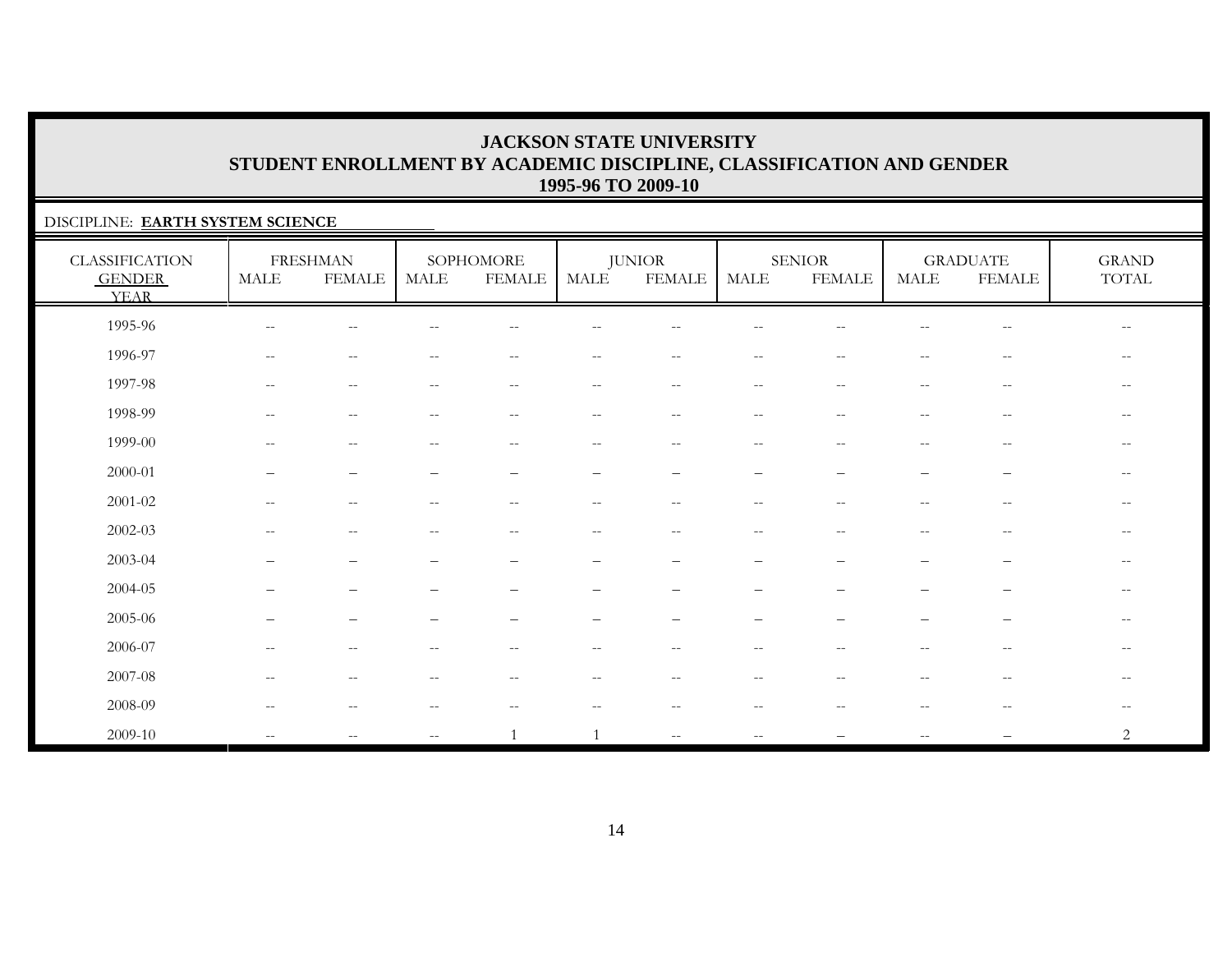DISCIPLINE: **ECONOMICS**

| <b>CLASSIFICATION</b><br><b>GENDER</b><br><b>YEAR</b> | MALE              | <b>FRESHMAN</b><br><b>FEMALE</b> | MALE                     | SOPHOMORE<br><b>FEMALE</b> | MALE           | <b>JUNIOR</b><br><b>FEMALE</b> | <b>MALE</b>              | <b>SENIOR</b><br><b>FEMALE</b> | MALE                     | <b>GRADUATE</b><br><b>FEMALE</b>                      | <b>GRAND</b><br>TOTAL |
|-------------------------------------------------------|-------------------|----------------------------------|--------------------------|----------------------------|----------------|--------------------------------|--------------------------|--------------------------------|--------------------------|-------------------------------------------------------|-----------------------|
| 1995-96                                               |                   |                                  | $\overline{2}$           |                            |                |                                | $\mathfrak{Z}$           | --                             |                          | $\hspace{0.05cm} - \hspace{0.05cm} - \hspace{0.05cm}$ | $10\,$                |
| 1996-97                                               |                   | $\overline{4}$                   |                          |                            | 3              | $\overline{2}$                 | $\mathfrak{Z}$           |                                |                          |                                                       | 16                    |
| 1997-98                                               | $\mathfrak{Z}$    | $\sim$ $-$                       | $- -$                    | $\sqrt{2}$                 | $\sqrt{2}$     | $\sqrt{2}$                     |                          | $\overline{2}$                 | $\qquad \qquad -$        | $\overline{\phantom{m}}$                              | 12                    |
| 1998-99                                               |                   |                                  | $\mathfrak{Z}$           | $\qquad \qquad -$          | $\sqrt{2}$     | $\sqrt{2}$                     | $\mathfrak{Z}$           | 3                              | $\qquad \qquad -$        | —                                                     | 15                    |
| 1999-00                                               |                   | 2                                | $\overline{\phantom{m}}$ | $\qquad \qquad -$          |                | $\overline{2}$                 | $\overline{5}$           | $\overline{2}$                 | $\overline{\phantom{m}}$ | $- -$                                                 | 13                    |
| 2000-01                                               | 2                 | $\overline{4}$                   | $\overline{c}$           | $\overline{c}$             | $\mathfrak{Z}$ |                                | $\overline{\phantom{m}}$ | 2                              | $\overline{\phantom{0}}$ | -                                                     | 16                    |
| 2001-02                                               | $\qquad \qquad -$ | $\overline{4}$                   | 2                        |                            | $\overline{4}$ | $\overline{\phantom{m}}$       |                          | $\overline{4}$                 | $\qquad \qquad -$        | $-$                                                   | 16                    |
| $2002 - 03$                                           |                   | $\overline{2}$                   | $\overline{\phantom{0}}$ |                            |                | $\mathfrak{Z}$                 | 5                        |                                |                          | -                                                     | 13                    |
| 2003-04                                               | $\overline{c}$    | $\mathfrak{Z}$                   |                          |                            |                | $\overline{\phantom{0}}$       | $\mathfrak z$            | 3                              |                          |                                                       | 13                    |
| 2004-05                                               |                   |                                  |                          | $\overline{2}$             |                |                                | $\mathfrak{Z}$           |                                |                          |                                                       | 9                     |
| 2005-06                                               | $\qquad \qquad -$ | 5                                | $\overline{1}$           | $\qquad \qquad -$          | 2              | $\qquad \qquad -$              | $\sqrt{2}$               | 5                              | $\qquad \qquad -$        | —                                                     | 15                    |
| 2006-07                                               |                   |                                  | $-$                      | $\overline{4}$             | 3              | 5                              | $\overline{4}$           | $\overline{4}$                 | $-$                      | $-$                                                   | 22                    |
| 2007-08                                               | 2                 |                                  |                          |                            |                | $\overline{2}$                 | 6                        | 5                              |                          | $-$                                                   | 19                    |
| 2008-09                                               | 6                 |                                  | 4                        |                            |                | $\overline{2}$                 | $\overline{5}$           | 9                              | --                       | $-\,-$                                                | 29                    |
| 2009-10                                               | 2                 | 3                                | 2                        | 2                          | 6              |                                | 5                        | $\overline{4}$                 | $\qquad \qquad -$        |                                                       | 25                    |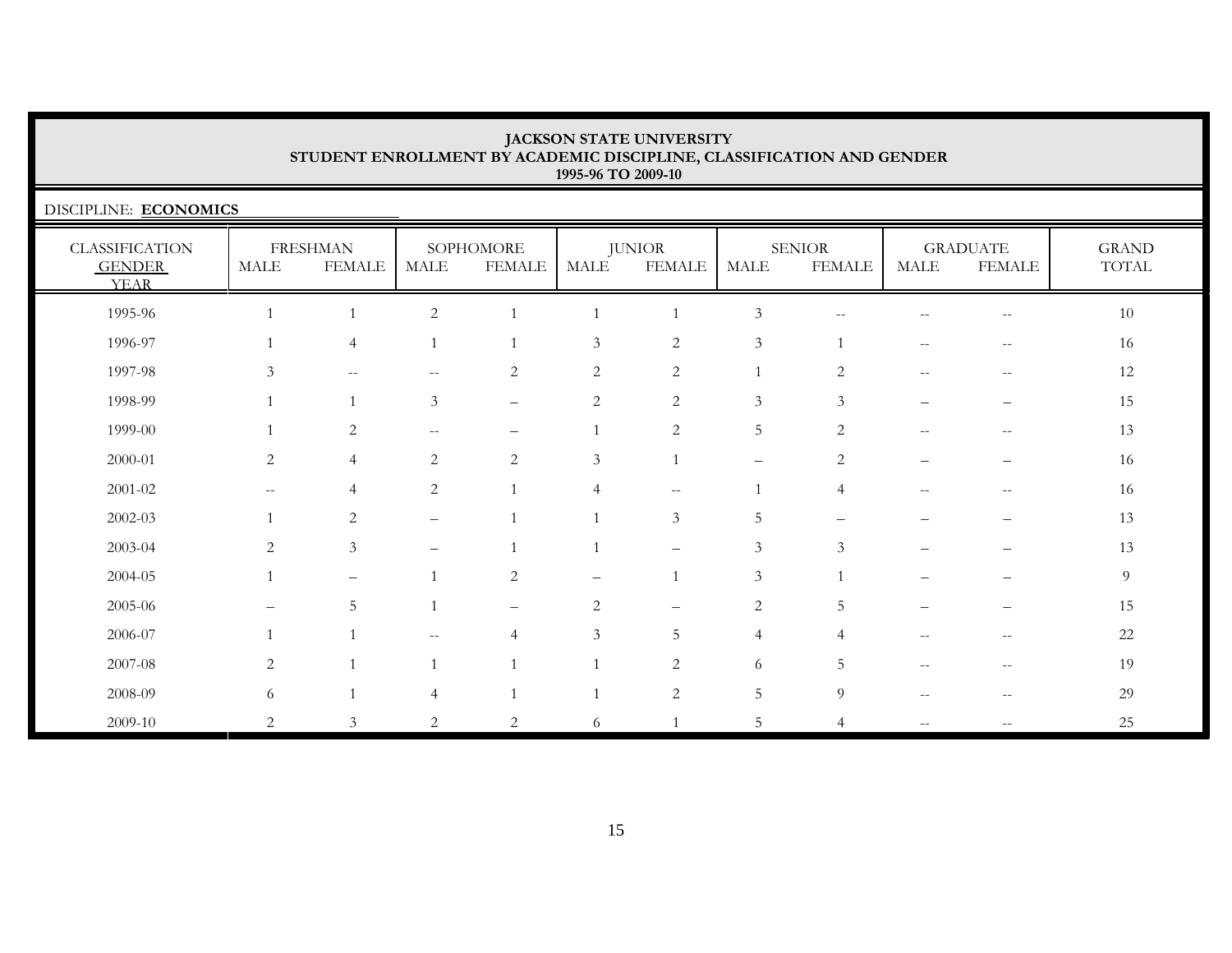### DISCIPLINE: **EDUCATIONAL ADMINISTRATION & SUPERVISION**

| <b>CLASSIFICATION</b><br><b>GENDER</b><br><b>YEAR</b> | MALE                                                | <b>FRESHMAN</b><br><b>FEMALE</b>                    | <b>MALE</b>                                         | SOPHOMORE<br><b>FEMALE</b>                          | <b>MALE</b>                                         | <b>JUNIOR</b><br><b>FEMALE</b>  | MALE                            | <b>SENIOR</b><br><b>FEMALE</b>                      | <b>MALE</b> | <b>GRADUATE</b><br><b>FEMALE</b> | <b>GRAND</b><br>TOTAL |
|-------------------------------------------------------|-----------------------------------------------------|-----------------------------------------------------|-----------------------------------------------------|-----------------------------------------------------|-----------------------------------------------------|---------------------------------|---------------------------------|-----------------------------------------------------|-------------|----------------------------------|-----------------------|
| 1995-96                                               | $\hspace{0.05cm} -\hspace{0.05cm} -\hspace{0.05cm}$ | $\qquad \qquad -$                                   | $\overline{\phantom{m}}$                            |                                                     | $- -$                                               | $-$                             | $\overline{\phantom{m}}$        | $\overline{\phantom{m}}$                            | 22          | 40                               | 63                    |
| 1996-97                                               | $\overline{\phantom{m}}$                            | $\overline{\phantom{m}}$                            | $\overline{\phantom{a}}$                            | $\hspace{0.1mm}-\hspace{0.1mm}-\hspace{0.1mm}$      | $\overline{\phantom{m}}$                            | $-$                             | $-\,-$                          | $ -$                                                | 27          | 40                               | 67                    |
| 1997-98                                               | $\mathcal{L}=\mathcal{L}$                           | $--$                                                | $\hspace{0.05cm} -\hspace{0.05cm} -\hspace{0.05cm}$ | $--$                                                | $\hspace{0.05cm} -\hspace{0.05cm} -\hspace{0.05cm}$ | $- -$                           | $\overline{\phantom{m}}$        | $\hspace{0.05cm} -\hspace{0.05cm} -\hspace{0.05cm}$ | 34          | 39                               | 73                    |
| 1998-99                                               | $\qquad \qquad -$                                   | $\overline{\phantom{m}}$                            | $\qquad \qquad -$                                   | $\qquad \qquad -$                                   | —                                                   | $\qquad \qquad -$               | $\qquad \qquad -$               | $\overline{\phantom{m}}$                            | 40          | 49                               | 89                    |
| 1999-00                                               | $\hspace{0.05cm} -\hspace{0.05cm} -\hspace{0.05cm}$ | $\hspace{0.1mm}-\hspace{0.1mm}-\hspace{0.1mm}$      | $\hspace{0.05cm} -\hspace{0.05cm} -\hspace{0.05cm}$ | $\hspace{0.1mm}-\hspace{0.1mm}-\hspace{0.1mm}$      | $\hspace{0.05cm} -\hspace{0.05cm} -\hspace{0.05cm}$ | $- -$                           | $\overline{\phantom{a}}$        | $\hspace{0.05cm} -\hspace{0.05cm} -\hspace{0.05cm}$ | 33          | 43                               | 76                    |
| 2000-01                                               | $\qquad \qquad$                                     | $\qquad \qquad -$                                   | $\overline{\phantom{0}}$                            | $\overline{\phantom{m}}$                            | $\overline{\phantom{0}}$                            | $\overbrace{\phantom{1232211}}$ | $\overbrace{\phantom{1232211}}$ | $\overline{\phantom{m}}$                            | 53          | 75                               | 128                   |
| 2001-02                                               | $\qquad \qquad$                                     | $\qquad \qquad -$                                   | $\overbrace{\phantom{1232211}}$                     | $\overline{\phantom{m}}$                            | $\overline{\phantom{0}}$                            | $\overline{\phantom{0}}$        | $\qquad \qquad -$               | $\overline{\phantom{0}}$                            | 52          | 81                               | 133                   |
| 2002-03                                               | $\hspace{0.05cm} -\hspace{0.05cm} -\hspace{0.05cm}$ | $\hspace{0.05cm} -\hspace{0.05cm} -\hspace{0.05cm}$ | $\overline{\phantom{m}}$                            | $\hspace{0.05cm} -\hspace{0.05cm} -\hspace{0.05cm}$ | $-\,-$                                              | $- -$                           | $- -$                           | $ -$                                                | 58          | 89                               | 147                   |
| 2003-04                                               | -                                                   | $\qquad \qquad -$                                   | $\overline{\phantom{m}}$                            | $\overline{\phantom{m}}$                            | -                                                   | $\overline{\phantom{0}}$        | $\qquad \qquad -$               | $\qquad \qquad -$                                   | 49          | 80                               | 129                   |
| 2004-05                                               | $\qquad \qquad -$                                   | $\qquad \qquad -$                                   | $\overline{\phantom{m}}$                            | $\overline{\phantom{m}}$                            | $\overline{\phantom{0}}$                            | $\overline{\phantom{0}}$        | $\qquad \qquad -$               | $\qquad \qquad -$                                   | 50          | 83                               | 133                   |
| 2005-06                                               | -                                                   | $\overline{\phantom{0}}$                            |                                                     |                                                     | -                                                   | $\overline{\phantom{0}}$        | -                               | $\overline{\phantom{m}}$                            | 44          | 75                               | 119                   |
| 2006-07                                               | $\hspace{0.05cm} -\hspace{0.05cm} -\hspace{0.05cm}$ | $\overline{\phantom{m}}$                            | $\overline{\phantom{m}}$                            | $\hspace{0.1mm}-\hspace{0.1mm}-\hspace{0.1mm}$      | $- -$                                               | $- -$                           | $\overline{\phantom{m}}$        | $-\,-$                                              | 37          | 103                              | 140                   |
| 2007-08                                               | $\hspace{0.05cm} -\hspace{0.05cm} -\hspace{0.05cm}$ | $--$                                                | $\hspace{0.05cm} -\hspace{0.05cm} -\hspace{0.05cm}$ | $\hspace{0.1mm}-\hspace{0.1mm}-\hspace{0.1mm}$      | $\hspace{0.05cm} -\hspace{0.05cm} -\hspace{0.05cm}$ | $- -$                           | $\overline{\phantom{m}}$        | $\hspace{0.05cm}$ – $\hspace{0.05cm}$               | 37          | 69                               | 106                   |
| 2008-09                                               | $\sim$ $\sim$                                       | $\hspace{0.1mm}-\hspace{0.1mm}-\hspace{0.1mm}$      | $- -$                                               | $\sim$ $-$                                          | $\hspace{0.05cm} -\hspace{0.05cm} -\hspace{0.05cm}$ | $- -$                           | $\overline{\phantom{a}}$        | $\hspace{0.05cm} -\hspace{0.05cm} -\hspace{0.05cm}$ | 40          | 63                               | 103                   |
| 2009-10                                               | $\mathcal{L}=\mathcal{L}$                           | $\hspace{0.1mm}-\hspace{0.1mm}-\hspace{0.1mm}$      | $--$                                                | $\hspace{0.1mm}-\hspace{0.1mm}-\hspace{0.1mm}$      | $\hspace{0.05cm} -\hspace{0.05cm} -\hspace{0.05cm}$ | $- -$                           | $\overline{\phantom{a}}$        | $\qquad \qquad -$                                   | 45          | 60                               | 105                   |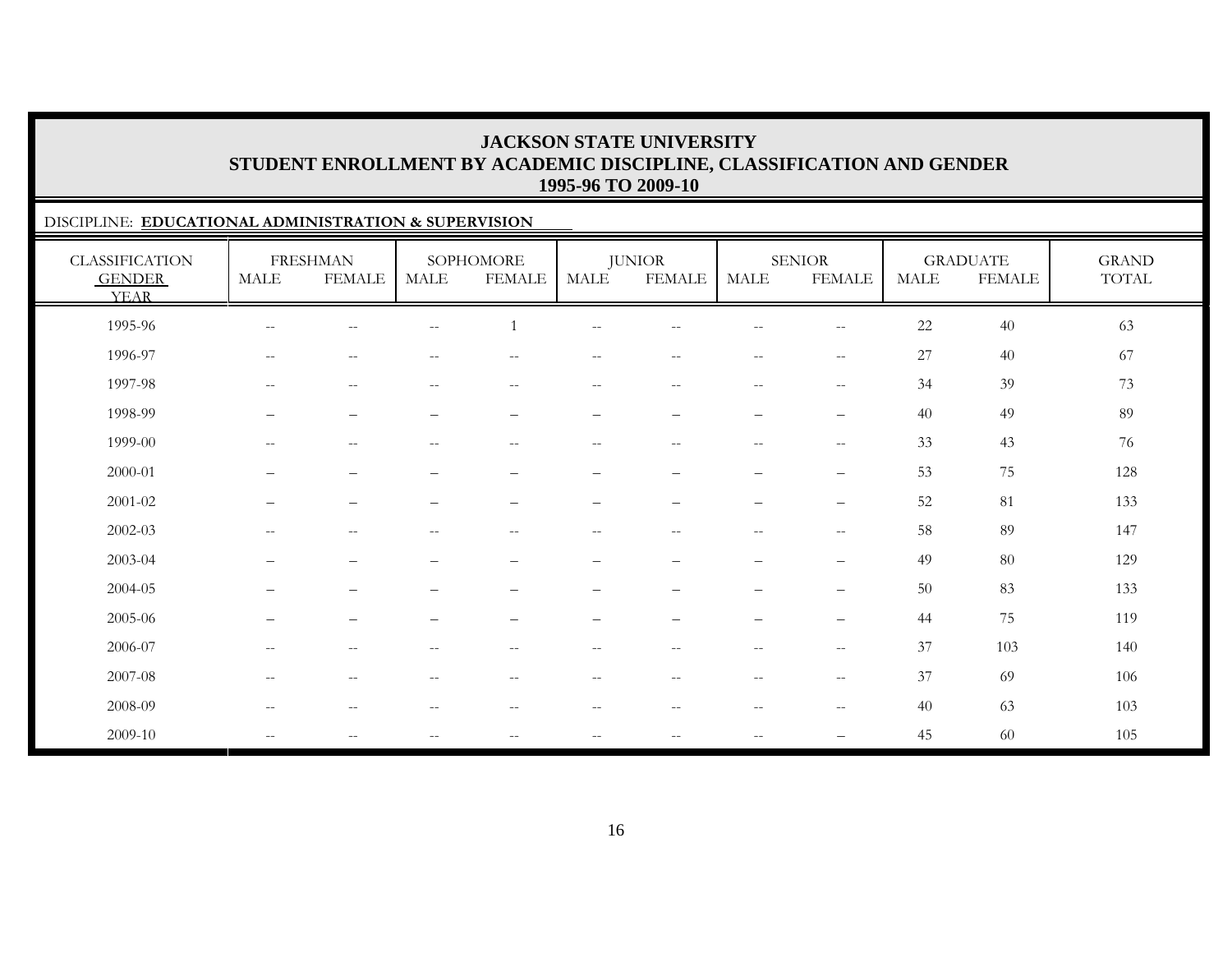### DISCIPLINE: **EDUCATIONAL TECHNOLOGY**

| <b>CLASSIFICATION</b><br><b>GENDER</b><br><b>YEAR</b> | $\operatorname{MALE}$    | <b>FRESHMAN</b><br><b>FEMALE</b> | MALE              | SOPHOMORE<br><b>FEMALE</b> | <b>MALE</b>              | <b>JUNIOR</b><br><b>FEMALE</b> | <b>MALE</b>                 | <b>SENIOR</b><br><b>FEMALE</b> | MALE                                                | <b>GRADUATE</b><br><b>FEMALE</b>                      | <b>GRAND</b><br>TOTAL |
|-------------------------------------------------------|--------------------------|----------------------------------|-------------------|----------------------------|--------------------------|--------------------------------|-----------------------------|--------------------------------|-----------------------------------------------------|-------------------------------------------------------|-----------------------|
| 1995-96                                               | $\overline{\phantom{m}}$ | $\qquad \qquad -$                |                   |                            |                          |                                |                             |                                |                                                     |                                                       |                       |
| 1996-97                                               | $\overline{\phantom{m}}$ | $\sim$ $-$                       |                   | $\sim$ $-$                 | --                       | $\overline{\phantom{m}}$       | $\overline{\phantom{a}}$    | --                             | $-$                                                 | --                                                    |                       |
| 1997-98                                               | $-$                      | $\qquad \qquad -$                |                   |                            |                          |                                | $-$                         |                                |                                                     |                                                       |                       |
| 1998-99                                               | $\mathbf{u}$             |                                  | $\mathbf{1}$      |                            |                          | 1                              |                             | 5                              | $\hspace{0.05cm} -\hspace{0.05cm} -\hspace{0.05cm}$ |                                                       | 11                    |
| 1999-00                                               | $--$                     |                                  | $\qquad \qquad -$ |                            | $\overline{2}$           | $\overline{2}$                 | $\overline{4}$              | 5                              | $\hspace{0.05cm} -\hspace{0.05cm} -\hspace{0.05cm}$ | $\overline{\phantom{m}}$                              | 15                    |
| 2000-01                                               | $\overline{\phantom{0}}$ | 3                                | 2                 |                            |                          | $\overline{2}$                 | $\mathfrak{Z}$              | 3                              | ▃                                                   | $\overline{\phantom{0}}$                              | 15                    |
| 2001-02                                               | $\qquad \qquad -$        | $\overline{7}$                   | 5                 | $\overline{ }$             | $\qquad \qquad -$        |                                | $\mathfrak{Z}$              | 6                              |                                                     | $\qquad \qquad -$                                     | 29                    |
| $2002 - 03$                                           |                          |                                  | $\mathbf{1}$      | $\mathfrak{Z}$             | $\mathfrak{Z}$           | 6                              |                             | 5                              |                                                     |                                                       | 21                    |
| 2003-04                                               | $\qquad \qquad =$        | $\overline{c}$                   |                   | $\equiv$                   |                          | $\mathfrak{Z}$                 | $\ensuremath{\mathfrak{Z}}$ | $\overline{7}$                 |                                                     | $\equiv$                                              | 16                    |
| 2004-05                                               | $\mathbf{1}$             | $\overline{7}$                   | $\mathbf{1}$      | 2                          | $\overline{\phantom{0}}$ |                                | $\qquad \qquad -$           | 5                              |                                                     |                                                       | 17                    |
| 2005-06                                               | $\mathfrak{Z}$           | $\sqrt{2}$                       | $\mathbf{1}$      | $\overline{4}$             | $\overline{\phantom{0}}$ | 3                              | $\overline{c}$              | 6                              |                                                     |                                                       | 21                    |
| 2006-07                                               | $- -$                    |                                  | $\overline{4}$    |                            | $\overline{\phantom{a}}$ | $\mathfrak{Z}$                 | $--$                        | 6                              | $\sim$ $\sim$                                       | $\hspace{0.05cm} -\hspace{0.05cm} -\hspace{0.05cm}$   | 15                    |
| 2007-08                                               | $\overline{1}$           | 3                                | $\mathbf{1}$      |                            | 2                        |                                | $\overline{\phantom{m}}$    | 7                              | $\sim$ $\sim$                                       | $-\,-$                                                | 16                    |
| 2008-09                                               | $\mathfrak{Z}$           |                                  | 2                 | 2                          |                          |                                | $\mathfrak{Z}$              | 10                             | $\overline{\phantom{m}}$                            | $\hspace{0.05cm} -\hspace{0.05cm} -\hspace{0.05cm}$   | 23                    |
| 2009-10                                               | $\mathbf{u}$             | $\overline{\phantom{m}}$         | $\overline{1}$    |                            | $\overline{\phantom{m}}$ | $\overline{4}$                 |                             | $\mathfrak{Z}$                 | $- -$                                               | $\hspace{0.05cm} - \hspace{0.05cm} - \hspace{0.05cm}$ | 10                    |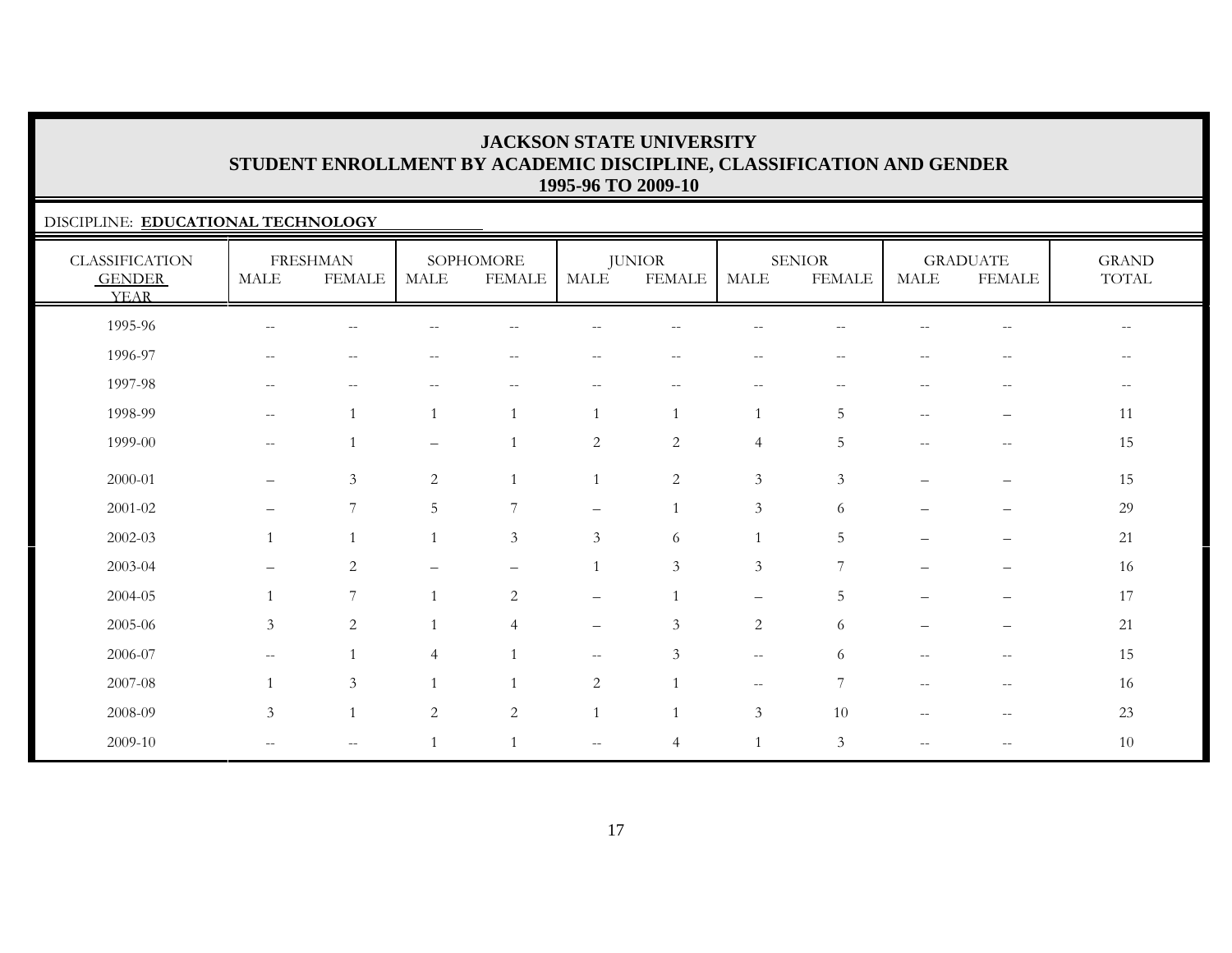### DISCIPLINE: **ELEMENTARY EDUCATION**

| <b>CLASSIFICATION</b><br><b>GENDER</b><br><b>YEAR</b> | MALE | <b>FRESHMAN</b><br><b>FEMALE</b> | <b>MALE</b> | SOPHOMORE<br><b>FEMALE</b> | MALE   | <b>JUNIOR</b><br><b>FEMALE</b> | <b>MALE</b> | <b>SENIOR</b><br><b>FEMALE</b> | <b>MALE</b>     | <b>GRADUATE</b><br><b>FEMALE</b> | <b>GRAND</b><br><b>TOTAL</b> |
|-------------------------------------------------------|------|----------------------------------|-------------|----------------------------|--------|--------------------------------|-------------|--------------------------------|-----------------|----------------------------------|------------------------------|
| 1995-96                                               | 23   | 77                               | 13          | 50                         | 21     | 61                             | 25          | 103                            | $\mathfrak{Z}$  | 38                               | 414                          |
| 1996-97                                               | 23   | 71                               | 19          | 57                         | 17     | 48                             | 44          | 82                             | 6               | 21                               | 388                          |
| 1997-98                                               | 24   | 53                               | 25          | 63                         | 18     | 74                             | 35          | 94                             | $\mathfrak{Z}$  | 28                               | 417                          |
| 1998-99                                               | 27   | 77                               | 15          | $38\,$                     | $30\,$ | 82                             | 33          | 117                            | $\mathfrak{Z}$  | 33                               | 455                          |
| 1999-00                                               | 25   | 77                               | 24          | 67                         | 25     | 75                             | 90          | 79                             | 9               | 33                               | 504                          |
| 2000-01                                               | 13   | 79                               | 21          | 80                         | 22     | 104                            | 35          | 135                            | $\overline{4}$  | 32                               | 525                          |
| 2001-02                                               | 24   | 91                               | 16          | 75                         | 19     | 100                            | 29          | 163                            | 6               | 40                               | 563                          |
| 2002-03                                               | 15   | 104                              | 19          | 83                         | 16     | 105                            | 32          | 180                            | 8               | 37                               | 599                          |
| 2003-04                                               | 28   | 90                               | 15          | 81                         | 19     | 90                             | 24          | 167                            | 6               | 63                               | 583                          |
| 2004-05                                               | 23   | 106                              | 11          | 82                         | 23     | 98                             | 22          | 196                            | 13              | 95                               | 669                          |
| 2005-06                                               | 13   | 100                              | 23          | 94                         | 17     | 114                            | 21          | 165                            | 6               | 84                               | 637                          |
| 2006-07                                               | 11   | 84                               | 18          | 65                         | 17     | 94                             | 27          | 197                            | $\overline{4}$  | 64                               | 577                          |
| 2007-08                                               | 12   | 73                               | 13          | 77                         | 14     | 83                             | 33          | 221                            | $\mathfrak{Z}$  | 55                               | 584                          |
| 2008-09                                               | 9    | 79                               | 8           | 69                         | 13     | 100                            | 34          | 199                            | 5               | 39                               | 555                          |
| 2009-10                                               | 17   | 86                               | 15          | 86                         | 12     | 110                            | 28          | 178                            | $5\overline{)}$ | 39                               | 576                          |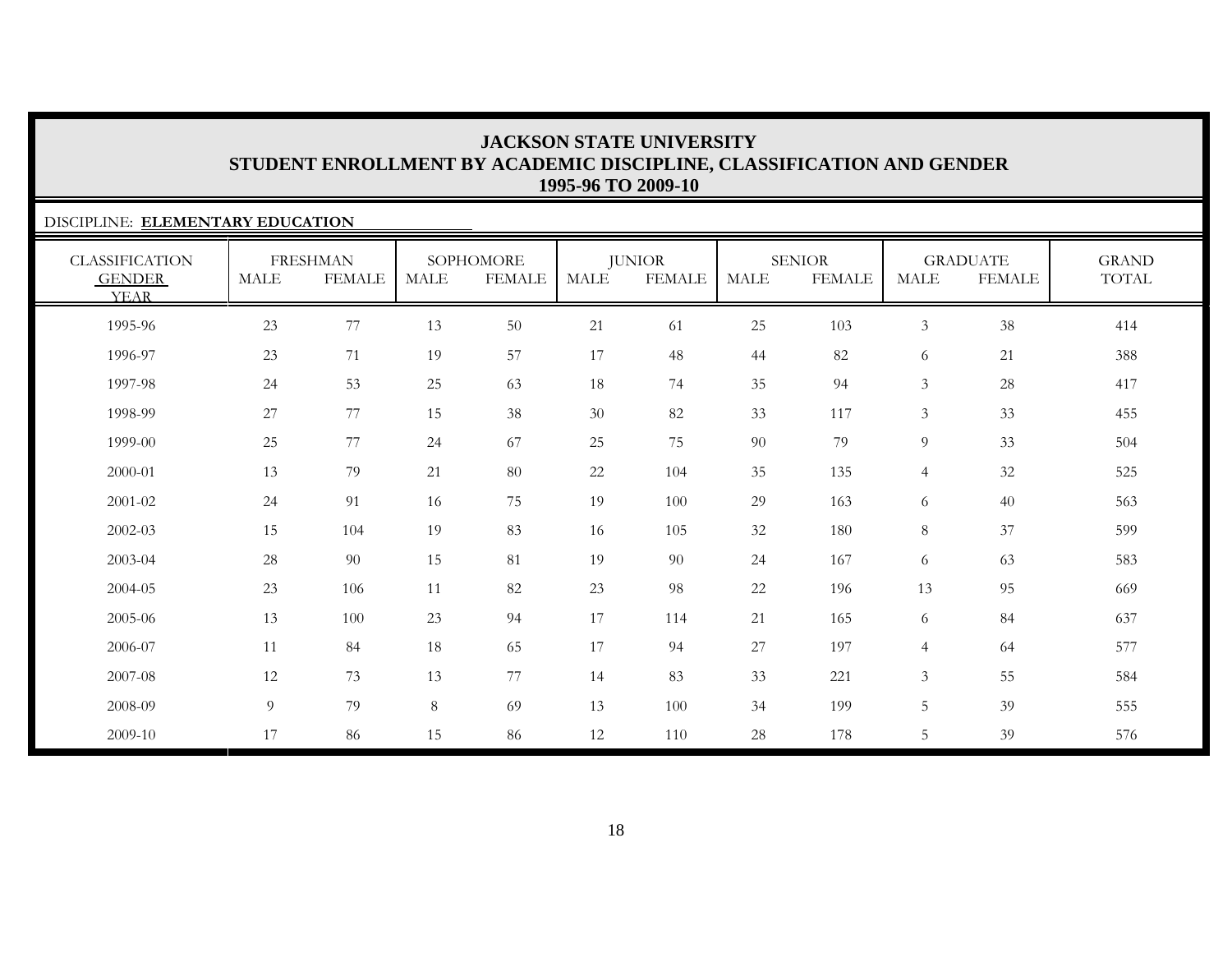| DISCIPLINE: ENGINEERING                               |                       |                                  |       |                            |               |                                |                                                       |                                |                          |                                                     |                                                |
|-------------------------------------------------------|-----------------------|----------------------------------|-------|----------------------------|---------------|--------------------------------|-------------------------------------------------------|--------------------------------|--------------------------|-----------------------------------------------------|------------------------------------------------|
| <b>CLASSIFICATION</b><br><b>GENDER</b><br><b>YEAR</b> | $\operatorname{MALE}$ | <b>FRESHMAN</b><br><b>FEMALE</b> | MALE  | SOPHOMORE<br><b>FEMALE</b> | <b>MALE</b>   | <b>JUNIOR</b><br><b>FEMALE</b> | $\operatorname{MALE}$                                 | <b>SENIOR</b><br><b>FEMALE</b> | <b>MALE</b>              | <b>GRADUATE</b><br><b>FEMALE</b>                    | <b>GRAND</b><br>TOTAL                          |
| 1995-96                                               |                       |                                  |       |                            |               |                                |                                                       |                                |                          |                                                     | $- -$                                          |
| 1996-97                                               | $-$                   | $ -$                             |       | $-$                        | $ -$          |                                |                                                       |                                |                          |                                                     | $- -$                                          |
| 1997-98                                               |                       | --                               |       | $-$                        | --            |                                |                                                       |                                |                          |                                                     | $- -$                                          |
| 1998-99                                               |                       |                                  |       |                            |               |                                |                                                       |                                |                          |                                                     | $\overline{\phantom{m}}$                       |
| 1999-00                                               | $- -$                 | $\qquad \qquad -$                | $- -$ | $\sim$ $\sim$              | $--$          | $- -$                          | $- -$                                                 | $-$                            | $ -$                     | $\hspace{0.05cm} -\hspace{0.05cm} -\hspace{0.05cm}$ | $\hspace{0.1mm}-\hspace{0.1mm}-\hspace{0.1mm}$ |
| 2000-01                                               |                       |                                  |       |                            |               |                                |                                                       |                                |                          |                                                     | $- -$                                          |
| 2001-02                                               |                       |                                  |       |                            |               |                                |                                                       |                                |                          |                                                     | $-$                                            |
| 2002-03                                               | $-$                   | $ -$                             | $-$   | $\qquad \qquad -$          | $ -$          | $--$                           | $\sim$                                                | $- -$                          | $\overline{\phantom{m}}$ | $\hspace{0.05cm} -\hspace{0.05cm} -\hspace{0.05cm}$ | $\overline{\phantom{m}}$                       |
| 2003-04                                               |                       |                                  |       |                            |               |                                |                                                       |                                |                          |                                                     | $\qquad \qquad -$                              |
| 2004-05                                               |                       |                                  |       |                            |               |                                |                                                       |                                |                          |                                                     | $\qquad \qquad -$                              |
| 2005-06                                               |                       |                                  |       |                            |               |                                |                                                       |                                |                          |                                                     | $-\,-$                                         |
| 2006-07                                               |                       |                                  |       |                            | $- -$         |                                |                                                       | $-$                            | 13                       | 5                                                   | 18                                             |
| 2007-08                                               | $-$                   | $\frac{1}{2}$                    | $- -$ | $- -$                      | $\sim$ $\sim$ | $- -$                          | $\sim$ $-$                                            | $\sim$ $\sim$                  | 17                       | $\mathfrak{Z}$                                      | $20\,$                                         |
| 2008-09                                               | $- -$                 | $\qquad \qquad -$                | --    | $\qquad \qquad -$          | $--$          | $- -$                          | $\hspace{0.05cm} - \hspace{0.05cm} - \hspace{0.05cm}$ | $\overline{\phantom{m}}$       | 19                       | $\overline{4}$                                      | $23\,$                                         |
| 2009-10                                               | $-$                   |                                  |       | $-$                        | $- -$         |                                |                                                       |                                | 20                       | 12                                                  | 32                                             |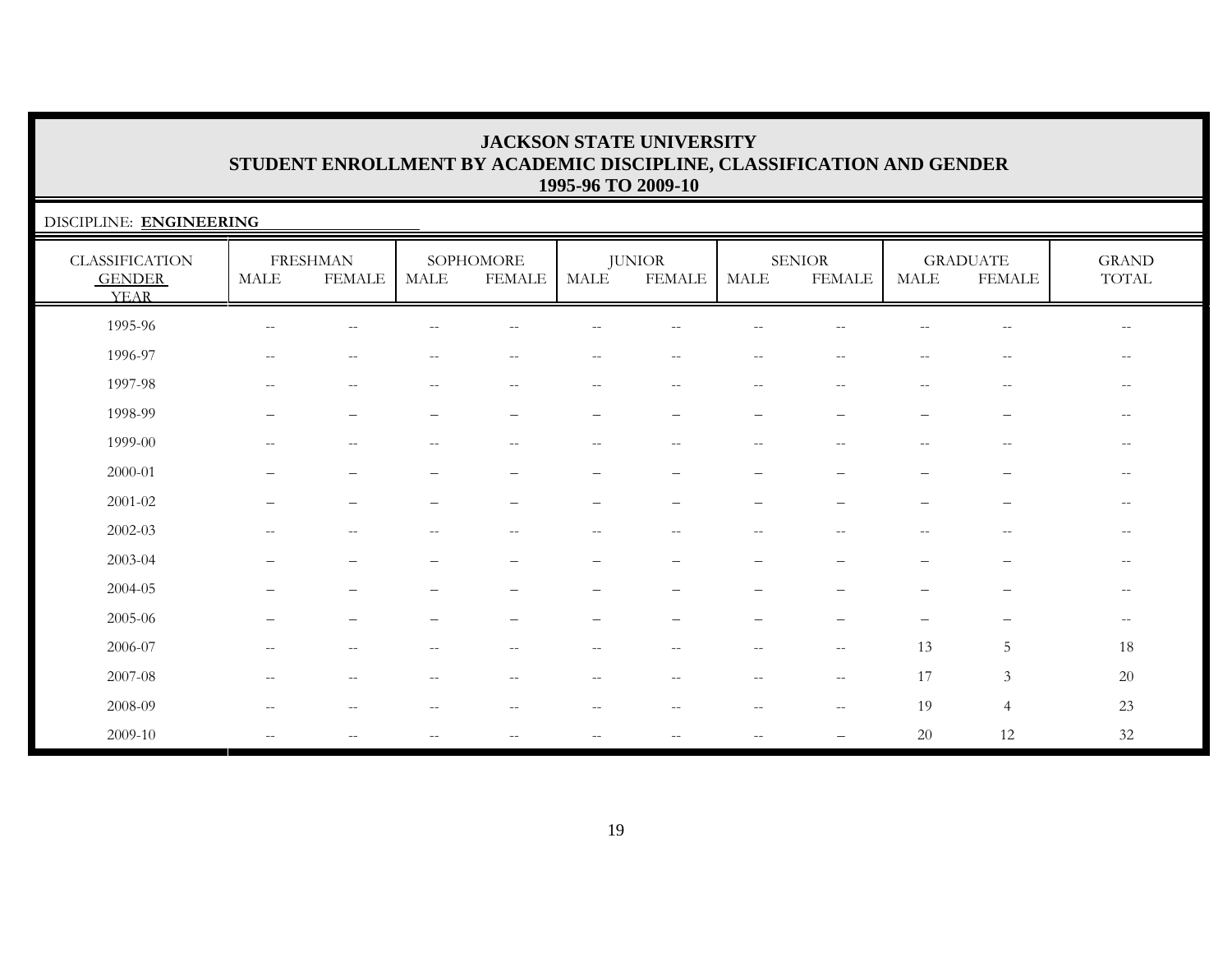| DISCIPLINE: ENGLISH                                   |                |                                  |                |                            |                |                                |                |                                |                 |                                  |                       |
|-------------------------------------------------------|----------------|----------------------------------|----------------|----------------------------|----------------|--------------------------------|----------------|--------------------------------|-----------------|----------------------------------|-----------------------|
| <b>CLASSIFICATION</b><br><b>GENDER</b><br><b>YEAR</b> | MALE           | <b>FRESHMAN</b><br><b>FEMALE</b> | MALE           | SOPHOMORE<br><b>FEMALE</b> | MALE           | <b>JUNIOR</b><br><b>FEMALE</b> | <b>MALE</b>    | <b>SENIOR</b><br><b>FEMALE</b> | <b>MALE</b>     | <b>GRADUATE</b><br><b>FEMALE</b> | <b>GRAND</b><br>TOTAL |
| 1995-96                                               | 7              | 17                               | 8              | 19                         | 11             | 22                             | 11             | 26                             | $\mathfrak{Z}$  | 17                               | 141                   |
| 1996-97                                               | $\mathfrak{Z}$ | 10                               | 6              | 17                         | 8              | 20                             | 20             | 33                             | $\overline{4}$  | 16                               | 137                   |
| 1997-98                                               | 3              | 22                               | 4              | 13                         | $\overline{9}$ | 22                             | 13             | 34                             | $\overline{4}$  | 21                               | 145                   |
| 1998-99                                               | 3              | 15                               | 5              | 21                         | 10             | 21                             | 15             | 39                             | 5               | 18                               | 152                   |
| 1999-00                                               | 9              | 20                               | 7              | 20                         | 14             | 22                             | 13             | 36                             | 6               | 10                               | 157                   |
| 2000-01                                               | 6              | 18                               | 6              | 24                         | $8\,$          | 28                             | 11             | 31                             | 10              | 20                               | 162                   |
| 2001-02                                               | 10             | 31                               | $\overline{4}$ | 28                         | 10             | 30                             | 3              | 36                             | 9               | 11                               | 172                   |
| 2002-03                                               | 7              | 31                               | 12             | 28                         | $\overline{4}$ | 28                             | 12             | 50                             | 9               | 15                               | 196                   |
| 2003-04                                               | 3              | 34                               | 5              | 35                         | 11             | 26                             | $\overline{7}$ | 43                             | 5               | 19                               | 188                   |
| 2004-05                                               | 6              | 32                               | 4              | 23                         | 6              | 31                             | 14             | 53                             | 7               | 25                               | 201                   |
| 2005-06                                               | 6              | 23                               | 9              | 20                         | $\overline{4}$ | 30                             | 7              | 38                             | 8               | 21                               | 166                   |
| 2006-07                                               | 5              | 25                               | 5              | 21                         | $\overline{7}$ | 16                             | $\overline{7}$ | 39                             | 6               | 29                               | 160                   |
| 2007-08                                               | 8              | 15                               | 8              | 14                         | $\overline{c}$ | 17                             | 10             | 30                             | 7               | 33                               | 144                   |
| 2008-09                                               | 11             | 18                               | 7              | 29                         | $\overline{4}$ | 19                             | 10             | 28                             | $7\overline{ }$ | 36                               | 169                   |
| 2009-10                                               | 7              | 28                               | 7              | 22                         | 6              | 28                             | 12             | 32                             | 8               | 34                               | 184                   |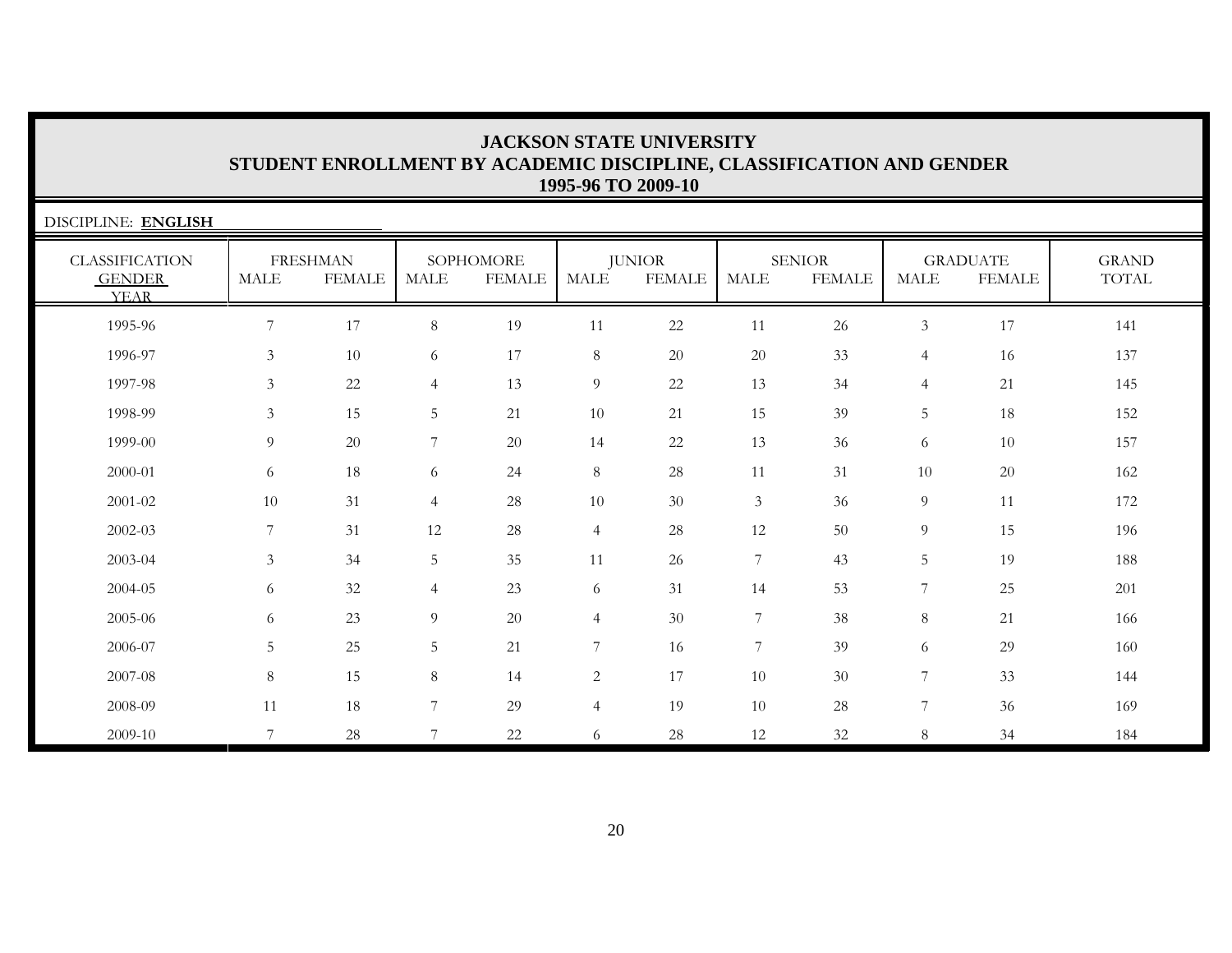### DISCIPLINE: **ENTREPRENEURSHIP**

| <b>CLASSIFICATION</b><br><b>GENDER</b><br><b>YEAR</b> | <b>MALE</b>              | <b>FRESHMAN</b><br><b>FEMALE</b> | MALE                      | SOPHOMORE<br><b>FEMALE</b>                            | MALE                            | <b>JUNIOR</b><br><b>FEMALE</b>                        | MALE                                                | <b>SENIOR</b><br><b>FEMALE</b> | <b>MALE</b>              | <b>GRADUATE</b><br><b>FEMALE</b>                      | <b>GRAND</b><br>TOTAL |
|-------------------------------------------------------|--------------------------|----------------------------------|---------------------------|-------------------------------------------------------|---------------------------------|-------------------------------------------------------|-----------------------------------------------------|--------------------------------|--------------------------|-------------------------------------------------------|-----------------------|
| 1995-96                                               | $\overline{\phantom{m}}$ | $\sim$ $-$                       |                           | $- -$                                                 | --                              | н.                                                    | $-$                                                 |                                | --                       | $\overline{\phantom{m}}$                              | $--$                  |
| 1996-97                                               | $\overline{\phantom{m}}$ | $\overline{\phantom{m}}$         | $\overline{\phantom{m}}$  | $\hspace{0.05cm} - \hspace{0.05cm} - \hspace{0.05cm}$ | $\overline{\phantom{m}}$        | $\hspace{0.05cm} - \hspace{0.05cm} - \hspace{0.05cm}$ | $\overline{\phantom{m}}$                            | $\sim$ $\sim$                  | $\overline{\phantom{a}}$ | $-\,-$                                                | $--$                  |
| 1997-98                                               | $\overline{\phantom{m}}$ | $\sim$ $-$                       |                           | $\qquad \qquad -$                                     | $ -$                            | $\overline{\phantom{m}}$                              | $\overline{\phantom{m}}$                            | $-$                            | $\overline{\phantom{m}}$ | $\mathord{\hspace{1pt}\text{--}\hspace{1pt}}$         |                       |
| 1998-99                                               | $\overline{\phantom{a}}$ | $- \, -$                         | $\overline{\phantom{m}}$  | $\qquad \qquad -$                                     | $--$                            | $\overline{\phantom{m}}$                              | $\overline{\phantom{m}}$                            | $\sim$ $\sim$                  | --                       | $\hspace{0.05cm} - \hspace{0.05cm} - \hspace{0.05cm}$ | $\qquad \qquad -$     |
| 1999-00                                               |                          |                                  |                           |                                                       |                                 |                                                       |                                                     |                                |                          |                                                       | $- -$                 |
| 2000-01                                               |                          |                                  |                           |                                                       |                                 |                                                       |                                                     |                                |                          |                                                       |                       |
| $2001 - 02$                                           |                          | $\overline{\phantom{0}}$         |                           |                                                       | $\overbrace{\phantom{1232211}}$ |                                                       | $\qquad \qquad -$                                   |                                | $\equiv$                 | —                                                     | $\qquad \qquad -$     |
| $2002 - 03$                                           |                          |                                  |                           |                                                       |                                 |                                                       |                                                     |                                |                          |                                                       |                       |
| 2003-04                                               |                          |                                  |                           |                                                       |                                 |                                                       |                                                     |                                |                          |                                                       |                       |
| 2004-05                                               |                          |                                  |                           |                                                       |                                 |                                                       |                                                     |                                |                          |                                                       | $- -$                 |
| 2005-06                                               | $\overline{\phantom{0}}$ | $\overline{\phantom{m}}$         |                           | $\overline{\phantom{m}}$                              | $\overline{\phantom{m}}$        | $\overline{\phantom{0}}$                              | $\overline{\phantom{m}}$                            | $\overline{\phantom{a}}$       | —                        | $\overline{\phantom{m}}$                              | $--$                  |
| 2006-07                                               | 3                        | $\mathfrak{Z}$                   | $\mathcal{L}=\mathcal{L}$ | $\overline{4}$                                        | $--$                            |                                                       | $\hspace{0.05cm} -\hspace{0.05cm} -\hspace{0.05cm}$ | $-$                            | --                       | $-\,-$                                                | 11                    |
| 2007-08                                               | 5                        | $12\,$                           | $\mathfrak{Z}$            | 11                                                    | $\overline{4}$                  | 2                                                     | 3                                                   | $\mathfrak{Z}$                 | $\overline{\phantom{m}}$ | $\hspace{0.05cm} -\hspace{0.05cm} -\hspace{0.05cm}$   | 43                    |
| 2008-09                                               | 12                       | $\,8\,$                          | 10                        | 13                                                    | 6                               | 11                                                    | $\overline{5}$                                      | $\overline{4}$                 | $\overline{\phantom{m}}$ | $\hspace{0.1mm}-\hspace{0.1mm}-\hspace{0.1mm}$        | 69                    |
| 2009-10                                               | 16                       | 11                               | 9                         | $\overline{7}$                                        | 12                              | 10                                                    | 11                                                  | 12                             | $\overline{\phantom{a}}$ | $-\,-$                                                | 88                    |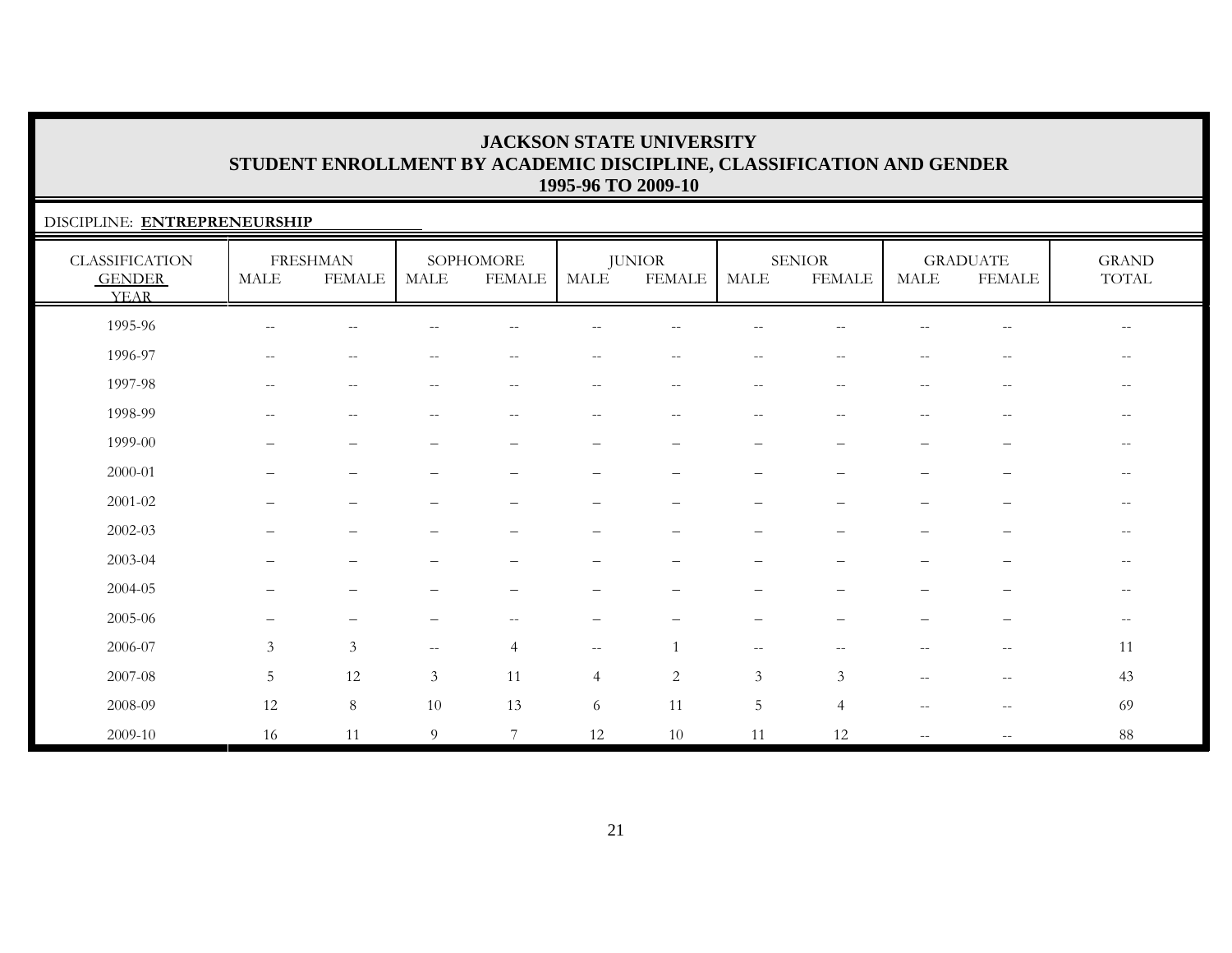### DISCIPLINE: **ENVIRONMENTAL SCIENCE**

| <b>CLASSIFICATION</b><br><b>GENDER</b><br><b>YEAR</b> | <b>MALE</b>              | <b>FRESHMAN</b><br><b>FEMALE</b> | <b>MALE</b>              | SOPHOMORE<br><b>FEMALE</b> | MALE                     | <b>JUNIOR</b><br><b>FEMALE</b>                      | MALE                                                | <b>SENIOR</b><br><b>FEMALE</b>                      | <b>MALE</b> | <b>GRADUATE</b><br><b>FEMALE</b> | <b>GRAND</b><br>TOTAL |
|-------------------------------------------------------|--------------------------|----------------------------------|--------------------------|----------------------------|--------------------------|-----------------------------------------------------|-----------------------------------------------------|-----------------------------------------------------|-------------|----------------------------------|-----------------------|
| 1995-96                                               | $\qquad \qquad -$        | --                               |                          |                            |                          |                                                     |                                                     | $\sim$ $\sim$                                       | 22          | 20                               | 42                    |
| 1996-97                                               | $\overline{\phantom{a}}$ | $-$                              |                          | $-$                        | $-$                      |                                                     | $-$                                                 | $\hspace{0.05cm} -$                                 | 17          | $21\,$                           | 38                    |
| 1997-98                                               | $\mathbf{u}$             | $\overline{\phantom{m}}$         | $\sim$ $\sim$            | $--$                       | $- -$                    | $--$                                                | $\hspace{0.05cm} -\hspace{0.05cm} -\hspace{0.05cm}$ | $-\,-$                                              | 14          | 18                               | $32\,$                |
| 1998-99                                               | $\overline{\phantom{a}}$ | $\overline{\phantom{m}}$         | $\overline{\phantom{m}}$ | $\overline{\phantom{m}}$   | $--$                     | $\overline{\phantom{m}}$                            | $\hspace{0.05cm} -\hspace{0.05cm} -\hspace{0.05cm}$ | $-\,-$                                              | 20          | 18                               | 38                    |
| 1999-00                                               | $\overline{\phantom{0}}$ | $\qquad \qquad -$                |                          | $\qquad \qquad -$          |                          | $\qquad \qquad -$                                   | $\qquad \qquad$                                     | $\overline{\phantom{m}}$                            | 16          | 15                               | 31                    |
| 2000-01                                               | ▃                        | $\overline{\phantom{0}}$         |                          |                            | $\overline{\phantom{0}}$ |                                                     | $\qquad \qquad$                                     | $\overline{\phantom{m}}$                            | 17          | 18                               | 35                    |
| $2001 - 02$                                           | $\qquad \qquad -$        | $\qquad \qquad -$                |                          | $\overline{\phantom{0}}$   |                          | $\qquad \qquad -$                                   | $\overline{\phantom{0}}$                            | $\qquad \qquad -$                                   | 17          | 18                               | 35                    |
| $2002 - 03$                                           |                          | $\overline{\phantom{0}}$         |                          | -                          |                          |                                                     | $\overline{\phantom{0}}$                            | $\overline{\phantom{m}}$                            | 16          | $27\,$                           | 43                    |
| 2003-04                                               |                          | $\overline{\phantom{0}}$         |                          |                            | $\overline{\phantom{0}}$ | $\qquad \qquad -$                                   | $\overline{\phantom{0}}$                            | $\qquad \qquad -$                                   | 12          | 29                               | 41                    |
| 2004-05                                               |                          |                                  |                          |                            |                          |                                                     |                                                     | $\qquad \qquad -$                                   | 16          | 31                               | 47                    |
| 2005-06                                               | $\overline{\phantom{0}}$ |                                  |                          |                            |                          |                                                     | $\overline{\phantom{0}}$                            | $\qquad \qquad -$                                   | 21          | 32                               | 53                    |
| 2006-07                                               | $\overline{\phantom{a}}$ | $\sim$ $-$                       | $\qquad \qquad -$        | $\overline{\phantom{m}}$   | $- -$                    | $\hspace{0.05cm} -\hspace{0.05cm} -\hspace{0.05cm}$ | $--$                                                | $\hspace{0.05cm} -\hspace{0.05cm} -\hspace{0.05cm}$ | 17          | 36                               | 53                    |
| 2007-08                                               | $\overline{\phantom{m}}$ | $-\, -$                          | $\overline{\phantom{m}}$ | $\qquad \qquad -$          | $\overline{\phantom{m}}$ | $-\,-$                                              | $\overline{\phantom{m}}$                            | $\hspace{0.05cm}$ – $\hspace{0.05cm}$               | 16          | 35                               | 51                    |
| 2008-09                                               | $-$                      | --                               |                          | $-$                        | $- -$                    | $-$                                                 | $-$                                                 | $\hspace{0.05cm} -$                                 | 19          | 28                               | 47                    |
| 2009-10                                               | $\overline{\phantom{a}}$ | $\sim$ $-$                       | $\qquad \qquad -$        | $--$                       | $- -$                    | $\mathbf{u}$                                        | $\overline{\phantom{m}}$                            |                                                     | 19          | 24                               | 43                    |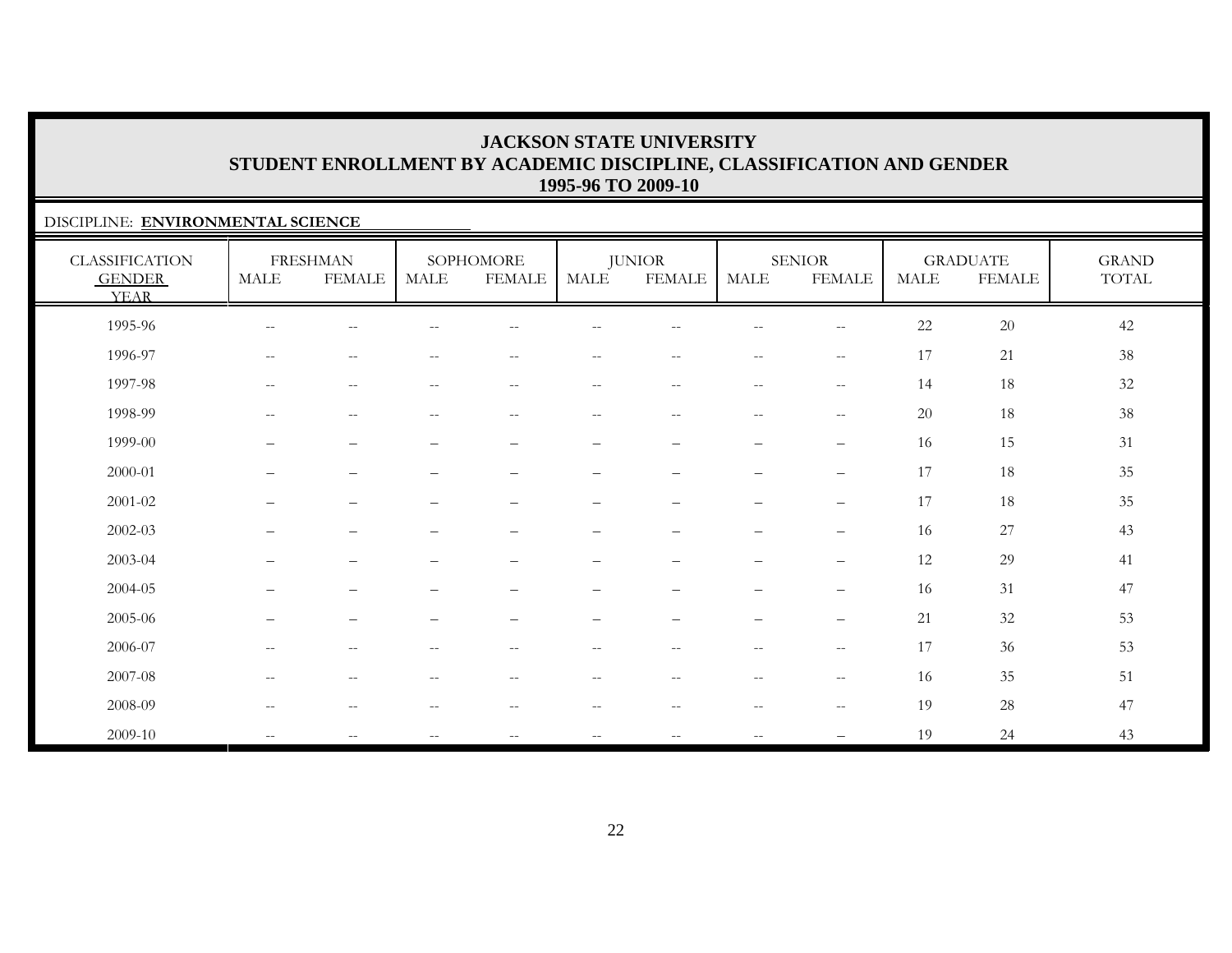| DISCIPLINE: FINANCE                                   |                |                                  |                |                            |                |                                |                |                                |                          |                                                       |                       |
|-------------------------------------------------------|----------------|----------------------------------|----------------|----------------------------|----------------|--------------------------------|----------------|--------------------------------|--------------------------|-------------------------------------------------------|-----------------------|
| <b>CLASSIFICATION</b><br><b>GENDER</b><br><b>YEAR</b> | <b>MALE</b>    | <b>FRESHMAN</b><br><b>FEMALE</b> | MALE           | SOPHOMORE<br><b>FEMALE</b> | MALE           | <b>JUNIOR</b><br><b>FEMALE</b> | <b>MALE</b>    | <b>SENIOR</b><br><b>FEMALE</b> | $\operatorname{MALE}$    | <b>GRADUATE</b><br><b>FEMALE</b>                      | <b>GRAND</b><br>TOTAL |
| 1995-96                                               | $\overline{4}$ | 6                                | 7              | 9                          | $\overline{4}$ | $8\,$                          | 25             | 23                             | $\qquad \qquad -$        | $\hspace{0.05cm} - \hspace{0.05cm} - \hspace{0.05cm}$ | 86                    |
| 1996-97                                               | 6              |                                  | 6              | 6                          | 11             | 14                             | 13             | 22                             | $\mathrel{{-}{-}}$       | $-\,-$                                                | 79                    |
| 1997-98                                               | 6              | $\overline{4}$                   | 5              | 11                         | $10\,$         | 18                             | 22             | 32                             | $\overline{\phantom{m}}$ | $-\,-$                                                | 108                   |
| 1998-99                                               | $\overline{c}$ | 5                                | 7              | 9                          | 14             | 16                             | 22             | 29                             | $\qquad \qquad -$        | $\qquad \qquad -$                                     | 104                   |
| 1999-00                                               | 7              | $\overline{4}$                   | 2              | $\overline{4}$             | $\overline{9}$ | 11                             | 21             | 25                             | $\qquad \qquad -$        | —                                                     | 83                    |
| 2000-01                                               | 6              | 6                                | 8              | $8\,$                      | $8\,$          | 10                             | 13             | 23                             | $\overline{\phantom{0}}$ |                                                       | 82                    |
| 2001-02                                               | $\,8\,$        | $7\phantom{.0}$                  | 8              | 13                         | 14             | $8\,$                          | 11             | 24                             |                          | $\overline{\phantom{0}}$                              | 93                    |
| 2002-03                                               | 11             | 10                               | 7              | 11                         | 9              | 16                             | 17             | 20                             |                          | $\overline{\phantom{0}}$                              | 101                   |
| 2003-04                                               | 7              | 7                                | $8\,$          | 13                         | $\overline{4}$ | 10                             | 16             | 23                             | $\overline{\phantom{0}}$ | —                                                     | 88                    |
| 2004-05                                               | 7              | $\overline{7}$                   | 6              | $\overline{7}$             | $\overline{5}$ | 15                             | 12             | 18                             | $\overline{\phantom{0}}$ | $\overline{\phantom{m}}$                              | 77                    |
| 2005-06                                               | $\mathfrak{Z}$ | 7                                | 9              | 6                          | $\overline{7}$ | 6                              | $\overline{9}$ | 19                             |                          | $\overline{\phantom{0}}$                              | 66                    |
| 2006-07                                               | $\,8\,$        | $\overline{4}$                   | 4              | 5                          | $8\,$          | 10                             | 15             | 10                             | $\qquad \qquad -$        | $- -$                                                 | 64                    |
| 2007-08                                               | 13             | 5                                | 6              | $\overline{4}$             | 5              | 10                             | 15             | 12                             | $-$                      | $-\,-$                                                | 70                    |
| 2008-09                                               | $8\phantom{1}$ | 7                                | $\overline{4}$ | 8                          | $8\,$          | 11                             | 17             | 19                             | $\mathrel{{-}{-}}$       | $\hspace{0.05cm} -\hspace{0.05cm} -\hspace{0.05cm}$   | 82                    |
| 2009-10                                               | 6              | 9                                | 9              | 12                         | 12             | 11                             | 10             | 15                             | $\mathbf{u}$             | $\hspace{0.05cm} -\hspace{0.05cm} -\hspace{0.05cm}$   | 84                    |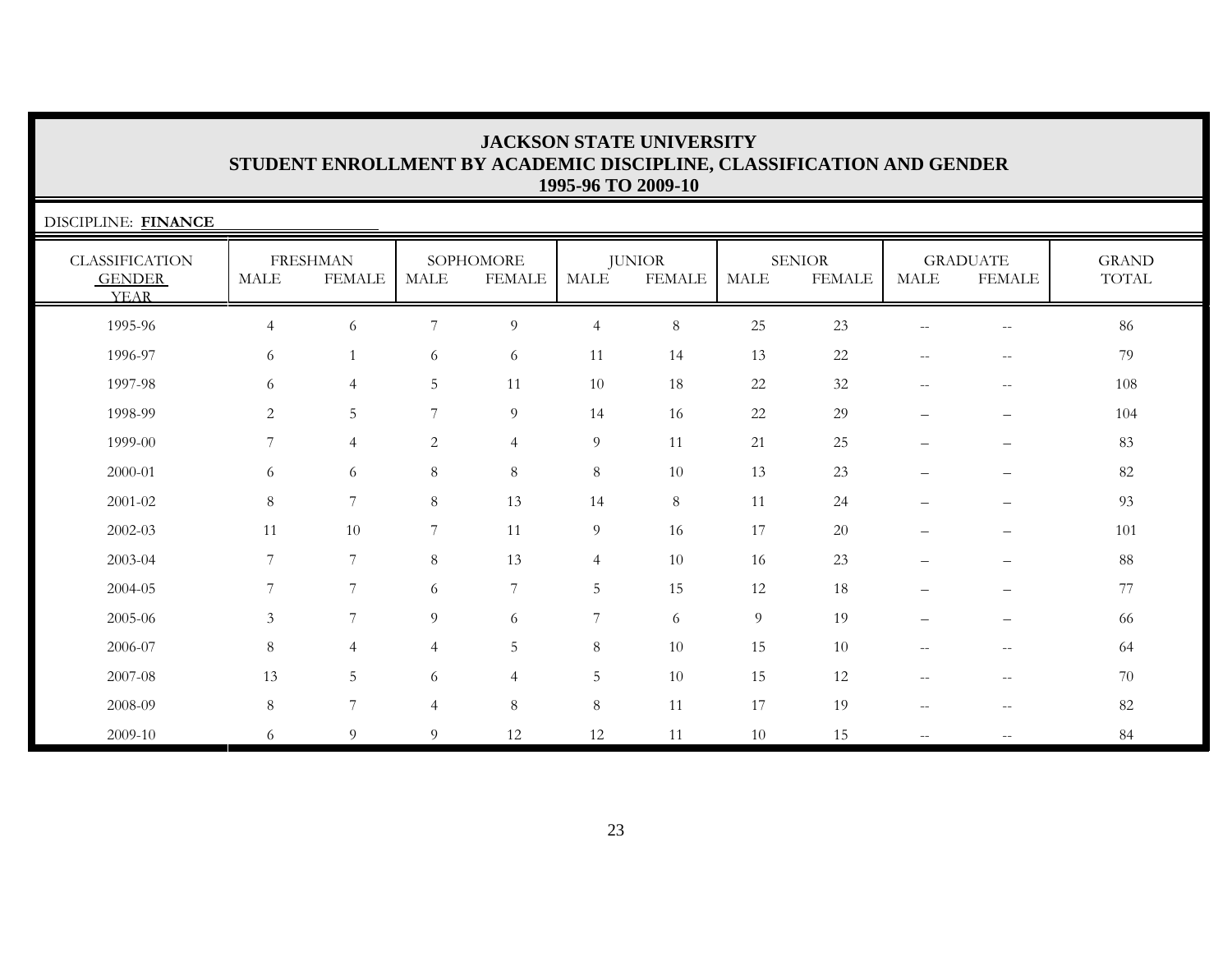### DISCIPLINE: **FOREIGN LANGUAGES** CLASSIFICATION GENDER YEARFRESHMAN MALE FEMALESOPHOMORE MALE FEMALEJUNIOR MALE FEMALESENIOR MALE FEMALEGRADUATE MALE FEMALEGRAND TOTAL 1995-96 -- -- -- -- -- -- -- -- -- -- --1996-97 -- -- -- -- -- 1 -- -- -- -- 1 $\mathbf{1}$ 1997-98 1 1 – 1 1 – – 1 – – 5 $5\phantom{.0}$ 1998-99 1 – 1 – – – 1 – – – 3 $\mathfrak{Z}$ 1999-00 – – – 1 – – – 2 – – 32000-01 – 1 – – – 1 2 – – – 4 $\overline{4}$ 2001-02 – 1 1 – 1 1 – 2 – – 66 2002-03 – 6 1 1 – – 1 1 – – 1010 2003-04 1 5 – 4 1 1 – 2 – – 142004-05 1 2 – 1 – 2 1 2 – – 99 2005-06 – 1 1 2 – 2 1 1 – – 88 2006-07 -- 1 -- - - - - 2 -- 1 -- - - 4  $\overline{4}$ 2007-08 -- 1 3 1 -- 2 -- 1 -- -- 8 $8\,$ 2008-09 -- 2 2 1 1 2 -- 2 -- 10 2009-10 -- 3 1 2 2 2 1 7 -- -- 18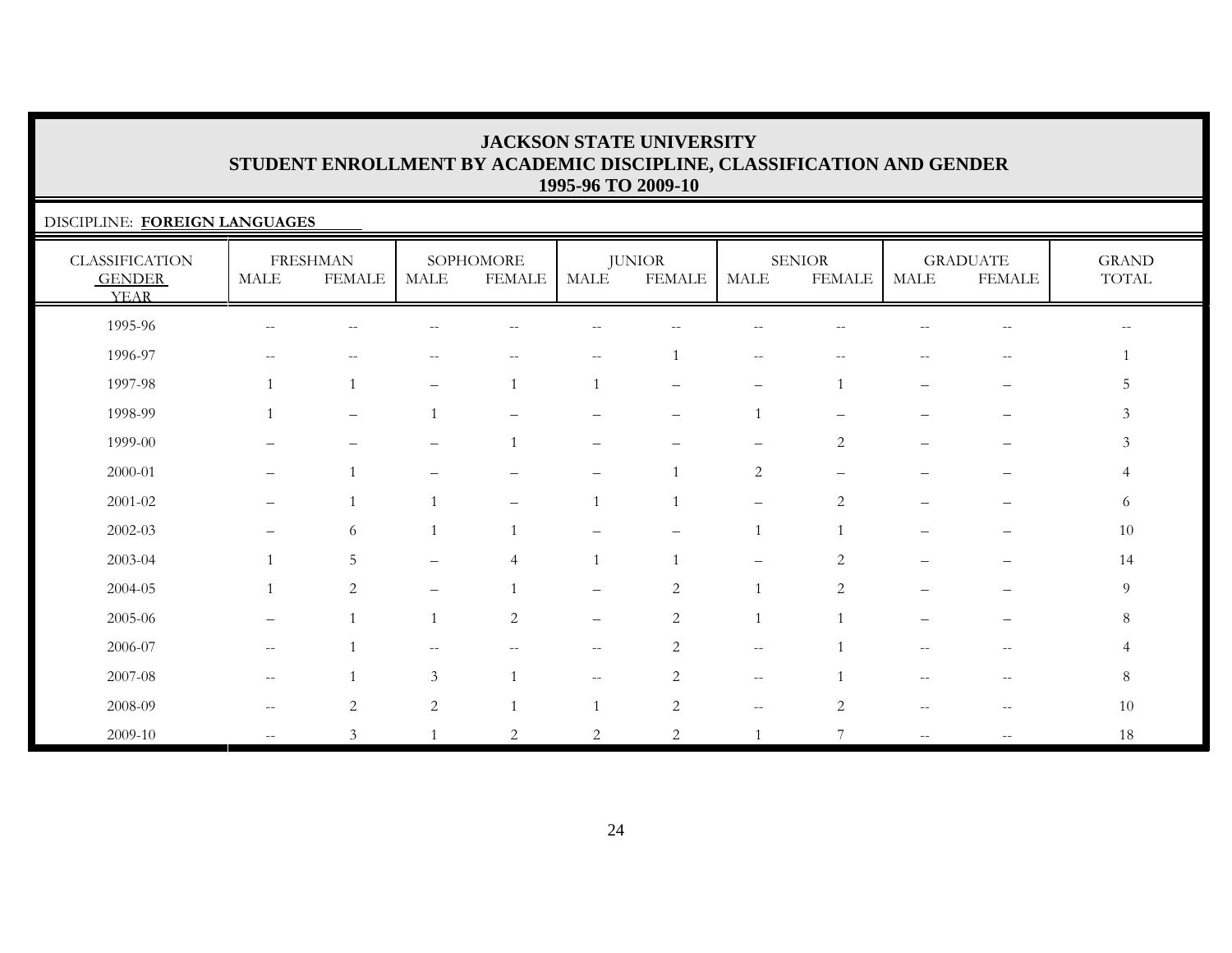### DISCIPLINE: **GUIDANCE & COUNSELING**

| <b>CLASSIFICATION</b><br><b>GENDER</b><br><b>YEAR</b> | <b>MALE</b>              | <b>FRESHMAN</b><br><b>FEMALE</b>                      | <b>MALE</b>              | SOPHOMORE<br><b>FEMALE</b>                          | MALE                                                | <b>JUNIOR</b><br><b>FEMALE</b>                        | <b>MALE</b>                                           | <b>SENIOR</b><br><b>FEMALE</b>                      | <b>MALE</b> | <b>GRADUATE</b><br><b>FEMALE</b> | <b>GRAND</b><br>TOTAL |
|-------------------------------------------------------|--------------------------|-------------------------------------------------------|--------------------------|-----------------------------------------------------|-----------------------------------------------------|-------------------------------------------------------|-------------------------------------------------------|-----------------------------------------------------|-------------|----------------------------------|-----------------------|
| 1995-96                                               | $-$                      |                                                       |                          |                                                     |                                                     |                                                       |                                                       |                                                     | 26          | 73                               | 99                    |
| 1996-97                                               | $\overline{\phantom{m}}$ | $\sim$                                                |                          |                                                     |                                                     |                                                       | $\sim$                                                | $\hspace{0.05cm} -\hspace{0.05cm} -\hspace{0.05cm}$ | 30          | 80                               | 110                   |
| 1997-98                                               |                          | $\qquad \qquad -$                                     | $\overline{\phantom{0}}$ | $\qquad \qquad -$                                   | -                                                   | $\qquad \qquad -$                                     | $\overline{\phantom{m}}$                              | $\qquad \qquad -$                                   | 23          | 92                               | 115                   |
| 1998-99                                               | $\qquad \qquad$          | $\overline{\phantom{m}}$                              | $\qquad \qquad -$        | $\qquad \qquad -$                                   | $\overline{\phantom{0}}$                            | $\qquad \qquad -$                                     | $\overline{\phantom{a}}$                              | $\overline{\phantom{m}}$                            | $22\,$      | 90                               | 112                   |
| 1999-00                                               | $\overline{\phantom{0}}$ | $\qquad \qquad -$                                     |                          | $\qquad \qquad -$                                   | $\overline{\phantom{0}}$                            | $\qquad \qquad -$                                     | $\overbrace{\phantom{1232211}}$                       |                                                     | 38          | 88                               | 126                   |
| 2000-01                                               | $\overline{\phantom{0}}$ | $\overbrace{\phantom{1232211}}$                       |                          | $\qquad \qquad -$                                   | $\overline{\phantom{0}}$                            | $\qquad \qquad -$                                     | $\overbrace{\phantom{1232211}}$                       | $\overline{\phantom{0}}$                            | 27          | 109                              | 136                   |
| 2001-02                                               | $\qquad \qquad$          | $\overline{\phantom{m}}$                              | $\overline{\phantom{0}}$ | $\qquad \qquad -$                                   | —                                                   | $\qquad \qquad -$                                     | $\overline{\phantom{m}}$                              | $\qquad \qquad -$                                   | 26          | 126                              | 152                   |
| $2002 - 03$                                           |                          |                                                       |                          | $\overline{\phantom{0}}$                            | $\qquad \qquad -$                                   |                                                       | $\overline{\phantom{0}}$                              |                                                     | 25          | 144                              | 169                   |
| 2003-04                                               |                          | $\overline{\phantom{0}}$                              |                          | $\qquad \qquad -$                                   | $\overline{\phantom{0}}$                            |                                                       | $\overline{\phantom{0}}$                              | $\overline{\phantom{0}}$                            | 27          | 152                              | 179                   |
| 2004-05                                               |                          |                                                       |                          |                                                     |                                                     |                                                       |                                                       | $\overline{\phantom{0}}$                            | 24          | 136                              | 160                   |
| 2005-06                                               |                          | $\overline{\phantom{m}}$                              |                          |                                                     | -                                                   |                                                       | $\overline{\phantom{0}}$                              |                                                     | $22\,$      | 99                               | 121                   |
| 2006-07                                               | $\overline{\phantom{a}}$ | $\hspace{0.05cm} - \hspace{0.05cm} - \hspace{0.05cm}$ | $\qquad \qquad -$        | $\overline{\phantom{m}}$                            | $\overline{\phantom{m}}$                            | $\hspace{0.05cm} - \hspace{0.05cm} - \hspace{0.05cm}$ | $\hspace{0.05cm} - \hspace{0.05cm} - \hspace{0.05cm}$ | $--$                                                | 19          | 87                               | 106                   |
| 2007-08                                               | $\overline{\phantom{a}}$ | $\sim$ $-$                                            | $\qquad \qquad -$        | $\hspace{0.05cm} -\hspace{0.05cm} -\hspace{0.05cm}$ | $\hspace{0.05cm} -\hspace{0.05cm} -\hspace{0.05cm}$ | $\hspace{0.05cm} -\hspace{0.05cm} -\hspace{0.05cm}$   | $\overline{\phantom{m}}$                              | $\overline{\phantom{m}}$                            | 17          | 100                              | 117                   |
| 2008-09                                               | $\overline{\phantom{a}}$ | $\sim$ $-$                                            | $-$                      | $\hspace{0.05cm} -\hspace{0.05cm} -\hspace{0.05cm}$ | $\hspace{0.05cm} -\hspace{0.05cm} -\hspace{0.05cm}$ | $\overline{\phantom{m}}$                              | $\overline{\phantom{m}}$                              | $\overline{\phantom{m}}$                            | 16          | 90                               | 106                   |
| 2009-10                                               | $\overline{\phantom{a}}$ | $\mathcal{L}=\mathcal{L}$                             | $--$                     | $--$                                                | $\hspace{0.05cm} -\hspace{0.05cm} -\hspace{0.05cm}$ | $\mathbf{u}$                                          | $\mathcal{L}=\mathcal{L}$                             |                                                     | 14          | 94                               | 108                   |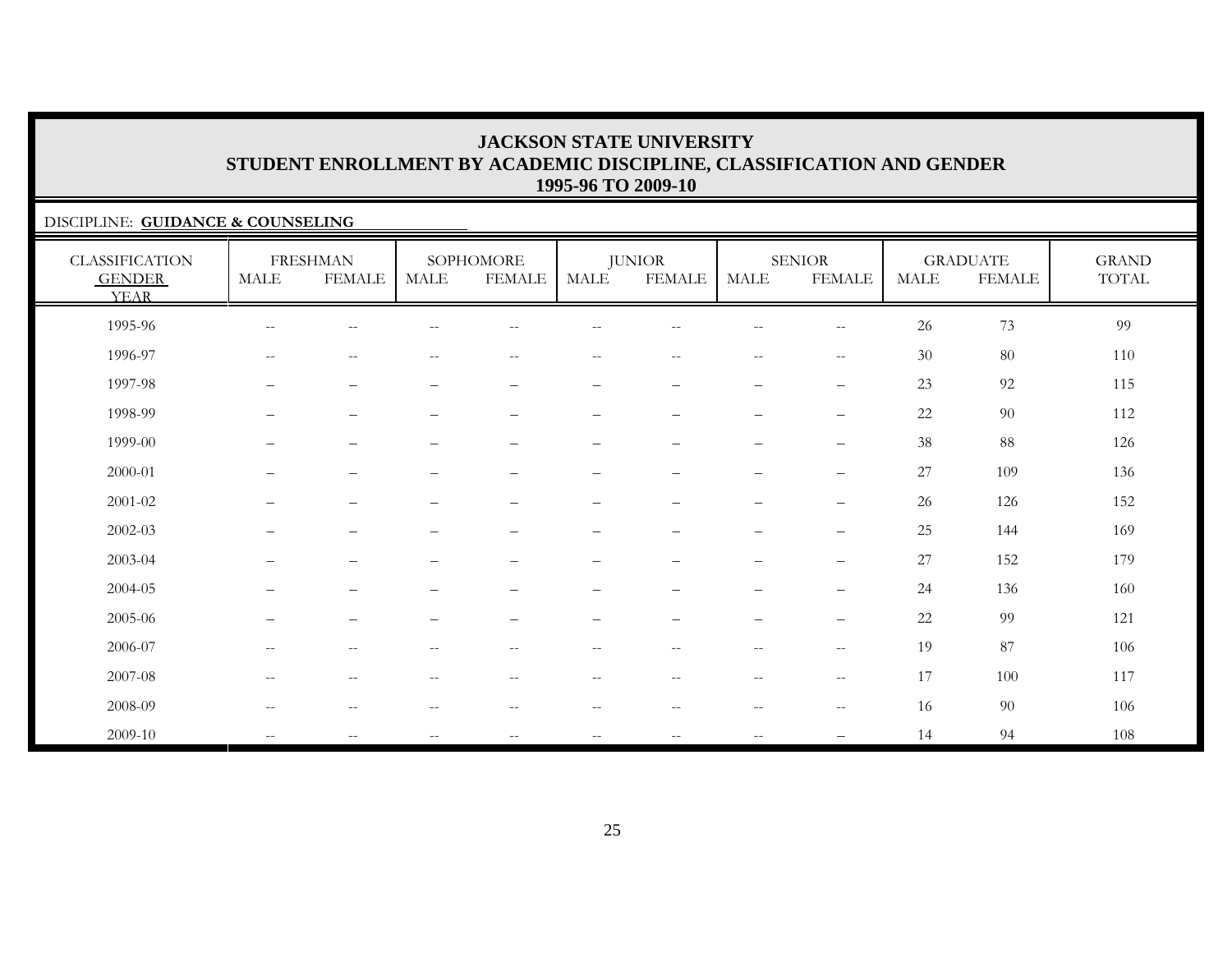### DISCIPLINE: **HAZARDOUS MATERIALS MANAGEMENT**

| <b>CLASSIFICATION</b><br><b>GENDER</b><br><b>YEAR</b> | <b>MALE</b>              | <b>FRESHMAN</b><br><b>FEMALE</b> | <b>MALE</b>              | SOPHOMORE<br><b>FEMALE</b>                            | MALE                                                | <b>JUNIOR</b><br><b>FEMALE</b>                      | <b>MALE</b>                           | <b>SENIOR</b><br><b>FEMALE</b> | <b>MALE</b>    | <b>GRADUATE</b><br><b>FEMALE</b> | <b>GRAND</b><br>$\operatorname{TOTAL}$ |
|-------------------------------------------------------|--------------------------|----------------------------------|--------------------------|-------------------------------------------------------|-----------------------------------------------------|-----------------------------------------------------|---------------------------------------|--------------------------------|----------------|----------------------------------|----------------------------------------|
| 1995-96                                               | $\overline{\phantom{m}}$ | н.                               |                          |                                                       |                                                     |                                                     |                                       |                                |                | $-\,-$                           | $\overline{\phantom{m}}$               |
| 1996-97                                               | $\overline{\phantom{m}}$ | $\overline{\phantom{m}}$         |                          | $-$                                                   | $- -$                                               | $- -$                                               | $\sim$ $\sim$                         | $\mathbf{u}$                   | $\overline{9}$ | $\sqrt{5}$                       | 14                                     |
| 1997-98                                               | —                        | $\overline{\phantom{m}}$         |                          | $\qquad \qquad -$                                     | -                                                   | $\qquad \qquad -$                                   | $\overline{\phantom{0}}$              | $\qquad \qquad -$              | $8\,$          | $8\phantom{1}$                   | 16                                     |
| 1998-99                                               | -                        | $\overline{\phantom{m}}$         |                          | $\qquad \qquad -$                                     | $\overline{\phantom{0}}$                            | $\qquad \qquad -$                                   | $\overbrace{\phantom{123221111}}$     | $\qquad \qquad -$              | $8\,$          | 5                                | 13                                     |
| 1999-00                                               |                          | $\overline{\phantom{0}}$         |                          | $\overline{\phantom{0}}$                              | $\overline{\phantom{0}}$                            | $\qquad \qquad -$                                   | $\overline{\phantom{0}}$              | $\qquad \qquad -$              | $\sqrt{2}$     | 6                                | $8\,$                                  |
| 2000-01                                               |                          | $\overline{\phantom{0}}$         |                          |                                                       | $\equiv$                                            |                                                     |                                       |                                | $\mathbf{2}$   | 6                                | $\,8\,$                                |
| 2001-02                                               | —                        | $\overline{\phantom{m}}$         | -                        | $\qquad \qquad -$                                     | —                                                   | $\qquad \qquad -$                                   | $\overline{\phantom{0}}$              | $\qquad \qquad -$              | $\mathbf 5$    | $\overline{4}$                   | $\overline{9}$                         |
| 2002-03                                               |                          | $\overline{\phantom{0}}$         |                          |                                                       |                                                     |                                                     |                                       | —                              | 7              | 7                                | 14                                     |
| 2003-04                                               |                          | $\overline{\phantom{0}}$         |                          |                                                       |                                                     |                                                     |                                       | $\overline{\phantom{0}}$       | 7              | $\overline{4}$                   | 11                                     |
| 2004-05                                               |                          |                                  |                          |                                                       |                                                     |                                                     |                                       | $\overline{\phantom{0}}$       | 9              | $\mathfrak{Z}$                   | 12                                     |
| 2005-06                                               | —                        | $\overline{\phantom{m}}$         |                          | $\qquad \qquad -$                                     | -                                                   | $\qquad \qquad -$                                   | $\overbrace{\phantom{123221111}}$     | $\qquad \qquad -$              | 7              | $\overline{7}$                   | 14                                     |
| 2006-07                                               | $- -$                    | $\sim$ $-$                       | $\qquad \qquad -$        | $\hspace{0.05cm} -\hspace{0.05cm} -\hspace{0.05cm}$   | $\hspace{0.05cm} -\hspace{0.05cm} -\hspace{0.05cm}$ | $\hspace{0.05cm} -\hspace{0.05cm} -\hspace{0.05cm}$ | $\sim$ $-$                            | $--$                           | $8\,$          | $\sqrt{6}$                       | 14                                     |
| 2007-08                                               | $\qquad \qquad -$        | $\sim$ $-$                       | $\qquad \qquad -$        | $\hspace{0.05cm} -\hspace{0.05cm} -\hspace{0.05cm}$   | $\overline{\phantom{m}}$                            | $- -$                                               | $\hspace{0.05cm}$ – $\hspace{0.05cm}$ | $--$                           | 11             | 6                                | 17                                     |
| 2008-09                                               | $-$                      | $\sim$ $-$                       |                          | $\hspace{0.05cm} - \hspace{0.05cm} - \hspace{0.05cm}$ | $\overline{\phantom{m}}$                            | $- -$                                               | $\sim$ $-$                            | $\overline{\phantom{m}}$       | 13             | $\mathbf{1}$                     | 14                                     |
| 2009-10                                               | $\overline{\phantom{m}}$ | $\overline{\phantom{m}}$         | $\overline{\phantom{a}}$ | $\overline{\phantom{m}}$                              | $\overline{\phantom{m}}$                            | $\overline{\phantom{m}}$                            | $\overline{\phantom{m}}$              | —                              | 15             | $\overline{2}$                   | 17                                     |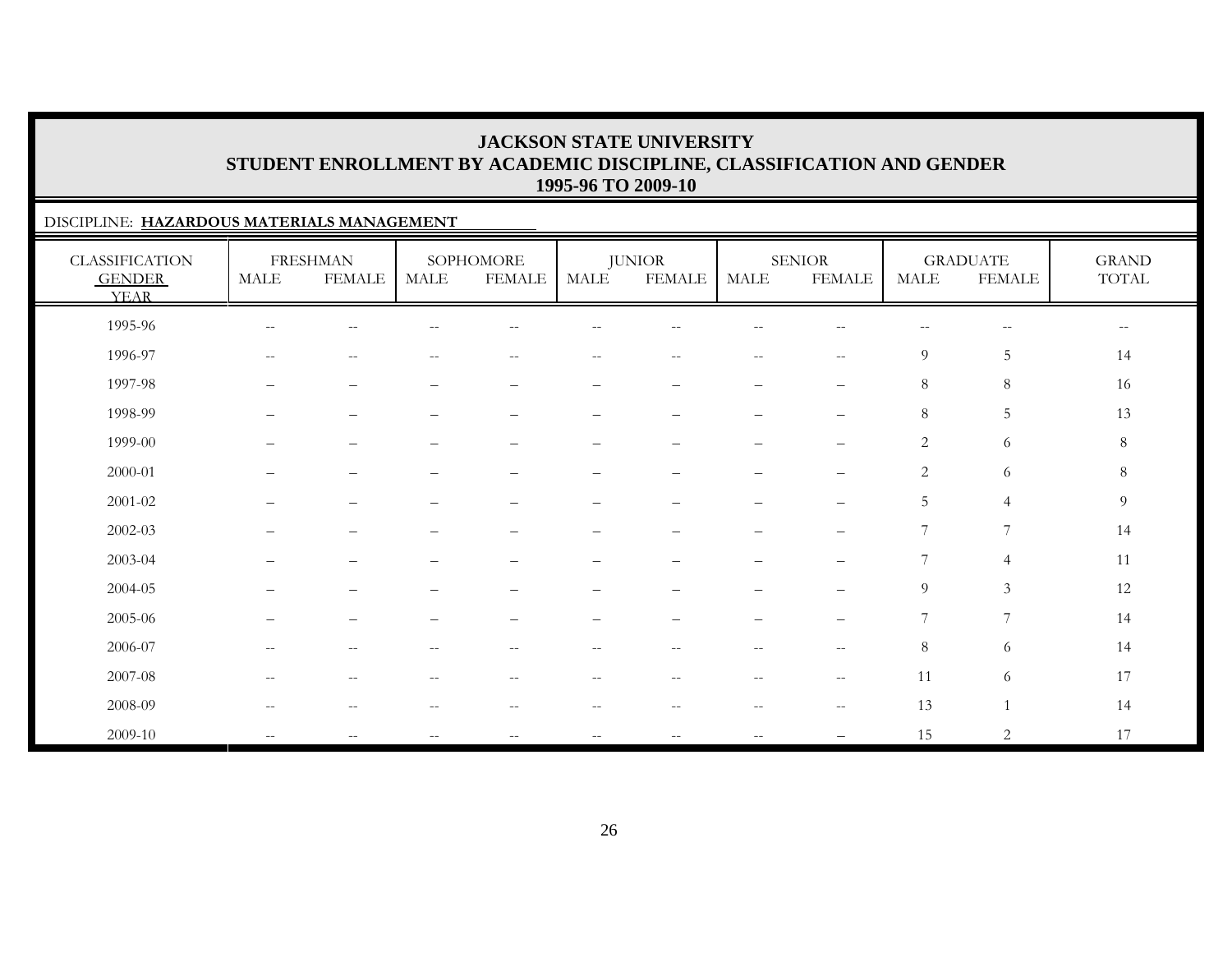### DISCIPLINE: **HEALTH CARE ADMINISTRATION**

| <b>CLASSIFICATION</b><br><b>GENDER</b><br><b>YEAR</b> | <b>MALE</b>              | <b>FRESHMAN</b><br><b>FEMALE</b> | <b>MALE</b>    | SOPHOMORE<br><b>FEMALE</b> | <b>MALE</b>              | <b>JUNIOR</b><br><b>FEMALE</b> | <b>MALE</b>              | <b>SENIOR</b><br><b>FEMALE</b> | <b>MALE</b>                                         | <b>GRADUATE</b><br><b>FEMALE</b> | <b>GRAND</b><br>TOTAL    |
|-------------------------------------------------------|--------------------------|----------------------------------|----------------|----------------------------|--------------------------|--------------------------------|--------------------------|--------------------------------|-----------------------------------------------------|----------------------------------|--------------------------|
| 1995-96                                               | $\overline{\phantom{m}}$ | $-$                              |                |                            |                          |                                | $-$                      |                                |                                                     | $\qquad \qquad -$                | $- -$                    |
| 1996-97                                               | $\overline{\phantom{m}}$ | $- \, -$                         |                | $\qquad \qquad -$          | $-$                      | $\overline{\phantom{m}}$       | $\qquad \qquad -$        | $-$                            | --                                                  | $\qquad \qquad -$                | $\overline{\phantom{m}}$ |
| 1997-98                                               | —                        | $\qquad \qquad -$                |                | $\qquad \qquad -$          | $\overline{\phantom{m}}$ | -                              | $\overline{\phantom{m}}$ | $\overline{\phantom{0}}$       | $\overline{\phantom{m}}$                            | $-\,-$                           | $-\,-$                   |
| 1998-99                                               | $\overline{4}$           | $\overline{7}$                   | 2              | 1                          | $\overline{4}$           | $\overline{4}$                 | $\overline{\phantom{m}}$ | 9                              | $- -$                                               |                                  | 31                       |
| 1999-00                                               | $\mathbf{1}$             | $\overline{7}$                   | 6              | 16                         | $\overline{2}$           | 10                             | $\overline{9}$           | 23                             | $\overline{\phantom{0}}$                            | $\qquad \qquad -$                | 74                       |
| 2000-01                                               | $\overline{c}$           | 14                               | $\mathfrak{Z}$ | 15                         | 6                        | 24                             | $7\phantom{.0}$          | 28                             | $\overline{\phantom{0}}$                            | $\overline{\phantom{0}}$         | 99                       |
| 2001-02                                               | 6                        | 23                               | 2              | 34                         | 6                        | 21                             | $\overline{9}$           | 36                             | $\overline{\phantom{0}}$                            | $\qquad \qquad -$                | 137                      |
| 2002-03                                               | $8\,$                    | 16                               | 7              | 26                         | $\overline{4}$           | 29                             | $8\,$                    | 39                             | $\overline{\phantom{0}}$                            | $\qquad \qquad -$                | 137                      |
| 2003-04                                               | 1                        | 18                               | 3              | 22                         | 6                        | 29                             | 6                        | 47                             | $\overline{\phantom{0}}$                            | $\qquad \qquad -$                | 132                      |
| 2004-05                                               | $\mathbf{1}$             | 25                               | $\overline{1}$ | 12                         | $\mathbf 5$              | 21                             | 11                       | 49                             |                                                     | $\qquad \qquad -$                | 130                      |
| 2005-06                                               | $\overline{4}$           | 39                               | $\overline{4}$ | 25                         | 6                        | 18                             | 6                        | 31                             |                                                     | $\qquad \qquad -$                | 133                      |
| 2006-07                                               | $\overline{7}$           | 41                               | 6              | 23                         | 5                        | 27                             | 10                       | 36                             | $\hspace{0.05cm} -\hspace{0.05cm} -\hspace{0.05cm}$ | $--$                             | 155                      |
| 2007-08                                               | $\overline{7}$           | 36                               | 6              | 26                         | 7                        | 29                             | 9                        | 36                             | $\overline{\phantom{a}}$                            | $--$                             | 156                      |
| 2008-09                                               | 6                        | 41                               | 4              | 33                         | 6                        | 29                             | 13                       | 46                             | $\hspace{0.05cm} -\hspace{0.05cm} -\hspace{0.05cm}$ | $--$                             | 178                      |
| 2009-10                                               | 11                       | 42                               | 2              | 41                         | $\overline{2}$           | 43                             | $\overline{9}$           | 46                             | $-$                                                 | $-\,-$                           | 196                      |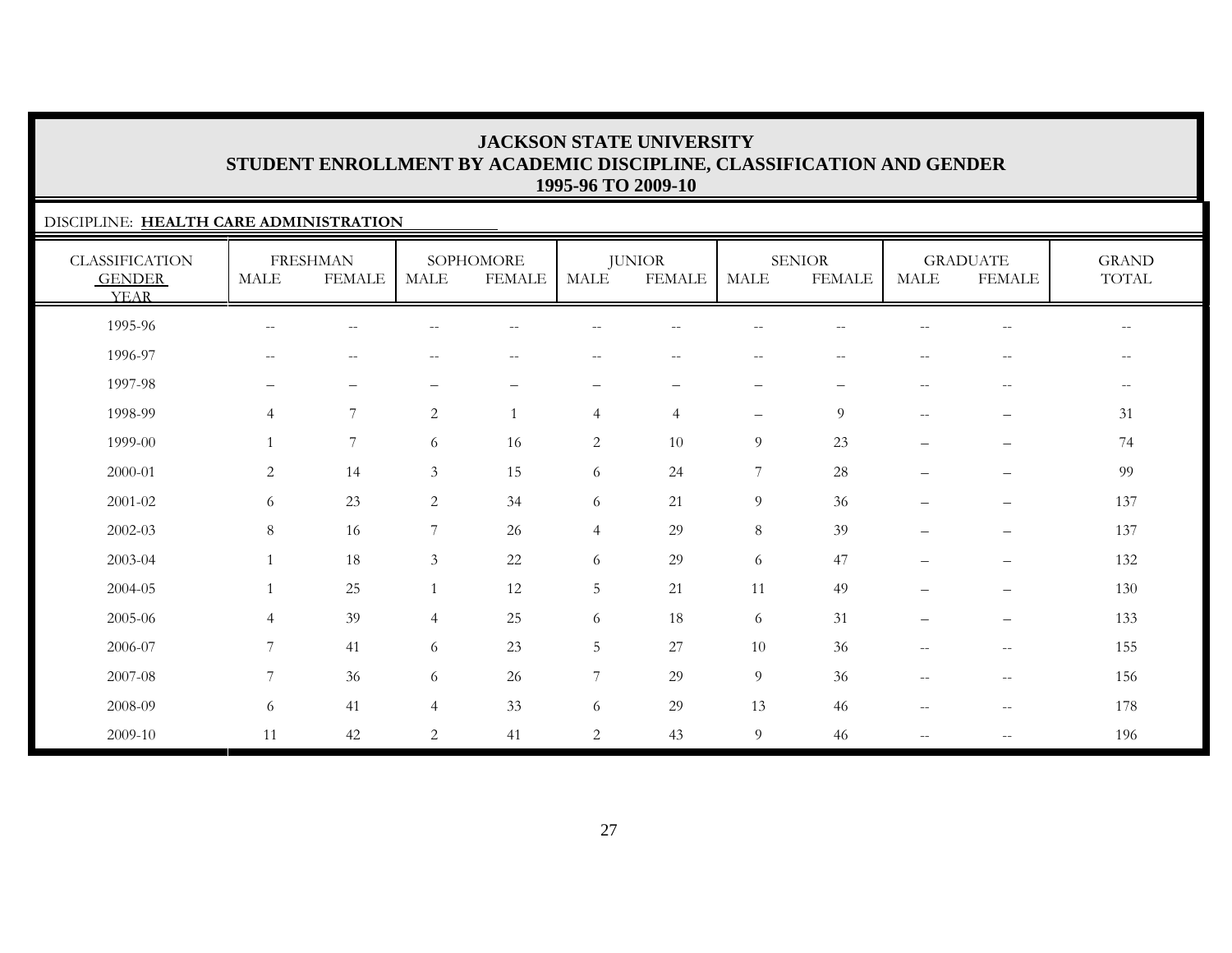### DISCIPLINE: **HEALTH, PHYSICAL EDUCATION AND RECREATION** CLASSIFICATION GENDER YEARFRESHMAN MALE FEMALESOPHOMORE MALE FEMALEJUNIOR MALE FEMALESENIORMALE FEMALEGRADUATE MALE FEMALEGRAND TOTAL1995-96 30 5 13 7 9 2 25 9 10 5 1151996-97 24 9 22 3 19 7 24 9 17 3 1371997-98 20 3 22 6 29 7 32 15 15 3 152152 1998-99 26 5 21 1 18 6 39 22 8 6 152152 1999-00 20 7 18 3 30 8 55 15 7 4 1672000-01 19 11 16 8 33 13 46 17 9 3 1752001-02 37 11 22 8 28 13 60 14 9 2 2042002-03 37 11 34 11 30 13 54 19 14 6 2292003-04 19 7 24 9 38 15 50 17 12 9 2002004-05 32 7 22 8 23 10 62 19 11 13 207207 2005-06 31 14 27 16 36 13 41 18 13 21 230230 2006-07 25 15 45 11 18 18 51 28 21 23 2552007-08 39 12 28 12 41 22 52 27 25 22 2802008-09 35 20 23 7 30 14 56 29 31 25 2702009-10 39 17 25 19 26 16 62 29 31 18 282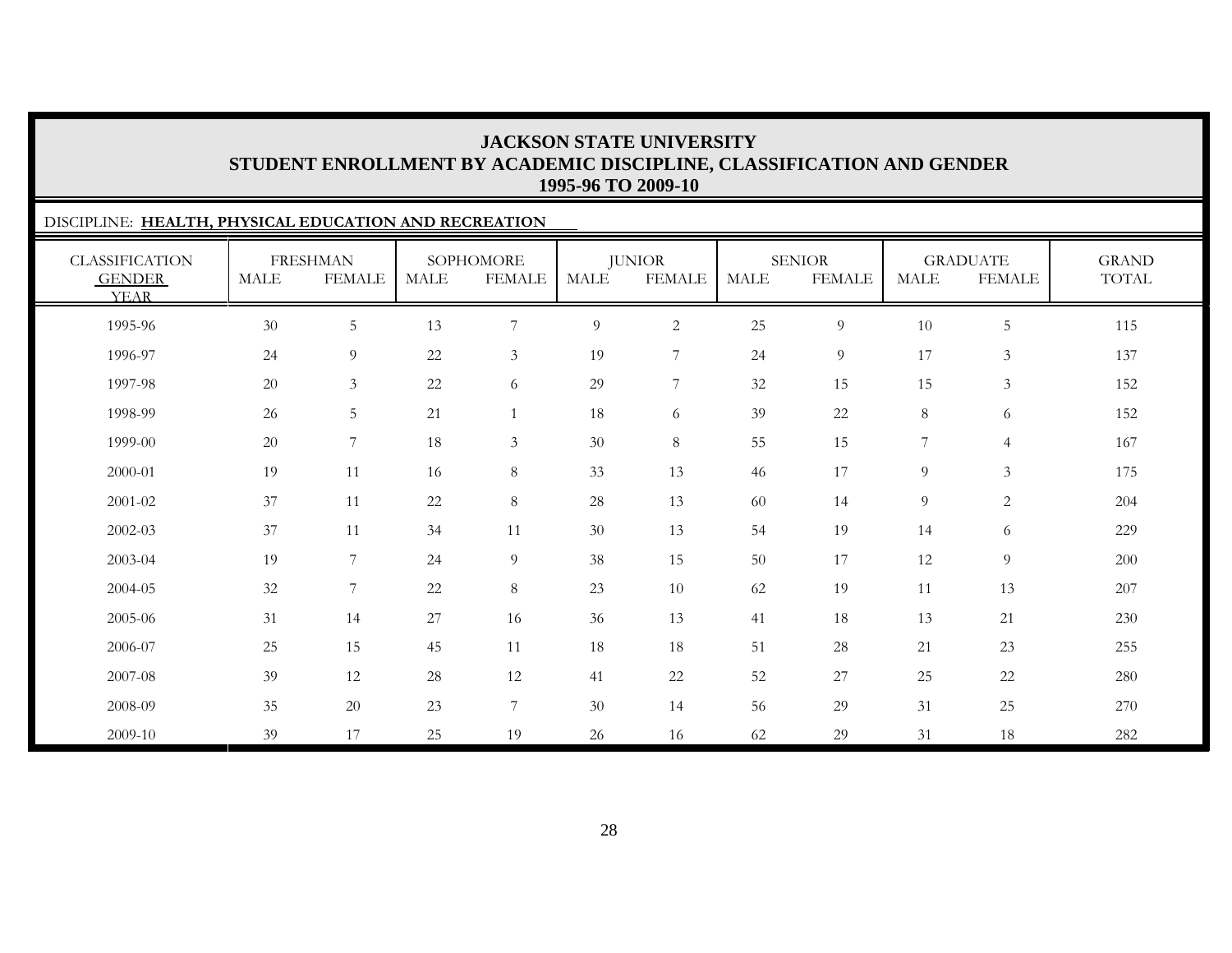### DISCIPLINE: **HIGHER EDUCATION ADMINISTRATION**

| <b>CLASSIFICATION</b><br><b>GENDER</b><br><b>YEAR</b> | MALE                                                | <b>FRESHMAN</b><br><b>FEMALE</b> | MALE                                                  | SOPHOMORE<br><b>FEMALE</b>                            | $\operatorname{MALE}$    | <b>JUNIOR</b><br><b>FEMALE</b>                        | $\operatorname{MALE}$    | <b>SENIOR</b><br><b>FEMALE</b> | <b>MALE</b>       | <b>GRADUATE</b><br><b>FEMALE</b> | <b>GRAND</b><br>$\operatorname{TOTAL}$              |
|-------------------------------------------------------|-----------------------------------------------------|----------------------------------|-------------------------------------------------------|-------------------------------------------------------|--------------------------|-------------------------------------------------------|--------------------------|--------------------------------|-------------------|----------------------------------|-----------------------------------------------------|
| 1995-96                                               |                                                     |                                  |                                                       |                                                       |                          |                                                       |                          |                                |                   |                                  | $\qquad \qquad -$                                   |
| 1996-97                                               | $\overline{\phantom{0}}$                            |                                  |                                                       |                                                       | $\overline{\phantom{0}}$ | $\overline{\phantom{m}}$                              | $\qquad \qquad -$        | $\overline{\phantom{0}}$       | $\qquad \qquad -$ | $\overline{\phantom{a}}$         | $\sim$ $\sim$                                       |
| 1997-98                                               | $\overline{\phantom{0}}$                            | $\qquad \qquad -$                | $\qquad \qquad -$                                     |                                                       | $\overline{\phantom{0}}$ | $\overline{\phantom{0}}$                              | $\overline{\phantom{m}}$ | $\qquad \qquad -$              | $\qquad \qquad -$ | $\overline{\phantom{m}}$         | $\overline{\phantom{m}}$                            |
| 1998-99                                               | —                                                   | $\overbrace{\phantom{12322111}}$ |                                                       | $\qquad \qquad -$                                     | -                        | $\overline{\phantom{m}}$                              | $\overline{\phantom{m}}$ | $\overline{\phantom{0}}$       | $\qquad \qquad -$ | $\overline{\phantom{m}}$         | $- -$                                               |
| 1999-00                                               |                                                     | —                                |                                                       |                                                       | $\overline{\phantom{0}}$ |                                                       |                          |                                |                   |                                  | $- -$                                               |
| 2000-01                                               |                                                     | $\qquad \qquad -$                |                                                       |                                                       | $\equiv$                 |                                                       | -                        |                                |                   | $\overline{\phantom{0}}$         | $- -$                                               |
| $2001 - 02$                                           | —                                                   | $\qquad \qquad -$                | $\overline{\phantom{0}}$                              | $\qquad \qquad -$                                     | $\qquad \qquad -$        | $\overline{\phantom{m}}$                              | $\overline{\phantom{m}}$ |                                | ▃                 | $\overline{\phantom{m}}$         | $\hspace{0.05cm} -\hspace{0.05cm} -\hspace{0.05cm}$ |
| $2002 - 03$                                           |                                                     | $\qquad \qquad -$                |                                                       |                                                       | $\overline{\phantom{0}}$ |                                                       | $\overline{\phantom{0}}$ |                                |                   |                                  | $- -$                                               |
| 2003-04                                               |                                                     | $\qquad \qquad -$                |                                                       | -                                                     | $\equiv$                 | $\qquad \qquad -$                                     | $\qquad \qquad -$        |                                |                   | $\qquad \qquad -$                | $--$                                                |
| 2004-05                                               |                                                     | $\qquad \qquad -$                |                                                       |                                                       |                          |                                                       | $\qquad \qquad -$        | $\qquad \qquad -$              | 8                 | 22                               | 30                                                  |
| 2005-06                                               | $\overline{\phantom{0}}$                            | $\qquad \qquad -$                |                                                       | -                                                     | $\overline{\phantom{0}}$ | $\qquad \qquad -$                                     | $\qquad \qquad -$        | $\overline{\phantom{m}}$       | 17                | 34                               | 51                                                  |
| 2006-07                                               | —                                                   | $\overbrace{\phantom{12322111}}$ |                                                       |                                                       | $\overline{\phantom{0}}$ | $\qquad \qquad -$                                     | $\overline{\phantom{m}}$ | $\overline{\phantom{m}}$       | 17                | 27                               | 44                                                  |
| 2007-08                                               | $\hspace{0.05cm} -\hspace{0.05cm} -\hspace{0.05cm}$ | $\overline{\phantom{m}}$         | $\hspace{0.05cm} - \hspace{0.05cm} - \hspace{0.05cm}$ | $\qquad \qquad -$                                     | $- -$                    | $\hspace{0.05cm} - \hspace{0.05cm} - \hspace{0.05cm}$ | $--$                     | $\mathbf{u}$                   | 16                | 25                               | 41                                                  |
| 2008-09                                               | $\hspace{0.05cm} -\hspace{0.05cm} -\hspace{0.05cm}$ | $-$                              | $-$                                                   | $\hspace{0.05cm} - \hspace{0.05cm} - \hspace{0.05cm}$ | $- -$                    | $\overline{\phantom{m}}$                              | $\overline{\phantom{m}}$ | $\overline{\phantom{m}}$       | 13                | $30\,$                           | 43                                                  |
| 2009-10                                               |                                                     |                                  |                                                       |                                                       |                          |                                                       |                          |                                | 12                | 34                               | 46                                                  |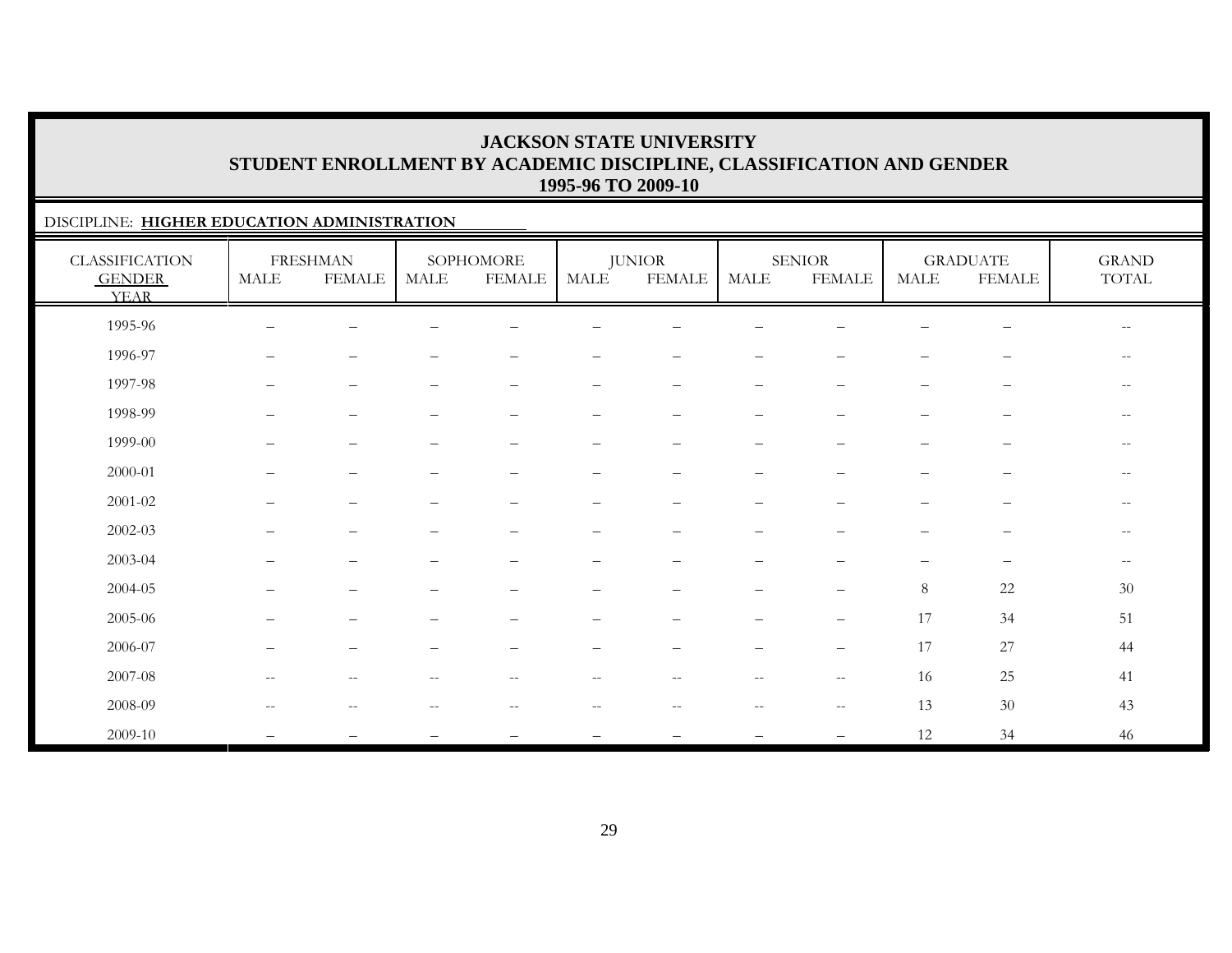| DISCIPLINE: HISTORY                                   |                |                                  |                |                            |                 |                                |                |                                |                       |                                  |                       |
|-------------------------------------------------------|----------------|----------------------------------|----------------|----------------------------|-----------------|--------------------------------|----------------|--------------------------------|-----------------------|----------------------------------|-----------------------|
| <b>CLASSIFICATION</b><br><b>GENDER</b><br><b>YEAR</b> | MALE           | <b>FRESHMAN</b><br><b>FEMALE</b> | MALE           | SOPHOMORE<br><b>FEMALE</b> | MALE            | <b>JUNIOR</b><br><b>FEMALE</b> | <b>MALE</b>    | <b>SENIOR</b><br><b>FEMALE</b> | $\operatorname{MALE}$ | <b>GRADUATE</b><br><b>FEMALE</b> | <b>GRAND</b><br>TOTAL |
| 1995-96                                               | 11             | 6                                | $\mathfrak{Z}$ | $\mathfrak{Z}$             | 5               | $\sim$ $\sim$                  | $\mathfrak{Z}$ | 8                              | 5                     | $\mathbf{2}$                     | 46                    |
| 1996-97                                               | 2              | $\overline{4}$                   | 6              | 2                          | $8\,$           | 2                              | 5              | 6                              | 5                     | 5                                | 45                    |
| 1997-98                                               | 10             |                                  | 5              | 3                          | $7\phantom{.0}$ | 2                              | 9              | $\overline{4}$                 | $\mathfrak{Z}$        | 5                                | 49                    |
| 1998-99                                               | 8              | $\mathfrak{Z}$                   | 6              | 2                          | 10              | 3                              | 9              | $\overline{1}$                 | $\overline{4}$        | 6                                | 52                    |
| 1999-00                                               | $\overline{4}$ | $\mathfrak{Z}$                   | 11             | $\mathbf{1}$               | 10              | $\overline{4}$                 | 15             | 6                              | $\overline{4}$        | 6                                | 64                    |
| 2000-01                                               | 5              | $\mathfrak{Z}$                   | 6              | 2                          | $\overline{7}$  | 6                              | 20             | 8                              | 2                     | $\overline{4}$                   | 63                    |
| 2001-02                                               | 11             | 10                               | 11             | 2                          | 5               | 3                              | 8              | 7                              | 3                     | $\mathbf{1}$                     | 61                    |
| 2002-03                                               | 9              | $\overline{4}$                   | 13             | $\overline{4}$             | $8\,$           | 9                              | 10             | 8                              | 5                     | 5                                | 75                    |
| 2003-04                                               | 5              | $\overline{4}$                   | 12             | 6                          | 13              | 8                              | 13             | $\overline{4}$                 | 6                     | 7                                | 78                    |
| 2004-05                                               | 12             | $\overline{2}$                   | 6              | $\overline{7}$             | $7\phantom{.0}$ | 6                              | 12             | 11                             | 9                     | 9                                | 81                    |
| 2005-06                                               | 9              | $\mathfrak{Z}$                   | 14             | 5                          | 10              |                                | 5              | 7                              | 8                     | 6                                | 68                    |
| 2006-07                                               | 7              | 3                                | 7              | 3                          | 9               | $\overline{4}$                 | 13             | 5                              | 11                    | 10                               | 51                    |
| 2007-08                                               | 7              | $\overline{4}$                   | 5              | $\overline{4}$             | 10              | $\overline{4}$                 | 12             | 6                              | 10                    | 9                                | 71                    |
| 2008-09                                               | 8              | 2                                | 6              | $\overline{4}$             | 11              | 8                              | 13             | 7                              | 7                     | 10                               | 76                    |
| 2009-10                                               | 8              | 5                                | 9              | 4                          | 5               | 6                              | 11             | 17                             | 12                    | 13                               | 90                    |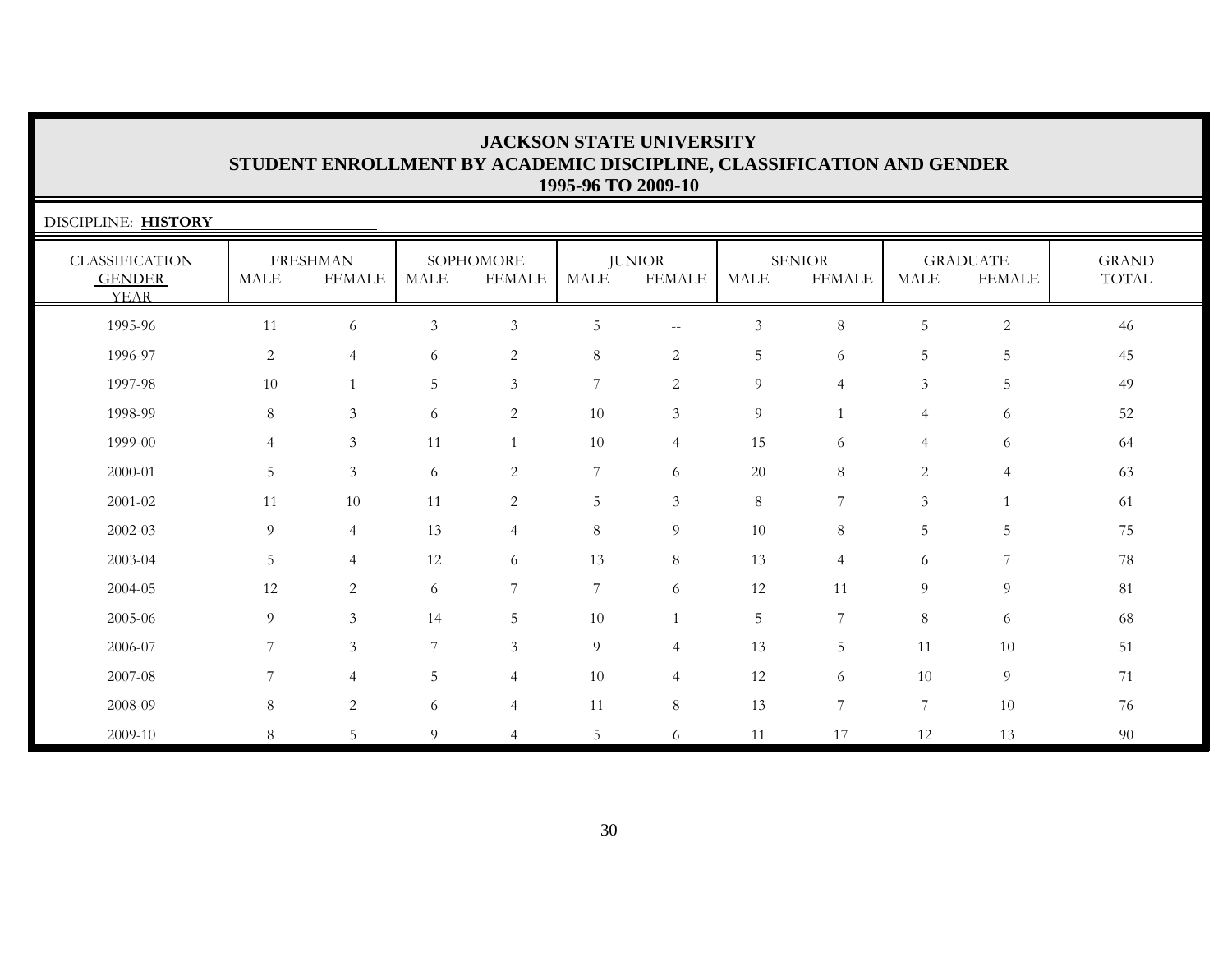### DISCIPLINE: **INDUSTRIAL ARTS EDUCATION**

| <b>CLASSIFICATION</b><br><b>GENDER</b><br><b>YEAR</b> | <b>MALE</b>  | <b>FRESHMAN</b><br><b>FEMALE</b> | MALE                     | SOPHOMORE<br><b>FEMALE</b>                          | <b>MALE</b>              | <b>JUNIOR</b><br><b>FEMALE</b> | <b>MALE</b>              | SENIOR<br><b>FEMALE</b>                             | <b>MALE</b>              | <b>GRADUATE</b><br><b>FEMALE</b>                      | $\operatorname{GRAND}$<br>$\operatorname{TOTAL}$    |
|-------------------------------------------------------|--------------|----------------------------------|--------------------------|-----------------------------------------------------|--------------------------|--------------------------------|--------------------------|-----------------------------------------------------|--------------------------|-------------------------------------------------------|-----------------------------------------------------|
| 1995-96                                               | $- \, -$     | $\qquad \qquad -$                |                          | $- -$                                               |                          | $- -$                          | 1                        | $\overline{\phantom{m}}$                            | 6                        | $\ensuremath{\mathfrak{Z}}$                           | 11                                                  |
| 1996-97                                               |              |                                  |                          |                                                     |                          |                                |                          |                                                     |                          | $\overline{\phantom{m}}$                              | $\overline{\phantom{m}}$                            |
| 1997-98                                               | $\equiv$     | $\overline{\phantom{m}}$         | $\overline{\phantom{0}}$ | $\overline{\phantom{0}}$                            | $\qquad \qquad -$        | $\overline{\phantom{0}}$       | $\qquad \qquad -$        | $\overline{\phantom{m}}$                            | $\overline{\phantom{0}}$ | $\overline{\phantom{a}}$                              | $\hspace{0.05cm} -\hspace{0.05cm} -\hspace{0.05cm}$ |
| 1998-99                                               |              | $\overline{\phantom{m}}$         |                          | $\qquad \qquad -$                                   | $\qquad \qquad -$        | $\overline{\phantom{m}}$       | $\qquad \qquad -$        | $\qquad \qquad -$                                   | $\qquad \qquad -$        | $\qquad \qquad -$                                     | $- -$                                               |
| 1999-00                                               |              | $\overline{\phantom{0}}$         |                          |                                                     | -                        |                                |                          |                                                     |                          |                                                       | --                                                  |
| $2000 - 01$                                           |              | $\overline{\phantom{0}}$         |                          |                                                     | $\overline{\phantom{0}}$ |                                |                          |                                                     |                          |                                                       | $\overline{\phantom{m}}$                            |
| $2001 - 02$                                           |              |                                  |                          |                                                     | $\qquad \qquad -$        |                                |                          |                                                     |                          |                                                       | $-$                                                 |
| $2002 - 03$                                           |              | $\overline{\phantom{0}}$         |                          | $\qquad \qquad -$                                   | $\qquad \qquad -$        | $\overline{\phantom{0}}$       |                          |                                                     | $\overline{\phantom{0}}$ | $\overline{\phantom{m}}$                              | $\overline{\phantom{m}}$                            |
| 2003-04                                               |              |                                  |                          |                                                     | -                        |                                | $\overline{\phantom{0}}$ |                                                     |                          | $\overline{\phantom{0}}$                              | --                                                  |
| 2004-05                                               |              |                                  |                          |                                                     |                          |                                |                          |                                                     |                          |                                                       | $-$                                                 |
| 2005-06                                               |              |                                  |                          |                                                     |                          |                                |                          |                                                     |                          |                                                       | $- -$                                               |
| 2006-07                                               |              | $\overline{\phantom{0}}$         |                          |                                                     |                          |                                | $\overline{\phantom{0}}$ |                                                     |                          | $\overline{\phantom{m}}$                              | $\overline{\phantom{m}}$                            |
| 2007-08                                               |              | $\overline{\phantom{0}}$         |                          |                                                     |                          |                                | $\overline{\phantom{0}}$ |                                                     |                          |                                                       |                                                     |
| 2008-09                                               | $\mathbf{u}$ | $\overline{\phantom{m}}$         | $-$                      | $\hspace{0.05cm} -\hspace{0.05cm} -\hspace{0.05cm}$ | $\qquad \qquad -$        | $- -$                          | $--$                     | $\hspace{0.05cm} -\hspace{0.05cm} -\hspace{0.05cm}$ | $- -$                    | $\hspace{0.05cm} - \hspace{0.05cm} - \hspace{0.05cm}$ | $- -$                                               |
| 2009-10                                               |              |                                  |                          |                                                     |                          |                                |                          |                                                     |                          |                                                       | $-$                                                 |

\* Name changed to Technology Education June, 1996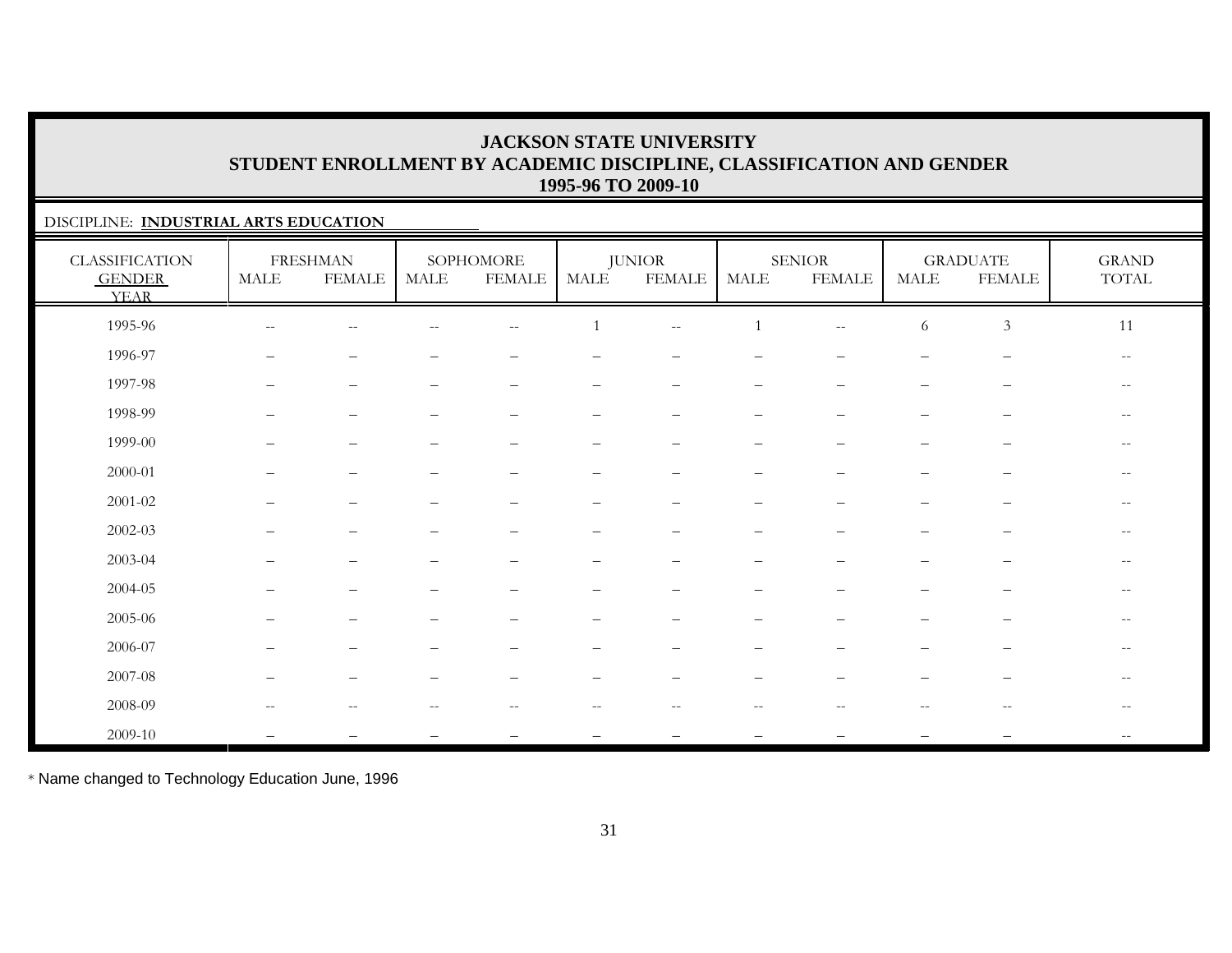### DISCIPLINE: **INDUSTRIAL TECHNOLOGY**

| <b>CLASSIFICATION</b><br><b>GENDER</b><br><b>YEAR</b> | <b>MALE</b> | <b>FRESHMAN</b><br><b>FEMALE</b> | <b>MALE</b> | SOPHOMORE<br><b>FEMALE</b> | MALE | <b>JUNIOR</b><br><b>FEMALE</b> | MALE | <b>SENIOR</b><br><b>FEMALE</b> | <b>MALE</b>              | <b>GRADUATE</b><br><b>FEMALE</b>                    | <b>GRAND</b><br>TOTAL |
|-------------------------------------------------------|-------------|----------------------------------|-------------|----------------------------|------|--------------------------------|------|--------------------------------|--------------------------|-----------------------------------------------------|-----------------------|
| 1995-96                                               | $80\,$      | 10                               | 41          | 6                          | 44   | $8\,$                          | 55   | 13                             | $\overline{\phantom{m}}$ | $\overline{\phantom{m}}$                            | 257                   |
| 1996-97                                               | 60          | 12                               | 40          | 6                          | 37   | 6                              | 59   | 13                             | $\overline{\phantom{m}}$ | $\hspace{0.05cm} -\hspace{0.05cm} -\hspace{0.05cm}$ | 233                   |
| 1997-98                                               | 48          | $\overline{7}$                   | 51          | $\overline{9}$             | 37   | $7\phantom{.0}$                | 60   | 13                             | $\overline{\phantom{m}}$ | $\overline{\phantom{m}}$                            | 232                   |
| 1998-99                                               | 47          | 11                               | 40          | $7\overline{ }$            | 45   | $8\,$                          | 57   | 12                             | $\qquad \qquad -$        | $\overline{\phantom{m}}$                            | 227                   |
| 1999-00                                               | 35          | 14                               | 34          | $\mathfrak{Z}$             | 49   | 8                              | 57   | 11                             | $\qquad \qquad -$        | —                                                   | 211                   |
| 2000-01                                               | 37          | 15                               | 24          | 10                         | 46   | $5\,$                          | 61   | 11                             | $\qquad \qquad -$        | -                                                   | 209                   |
| 2001-02                                               | 38          | 20                               | 41          | 10                         | 44   | 12                             | 56   | 15                             | $\qquad \qquad -$        | —                                                   | 236                   |
| 2002-03                                               | 32          | $9\,$                            | 35          | 17                         | 43   | 17                             | 69   | 14                             | $\overline{\phantom{0}}$ |                                                     | 236                   |
| 2003-04                                               | 37          | $\sqrt{ }$                       | 32          | 6                          | 31   | 18                             | 80   | 24                             | $\qquad \qquad -$        | —                                                   | 235                   |
| 2004-05                                               | 41          | $\,8\,$                          | $26\,$      | $\mathfrak{Z}$             | 31   | 6                              | 43   | 25                             | $\qquad \qquad -$        | -                                                   | 183                   |
| 2005-06                                               | 41          | 10                               | 36          | $\overline{4}$             | 28   | $\overline{7}$                 | 37   | 12                             | $\qquad \qquad -$        | —                                                   | 175                   |
| 2006-07                                               | 34          | $\overline{4}$                   | 17          | $\overline{2}$             | 27   | 10                             | 42   | 8                              | $\overline{\phantom{m}}$ | $\hspace{0.05cm} -\hspace{0.05cm} -\hspace{0.05cm}$ | 144                   |
| 2007-08                                               | 31          | $5\phantom{.0}$                  | 18          | $\mathfrak{Z}$             | 17   | $\overline{4}$                 | 45   | 10                             | $\qquad \qquad -$        | $\overline{\phantom{m}}$                            | 133                   |
| 2008-09                                               | 14          | $\overline{4}$                   | 29          | 6                          | 19   | 5                              | 28   | 8                              | $\qquad \qquad -$        | $- -$                                               | 113                   |
| 2009-10                                               | 14          |                                  | 17          | $\overline{4}$             | 21   | 9                              | 27   | 8                              | $- -$                    | $- -$                                               | 101                   |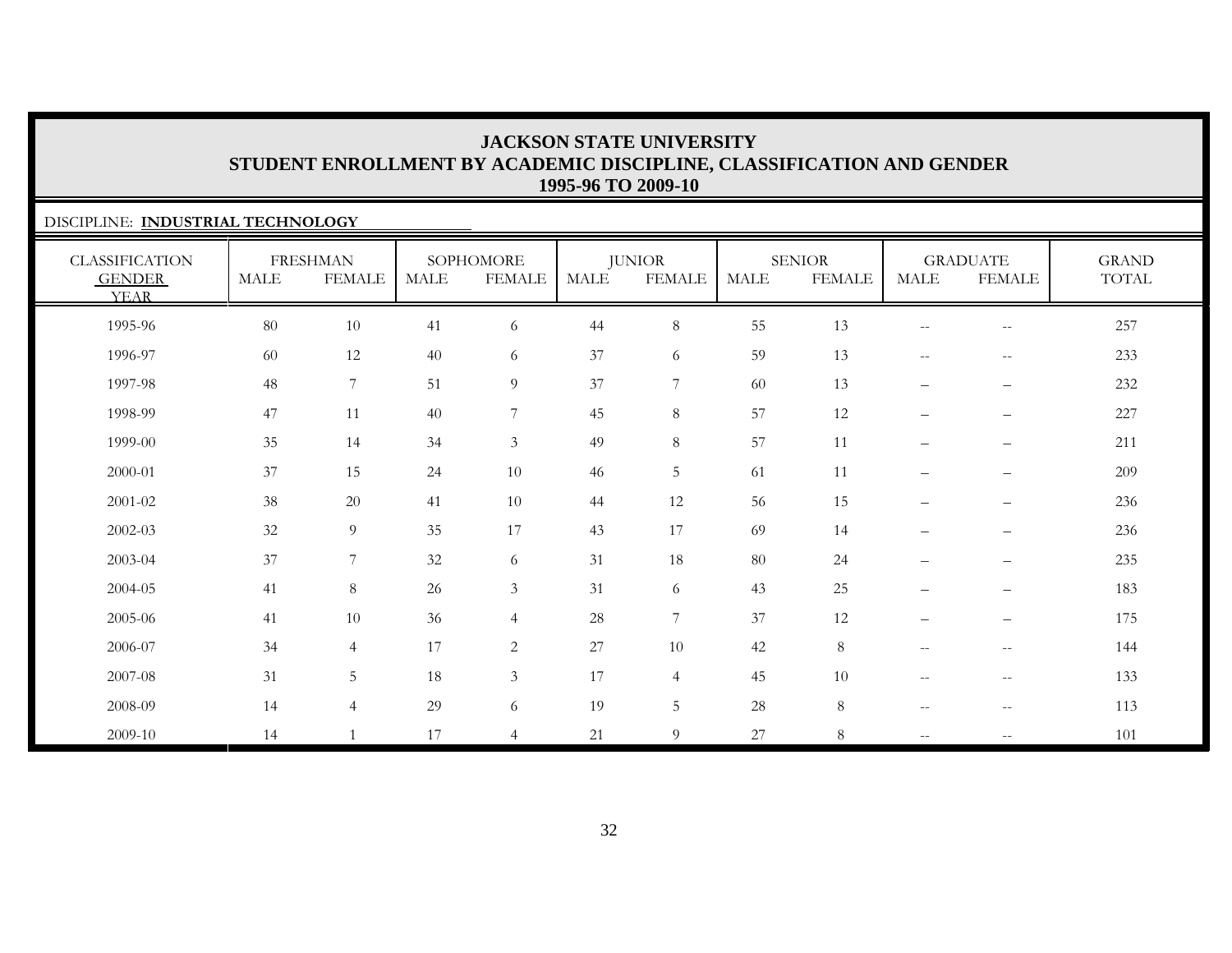| DISCIPLINE: MANAGEMENT                                |                |                                  |             |                            |             |                                |             |                                |                          |                                                     |                                        |
|-------------------------------------------------------|----------------|----------------------------------|-------------|----------------------------|-------------|--------------------------------|-------------|--------------------------------|--------------------------|-----------------------------------------------------|----------------------------------------|
| <b>CLASSIFICATION</b><br><b>GENDER</b><br><b>YEAR</b> | <b>MALE</b>    | <b>FRESHMAN</b><br><b>FEMALE</b> | <b>MALE</b> | SOPHOMORE<br><b>FEMALE</b> | <b>MALE</b> | <b>JUNIOR</b><br><b>FEMALE</b> | <b>MALE</b> | <b>SENIOR</b><br><b>FEMALE</b> | <b>MALE</b>              | <b>GRADUATE</b><br><b>FEMALE</b>                    | <b>GRAND</b><br>$\operatorname{TOTAL}$ |
| 1995-96                                               | $\overline{7}$ | $8\phantom{.}$                   | 11          | 6                          | 12          | $\overline{5}$                 | 18          | 18                             | $\mathbf{u}$             | $- -$                                               | 85                                     |
| 1996-97                                               | 11             | $7\phantom{.0}$                  | 5           | $\overline{4}$             | 10          | 12                             | 19          | 17                             | $--$                     | $\overline{\phantom{m}}$                            | 85                                     |
| 1997-98                                               | 12             | 10                               | 11          | 9                          | 12          | 12                             | 11          | 15                             | $\qquad \qquad -$        | $\qquad \qquad -$                                   | 92                                     |
| 1998-99                                               | 15             | $7\phantom{.0}$                  | 12          | $8\,$                      | 17          | 9                              | 26          | 26                             | $\overline{\phantom{m}}$ | $\qquad \qquad -$                                   | 120                                    |
| 1999-00                                               | 17             | 6                                | 16          | 10                         | 17          | 18                             | 28          | 29                             |                          | $\qquad \qquad -$                                   | 141                                    |
| 2000-01                                               | 10             | 13                               | 19          | $8\,$                      | 19          | $\overline{9}$                 | 35          | 29                             | $\overline{\phantom{0}}$ | $\overline{\phantom{m}}$                            | 142                                    |
| 2001-02                                               | 12             | 17                               | 16          | 18                         | 18          | 10                             | 25          | 31                             |                          | $\qquad \qquad -$                                   | 147                                    |
| 2002-03                                               | 31             | 20                               | 12          | 17                         | 12          | 20                             | 31          | 31                             |                          | $\qquad \qquad -$                                   | 174                                    |
| 2003-04                                               | 32             | 16                               | $22\,$      | 25                         | 12          | 21                             | 25          | 28                             |                          | $\qquad \qquad -$                                   | 181                                    |
| 2004-05                                               | 16             | 11                               | 13          | 16                         | 19          | 13                             | 34          | 35                             | $\qquad \qquad -$        | $\qquad \qquad -$                                   | 157                                    |
| 2005-06                                               | 12             | 12                               | 17          | 18                         | 26          | 21                             | 33          | 29                             |                          | $\qquad \qquad -$                                   | 168                                    |
| 2006-07                                               | 18             | 17                               | 8           | 13                         | 21          | 25                             | 41          | 46                             | $\mathbf{u}$             | $\mathbf{u}$                                        | 189                                    |
| 2007-08                                               | 18             | $8\,$                            | $8\,$       | 10                         | 14          | 14                             | 34          | 42                             | $\sim$ $-$               | $-\,-$                                              | 148                                    |
| 2008-09                                               | 20             | 14                               | 9           | 10                         | 9           | 25                             | 23          | 33                             | $--$                     | $\hspace{0.05cm} -\hspace{0.05cm} -\hspace{0.05cm}$ | 143                                    |
| 2009-10                                               | 17             | 16                               | 16          | 9                          | 13          | 17                             | 23          | 59                             | $--$                     | $\hspace{0.05cm} -\hspace{0.05cm} -\hspace{0.05cm}$ | 170                                    |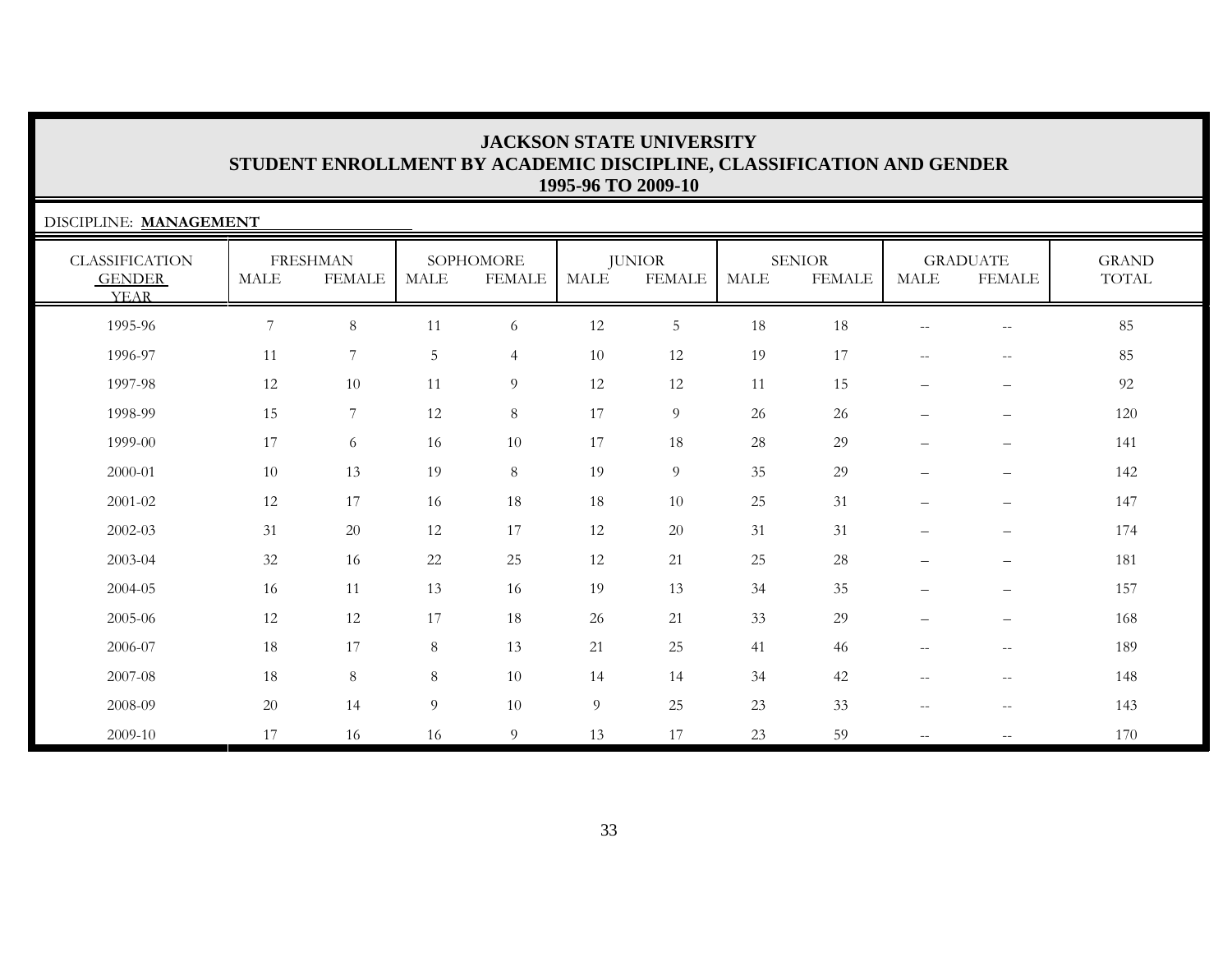| DISCIPLINE: MARKETING                                 |             |                                  |             |                            |             |                                |             |                                |                          |                                                     |                       |
|-------------------------------------------------------|-------------|----------------------------------|-------------|----------------------------|-------------|--------------------------------|-------------|--------------------------------|--------------------------|-----------------------------------------------------|-----------------------|
| <b>CLASSIFICATION</b><br><b>GENDER</b><br><b>YEAR</b> | <b>MALE</b> | <b>FRESHMAN</b><br><b>FEMALE</b> | <b>MALE</b> | SOPHOMORE<br><b>FEMALE</b> | <b>MALE</b> | <b>JUNIOR</b><br><b>FEMALE</b> | <b>MALE</b> | <b>SENIOR</b><br><b>FEMALE</b> | <b>MALE</b>              | <b>GRADUATE</b><br><b>FEMALE</b>                    | <b>GRAND</b><br>TOTAL |
| 1995-96                                               | 17          | $\overline{7}$                   | 21          | $\,8\,$                    | 14          | 15                             | 10          | 18                             | $\overline{\phantom{m}}$ | $\hspace{0.05cm} -\hspace{0.05cm} -\hspace{0.05cm}$ | 110                   |
| 1996-97                                               | 13          | 10                               | 11          | $8\,$                      | 18          | 10                             | 16          | 18                             | $--$                     | $\hspace{0.05cm} -\hspace{0.05cm} -\hspace{0.05cm}$ | 104                   |
| 1997-98                                               | 16          | $\overline{9}$                   | 7           | 9                          | 19          | 11                             | 22          | 15                             | $\qquad \qquad -$        | $\qquad \qquad -$                                   | 108                   |
| 1998-99                                               | 24          | 19                               | 15          | 12                         | 12          | 13                             | 25          | 17                             | $\qquad \qquad -$        | $\overline{\phantom{m}}$                            | 137                   |
| 1999-00                                               | 12          | 14                               | 21          | 18                         | 25          | 12                             | 15          | 16                             | $\qquad \qquad -$        | $\overline{\phantom{m}}$                            | 133                   |
| 2000-01                                               | 16          | 19                               | 12          | 12                         | 21          | 21                             | 29          | 19                             | $\overline{\phantom{0}}$ | $\overline{\phantom{0}}$                            | 149                   |
| 2001-02                                               | 21          | 16                               | 9           | 16                         | 15          | 16                             | 27          | 22                             | $\overline{\phantom{0}}$ | $\qquad \qquad -$                                   | 142                   |
| 2002-03                                               | 20          | 12                               | 24          | 15                         | 13          | 16                             | 27          | 23                             |                          |                                                     | 150                   |
| 2003-04                                               | 28          | 17                               | 11          | 11                         | 19          | 20                             | 25          | 18                             |                          | $\qquad \qquad -$                                   | 149                   |
| 2004-05                                               | 23          | 16                               | 17          | 12                         | 16          | 17                             | 28          | 24                             | $\overline{\phantom{m}}$ | $\qquad \qquad -$                                   | 153                   |
| 2005-06                                               | 15          | 24                               | 13          | 18                         | 18          | 15                             | 20          | 18                             | $\qquad \qquad -$        | $\qquad \qquad -$                                   | 141                   |
| 2006-07                                               | 26          | 12                               | 15          | 14                         | 19          | 12                             | 24          | 24                             | $--$                     | $\hspace{0.05cm}$ – $\hspace{0.05cm}$               | 146                   |
| 2007-08                                               | 17          | 14                               | 21          | 11                         | 13          | 14                             | 28          | 18                             | $\overline{\phantom{m}}$ | $\hspace{0.05cm} -\hspace{0.05cm} -\hspace{0.05cm}$ | 136                   |
| 2008-09                                               | 7           | 15                               | 19          | 15                         | 16          | 14                             | 18          | 15                             | $\mathbf{u}$             | $\hspace{0.05cm} -\hspace{0.05cm} -\hspace{0.05cm}$ | 119                   |
| 2009-10                                               | 10          | 14                               | 15          | 19                         | 17          | 10                             | 32          | 18                             | $\overline{\phantom{m}}$ | $\overline{\phantom{m}}$                            | 135                   |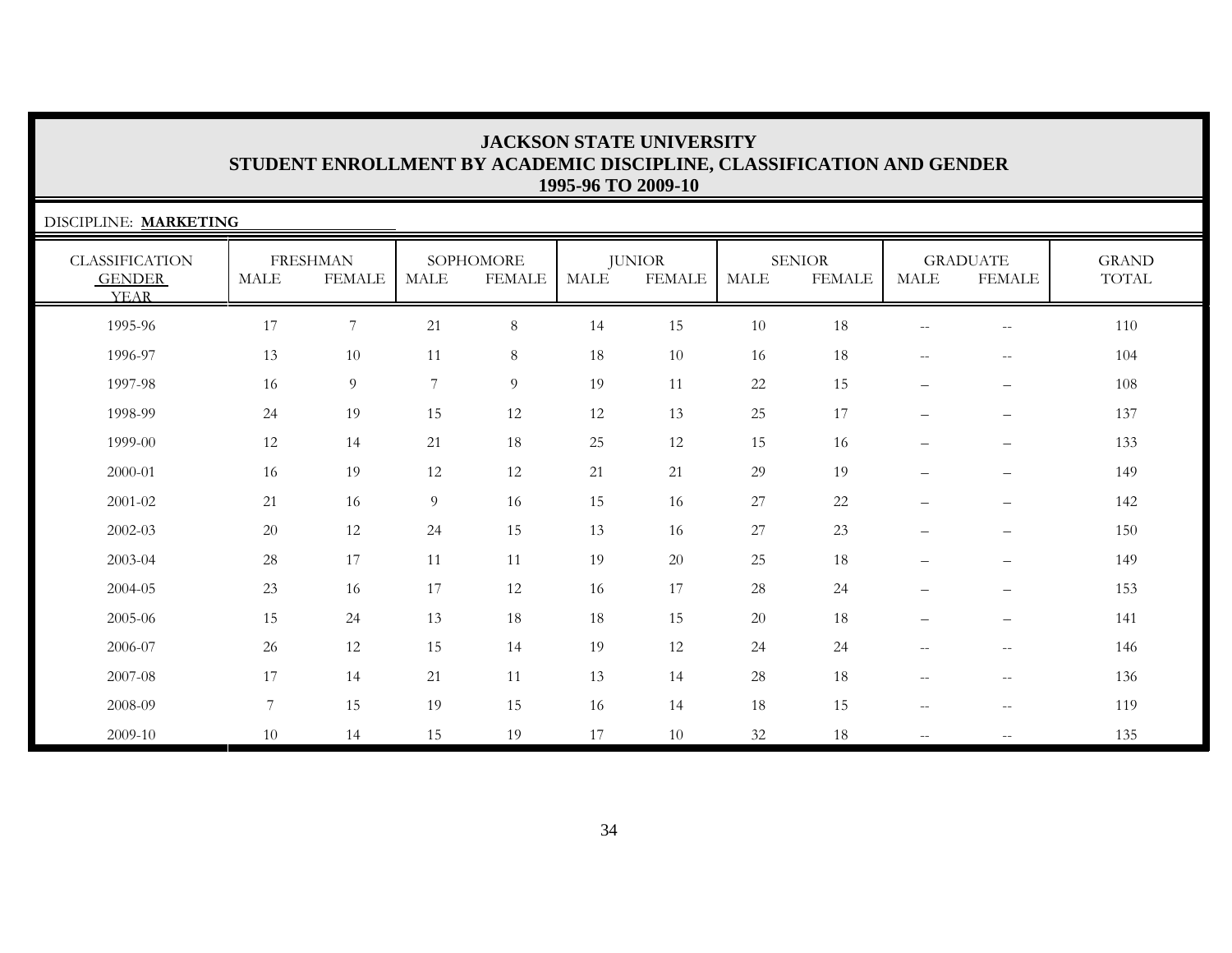### DISCIPLINE: **MASS COMMUNICATIONS**

| <b>CLASSIFICATION</b><br><b>GENDER</b><br><b>YEAR</b> | MALE   | <b>FRESHMAN</b><br><b>FEMALE</b> | <b>MALE</b> | SOPHOMORE<br><b>FEMALE</b> | MALE   | <b>JUNIOR</b><br><b>FEMALE</b> | MALE   | <b>SENIOR</b><br><b>FEMALE</b> | <b>MALE</b>    | <b>GRADUATE</b><br><b>FEMALE</b> | <b>GRAND</b><br>TOTAL |
|-------------------------------------------------------|--------|----------------------------------|-------------|----------------------------|--------|--------------------------------|--------|--------------------------------|----------------|----------------------------------|-----------------------|
| 1995-96                                               | 33     | 39                               | 16          | $30\,$                     | 27     | 29                             | $25\,$ | $28\,$                         | 9              | $10\,$                           | 246                   |
| 1996-97                                               | 39     | 32                               | 17          | 35                         | 19     | 25                             | 21     | 30                             | 7              | 13                               | 238                   |
| 1997-98                                               | 24     | 30                               | 21          | 26                         | 23     | 29                             | 22     | 36                             | 3              | 10                               | 224                   |
| 1998-99                                               | 21     | 24                               | 26          | 19                         | 16     | 31                             | 24     | 33                             |                | $8\,$                            | 203                   |
| 1999-00                                               | 17     | 29                               | 21          | 19                         | $22\,$ | 21                             | 22     | 34                             | 3              | $8\,$                            | 196                   |
| 2000-01                                               | 22     | 36                               | 16          | 28                         | 19     | 24                             | 27     | 27                             | $\overline{4}$ | 13                               | 216                   |
| $2001 - 02$                                           | 32     | 41                               | 22          | 38                         | 17     | $22\,$                         | $28\,$ | 31                             | 3              | 10                               | 244                   |
| $2002 - 03$                                           | 27     | 47                               | 27          | 33                         | 17     | 33                             | 26     | 34                             | $\overline{5}$ | 14                               | 263                   |
| 2003-04                                               | $22\,$ | 45                               | 22          | 33                         | 23     | 31                             | 21     | 29                             | 7              | 16                               | 249                   |
| 2004-05                                               | 32     | 40                               | 19          | 21                         | 13     | 29                             | 29     | 34                             | $\overline{7}$ | $\boldsymbol{9}$                 | 233                   |
| 2005-06                                               | 22     | 42                               | 26          | 26                         | 25     | 27                             | 16     | 34                             | 9              | 15                               | 242                   |
| 2006-07                                               | 39     | 41                               | 20          | 32                         | 19     | 26                             | 29     | 41                             | 9              | 18                               | 274                   |
| 2007-08                                               | 35     | 44                               | 22          | 40                         | 20     | 37                             | 37     | 41                             | 12             | 22                               | 310                   |
| 2008-09                                               | 32     | 49                               | 29          | 31                         | $20\,$ | 35                             | 25     | 39                             | 6              | 17                               | 283                   |
| 2009-10                                               | 27     | 40                               | 17          | 36                         | 33     | 44                             | 24     | 42                             | 11             | 21                               | 295                   |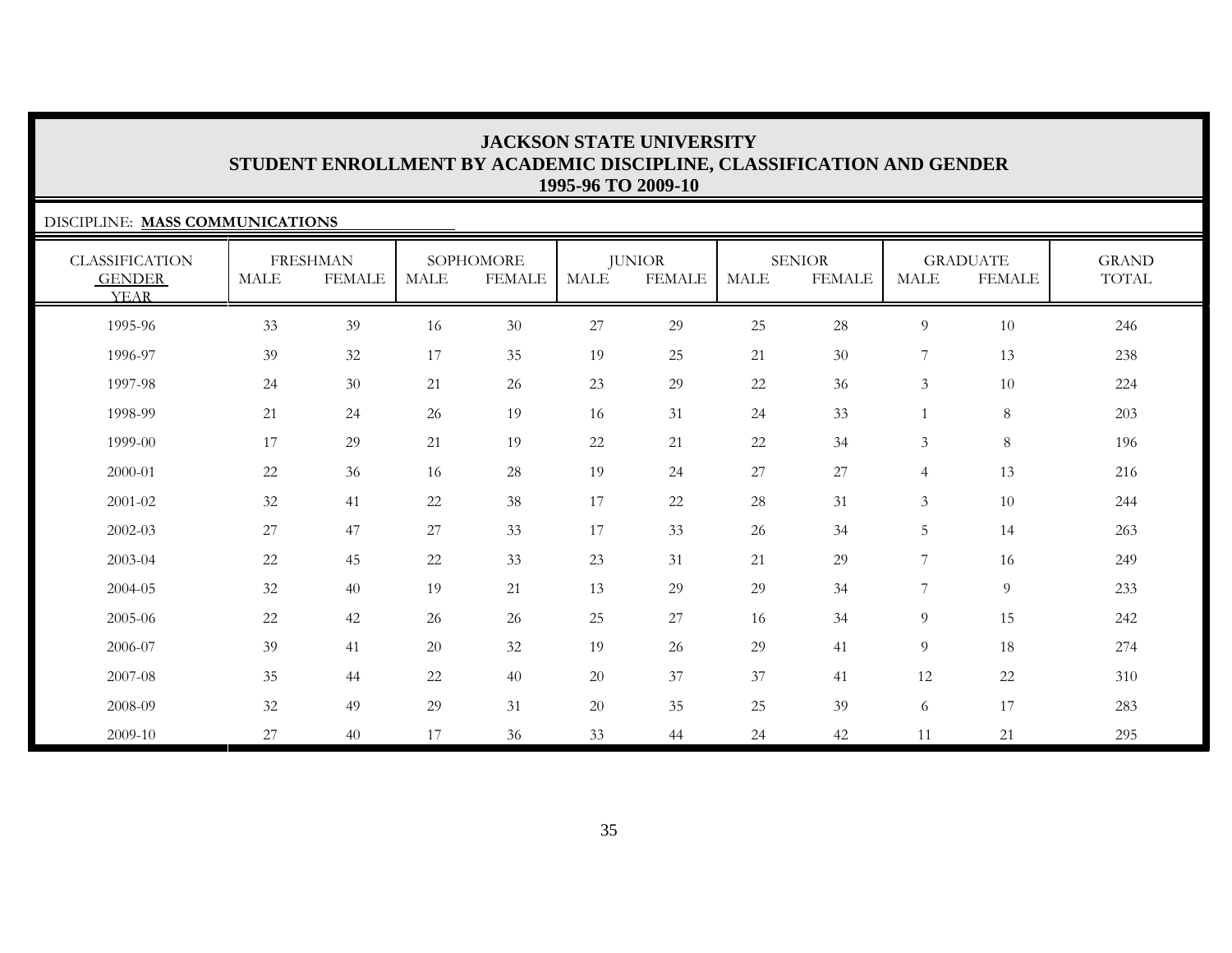| DISCIPLINE: MATHEMATICS                               |                |                                  |                          |                            |                |                                |                |                                |                          |                                  |                       |
|-------------------------------------------------------|----------------|----------------------------------|--------------------------|----------------------------|----------------|--------------------------------|----------------|--------------------------------|--------------------------|----------------------------------|-----------------------|
| <b>CLASSIFICATION</b><br><b>GENDER</b><br><b>YEAR</b> | <b>MALE</b>    | <b>FRESHMAN</b><br><b>FEMALE</b> | $\operatorname{MALE}$    | SOPHOMORE<br><b>FEMALE</b> | MALE           | <b>JUNIOR</b><br><b>FEMALE</b> | MALE           | <b>SENIOR</b><br><b>FEMALE</b> | MALE                     | <b>GRADUATE</b><br><b>FEMALE</b> | <b>GRAND</b><br>TOTAL |
| 1995-96                                               | $32\,$         | 13                               | 30                       | $\overline{1}$             | 8              | 11                             | 24             | 11                             | $\overline{1}$           | $\mathfrak{Z}$                   | 134                   |
| 1996-97                                               | 25             | 13                               | 21                       | $\overline{7}$             | 22             | $\overline{4}$                 | 18             | 13                             |                          | 3                                | 127                   |
| 1997-98                                               | 16             | $\tau$                           | 13                       | 12                         | 13             | $\overline{7}$                 | 23             | $\overline{7}$                 | 3                        | 5                                | 106                   |
| 1998-99                                               | 18             | $7\phantom{.0}$                  | 14                       | 6                          | 16             | 12                             | 19             | 10                             | $\overline{c}$           | 3                                | 107                   |
| 1999-00                                               | 15             | 6                                | 12                       | $\overline{c}$             | 8              | $\overline{7}$                 | 15             | 8                              |                          | $\mathfrak{Z}$                   | 77                    |
| 2000-01                                               | 9              | $\overline{c}$                   | 12                       | $\mathfrak{Z}$             | 8              | 5                              | 11             | $\overline{4}$                 | $\mathfrak{Z}$           | 5                                | 62                    |
| 2001-02                                               | 6              | 3                                | $\overline{4}$           | $\overline{c}$             | 6              | $\overline{c}$                 | 10             | 3                              | $\overline{c}$           | $\mathfrak{Z}$                   | 41                    |
| 2002-03                                               | 6              | $\mathbf{1}$                     | $\overline{\phantom{0}}$ | $\overline{4}$             | 7              | 6                              | 7              | 3                              | $\overline{\phantom{0}}$ | 3                                | 37                    |
| 2003-04                                               | 11             | 2                                | $\mathfrak{Z}$           | $\overline{2}$             | ----           | $\overline{c}$                 | 7              | 5                              | $\overline{\phantom{0}}$ | $\overline{2}$                   | 34                    |
| 2004-05                                               | 6              | 2                                | $\overline{4}$           | $\qquad \qquad -$          | $\mathfrak{Z}$ | $\overline{4}$                 | $\overline{4}$ | 3                              | 5                        |                                  | $32\,$                |
| 2005-06                                               | 11             | 10                               | $\overline{c}$           | $\mathfrak{Z}$             | 6              | $\overline{4}$                 | 5              | 3                              | $\overline{4}$           | $\mathfrak{Z}$                   | 51                    |
| 2006-07                                               | $\overline{2}$ | $\mathbf{2}$                     | $\overline{c}$           | 8                          | $\mathbf{2}$   |                                | 5              | 7                              | 5                        | $\overline{4}$                   | 38                    |
| 2007-08                                               | 6              | 5                                | 2                        | $\mathfrak{Z}$             |                | 9                              | $\mathbf{2}$   | 5                              | 6                        |                                  | 40                    |
| 2008-09                                               | 12             | $\mathfrak{Z}$                   | 5                        | 4                          | $\overline{c}$ | 4                              |                | 3                              | $\overline{4}$           | $\mathfrak{Z}$                   | 41                    |
| 2009-10                                               | 8              | $\mathfrak{Z}$                   | $\mathbf{2}$             | 4                          | 5              | 7                              | 3              | $\overline{4}$                 | $\mathfrak{Z}$           | $\overline{4}$                   | 43                    |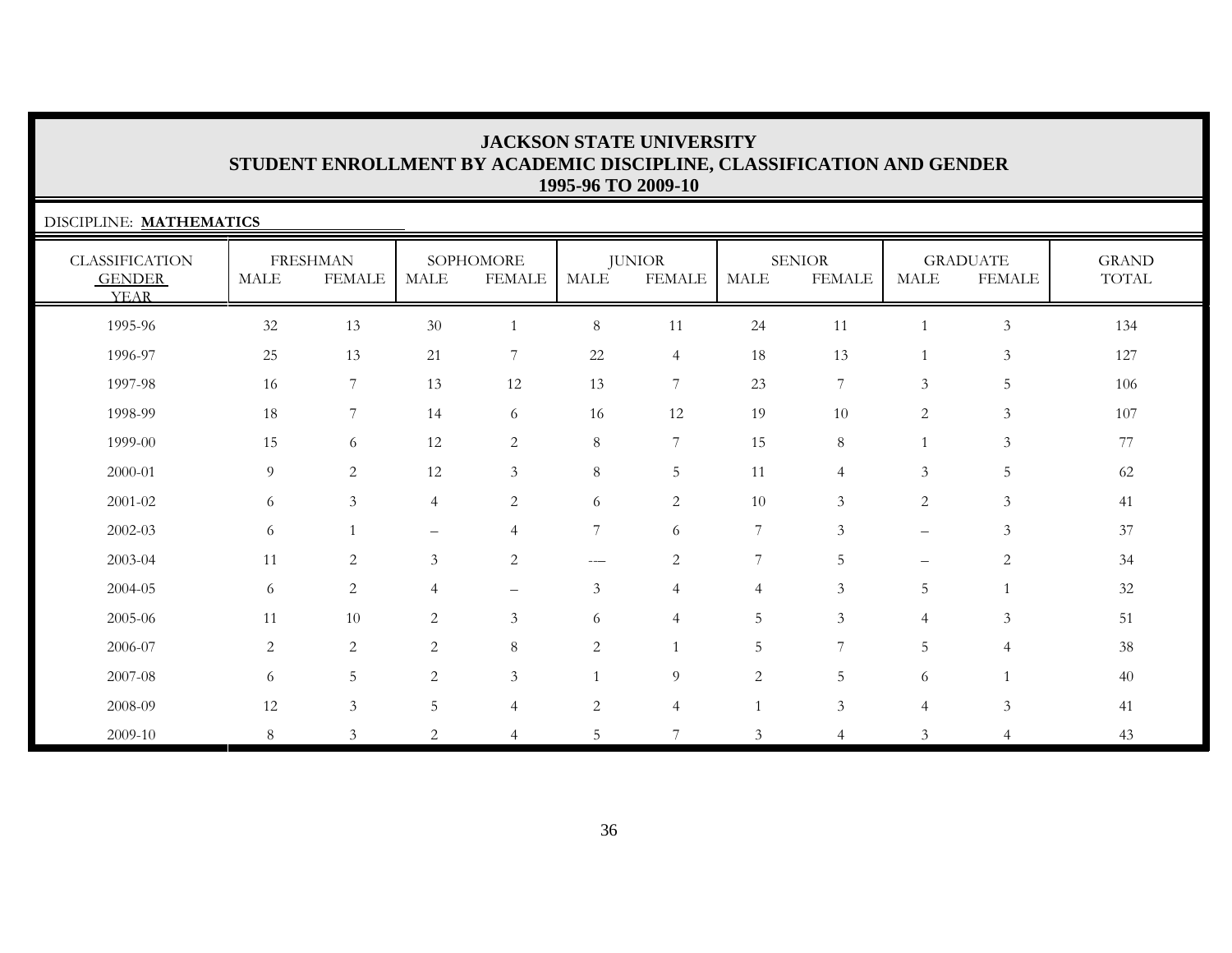### DISCIPLINE: **MATHEMATICS EDUCATION**

| <b>CLASSIFICATION</b><br><b>GENDER</b><br><b>YEAR</b> | MALE                     | <b>FRESHMAN</b><br><b>FEMALE</b>                    | <b>MALE</b>                                         | SOPHOMORE<br><b>FEMALE</b> | <b>MALE</b>    | <b>JUNIOR</b><br><b>FEMALE</b> | <b>MALE</b>       | <b>SENIOR</b><br><b>FEMALE</b> | <b>MALE</b>       | <b>GRADUATE</b><br><b>FEMALE</b> | <b>GRAND</b><br>TOTAL |
|-------------------------------------------------------|--------------------------|-----------------------------------------------------|-----------------------------------------------------|----------------------------|----------------|--------------------------------|-------------------|--------------------------------|-------------------|----------------------------------|-----------------------|
| 1995-96                                               | $5\phantom{.0}$          | $\mathbf 5$                                         | $\hspace{0.05cm} -\hspace{0.05cm} -\hspace{0.05cm}$ | $\sqrt{2}$                 | $\mathfrak{Z}$ | $\sqrt{2}$                     | $\mathbf{2}$      | --                             | $--$              | $\mathsf S$                      | 24                    |
| 1996-97                                               |                          | $\sqrt{2}$                                          | 3                                                   | $\mathfrak{Z}$             | $\mathfrak{Z}$ | $\sqrt{2}$                     | $\overline{5}$    | $\qquad \qquad -$              | $--$              | $\overline{4}$                   | 23                    |
| 1997-98                                               |                          | $\mathfrak{Z}$                                      |                                                     | 2                          |                |                                | $\overline{c}$    | 4                              | $\qquad \qquad -$ | $\mathfrak{Z}$                   | 18                    |
| 1998-99                                               | $\mathbf{1}$             | $\sqrt{2}$                                          | $\overline{1}$                                      | 2                          |                | $\overline{2}$                 | 1                 | 5                              | $\qquad \qquad -$ | $\sqrt{2}$                       | 17                    |
| 1999-00                                               |                          | $\sqrt{2}$                                          |                                                     | 5                          |                | 3                              | $\overline{4}$    | $\overline{2}$                 | $\qquad \qquad -$ | $\sqrt{2}$                       | 20                    |
| 2000-01                                               |                          | $\mathfrak{Z}$                                      |                                                     | $\overline{4}$             |                | 6                              | $\mathfrak{Z}$    | 5                              | $\equiv$          | $\mathbf{2}$                     | $25\,$                |
| $2001 - 02$                                           | 3                        | $\mathfrak{Z}$                                      | 2                                                   | 3                          | 3              | 5                              | $\mathbf{2}$      | $\mathfrak{Z}$                 |                   |                                  | 26                    |
| $2002 - 03$                                           |                          | $\mathfrak{Z}$                                      | 2                                                   |                            | $\overline{c}$ | $\sqrt{2}$                     | $\mathbf{1}$      | 5                              |                   | $\overline{2}$                   | 18                    |
| 2003-04                                               | 2                        | $\overline{4}$                                      |                                                     | $\mathfrak{Z}$             |                |                                | $\mathbf{2}$      | $\mathbf 5$                    | 2                 | $\mathfrak{Z}$                   | 22                    |
| 2004-05                                               | $\overline{\phantom{0}}$ | $\mathfrak{Z}$                                      |                                                     | 6                          |                | 3                              |                   | $\sqrt{2}$                     | $\overline{2}$    | $\mathbf{2}$                     | 19                    |
| 2005-06                                               | 3                        | 2                                                   |                                                     | $\overline{4}$             |                | $\overline{4}$                 | $\qquad \qquad -$ | $\overline{4}$                 | $\qquad \qquad -$ |                                  | 20                    |
| 2006-07                                               | 2                        | $\hspace{0.05cm} -\hspace{0.05cm} -\hspace{0.05cm}$ |                                                     | --                         | $- -$          |                                | $- -$             | $\overline{4}$                 | $\mathbf{u}$      | 4                                | 11                    |
| 2007-08                                               | $\mathbf{1}$             | $\mathfrak{Z}$                                      |                                                     | 3                          | $- -$          |                                | 2                 | $\overline{2}$                 | $--$              | 3                                | 16                    |
| 2008-09                                               | 3                        | $\overline{4}$                                      |                                                     | $\overline{4}$             |                | $\mathfrak{Z}$                 | $\sqrt{2}$        | 2                              | $--$              |                                  | 21                    |
| 2009-10                                               | $\overline{2}$           | $\overline{c}$                                      | 2                                                   | $\mathfrak{Z}$             | $- -$          | $\mathfrak{Z}$                 | 2                 | $\overline{2}$                 | $--$              | $\overline{\phantom{m}}$         | 16                    |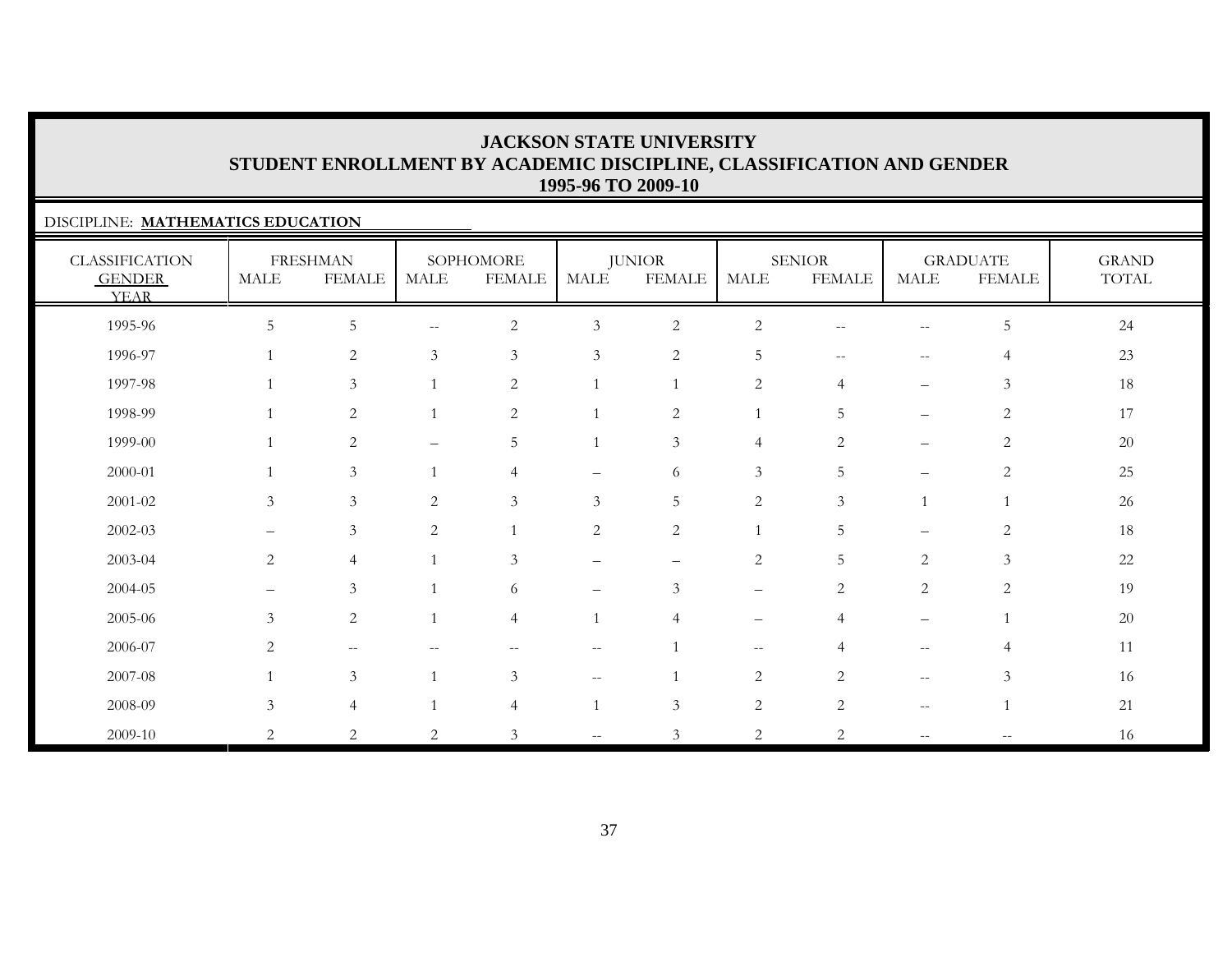| DISCIPLINE: METEOROLOGY                               |                |                                  |                          |                            |                |                                |                |                                |      |                                  |                                        |
|-------------------------------------------------------|----------------|----------------------------------|--------------------------|----------------------------|----------------|--------------------------------|----------------|--------------------------------|------|----------------------------------|----------------------------------------|
| <b>CLASSIFICATION</b><br><b>GENDER</b><br><b>YEAR</b> | MALE           | <b>FRESHMAN</b><br><b>FEMALE</b> | MALE                     | SOPHOMORE<br><b>FEMALE</b> | MALE           | <b>JUNIOR</b><br><b>FEMALE</b> | MALE           | <b>SENIOR</b><br><b>FEMALE</b> | MALE | <b>GRADUATE</b><br><b>FEMALE</b> | <b>GRAND</b><br>$\operatorname{TOTAL}$ |
| 1995-96                                               | $\sqrt{2}$     | 3                                | $\overline{\phantom{a}}$ | 6                          | $\overline{c}$ | 3                              | $\overline{4}$ | 5                              | $-$  | $-\,-$                           | 25                                     |
| 1996-97                                               | 3              |                                  |                          | 2                          | $\mathbf{1}$   | 6                              | $\overline{4}$ | 3                              | $-$  | $ -$                             | 21                                     |
| 1997-98                                               | 2              | 2                                | 2                        |                            |                | $\overline{c}$                 | 2              | 8                              |      |                                  | 19                                     |
| 1998-99                                               | 6              | 6                                |                          | $\overline{\phantom{0}}$   | $\mathbf{1}$   | $\mathfrak{Z}$                 | 2              | 5                              |      |                                  | 23                                     |
| 1999-00                                               |                | $\overline{4}$                   | 5                        | $\mathfrak{Z}$             | $\overline{1}$ | $\mathbf{1}$                   | $\mathfrak{Z}$ | 3                              |      |                                  | 21                                     |
| 2000-01                                               | 2              | $\overline{4}$                   | $\overline{2}$           | 5                          | $\mathbf{2}$   | $\overline{4}$                 | -              |                                |      |                                  | 20                                     |
| 2001-02                                               | $\overline{4}$ | 5                                |                          | 2                          | $\overline{2}$ | $\overline{2}$                 | 2              | 5                              |      |                                  | 23                                     |
| 2002-03                                               | 6              |                                  | 4                        | 3                          | $\mathbf{1}$   |                                |                | 4                              |      |                                  | 26                                     |
| 2003-04                                               | 5              | 3                                | 4                        | 7                          |                | 2                              | 2              | $\mathcal{Z}$                  |      |                                  | 27                                     |
| 2004-05                                               |                | 6                                | 2                        | $\overline{4}$             | 5              | 5                              | 2              | 2                              |      |                                  | 33                                     |
| 2005-06                                               |                |                                  | 5                        | 6                          | 6              | 5                              | $\mathbf{2}$   | 3                              |      |                                  | 28                                     |
| 2006-07                                               | $\mathcal{Z}$  | 6                                | 2                        | $\overline{\phantom{a}}$   | 5              | $\overline{2}$                 | $\,8\,$        | Δ                              |      | --                               | 30                                     |
| 2007-08                                               | 5              | 2                                |                          | 3                          | 3              | 2                              | 10             |                                |      |                                  | 30                                     |
| 2008-09                                               | 3              | 5                                | 4                        |                            |                | $\mathfrak{Z}$                 | $\,8\,$        |                                |      |                                  | 26                                     |
| 2009-10                                               | .5             | 5                                | 2                        | 2                          |                | $\mathbf{1}$                   | 5              | 5                              | $-$  |                                  | 26                                     |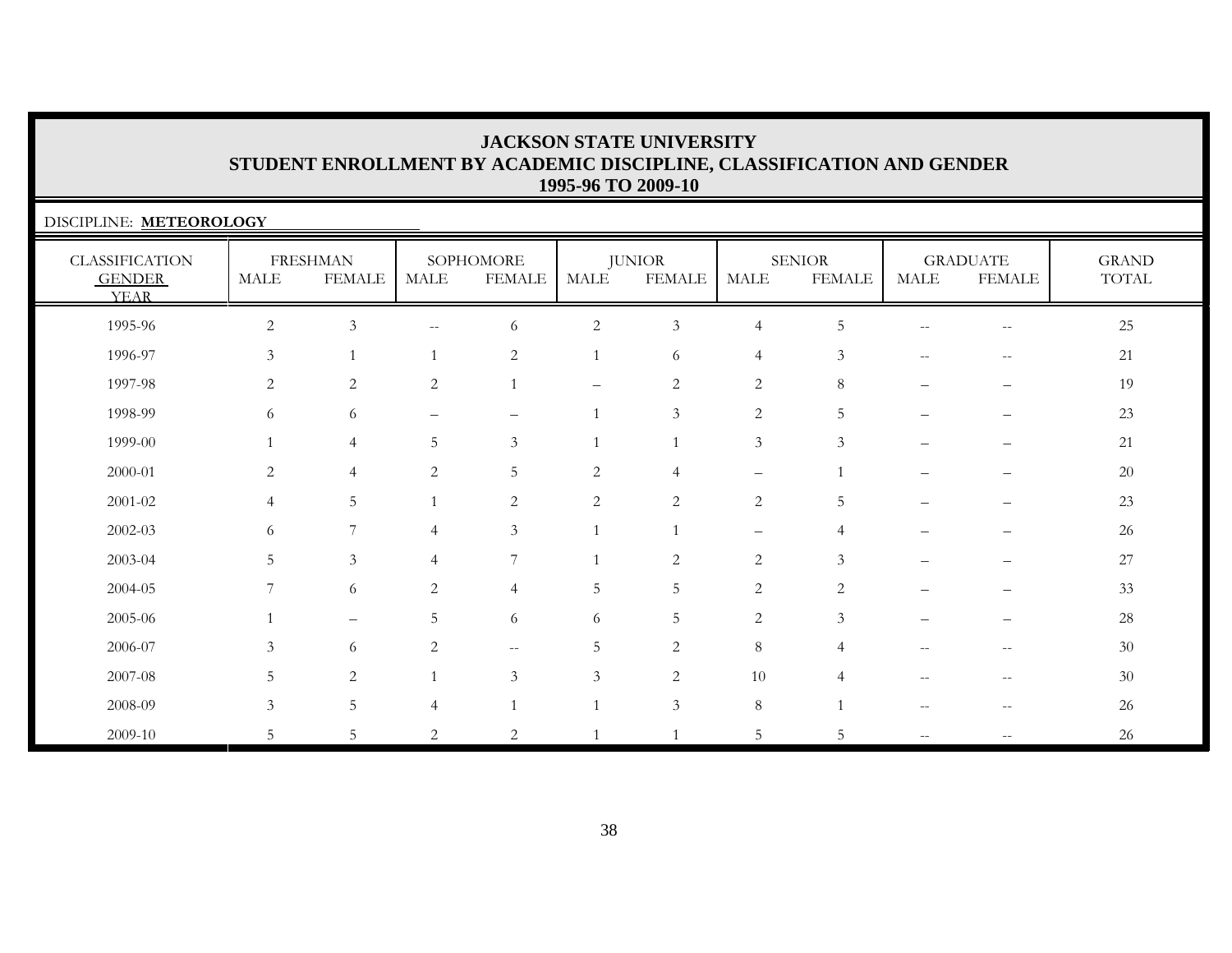| DISCIPLINE: MUSIC EDUCATION                           |      |                                  |             |                            |                             |                                |      |                                |                |                                  |                                        |
|-------------------------------------------------------|------|----------------------------------|-------------|----------------------------|-----------------------------|--------------------------------|------|--------------------------------|----------------|----------------------------------|----------------------------------------|
| <b>CLASSIFICATION</b><br><b>GENDER</b><br><b>YEAR</b> | MALE | <b>FRESHMAN</b><br><b>FEMALE</b> | <b>MALE</b> | SOPHOMORE<br><b>FEMALE</b> | <b>MALE</b>                 | <b>JUNIOR</b><br><b>FEMALE</b> | MALE | <b>SENIOR</b><br><b>FEMALE</b> | <b>MALE</b>    | <b>GRADUATE</b><br><b>FEMALE</b> | <b>GRAND</b><br>$\operatorname{TOTAL}$ |
| 1995-96                                               | 22   | 14                               | 12          | $\,8\,$                    | 7                           | $\sqrt{2}$                     | 21   | $\overline{9}$                 | 1              | $\mathfrak{Z}$                   | 99                                     |
| 1996-97                                               | 21   | 8                                | 9           | $7\phantom{.0}$            | 12                          | 6                              | 23   | 8                              | $\overline{4}$ | $\mathfrak{Z}$                   | 101                                    |
| 1997-98                                               | 24   | 13                               | 11          | 5                          | 13                          | 5                              | 20   | 14                             | $\overline{4}$ |                                  | 110                                    |
| 1998-99                                               | 15   | 6                                | $8\,$       | 6                          | $\overline{5}$              | $\overline{2}$                 | 19   | 13                             | $\overline{4}$ | $\overline{2}$                   | 80                                     |
| 1999-00                                               | 15   | $\overline{9}$                   | 10          | 2                          | 5                           | $\overline{4}$                 | 23   | 6                              | $\overline{4}$ |                                  | 79                                     |
| 2000-01                                               | 20   | 6                                | 10          | $\overline{4}$             | 8                           | 2                              | 18   | 11                             | 2              | $\mathfrak{Z}$                   | 84                                     |
| 2001-02                                               | 30   | 9                                | 7           | 5                          | 11                          | 2                              | 9    | 8                              | 5              | $\overline{c}$                   | 88                                     |
| 2002-03                                               | 25   | 6                                | 9           | $7\phantom{.0}$            | 10                          | $\overline{4}$                 | 12   | 6                              | $\overline{4}$ | 6                                | 89                                     |
| 2003-04                                               | 33   | 10                               | 17          | 5                          | $8\,$                       | 6                              | 17   | 6                              | 3              | 6                                | 111                                    |
| 2004-05                                               | 35   | 14                               | 15          | $\overline{4}$             | 12                          | 2                              | 24   | 10                             | 5              | 5                                | 126                                    |
| 2005-06                                               | 22   | 8                                | 15          | 6                          | 12                          | 5                              | 14   | 8                              | 9              | 5                                | 104                                    |
| 2006-07                                               | 23   | 5                                | 10          | $\overline{4}$             | 14                          | 3                              | 14   | 6                              | 8              | 8                                | 95                                     |
| 2007-08                                               | 27   | 6                                | 7           | 3                          | 7                           |                                | 18   | 7                              | 10             | 11                               | 97                                     |
| 2008-09                                               | 19   | 7                                | 16          | $\overline{4}$             | $\ensuremath{\mathfrak{Z}}$ | $\mathfrak{Z}$                 | 16   | $\overline{4}$                 | 15             | 6                                | 93                                     |
| 2009-10                                               | 11   | $\overline{7}$                   | 12          | 2                          | 9                           | 2                              | 13   | 3                              | 12             | 10                               | 81                                     |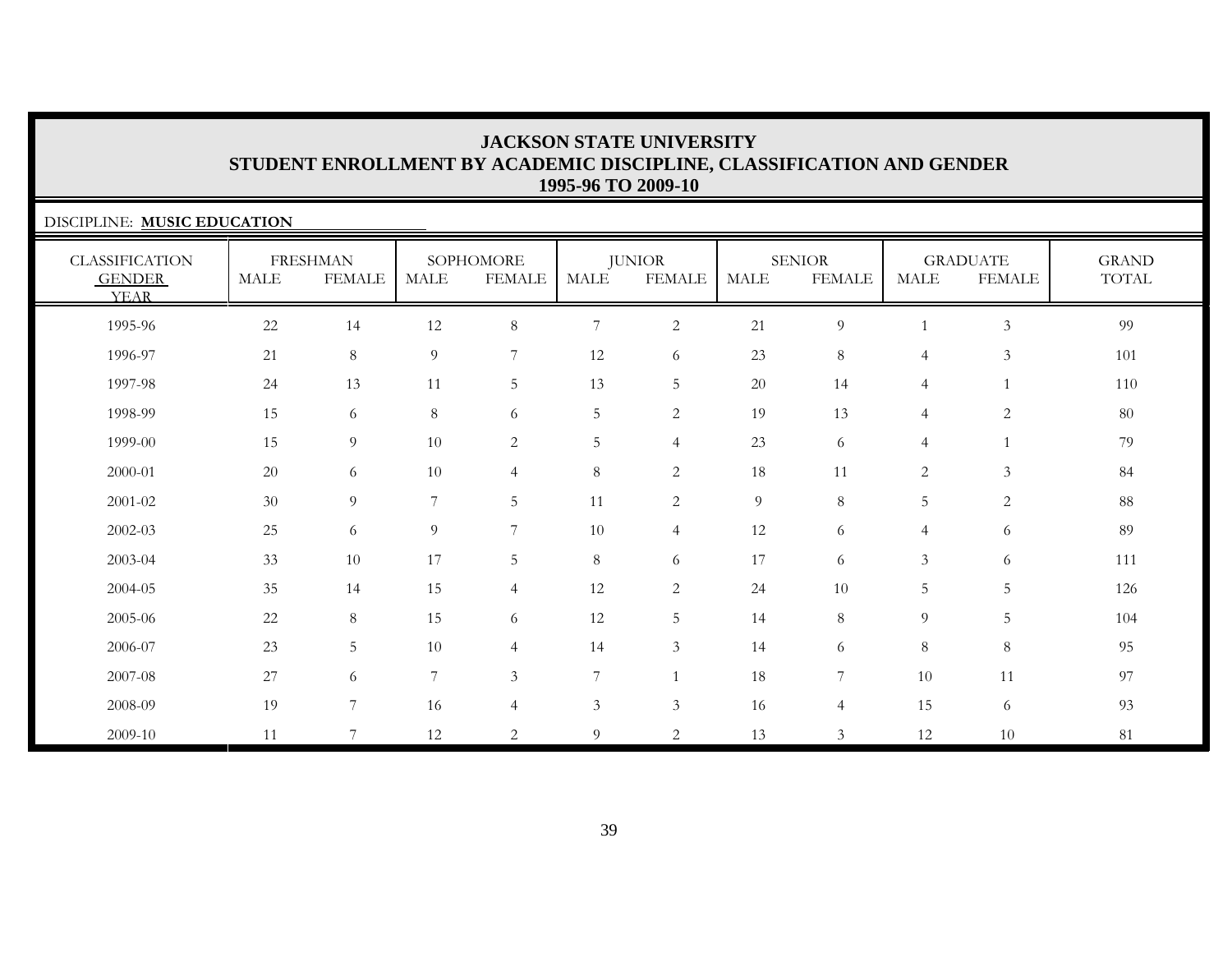### DISCIPLINE: **OFFICE ADMINISTRATION**

| <b>CLASSIFICATION</b><br><b>GENDER</b><br><b>YEAR</b> | $\operatorname{MALE}$                               | <b>FRESHMAN</b><br><b>FEMALE</b> | MALE                                                | SOPHOMORE<br><b>FEMALE</b> | <b>MALE</b>              | <b>JUNIOR</b><br><b>FEMALE</b> | $\operatorname{MALE}$                                 | <b>SENIOR</b><br><b>FEMALE</b>                      | <b>MALE</b>              | <b>GRADUATE</b><br><b>FEMALE</b> | <b>GRAND</b><br>TOTAL    |
|-------------------------------------------------------|-----------------------------------------------------|----------------------------------|-----------------------------------------------------|----------------------------|--------------------------|--------------------------------|-------------------------------------------------------|-----------------------------------------------------|--------------------------|----------------------------------|--------------------------|
| 1995-96                                               | $\overline{2}$                                      | $\boldsymbol{7}$                 | $\hspace{0.05cm} -\hspace{0.05cm} -\hspace{0.05cm}$ | 11                         |                          | $\,8\,$                        | $\sqrt{2}$                                            | 13                                                  | $\qquad \qquad -$        | $\overline{\phantom{m}}$         | 44                       |
| 1996-97                                               | $- -$                                               | $\,8\,$                          | 3                                                   | $\overline{4}$             | $\overline{\phantom{m}}$ | 7                              | $\sqrt{2}$                                            | 10                                                  | $\overline{\phantom{m}}$ | $-\,-$                           | 34                       |
| 1997-98                                               | $\overline{\phantom{m}}$                            | $5\,$                            |                                                     | $\overline{2}$             |                          | $\mathbf 5$                    | $\overline{2}$                                        | 13                                                  |                          | $\overline{\phantom{m}}$         | 29                       |
| 1998-99                                               | $\mathbf{1}$                                        | $\overline{c}$                   | $\qquad \qquad -$                                   | $\overline{4}$             | $\overline{\phantom{0}}$ | 3                              | $\overline{\phantom{m}}$                              | 6                                                   |                          | $\qquad \qquad -$                | 16                       |
| 1999-00                                               | $\overline{\phantom{0}}$                            | $\overline{1}$                   | $\qquad \qquad -$                                   | $\mathfrak{Z}$             | $\overline{\phantom{0}}$ | $\overline{c}$                 | $\overline{\phantom{m}}$                              | 5                                                   | $\overline{\phantom{0}}$ |                                  | 11                       |
| 2000-01                                               | $\qquad \qquad -$                                   | $\overline{1}$                   |                                                     | 2                          | $\qquad \qquad -$        |                                | $\qquad \qquad -$                                     | 2                                                   | -                        |                                  | 6                        |
| $2001 - 02$                                           | $\overline{\phantom{0}}$                            | 5                                |                                                     | $\overline{\phantom{0}}$   |                          |                                | $\overline{\phantom{0}}$                              | 5                                                   | $\overline{\phantom{0}}$ | $\overline{\phantom{0}}$         | 11                       |
| 2002-03                                               | $\qquad \qquad -$                                   | 3                                |                                                     |                            | $\overline{2}$           |                                | $\overline{\phantom{m}}$                              |                                                     | $\equiv$                 | —                                | $8\phantom{.}$           |
| 2003-04                                               | $\mathbf{1}$                                        | $\overline{1}$                   | $\overline{\phantom{0}}$                            | 2                          |                          | $\overline{2}$                 | $\overline{\phantom{m}}$                              | $\overline{2}$                                      | $\equiv$                 | $\qquad \qquad -$                | $\overline{9}$           |
| 2004-05                                               | $\qquad \qquad -$                                   | $\mathbf{1}$                     | $\qquad \qquad -$                                   | $\overline{1}$             | $\qquad \qquad -$        |                                | $\overline{\phantom{m}}$                              | $\mathbf{1}$                                        | -                        | -                                | $\overline{4}$           |
| 2005-06                                               |                                                     |                                  |                                                     |                            |                          |                                |                                                       |                                                     |                          |                                  |                          |
| 2006-07                                               |                                                     | $\overline{\phantom{0}}$         |                                                     |                            |                          |                                | -                                                     |                                                     |                          | —                                | $\qquad \qquad -$        |
| 2007-08                                               | $\hspace{0.05cm} -\hspace{0.05cm} -\hspace{0.05cm}$ | $\sim$ $-$                       | $\hspace{0.05cm} -\hspace{0.05cm} -\hspace{0.05cm}$ | $\overline{\phantom{m}}$   | $- -$                    | $- -$                          | $\hspace{0.05cm} -\hspace{0.05cm} -\hspace{0.05cm}$   | $\hspace{0.05cm} -\hspace{0.05cm} -\hspace{0.05cm}$ | $\overline{\phantom{m}}$ | $-\,-$                           | $- -$                    |
| 2008-09                                               | --                                                  | --                               |                                                     |                            | $- -$                    | $-$                            | $\hspace{0.05cm} - \hspace{0.05cm} - \hspace{0.05cm}$ |                                                     | $- -$                    | $-$                              | $\overline{\phantom{m}}$ |
| 2009-10                                               |                                                     |                                  |                                                     |                            |                          |                                |                                                       |                                                     |                          |                                  |                          |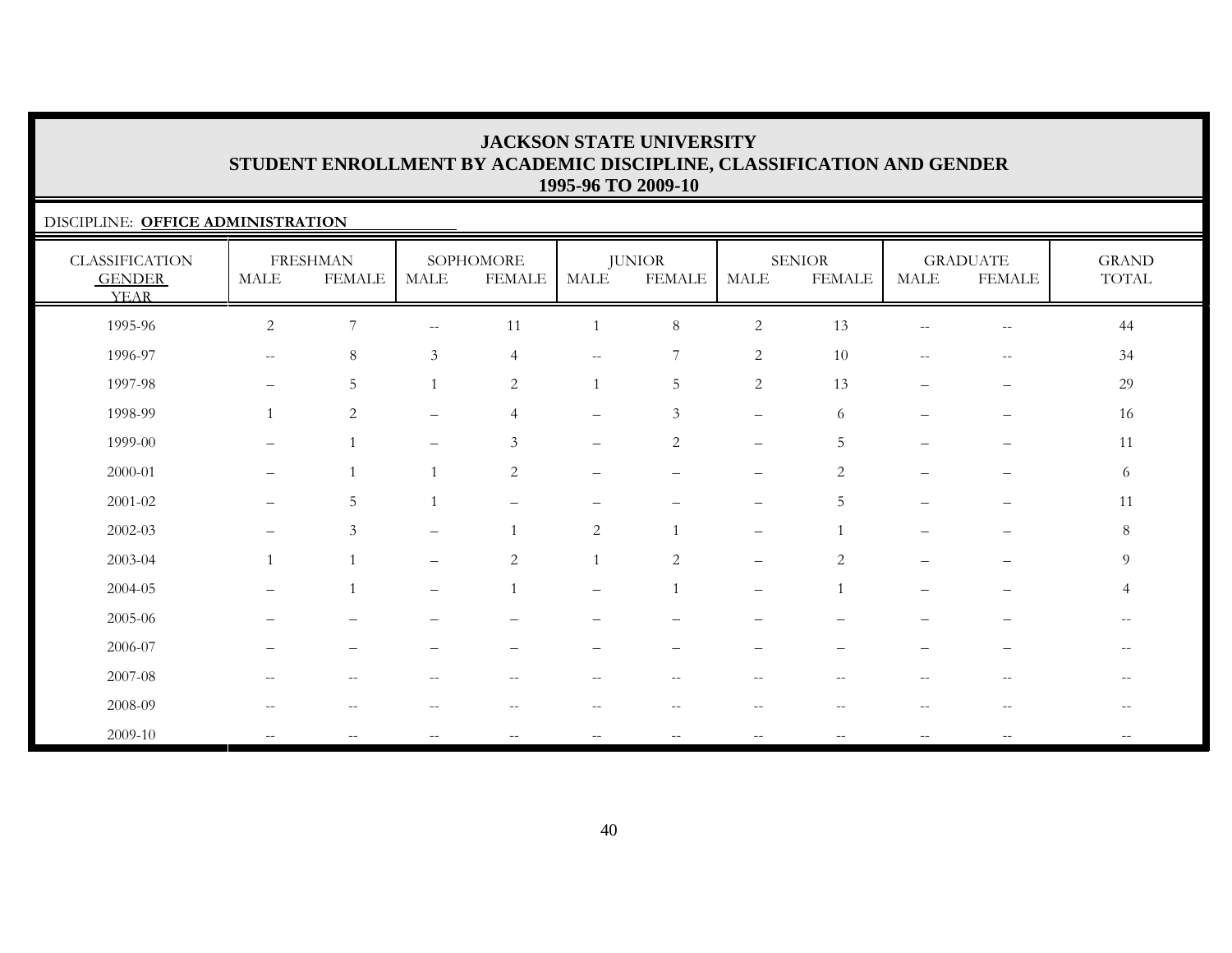| DISCIPLINE: PERFORMANCE                               |                                                     |                                  |                          |                            |                |                                |                          |                                |                    |                                  |                       |
|-------------------------------------------------------|-----------------------------------------------------|----------------------------------|--------------------------|----------------------------|----------------|--------------------------------|--------------------------|--------------------------------|--------------------|----------------------------------|-----------------------|
| <b>CLASSIFICATION</b><br><b>GENDER</b><br><b>YEAR</b> | <b>MALE</b>                                         | <b>FRESHMAN</b><br><b>FEMALE</b> | <b>MALE</b>              | SOPHOMORE<br><b>FEMALE</b> | <b>MALE</b>    | <b>JUNIOR</b><br><b>FEMALE</b> | <b>MALE</b>              | <b>SENIOR</b><br><b>FEMALE</b> | MALE               | <b>GRADUATE</b><br><b>FEMALE</b> | <b>GRAND</b><br>TOTAL |
| 1995-96                                               | 4                                                   | $- -$                            |                          | $\mathfrak{Z}$             |                |                                |                          |                                |                    |                                  | $8\phantom{.}$        |
| 1996-97                                               | $\hspace{0.05cm} -\hspace{0.05cm} -\hspace{0.05cm}$ | 10                               | $\overline{2}$           | $\overline{\phantom{m}}$   | $- -$          | $\overline{2}$                 | $\overline{2}$           | $\overline{1}$                 |                    | $\qquad \qquad -$                | 11                    |
| 1997-98                                               | $\overline{7}$                                      | 6                                |                          | $\overline{\phantom{0}}$   | $\overline{2}$ |                                | $\overline{\phantom{0}}$ | 3                              |                    |                                  | 19                    |
| 1998-99                                               | 5                                                   |                                  | $\overline{4}$           | $\mathfrak{Z}$             | 2              | $=$                            | 3                        | 3                              |                    |                                  | 21                    |
| 1999-00                                               | 3                                                   |                                  | $\overline{c}$           |                            | $\mathfrak{Z}$ | $\overline{2}$                 | $\overline{4}$           |                                |                    |                                  | 16                    |
| 2000-01                                               | 4                                                   | $\overline{2}$                   | $\overline{\phantom{0}}$ | $\mathfrak{Z}$             | $\mathfrak{Z}$ | $\qquad \qquad -$              | $\mathfrak{Z}$           | 2                              |                    |                                  | 17                    |
| 2001-02                                               | 3                                                   | $\mathfrak{Z}$                   |                          |                            |                |                                | $\overline{4}$           |                                |                    |                                  | 12                    |
| $2002 - 03$                                           | $\overline{4}$                                      | $\overline{c}$                   | $\overline{2}$           | $\sqrt{2}$                 |                |                                | 2                        |                                |                    |                                  | 14                    |
| 2003-04                                               |                                                     | $\mathfrak{Z}$                   |                          | $\overline{\phantom{0}}$   | 3              |                                | $\overline{4}$           |                                |                    |                                  | 13                    |
| 2004-05                                               | 11                                                  | $\overline{4}$                   |                          |                            | $\overline{4}$ |                                | $8\phantom{1}$           | 3                              |                    |                                  | $32\,$                |
| 2005-06                                               | 15                                                  | $11\,$                           | 6                        | 2                          | $\mathfrak{Z}$ |                                | $\overline{4}$           | 6                              |                    |                                  | 48                    |
| 2006-07                                               | 25                                                  | 6                                | 7                        | $\overline{4}$             | 5              | $\mathfrak{Z}$                 | 14                       | 4                              |                    |                                  | 68                    |
| 2007-08                                               | 24                                                  | 13                               | 8                        | 6                          | $\overline{4}$ | $\mathfrak{Z}$                 | 12                       | $\overline{4}$                 | $-$                | $\qquad \qquad -$                | 74                    |
| 2008-09                                               | 25                                                  | 10                               | 12                       | $5\,$                      | $5\phantom{.}$ | $\mathfrak{Z}$                 | 11                       | $\mathfrak{Z}$                 | $\qquad \qquad -$  | $-$                              | 74                    |
| 2009-10                                               | 26                                                  | $\overline{7}$                   | 7                        | 6                          | 12             | 5                              | 6                        | 4                              | $\mathrel{{-}{-}}$ | $- -$                            | 73                    |

\* Name changed from Music (Piano Performance) in April, 2002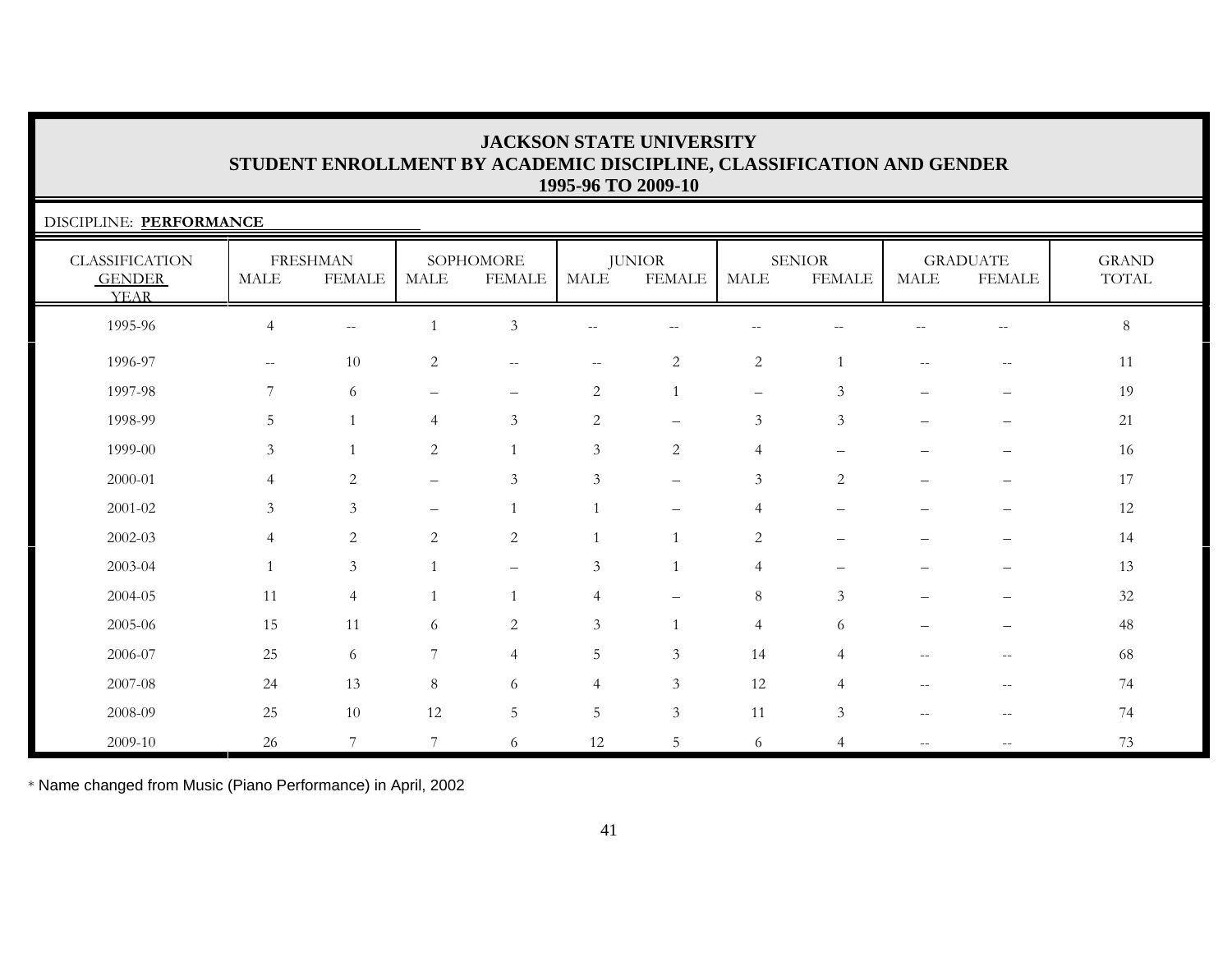| DISCIPLINE: PHYSICS                                   |                           |                                  |                          |                            |                |                                |                |                                |                          |                                                     |                       |
|-------------------------------------------------------|---------------------------|----------------------------------|--------------------------|----------------------------|----------------|--------------------------------|----------------|--------------------------------|--------------------------|-----------------------------------------------------|-----------------------|
| <b>CLASSIFICATION</b><br><b>GENDER</b><br><b>YEAR</b> | <b>MALE</b>               | <b>FRESHMAN</b><br><b>FEMALE</b> | MALE                     | SOPHOMORE<br><b>FEMALE</b> | <b>MALE</b>    | <b>JUNIOR</b><br><b>FEMALE</b> | <b>MALE</b>    | <b>SENIOR</b><br><b>FEMALE</b> | <b>MALE</b>              | <b>GRADUATE</b><br><b>FEMALE</b>                    | <b>GRAND</b><br>TOTAL |
| 1995-96                                               | $\mathcal{L}=\mathcal{L}$ |                                  | $\mathfrak{Z}$           | $\mathbf{1}$               | $\mathbf{1}$   | $\overline{2}$                 | $\mathbf 5$    | 4                              | $\sim$ $-$               | $\overline{\phantom{m}}$                            | 17                    |
| 1996-97                                               | 2                         | 2                                | 2                        | $--$                       | 2              | $\sim$ $-$                     |                | 5                              | $-$                      | $-$                                                 | 14                    |
| 1997-98                                               | 3                         | $\qquad \qquad -$                | 2                        | 2                          | 2              | -1                             | 2              | 3                              | $\overline{\phantom{0}}$ | $\overline{\phantom{0}}$                            | 15                    |
| 1998-99                                               | 3                         | $\mathfrak{Z}$                   | 2                        | $\mathbf{1}$               | 3              | $\overline{1}$                 | $\overline{4}$ | 3                              |                          |                                                     | 20                    |
| 1999-00                                               | 3                         | $\overline{4}$                   | 2                        | 2                          | $\mathbf{2}$   |                                | 2              | $\mathfrak{Z}$                 |                          |                                                     | 18                    |
| 2000-01                                               | 3                         | $\mathfrak{Z}$                   |                          | 3                          | $\mathbf{1}$   | $\overline{2}$                 | 6              |                                |                          |                                                     | 19                    |
| $2001 - 02$                                           | 2                         |                                  |                          | $\overline{2}$             | $\overline{1}$ | $\mathbf{1}$                   | 3              | 2                              |                          |                                                     | 11                    |
| 2002-03                                               |                           | $\overline{4}$                   |                          |                            |                | $\overline{2}$                 | 3              |                                |                          |                                                     | 13                    |
| 2003-04                                               |                           | 2                                |                          | $\overline{4}$             |                |                                | $\overline{1}$ | 2                              |                          |                                                     | 13                    |
| 2004-05                                               | $\mathcal{Z}$             | $\mathcal{Z}$                    |                          |                            | $\mathbf{2}$   | 3                              |                | 2                              |                          |                                                     | 13                    |
| 2005-06                                               | 3                         | 3                                |                          |                            |                |                                | 5              | 2                              |                          |                                                     | 15                    |
| 2006-07                                               | .5                        | 2                                | $\overline{c}$           |                            |                | $\overline{4}$                 | 5              | $\overline{2}$                 | $\qquad \qquad -$        | $\hspace{0.05cm} -\hspace{0.05cm} -\hspace{0.05cm}$ | 22                    |
| 2007-08                                               | 3                         | 5                                | $\overline{\phantom{a}}$ |                            |                | $\overline{\phantom{m}}$       | 5              | 5                              |                          | --                                                  | 20                    |
| 2008-09                                               | 5                         | $\mathfrak{Z}$                   | 3                        | 2                          |                | $\overline{\phantom{m}}$       | 3              | 3                              | $-$                      | $-$                                                 | 20                    |
| 2009-10                                               | $\overline{2}$            | 8                                | $\mathfrak{Z}$           | $\mathfrak{Z}$             | 3              | $\overline{2}$                 | $\mathfrak{Z}$ |                                | $- -$                    |                                                     | 25                    |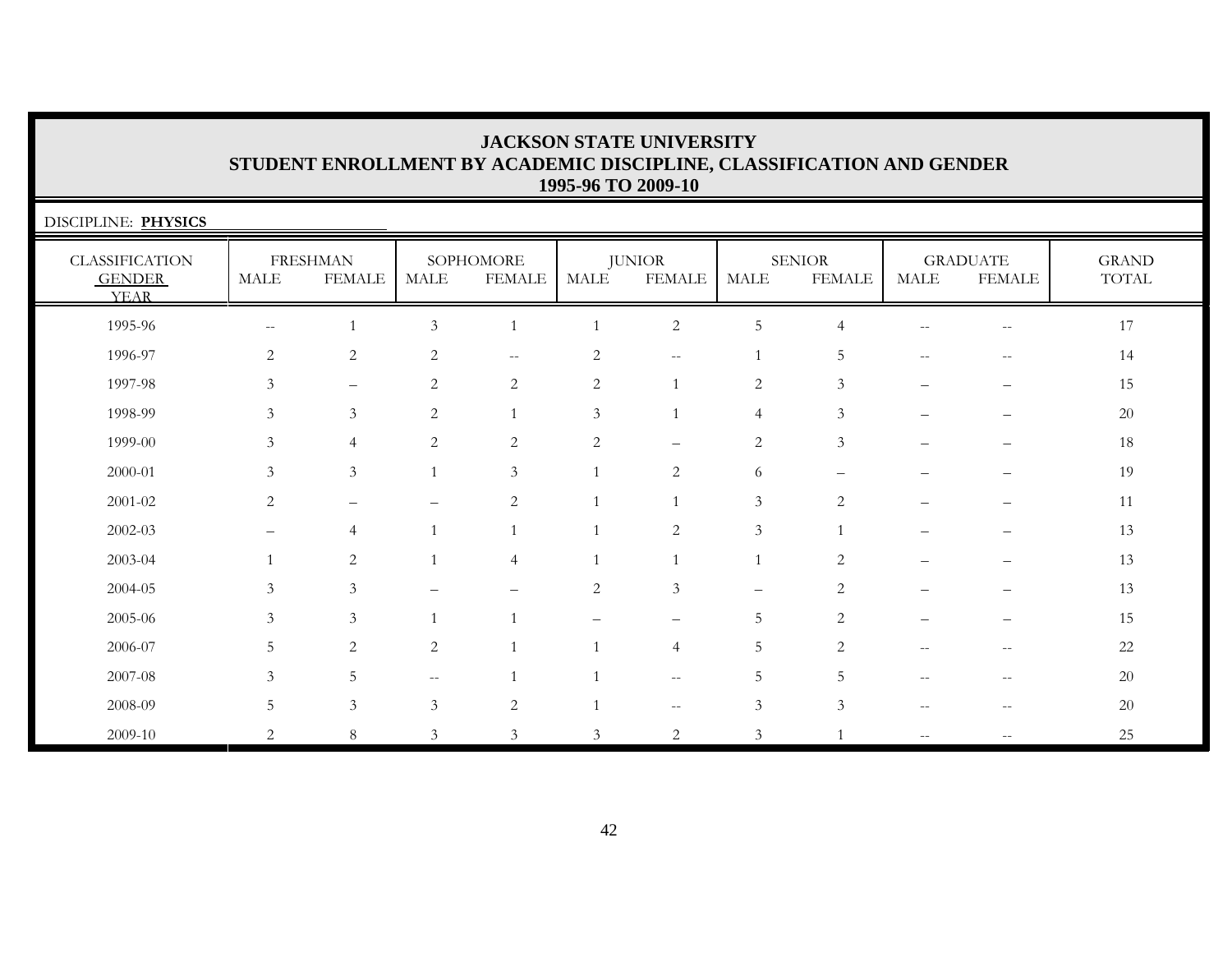| DISCIPLINE: POLITICAL SCIENCE                         |                 |                                  |             |                            |                  |                                |             |                                |                |                                  |                       |
|-------------------------------------------------------|-----------------|----------------------------------|-------------|----------------------------|------------------|--------------------------------|-------------|--------------------------------|----------------|----------------------------------|-----------------------|
| <b>CLASSIFICATION</b><br><b>GENDER</b><br><b>YEAR</b> | <b>MALE</b>     | <b>FRESHMAN</b><br><b>FEMALE</b> | <b>MALE</b> | SOPHOMORE<br><b>FEMALE</b> | <b>MALE</b>      | <b>JUNIOR</b><br><b>FEMALE</b> | <b>MALE</b> | <b>SENIOR</b><br><b>FEMALE</b> | <b>MALE</b>    | <b>GRADUATE</b><br><b>FEMALE</b> | <b>GRAND</b><br>TOTAL |
| 1995-96                                               | 26              | 24                               | 17          | 18                         | 15               | 26                             | 15          | $20\,$                         | 5              | $\overline{2}$                   | 168                   |
| 1996-97                                               | 15              | 29                               | 9           | 21                         | 17               | 13                             | 19          | 26                             | 6              | 1                                | 156                   |
| 1997-98                                               | 21              | 16                               | 6           | 14                         | $8\,$            | 17                             | 18          | 18                             | $-$            | 6                                | 124                   |
| 1998-99                                               | 10              | 33                               | 8           | 9                          | $\overline{4}$   | 13                             | 15          | 18                             | $\mathbf{2}$   | $\,8\,$                          | 120                   |
| 1999-00                                               | 7               | 25                               | 17          | 16                         | 9                | 11                             | 9           | 15                             | $\overline{c}$ | 5                                | 117                   |
| 2000-01                                               | 14              | 17                               | 10          | 12                         | 11               | 14                             | 13          | 24                             | $\overline{c}$ | $\overline{2}$                   | 119                   |
| 2001-02                                               | 12              | 27                               | 10          | 14                         | 11               | 11                             | 9           | 20                             | $\overline{3}$ | $\mathfrak{Z}$                   | 120                   |
| 2002-03                                               | 19              | 32                               | 11          | 23                         | 10               | 14                             | 18          | 14                             | 7              | 10                               | 158                   |
| 2003-04                                               | $7\overline{ }$ | 37                               | 13          | 20                         | 15               | 22                             | 15          | 13                             | $\overline{4}$ | 10                               | 156                   |
| 2004-05                                               | 17              | 44                               | 6           | 21                         | $\mathfrak{Z}$   | 21                             | 14          | 26                             | 5              | $\,8\,$                          | 165                   |
| 2005-06                                               | 18              | 37                               | 10          | 21                         | $\boldsymbol{7}$ | 20                             | 11          | 17                             | 6              | 13                               | 160                   |
| 2006-07                                               | 20              | 24                               | 13          | 29                         | 14               | 18                             | 10          | 26                             | 5              | 13                               | 172                   |
| 2007-08                                               | 19              | 24                               | 16          | 22                         | $\overline{9}$   | 27                             | 19          | 23                             | 6              | 16                               | 181                   |
| 2008-09                                               | 10              | 25                               | 14          | 26                         | 16               | 12                             | 10          | 24                             | 10             | 17                               | 164                   |
| 2009-10                                               | 17              | 21                               | 11          | 17                         | 18               | 22                             | 18          | 21                             | 9              | 20                               | 174                   |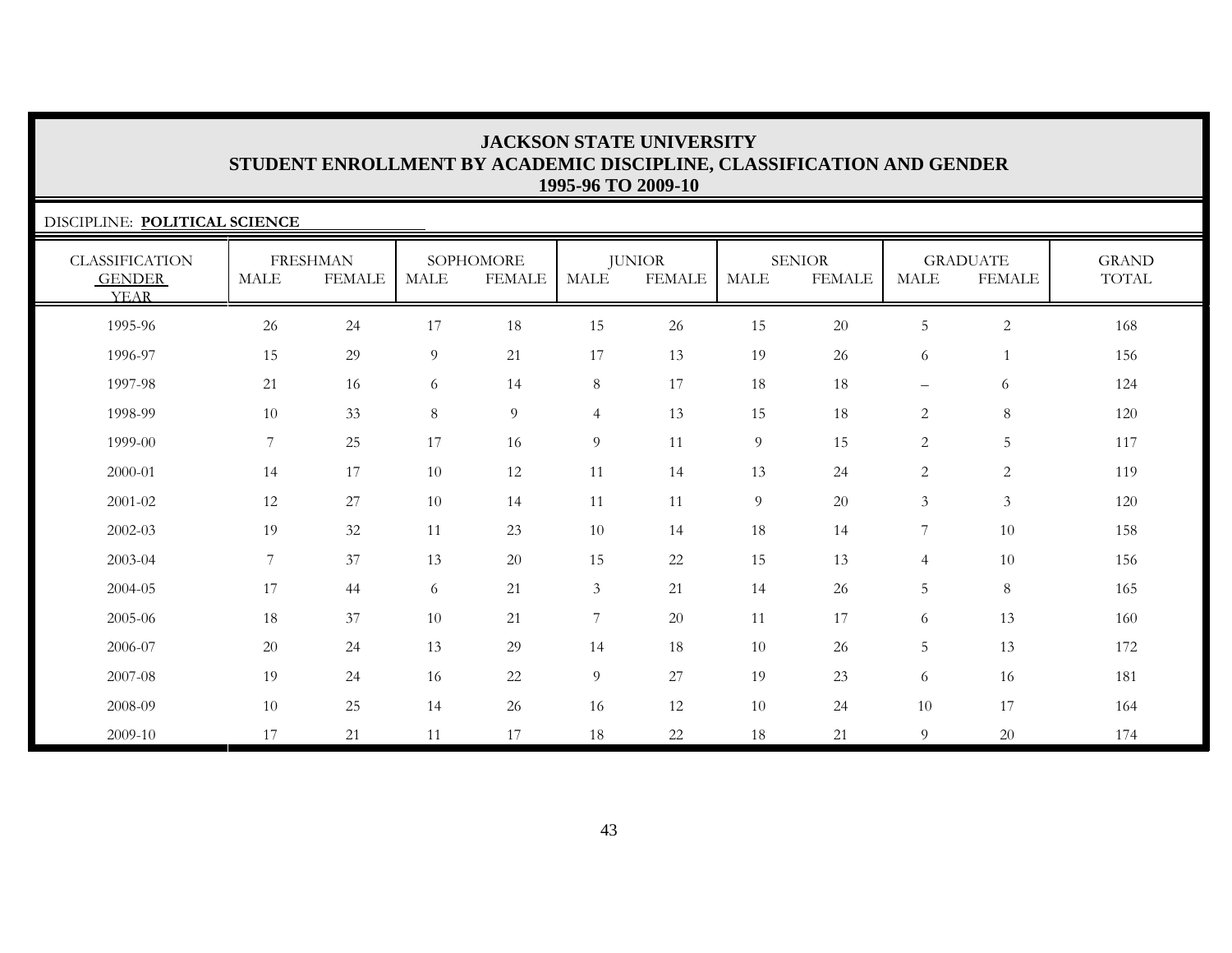### DISCIPLINE: **PROFESSIONAL INTERDISCIPLINARY STUDIES**

| <b>CLASSIFICATION</b><br><b>GENDER</b><br><b>YEAR</b> | MALE                     | <b>FRESHMAN</b><br><b>FEMALE</b> | MALE                     | SOPHOMORE<br><b>FEMALE</b> | MALE                     | <b>JUNIOR</b><br><b>FEMALE</b> | MALE                     | <b>SENIOR</b><br><b>FEMALE</b> | <b>MALE</b>                                         | <b>GRADUATE</b><br><b>FEMALE</b>                    | <b>GRAND</b><br>$\operatorname{TOTAL}$ |
|-------------------------------------------------------|--------------------------|----------------------------------|--------------------------|----------------------------|--------------------------|--------------------------------|--------------------------|--------------------------------|-----------------------------------------------------|-----------------------------------------------------|----------------------------------------|
| 1995-96                                               | $\qquad \qquad -$        | --                               |                          |                            |                          |                                |                          |                                |                                                     | $\qquad \qquad -$                                   | $--$                                   |
| 1996-97                                               | $\overline{\phantom{m}}$ | $-\,-$                           | $ -$                     | $\overline{\phantom{m}}$   | $\overline{\phantom{m}}$ | $--$                           | $\overline{\phantom{m}}$ | $\sim$                         | $\hspace{0.05cm} -\hspace{0.05cm} -\hspace{0.05cm}$ | $\overline{\phantom{m}}$                            | $--$                                   |
| 1997-98                                               | $\qquad \qquad -$        | $\qquad \qquad -$                | $\overline{\phantom{0}}$ | $\qquad \qquad -$          | $\qquad \qquad -$        | $\overline{\phantom{m}}$       | $\overline{\phantom{m}}$ | $\overline{\phantom{m}}$       | $\qquad \qquad -$                                   | $\overline{\phantom{m}}$                            |                                        |
| 1998-99                                               |                          | $\overline{\phantom{m}}$         |                          |                            | $\overline{\phantom{0}}$ | -                              | $\overline{\phantom{0}}$ |                                | $\qquad \qquad -$                                   | -                                                   | $- -$                                  |
| 1999-00                                               |                          | -                                |                          |                            |                          |                                |                          |                                |                                                     |                                                     | $\qquad \qquad -$                      |
| 2000-01                                               | $\overline{\phantom{0}}$ | $\overline{\phantom{0}}$         |                          | $\overline{\phantom{0}}$   | $\overline{\phantom{0}}$ |                                | $\qquad \qquad -$        |                                | $\qquad \qquad$                                     | $\qquad \qquad -$                                   | $--$                                   |
| $2001 - 02$                                           |                          | -                                |                          | $- -$                      |                          |                                |                          |                                |                                                     |                                                     | $\qquad \qquad -$                      |
| $2002 - 03$                                           |                          |                                  |                          | $-$                        |                          |                                |                          |                                |                                                     |                                                     | $--$                                   |
| 2003-04                                               |                          |                                  |                          |                            |                          |                                |                          |                                |                                                     |                                                     | $\overline{\phantom{a}}$               |
| 2004-05                                               | —                        | $\qquad \qquad -$                |                          |                            | $\overline{\phantom{0}}$ | $\overline{\phantom{0}}$       | $\overline{\phantom{0}}$ |                                | $\qquad \qquad -$                                   | $\overline{\phantom{0}}$                            | $--$                                   |
| 2005-06                                               | —                        | $\qquad \qquad -$                |                          | $\qquad \qquad -$          | $\qquad \qquad -$        | $\overline{\phantom{m}}$       | $\overline{\phantom{m}}$ | $\overline{\phantom{m}}$       | $\qquad \qquad -$                                   | $\qquad \qquad -$                                   | $--$                                   |
| 2006-07                                               | $\overline{2}$           | $\overline{7}$                   |                          | $\mathbf{1}$               | 2                        | 8                              | 2                        | 10                             | $\qquad \qquad -$                                   | $\hspace{0.05cm} -\hspace{0.05cm} -\hspace{0.05cm}$ | 33                                     |
| 2007-08                                               | 5                        | 16                               | $\mathfrak{Z}$           | 9                          | 3                        | 17                             | 14                       | 51                             | $\qquad \qquad -$                                   | $-\,-$                                              | 118                                    |
| 2008-09                                               | $\overline{4}$           | 12                               | 3                        | 18                         | 7                        | 34                             | 36                       | 80                             | $\overline{\phantom{m}}$                            | $-\,-$                                              | 194                                    |
| 2009-10                                               |                          | 9                                | 5                        | 25                         | 13                       | 45                             | 45                       | 121                            | $\overline{\phantom{m}}$                            | $-\,-$                                              | 264                                    |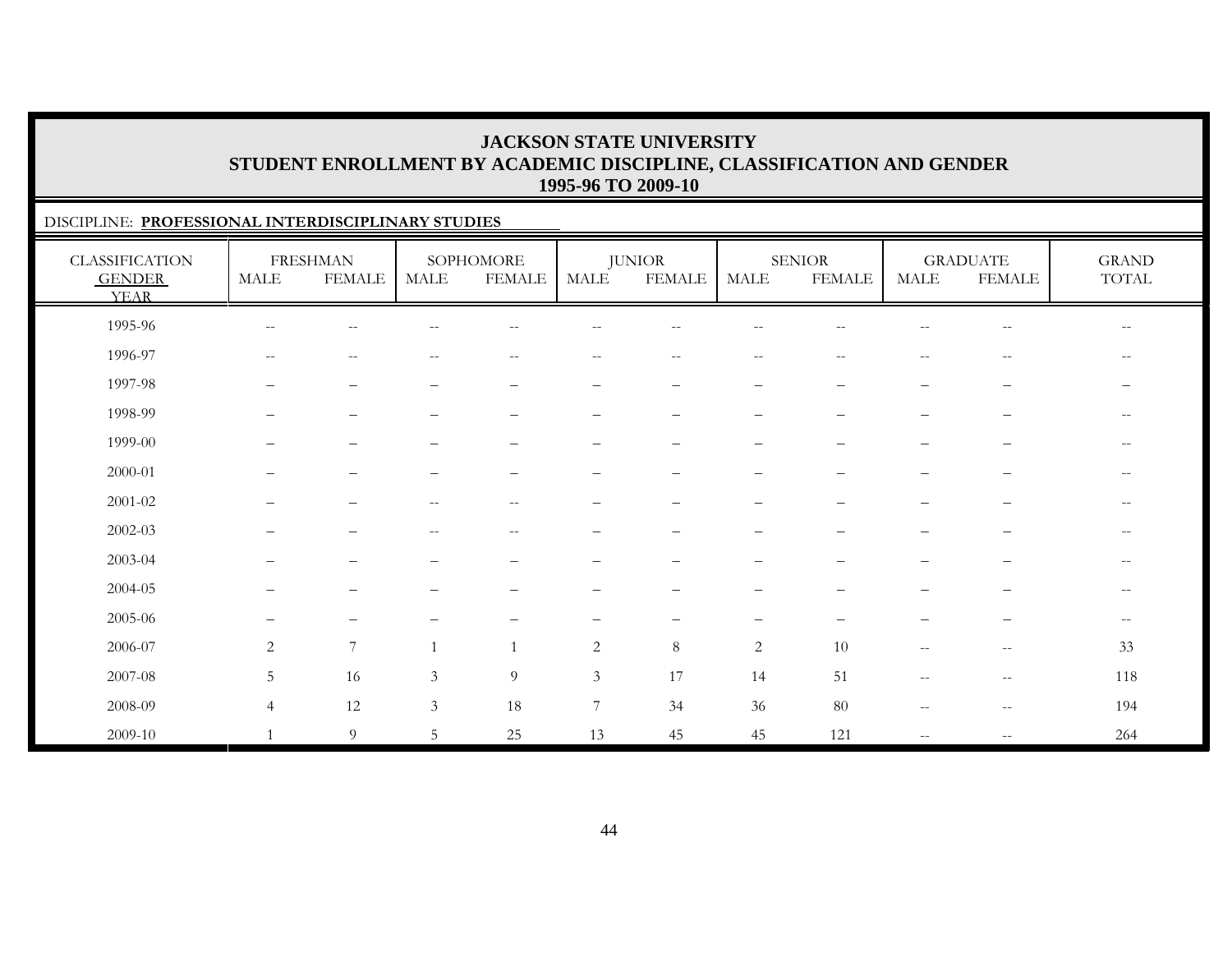| DISCIPLINE: PSYCHOLOGY                                |             |                                  |             |                            |      |                                |             |                                |                |                                  |                              |
|-------------------------------------------------------|-------------|----------------------------------|-------------|----------------------------|------|--------------------------------|-------------|--------------------------------|----------------|----------------------------------|------------------------------|
| <b>CLASSIFICATION</b><br><b>GENDER</b><br><b>YEAR</b> | <b>MALE</b> | <b>FRESHMAN</b><br><b>FEMALE</b> | <b>MALE</b> | SOPHOMORE<br><b>FEMALE</b> | MALE | <b>JUNIOR</b><br><b>FEMALE</b> | <b>MALE</b> | <b>SENIOR</b><br><b>FEMALE</b> | <b>MALE</b>    | <b>GRADUATE</b><br><b>FEMALE</b> | <b>GRAND</b><br><b>TOTAL</b> |
| 1995-96                                               | 11          | 56                               | 23          | $27\,$                     | 19   | 26                             | 12          | 43                             | $\overline{c}$ | $\mathfrak{Z}$                   | 222                          |
| 1996-97                                               | 18          | 38                               | 11          | 34                         | 19   | 29                             | 18          | 39                             |                | $\overline{4}$                   | 211                          |
| 1997-98                                               | 16          | 43                               | 16          | 29                         | 13   | 38                             | 20          | 49                             | $\overline{4}$ | 9                                | 237                          |
| 1998-99                                               | 13          | 51                               | 13          | 24                         | 18   | 24                             | 19          | 55                             | 7              | 10                               | 234                          |
| 1999-00                                               | 8           | 43                               | 12          | 31                         | 15   | 32                             | 13          | 49                             | 7              | 10                               | 220                          |
| 2000-01                                               | 11          | 49                               | 11          | 32                         | 14   | 37                             | 12          | 53                             | 8              | 21                               | 248                          |
| 2001-02                                               | 16          | 72                               | 6           | 44                         | 14   | 29                             | 11          | 52                             | 9              | 20                               | 273                          |
| 2002-03                                               | 17          | 53                               | 9           | 49                         | 14   | 48                             | 18          | 49                             | 9              | 21                               | 287                          |
| 2003-04                                               | 12          | 56                               | 17          | 34                         | 11   | 32                             | 19          | 65                             | 6              | 25                               | 277                          |
| 2004-05                                               | 21          | 63                               | 8           | 31                         | 15   | 36                             | 19          | 59                             | $8\,$          | 26                               | 286                          |
| 2005-06                                               | 33          | $72\,$                           | 15          | 50                         | 17   | 53                             | 19          | 44                             | 7              | 24                               | 334                          |
| 2006-07                                               | 18          | 68                               | 15          | 37                         | 14   | 46                             | 16          | 71                             | 6              | $28\,$                           | 319                          |
| 2007-08                                               | 20          | 79                               | 18          | 35                         | 21   | 38                             | 15          | 59                             | 6              | 30                               | 321                          |
| 2008-09                                               | 20          | 72                               | 13          | 40                         | 15   | 35                             | 23          | 51                             | 5              | 36                               | 310                          |
| 2009-10                                               | 14          | 61                               | 14          | 40                         | 17   | 42                             | 25          | 61                             | 6              | 32                               | 312                          |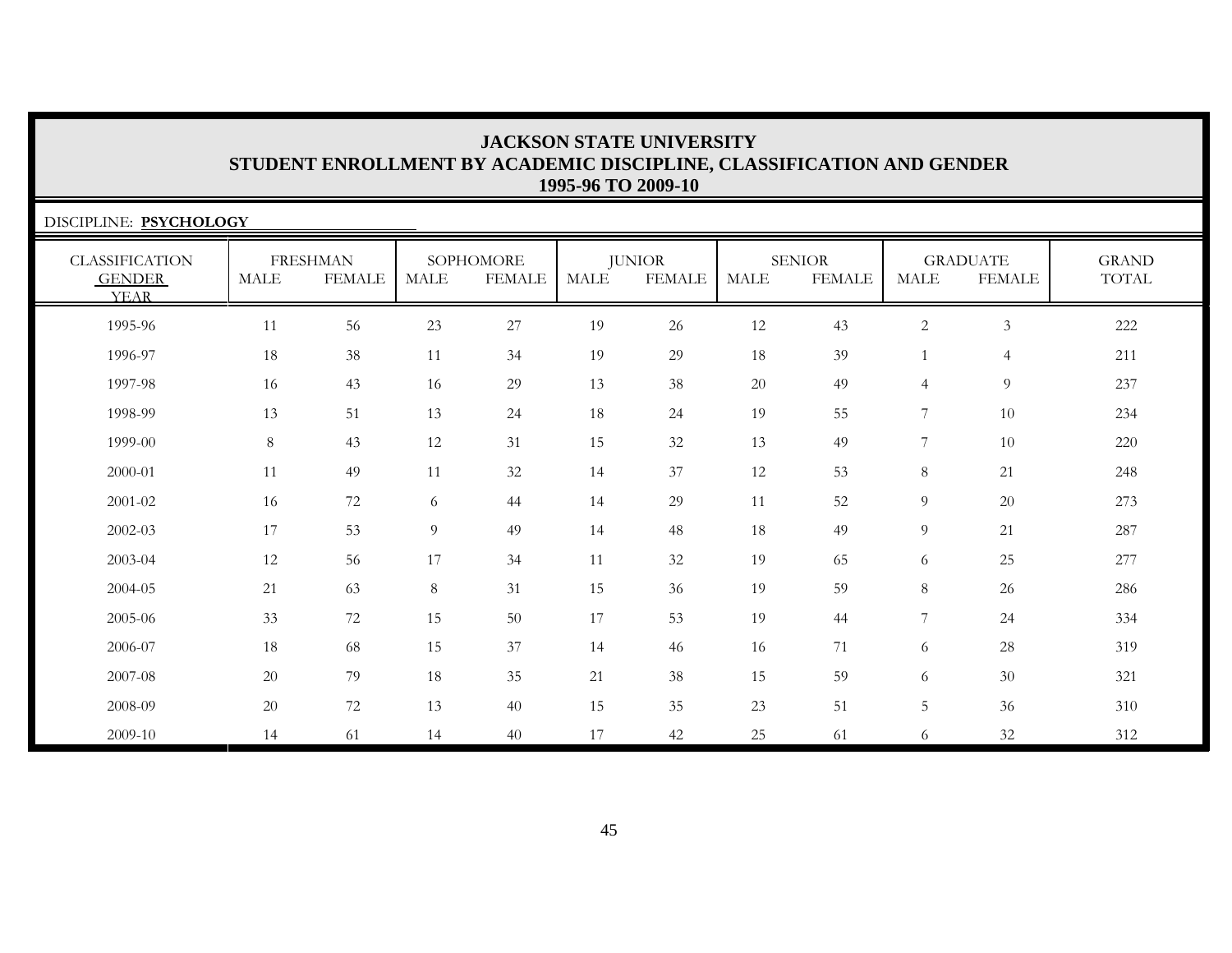### DISCIPLINE: **PUBLIC ADMINISTRATION**

| <b>CLASSIFICATION</b><br><b>GENDER</b><br><b>YEAR</b> | $\operatorname{MALE}$                               | <b>FRESHMAN</b><br><b>FEMALE</b>                    | <b>MALE</b>                                         | SOPHOMORE<br><b>FEMALE</b>                          | <b>MALE</b>              | <b>JUNIOR</b><br><b>FEMALE</b> | <b>MALE</b>                      | <b>SENIOR</b><br><b>FEMALE</b> | <b>MALE</b> | <b>GRADUATE</b><br><b>FEMALE</b> | <b>GRAND</b><br>TOTAL |
|-------------------------------------------------------|-----------------------------------------------------|-----------------------------------------------------|-----------------------------------------------------|-----------------------------------------------------|--------------------------|--------------------------------|----------------------------------|--------------------------------|-------------|----------------------------------|-----------------------|
| 1995-96                                               | $\sim$ $-$                                          | $\qquad \qquad -$                                   |                                                     | $-$                                                 | --                       |                                | $-$                              | $\qquad \qquad -$              | 20          | 16                               | $36\,$                |
| 1996-97                                               | $\hspace{0.1mm}-\hspace{0.1mm}-\hspace{0.1mm}$      | $\qquad \qquad -$                                   | $-$                                                 | $-$                                                 | $-$                      | $-$                            | $\overline{\phantom{m}}$         | $\sim$ $\sim$                  | 17          | 23                               | 40                    |
| 1997-98                                               | —                                                   | $\qquad \qquad -$                                   | $\overline{\phantom{a}}$                            | $\overline{\phantom{0}}$                            | $\qquad \qquad -$        | $\overline{\phantom{m}}$       | $\overline{\phantom{0}}$         | $\overline{\phantom{m}}$       | 13          | 15                               | 28                    |
| 1998-99                                               | —                                                   | $\qquad \qquad -$                                   | $\overline{\phantom{m}}$                            | $\overline{\phantom{0}}$                            | $\qquad \qquad -$        | $\overline{\phantom{0}}$       | $\overline{\phantom{m}}$         | $-\,-$                         | 11          | $18\,$                           | 29                    |
| 1999-00                                               | —                                                   | $\qquad \qquad -$                                   | $\overline{\phantom{m}}$                            | $\qquad \qquad -$                                   | -                        | $\qquad \qquad -$              | -                                | $\overline{\phantom{0}}$       | 10          | 19                               | 29                    |
| 2000-01                                               | —                                                   | $\qquad \qquad -$                                   |                                                     | $\qquad \qquad -$                                   | $\overline{\phantom{0}}$ | $\qquad \qquad -$              | $\qquad \qquad -$                | $\overline{\phantom{m}}$       | 13          | 24                               | $37\,$                |
| $2001 - 02$                                           | $\qquad \qquad$                                     | $\overline{\phantom{0}}$                            |                                                     | $\qquad \qquad -$                                   | —                        | $\overline{\phantom{0}}$       | $\qquad \qquad -$                | $\qquad \qquad -$              | 16          | 18                               | 34                    |
| 2002-03                                               | —                                                   | $\qquad \qquad -$                                   | $\hspace{0.05cm} -\hspace{0.05cm} -\hspace{0.05cm}$ | $\overline{\phantom{m}}$                            | $\qquad \qquad -$        | $\overline{\phantom{0}}$       | $\overbrace{\phantom{12322111}}$ | $\qquad \qquad -$              | 16          | 23                               | 39                    |
| 2003-04                                               | $\overline{\phantom{0}}$                            | $\qquad \qquad -$                                   |                                                     | $\qquad \qquad -$                                   | —                        | $\overline{\phantom{0}}$       | $\overline{\phantom{0}}$         | $\overline{\phantom{m}}$       | 13          | 21                               | 34                    |
| 2004-05                                               |                                                     | $\qquad \qquad -$                                   |                                                     |                                                     | -                        | -                              | $\qquad \qquad -$                | $\overline{\phantom{m}}$       | 16          | 19                               | 35                    |
| 2005-06                                               | $\overline{\phantom{0}}$                            | $\qquad \qquad -$                                   |                                                     |                                                     |                          | $\overline{\phantom{0}}$       | $\equiv$                         | $\qquad \qquad -$              | 14          | 16                               | $30\,$                |
| 2006-07                                               | $\hspace{0.05cm} -\hspace{0.05cm} -\hspace{0.05cm}$ | $\hspace{0.05cm} -\hspace{0.05cm} -\hspace{0.05cm}$ | $\overline{\phantom{m}}$                            | $\overline{\phantom{m}}$                            | $-\,-$                   | $\overline{\phantom{m}}$       | $--$                             | $-\,-$                         | 9           | 18                               | $27\,$                |
| 2007-08                                               | $\sim$ $\sim$                                       | $\overline{\phantom{m}}$                            | $\sim$ $-$                                          | $\overline{\phantom{m}}$                            | $ -$                     | $- -$                          | $--$                             | $-\,-$                         | 13          | 16                               | 29                    |
| 2008-09                                               | $\hspace{0.05cm} -\hspace{0.05cm} -\hspace{0.05cm}$ | $\overline{\phantom{m}}$                            | $\hspace{0.05cm} -\hspace{0.05cm} -\hspace{0.05cm}$ | $\hspace{0.05cm} -\hspace{0.05cm} -\hspace{0.05cm}$ | $ -$                     | $- -$                          | $\overline{\phantom{m}}$         | $-\,-$                         | 15          | 21                               | 36                    |
| 2009-10                                               | $\mathcal{L}=\mathcal{L}$                           | $\qquad \qquad -$                                   | $\hspace{0.05cm} -\hspace{0.05cm} -\hspace{0.05cm}$ | $\overline{\phantom{m}}$                            | $-\,-$                   | $\overline{\phantom{m}}$       | $\overline{\phantom{m}}$         |                                | 15          | 26                               | 41                    |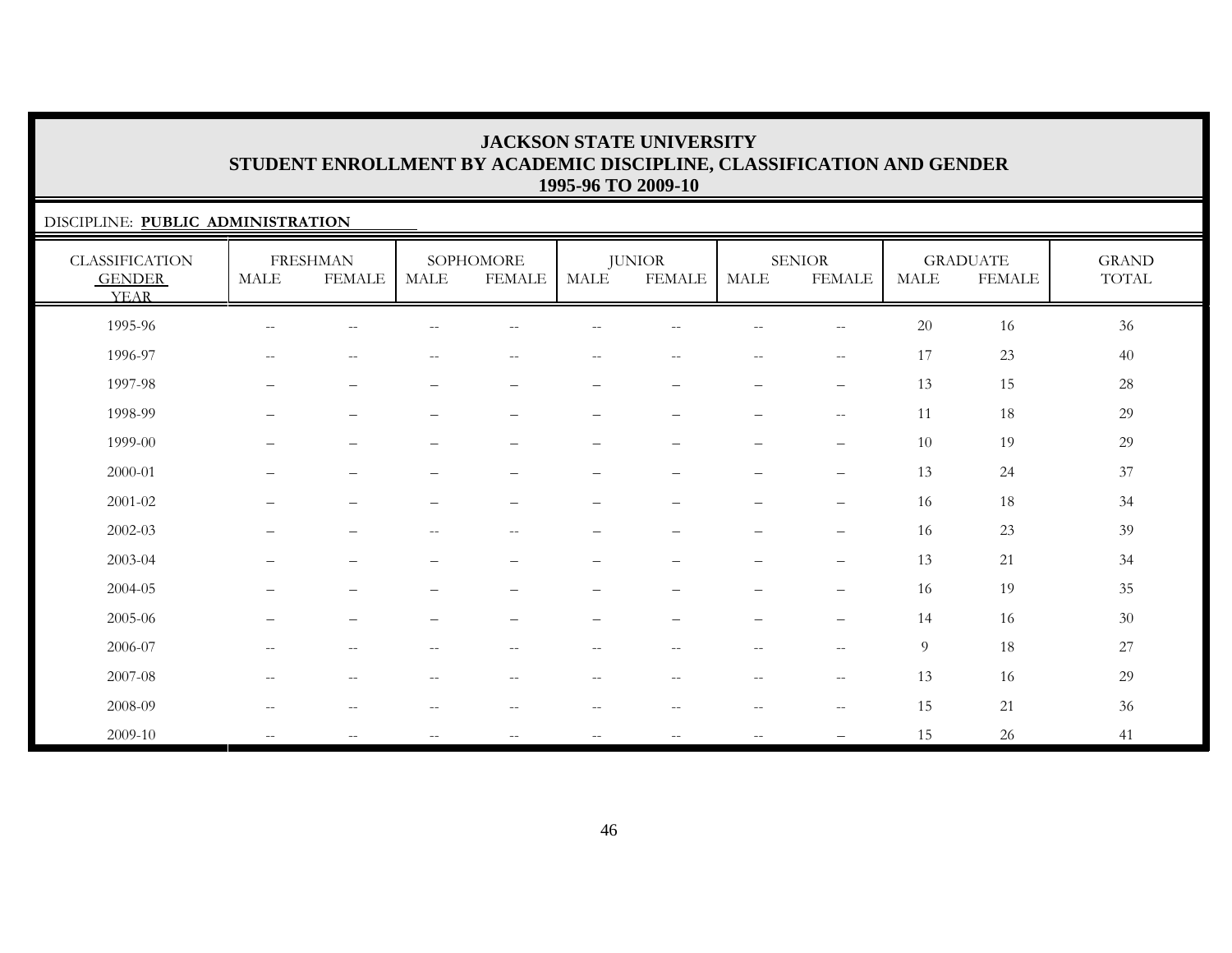| DISCIPLINE: PUBLIC HEALTH                             |                          |                                  |                          |                            |                          |                                |                                                       |                                                     |                                                |                                  |                          |
|-------------------------------------------------------|--------------------------|----------------------------------|--------------------------|----------------------------|--------------------------|--------------------------------|-------------------------------------------------------|-----------------------------------------------------|------------------------------------------------|----------------------------------|--------------------------|
| <b>CLASSIFICATION</b><br><b>GENDER</b><br><b>YEAR</b> | MALE                     | <b>FRESHMAN</b><br><b>FEMALE</b> | <b>MALE</b>              | SOPHOMORE<br><b>FEMALE</b> | MALE                     | <b>JUNIOR</b><br><b>FEMALE</b> | <b>MALE</b>                                           | <b>SENIOR</b><br><b>FEMALE</b>                      | <b>MALE</b>                                    | <b>GRADUATE</b><br><b>FEMALE</b> | <b>GRAND</b><br>TOTAL    |
| 1995-96                                               | $\sim$                   |                                  |                          |                            |                          |                                |                                                       |                                                     |                                                |                                  | $\overline{\phantom{m}}$ |
| 1996-97                                               | $\qquad \qquad -$        | $-$                              |                          | $\qquad \qquad -$          | $-$                      | $\sim$                         |                                                       |                                                     | $-$                                            | $-$                              | $-\,-$                   |
| 1997-98                                               | $\overline{\phantom{0}}$ |                                  | —                        | $\overline{\phantom{m}}$   | $\qquad \qquad -$        | $\overline{\phantom{m}}$       | $\overline{\phantom{0}}$                              | $\qquad \qquad \qquad$                              | $\hspace{0.1mm}-\hspace{0.1mm}-\hspace{0.1mm}$ | $--$                             | $--$                     |
| 1998-99                                               |                          |                                  | —                        | $\qquad \qquad -$          | $\qquad \qquad -$        | -                              | $\overline{\phantom{0}}$                              | $\qquad \qquad \qquad$                              | $\hspace{0.1mm}-\hspace{0.1mm}-\hspace{0.1mm}$ | $-\,-$                           | $-\,-$                   |
| 1999-00                                               |                          | $\qquad \qquad -$                | $\overline{\phantom{0}}$ | $\overline{\phantom{m}}$   | $\overline{\phantom{0}}$ |                                |                                                       | $\sim$                                              | $\overline{c}$                                 | 9                                | 11                       |
| $2000 - 01$                                           |                          | $\overline{\phantom{0}}$         | -                        | $\qquad \qquad -$          | $\overline{\phantom{0}}$ | $\overline{\phantom{0}}$       | $\overline{\phantom{0}}$                              |                                                     | 5                                              | 32                               | 37                       |
| 2001-02                                               |                          |                                  |                          | $\overline{\phantom{m}}$   |                          |                                |                                                       | $\qquad \qquad -$                                   | 7                                              | 45                               | 52                       |
| 2002-03                                               |                          |                                  | $-$                      | $\overline{\phantom{m}}$   |                          |                                |                                                       | —                                                   | 7                                              | 47                               | 54                       |
| 2003-04                                               |                          |                                  |                          |                            |                          |                                |                                                       |                                                     | 9                                              | 55                               | 64                       |
| 2004-05                                               |                          |                                  |                          |                            |                          |                                |                                                       |                                                     | 16                                             | 61                               | 77                       |
| 2005-06                                               |                          | -                                | $\overline{\phantom{0}}$ | $\overline{\phantom{0}}$   | $\qquad \qquad -$        |                                | $\overline{\phantom{0}}$                              |                                                     | 13                                             | 79                               | 92                       |
| 2006-07                                               | $\overline{\phantom{m}}$ | $\frac{1}{2}$                    | $\qquad \qquad -$        | $\overline{\phantom{a}}$   | $\overline{\phantom{a}}$ | $\overline{\phantom{a}}$       | $\overline{\phantom{m}}$                              | $\mathord{\hspace{1pt}\text{--}\hspace{1pt}}$       | 14                                             | 97                               | 111                      |
| 2007-08                                               | $\qquad \qquad -$        | $-$                              | $-$                      | $\qquad \qquad -$          | $- -$                    |                                | $\sim$ -                                              | $\hspace{0.05cm} -\hspace{0.05cm} -\hspace{0.05cm}$ | 15                                             | 81                               | 96                       |
| 2008-09                                               | $\sim$ $-$               | $- -$                            | $-$                      | $\overline{\phantom{m}}$   | $- -$                    | $-$                            | $\hspace{0.05cm} - \hspace{0.05cm} - \hspace{0.05cm}$ | $\mathord{\hspace{1pt}\text{--}\hspace{1pt}}$       | 21                                             | 82                               | 103                      |
| 2009-10                                               | $\overline{\phantom{m}}$ | $\qquad \qquad -$                | $- -$                    | $-\,-$                     | $\qquad \qquad -$        | $\overline{\phantom{m}}$       | $-\,-$                                                | —                                                   | 30                                             | 111                              | 141                      |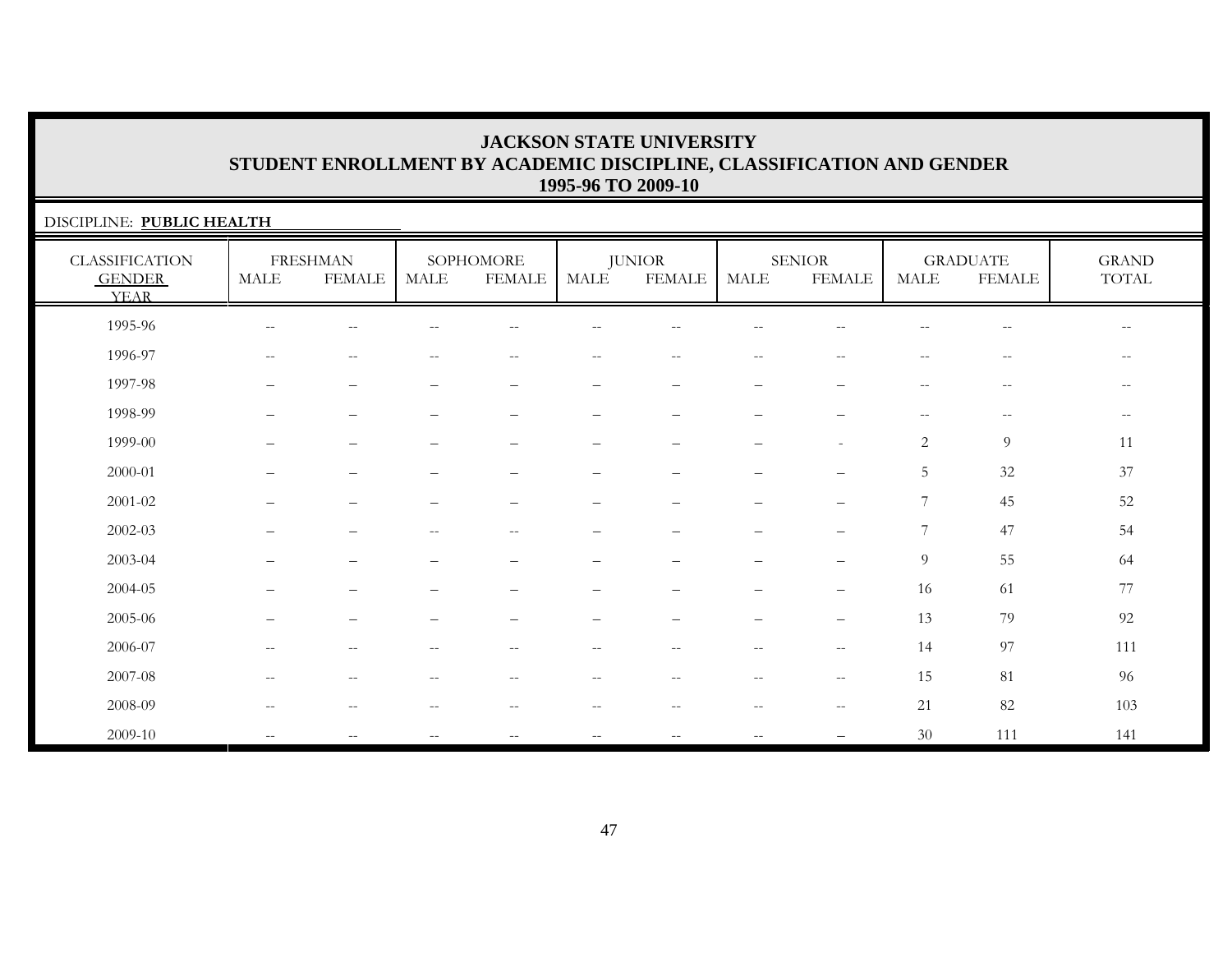### DISCIPLINE: **PUBLIC POLICY AND ADMINISTRATION**

| <b>CLASSIFICATION</b><br><b>GENDER</b><br><b>YEAR</b> | MALE                                                  | <b>FRESHMAN</b><br><b>FEMALE</b>               | <b>MALE</b>                                         | SOPHOMORE<br><b>FEMALE</b>                          | <b>MALE</b>              | <b>JUNIOR</b><br><b>FEMALE</b> | <b>MALE</b>              | <b>SENIOR</b><br><b>FEMALE</b>                      | <b>MALE</b>    | <b>GRADUATE</b><br><b>FEMALE</b> | <b>GRAND</b><br>$\operatorname{TOTAL}$ |
|-------------------------------------------------------|-------------------------------------------------------|------------------------------------------------|-----------------------------------------------------|-----------------------------------------------------|--------------------------|--------------------------------|--------------------------|-----------------------------------------------------|----------------|----------------------------------|----------------------------------------|
| 1995-96                                               | $\sim$ $-$                                            | --                                             |                                                     |                                                     |                          |                                |                          | $\hspace{0.05cm} -\hspace{0.05cm} -\hspace{0.05cm}$ | 15             | 38                               | 53                                     |
| 1996-97                                               | $\hspace{0.05cm} -\hspace{0.05cm} -\hspace{0.05cm}$   | $\overline{\phantom{m}}$                       | $\overline{\phantom{m}}$                            | $\hspace{0.1mm}-\hspace{0.1mm}-\hspace{0.1mm}$      | $- -$                    | $- -$                          | $-\,-$                   | $ -$                                                | 19             | 37                               | 56                                     |
| 1997-98                                               | $\overline{\phantom{m}}$                              | $\overline{\phantom{m}}$                       | $\qquad \qquad -$                                   | $\qquad \qquad -$                                   | —                        | $\qquad \qquad -$              | $\qquad \qquad -$        | $\qquad \qquad -$                                   | 14             | 40                               | 54                                     |
| 1998-99                                               | $\qquad \qquad \overline{\qquad \qquad }$             | $\overline{\phantom{m}}$                       | $\overline{\phantom{0}}$                            | $\overline{\phantom{m}}$                            | $\qquad \qquad -$        | $\qquad \qquad -$              | $\qquad \qquad -$        | $\qquad \qquad -$                                   | 10             | 26                               | 36                                     |
| 1999-00                                               | -                                                     | $\overline{\phantom{0}}$                       | $\overline{\phantom{0}}$                            | $\overline{\phantom{0}}$                            | $\qquad \qquad -$        | $\qquad \qquad -$              | $\qquad \qquad -$        | $\overline{\phantom{m}}$                            | 13             | 26                               | 39                                     |
| 2000-01                                               | $\sim$ $-$                                            | $\mathbf{u}$                                   | $\overline{\phantom{a}}$                            | $\hspace{0.1mm}-\hspace{0.1mm}-\hspace{0.1mm}$      | $- -$                    | $\overline{\phantom{m}}$       | $\overline{\phantom{m}}$ | $\sim$ $\sim$                                       | $\overline{7}$ | 29                               | 36                                     |
| 2001-02                                               | $\qquad \qquad \overline{\qquad \qquad }$             | $\overline{\phantom{m}}$                       | $\overline{\phantom{0}}$                            | $\overline{\phantom{m}}$                            | $\qquad \qquad -$        | $\qquad \qquad -$              | $\qquad \qquad -$        | $\qquad \qquad -$                                   | $8\phantom{.}$ | 24                               | $32\,$                                 |
| 2002-03                                               | $\overline{\phantom{0}}$                              | $\overline{\phantom{0}}$                       | $\hspace{0.05cm} -\hspace{0.05cm} -\hspace{0.05cm}$ | $\hspace{0.05cm} -\hspace{0.05cm} -\hspace{0.05cm}$ | $\overline{\phantom{0}}$ | $\qquad \qquad -$              | $\qquad \qquad -$        | $\overline{\phantom{m}}$                            | 7              | 21                               | $28\,$                                 |
| 2003-04                                               | $\qquad \qquad -$                                     | $\overline{\phantom{0}}$                       | $\overline{\phantom{m}}$                            | $\qquad \qquad -$                                   | $\overline{\phantom{0}}$ | $\qquad \qquad -$              | $\qquad \qquad -$        | $\qquad \qquad -$                                   | 12             | 13                               | 25                                     |
| 2004-05                                               |                                                       | $\overline{\phantom{0}}$                       |                                                     |                                                     |                          | $\overline{\phantom{0}}$       | $\overline{\phantom{0}}$ | $\overline{\phantom{m}}$                            | $\overline{4}$ | 21                               | 25                                     |
| 2005-06                                               | $\qquad \qquad -$                                     | $\overline{\phantom{m}}$                       | $\qquad \qquad -$                                   | $--$                                                | $\overline{\phantom{0}}$ | $\overline{\phantom{0}}$       | $\overline{\phantom{m}}$ | $\qquad \qquad -$                                   | 11             | 34                               | 45                                     |
| 2006-07                                               | $\hspace{0.05cm} -\hspace{0.05cm} -\hspace{0.05cm}$   | $\hspace{0.1mm}-\hspace{0.1mm}-\hspace{0.1mm}$ | $\hspace{0.05cm} -\hspace{0.05cm} -\hspace{0.05cm}$ | $\hspace{0.05cm} -\hspace{0.05cm} -\hspace{0.05cm}$ | $\overline{\phantom{m}}$ | $ -$                           | $\overline{\phantom{a}}$ | $-\,-$                                              | 14             | 27                               | 41                                     |
| 2007-08                                               | $\hspace{0.05cm} - \hspace{0.05cm} - \hspace{0.05cm}$ | $-\,-$                                         | $-\,-$                                              | $--$                                                | $-\,-$                   | $-\,-$                         | $-\,-$                   | $-\,-$                                              | 12             | 39                               | 51                                     |
| 2008-09                                               | $-$                                                   | $- -$                                          | $\overline{\phantom{a}}$                            | $-$                                                 | --                       | $-$                            | $-$                      | $\hspace{0.05cm} -\hspace{0.05cm} -\hspace{0.05cm}$ | 10             | 34                               | 44                                     |
| 2009-10                                               | $\sim$ $\sim$                                         | $\mathbf{u}$                                   | $\sim$ $\sim$                                       | $--$                                                | $- -$                    | $\overline{\phantom{m}}$       | $\overline{\phantom{m}}$ | $\overline{\phantom{0}}$                            | 12             | 35                               | 47                                     |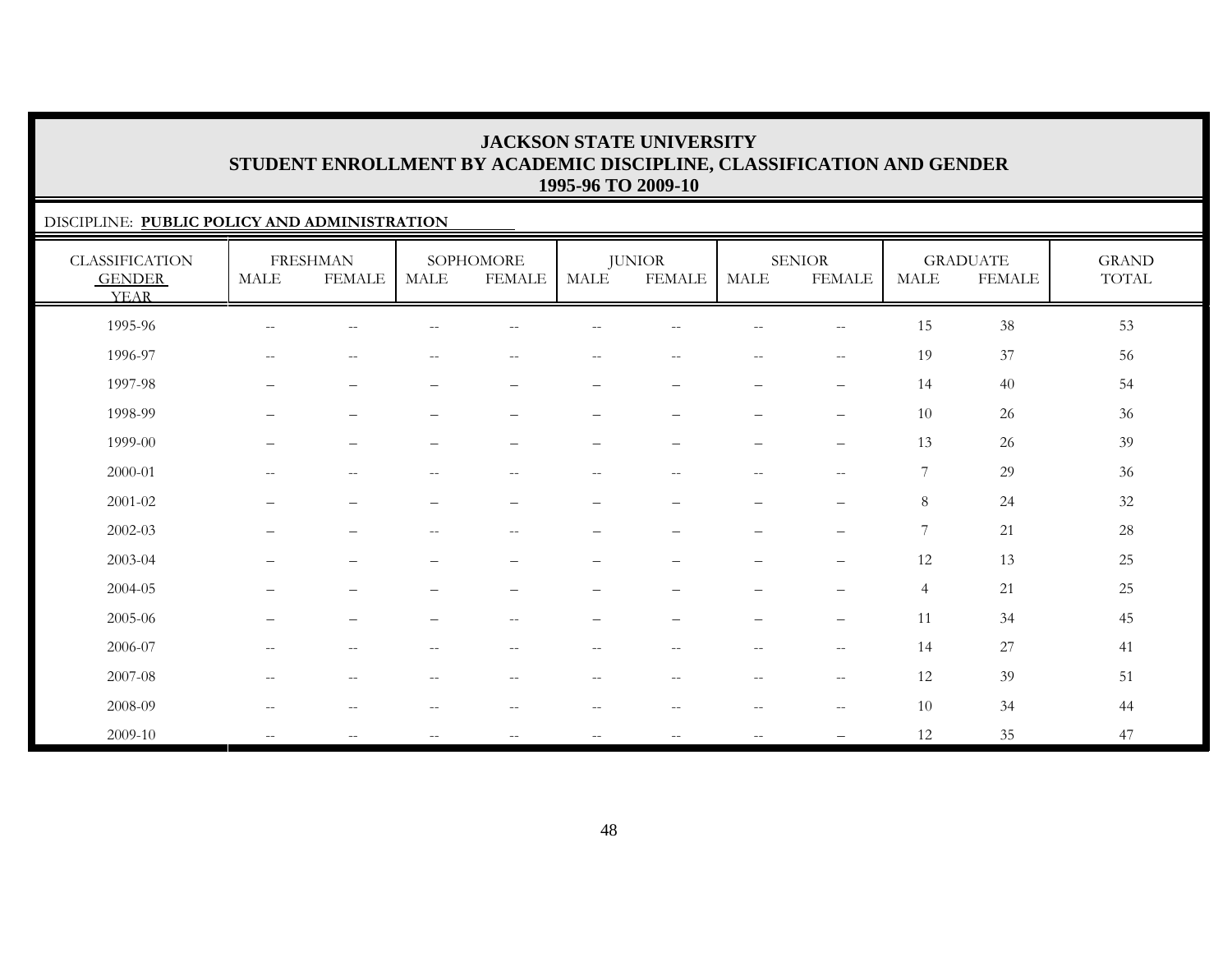| DISCIPLINE: READING                                   |                          |                                  |                          |                            |                          |                                                       |                          |                                |                                                     |                                                     |                                                |
|-------------------------------------------------------|--------------------------|----------------------------------|--------------------------|----------------------------|--------------------------|-------------------------------------------------------|--------------------------|--------------------------------|-----------------------------------------------------|-----------------------------------------------------|------------------------------------------------|
| <b>CLASSIFICATION</b><br><b>GENDER</b><br><b>YEAR</b> | $\operatorname{MALE}$    | <b>FRESHMAN</b><br><b>FEMALE</b> | MALE                     | SOPHOMORE<br><b>FEMALE</b> | MALE                     | <b>JUNIOR</b><br>FEMALE                               | MALE                     | <b>SENIOR</b><br><b>FEMALE</b> | MALE                                                | <b>GRADUATE</b><br><b>FEMALE</b>                    | <b>GRAND</b><br>$\operatorname{TOTAL}$         |
| 1995-96                                               | $-$                      | --                               |                          |                            |                          |                                                       |                          |                                |                                                     | $-$                                                 | $\overline{\phantom{m}}$                       |
| 1996-97                                               | $-$                      | $-$                              | $- -$                    | $-$                        | $\overline{\phantom{m}}$ | $--$                                                  | $-$                      | $- -$                          | $ -$                                                | $\hspace{0.05cm} -\hspace{0.05cm} -\hspace{0.05cm}$ | $\hspace{0.1mm}-\hspace{0.1mm}-\hspace{0.1mm}$ |
| 1997-98                                               |                          |                                  |                          | $\overline{\phantom{0}}$   | -                        | -                                                     |                          |                                |                                                     |                                                     | $\overline{\phantom{m}}$                       |
| 1998-99                                               |                          |                                  |                          |                            |                          |                                                       |                          |                                |                                                     |                                                     |                                                |
| 1999-00                                               |                          |                                  |                          |                            |                          | -                                                     |                          | $\equiv$                       | $\mathbf{1}$                                        | $\overline{\phantom{m}}$                            |                                                |
| 2000-01                                               | $-$                      | --                               | --                       | $\qquad \qquad -$          | $- -$                    | $\hspace{0.05cm} - \hspace{0.05cm} - \hspace{0.05cm}$ | $-$                      | --                             | $\hspace{0.05cm} -\hspace{0.05cm} -\hspace{0.05cm}$ | 3                                                   | $\mathfrak{Z}$                                 |
| $2001 - 02$                                           |                          |                                  |                          |                            |                          |                                                       |                          |                                |                                                     | $\mathfrak{Z}$                                      | $\mathfrak{Z}$                                 |
| $2002 - 03$                                           |                          |                                  |                          | --                         |                          |                                                       |                          |                                | $\mathbf{1}$                                        | $\mathfrak{Z}$                                      | $\overline{4}$                                 |
| 2003-04                                               |                          |                                  |                          |                            |                          |                                                       |                          |                                | $\overline{2}$                                      | $\overline{9}$                                      | 11                                             |
| 2004-05                                               |                          |                                  |                          |                            |                          |                                                       |                          |                                | $\mathfrak{Z}$                                      | 21                                                  | 24                                             |
| 2005-06                                               |                          |                                  |                          |                            |                          |                                                       |                          |                                |                                                     | 23                                                  | 24                                             |
| 2006-07                                               |                          |                                  |                          |                            |                          |                                                       |                          |                                |                                                     | 16                                                  | 16                                             |
| 2007-08                                               | $\overline{\phantom{m}}$ | $-$                              | $\overline{\phantom{a}}$ | $\qquad \qquad -$          | $\overline{\phantom{m}}$ | $-$                                                   | $\overline{\phantom{m}}$ | $\sim$ $\sim$                  | 2                                                   | 12                                                  | 14                                             |
| 2008-09                                               | $-$                      | $-$                              | --                       | --                         | $-\,-$                   | $\hspace{0.05cm} - \hspace{0.05cm} - \hspace{0.05cm}$ | $-$                      | $\overline{\phantom{m}}$       | $\overline{c}$                                      | 10                                                  | 12                                             |
| 2009-10                                               | $-$                      |                                  | $=$                      |                            | $- -$                    | $-$                                                   | $\sim$                   |                                | $\overline{c}$                                      | 14                                                  | 16                                             |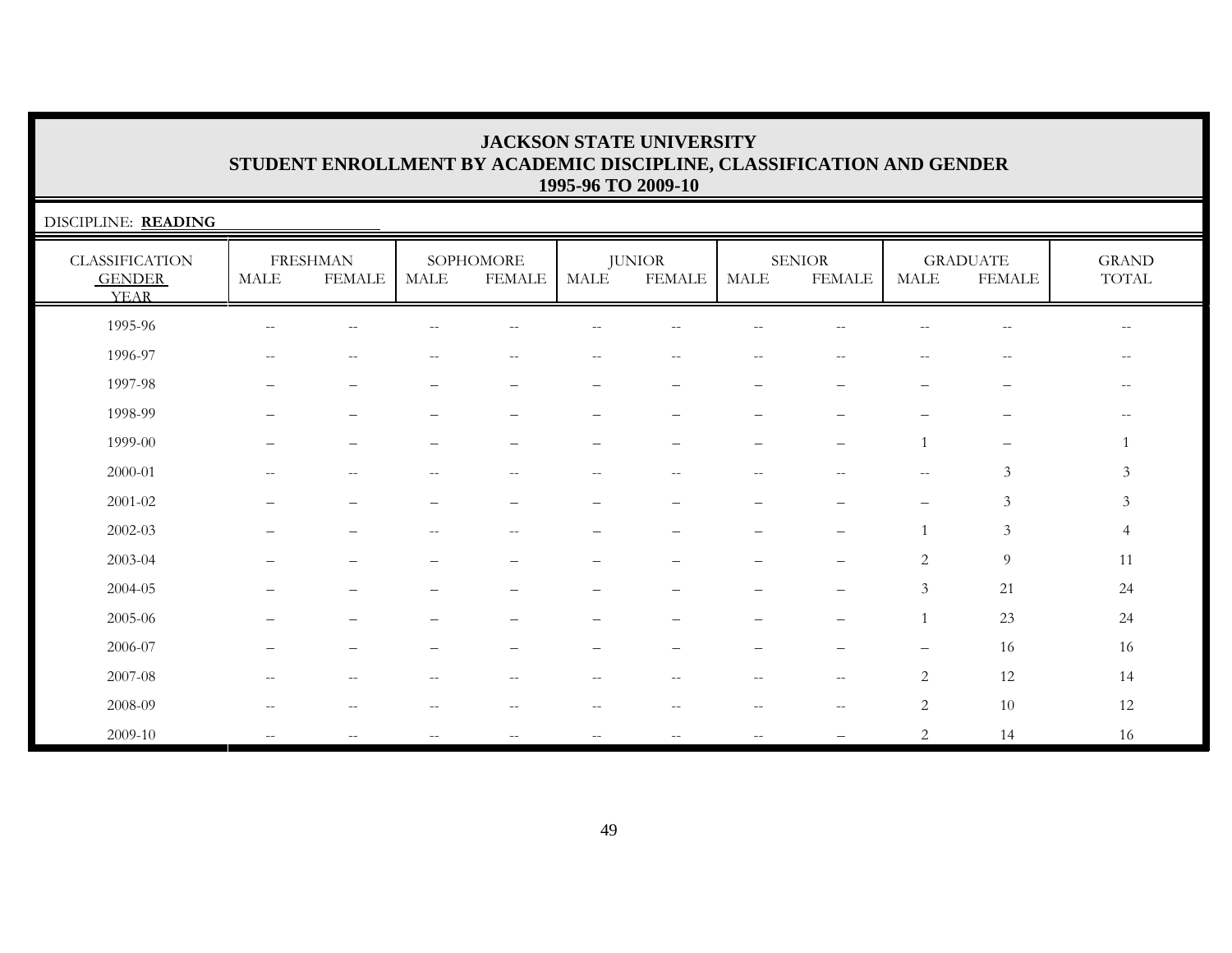### DISCIPLINE: **REHABILITATION SERVICES**

| <b>CLASSIFICATION</b><br><b>GENDER</b><br><b>YEAR</b> | $\operatorname{MALE}$    | <b>FRESHMAN</b><br><b>FEMALE</b> | $\operatorname{MALE}$    | SOPHOMORE<br><b>FEMALE</b>                            | MALE                     | <b>JUNIOR</b><br><b>FEMALE</b>                        | <b>MALE</b>                                         | <b>SENIOR</b><br><b>FEMALE</b>                      | <b>MALE</b>      | <b>GRADUATE</b><br><b>FEMALE</b> | <b>GRAND</b><br>TOTAL |
|-------------------------------------------------------|--------------------------|----------------------------------|--------------------------|-------------------------------------------------------|--------------------------|-------------------------------------------------------|-----------------------------------------------------|-----------------------------------------------------|------------------|----------------------------------|-----------------------|
| 1995-96                                               | $\qquad \qquad -$        | $\sim$ $-$                       |                          |                                                       |                          |                                                       | $-$                                                 | $\hspace{0.05cm} -\hspace{0.05cm} -\hspace{0.05cm}$ | 5                | 24                               | 29                    |
| 1996-97                                               | $\overline{\phantom{m}}$ | $\sim$ $\sim$                    |                          | --                                                    | --                       | $-$                                                   | $\frac{1}{2}$                                       | $- -$                                               | $\sqrt{2}$       | $30\,$                           | 32                    |
| 1997-98                                               | $--$                     | $\overline{\phantom{m}}$         | $\equiv$                 | $\qquad \qquad -$                                     | $\qquad \qquad -$        | $\overline{\phantom{0}}$                              | $\qquad \qquad -$                                   | $\qquad \qquad -$                                   | $\overline{4}$   | 24                               | 28                    |
| 1998-99                                               | $\qquad \qquad -$        | $\overline{\phantom{m}}$         | $\qquad \qquad -$        | $\qquad \qquad -$                                     | $\qquad \qquad -$        | $\overline{\phantom{m}}$                              | $\qquad \qquad -$                                   | $\overline{\phantom{m}}$                            | $\mathfrak{Z}$   | 12                               | 15                    |
| 1999-00                                               | —                        | $\overline{\phantom{0}}$         |                          |                                                       | $\overline{\phantom{0}}$ | $\overline{\phantom{m}}$                              | $\overline{\phantom{m}}$                            | $\overline{\phantom{m}}$                            | $\mathfrak{Z}$   | $\overline{4}$                   | $\overline{7}$        |
| 2000-01                                               | $\overline{\phantom{m}}$ | $- \, -$                         | $-$                      | $\hspace{0.05cm} - \hspace{0.05cm} - \hspace{0.05cm}$ | $-\,-$                   | $\overline{\phantom{m}}$                              | $\overline{\phantom{a}}$                            | $-\,-$                                              | 6                | 21                               | $27\,$                |
| 2001-02                                               |                          | $\overline{\phantom{0}}$         |                          |                                                       | $\qquad \qquad -$        | -                                                     | $\overline{\phantom{m}}$                            | $\qquad \qquad -$                                   | 6                | 27                               | 33                    |
| 2002-03                                               | $\qquad \qquad -$        | $\overline{\phantom{0}}$         | $\qquad \qquad -$        | $-\,-$                                                | $\qquad \qquad -$        | $\qquad \qquad -$                                     | $\overline{\phantom{m}}$                            | $\qquad \qquad -$                                   | 10               | 41                               | 51                    |
| 2003-04                                               |                          | $\overline{\phantom{0}}$         |                          |                                                       | $\qquad \qquad -$        |                                                       | $\overline{\phantom{m}}$                            | $\overline{\phantom{m}}$                            | 6                | 49                               | 55                    |
| 2004-05                                               |                          | $\overline{\phantom{0}}$         |                          |                                                       |                          |                                                       | -                                                   | $\qquad \qquad -$                                   | $\boldsymbol{7}$ | 54                               | 61                    |
| 2005-06                                               |                          |                                  |                          |                                                       |                          |                                                       | -                                                   | $\qquad \qquad -$                                   | 13               | 34                               | 47                    |
| 2006-07                                               | $\qquad \qquad -$        | $\overline{\phantom{m}}$         | $\overline{\phantom{0}}$ | $\qquad \qquad -$                                     | $\qquad \qquad -$        | $\overline{\phantom{m}}$                              | $\qquad \qquad -$                                   | $\overline{\phantom{m}}$                            | 8                | 41                               | 49                    |
| 2007-08                                               | $\sim$ $-$               | $\sim$ $-$                       | $-$                      | $ -$                                                  | $- -$                    | $- -$                                                 | $--$                                                | $-\,-$                                              | 10               | 50                               | 60                    |
| 2008-09                                               | $--$                     | $\overline{\phantom{m}}$         | $\qquad \qquad -$        | $\hspace{0.05cm} - \hspace{0.05cm} - \hspace{0.05cm}$ | $- -$                    | $\hspace{0.05cm} - \hspace{0.05cm} - \hspace{0.05cm}$ | $\hspace{0.05cm} -\hspace{0.05cm} -\hspace{0.05cm}$ | $\overline{\phantom{m}}$                            | 10               | 49                               | 59                    |
| 2009-10                                               | $\overline{\phantom{m}}$ | $\overline{\phantom{m}}$         | $\overline{\phantom{a}}$ | $\overline{\phantom{m}}$                              | $\overline{\phantom{m}}$ | $- -$                                                 | $\overline{\phantom{a}}$                            |                                                     | 10               | 45                               | 55                    |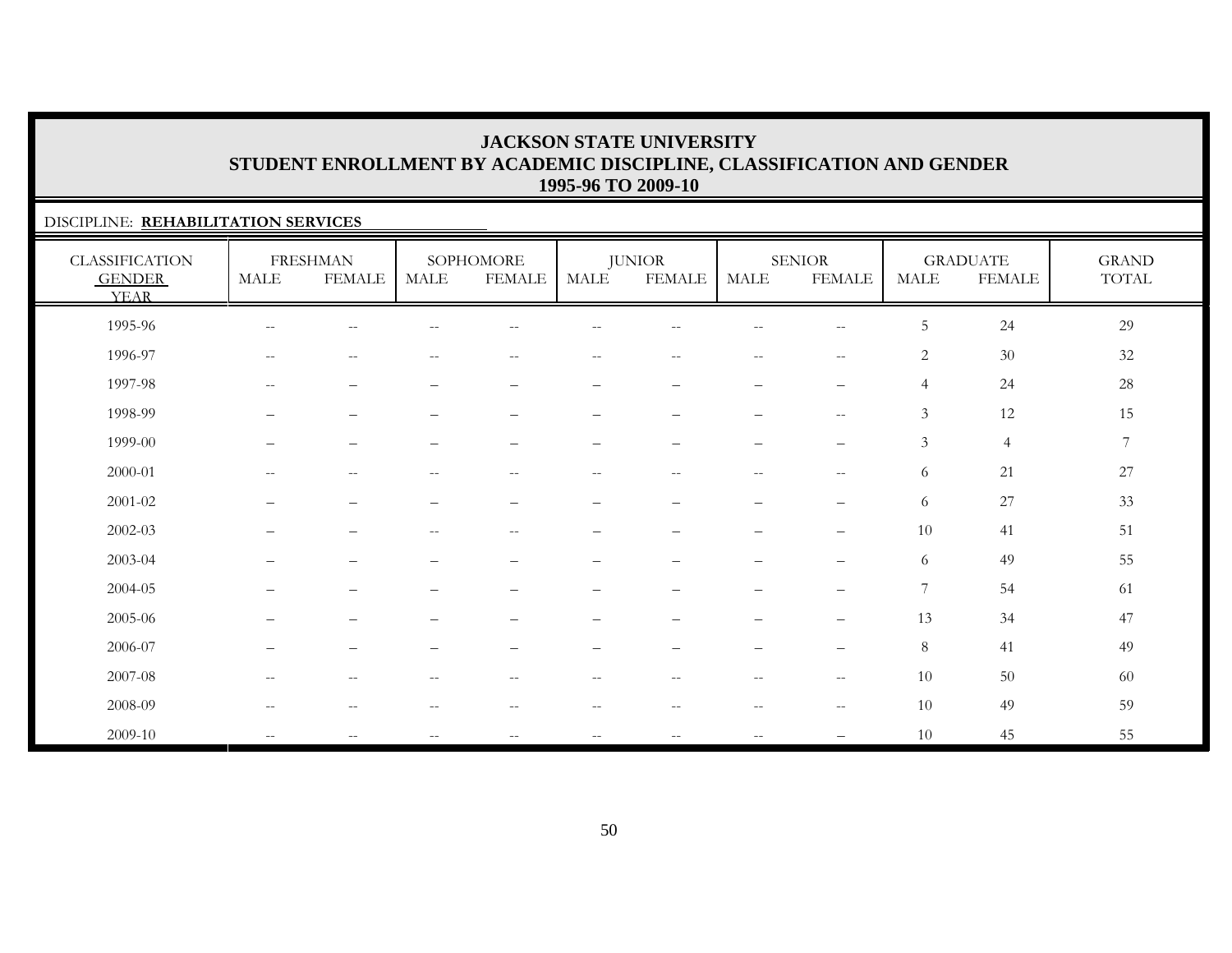### DISCIPLINE: **SCIENCE EDUCATION**

| CLASSIFICATION<br><b>GENDER</b><br><b>YEAR</b> | <b>MALE</b>              | <b>FRESHMAN</b><br><b>FEMALE</b>                    | MALE                     | SOPHOMORE<br><b>FEMALE</b>                            | MALE                                                | <b>JUNIOR</b><br><b>FEMALE</b>                      | <b>MALE</b>              | <b>SENIOR</b><br><b>FEMALE</b>                      | MALE                                                | <b>GRADUATE</b><br><b>FEMALE</b>                    | <b>GRAND</b><br>$\operatorname{TOTAL}$         |
|------------------------------------------------|--------------------------|-----------------------------------------------------|--------------------------|-------------------------------------------------------|-----------------------------------------------------|-----------------------------------------------------|--------------------------|-----------------------------------------------------|-----------------------------------------------------|-----------------------------------------------------|------------------------------------------------|
| 1995-96                                        | $-$                      | н.                                                  |                          |                                                       |                                                     |                                                     |                          | $-$                                                 | $\sqrt{2}$                                          | $\sqrt{2}$                                          | $\overline{4}$                                 |
| 1996-97                                        | $- -$                    | $-\,-$                                              | --                       | $\hspace{0.05cm} - \hspace{0.05cm} - \hspace{0.05cm}$ | $\overline{\phantom{m}}$                            | $- -$                                               | $--$                     | $- -$                                               | $\overline{2}$                                      | $\mathfrak{Z}$                                      | 5                                              |
| 1997-98                                        |                          |                                                     |                          |                                                       |                                                     |                                                     |                          |                                                     | 2                                                   | $\overline{\phantom{m}}$                            | 2                                              |
| 1998-99                                        |                          | $\overline{\phantom{0}}$                            |                          |                                                       |                                                     |                                                     | $\overline{\phantom{0}}$ | $\hspace{0.05cm} -\hspace{0.05cm} -\hspace{0.05cm}$ |                                                     | $\mathfrak{Z}$                                      | 4                                              |
| 1999-00                                        | $\overline{\phantom{0}}$ | $\overline{\phantom{m}}$                            |                          | $\qquad \qquad -$                                     | $\qquad \qquad -$                                   | $\overline{\phantom{0}}$                            | $\qquad \qquad -$        | $\overline{\phantom{0}}$                            | $\qquad \qquad -$                                   | $\overline{4}$                                      |                                                |
| 2000-01                                        | $\overline{\phantom{a}}$ | $\sim$ $-$                                          | $-$                      | $\hspace{0.05cm} - \hspace{0.05cm} - \hspace{0.05cm}$ | $\overline{\phantom{m}}$                            | $\hspace{0.05cm} -\hspace{0.05cm} -\hspace{0.05cm}$ | $\overline{\phantom{a}}$ | $\sim$                                              | $\hspace{0.05cm} -\hspace{0.05cm} -\hspace{0.05cm}$ | $\mathfrak{Z}$                                      | $\mathfrak{Z}$                                 |
| $2001 - 02$                                    |                          |                                                     |                          |                                                       |                                                     |                                                     |                          |                                                     |                                                     | 2                                                   | $\mathfrak{Z}$                                 |
| $2002 - 03$                                    |                          |                                                     |                          | $- -$                                                 | -                                                   |                                                     | -                        |                                                     |                                                     | 5                                                   | 6                                              |
| 2003-04                                        |                          |                                                     |                          |                                                       | -                                                   |                                                     | -                        |                                                     | $\mathbf{2}$                                        |                                                     | 3                                              |
| 2004-05                                        |                          |                                                     |                          |                                                       |                                                     |                                                     |                          |                                                     | 2                                                   | $\overline{5}$                                      | 7                                              |
| 2005-06                                        |                          |                                                     |                          |                                                       |                                                     |                                                     |                          |                                                     |                                                     | $\overline{5}$                                      | 5                                              |
| 2006-07                                        |                          |                                                     |                          |                                                       |                                                     |                                                     |                          |                                                     |                                                     |                                                     |                                                |
| 2007-08                                        | $\overline{\phantom{0}}$ | $\overline{\phantom{0}}$                            |                          |                                                       |                                                     | $\overline{\phantom{0}}$                            | $\overline{\phantom{0}}$ |                                                     |                                                     |                                                     | $\hspace{0.1mm}-\hspace{0.1mm}-\hspace{0.1mm}$ |
| 2008-09                                        | $\qquad \qquad -$        | $\hspace{0.05cm}$ – $\hspace{0.05cm}$               |                          | $-$                                                   | --                                                  | $- -$                                               | $\qquad \qquad -$        | --                                                  | $-$                                                 | $-$                                                 | $-$                                            |
| 2009-10                                        | $\qquad \qquad -$        | $\hspace{0.05cm} -\hspace{0.05cm} -\hspace{0.05cm}$ | $\overline{\phantom{m}}$ | $\hspace{0.05cm} -\hspace{0.05cm} -\hspace{0.05cm}$   | $\hspace{0.05cm} -\hspace{0.05cm} -\hspace{0.05cm}$ | $--$                                                | $--$                     |                                                     |                                                     | $\hspace{0.05cm} -\hspace{0.05cm} -\hspace{0.05cm}$ | $\hspace{0.1mm}-\hspace{0.1mm}-\hspace{0.1mm}$ |

\* Name changed to Science & Mathematics Education, 2006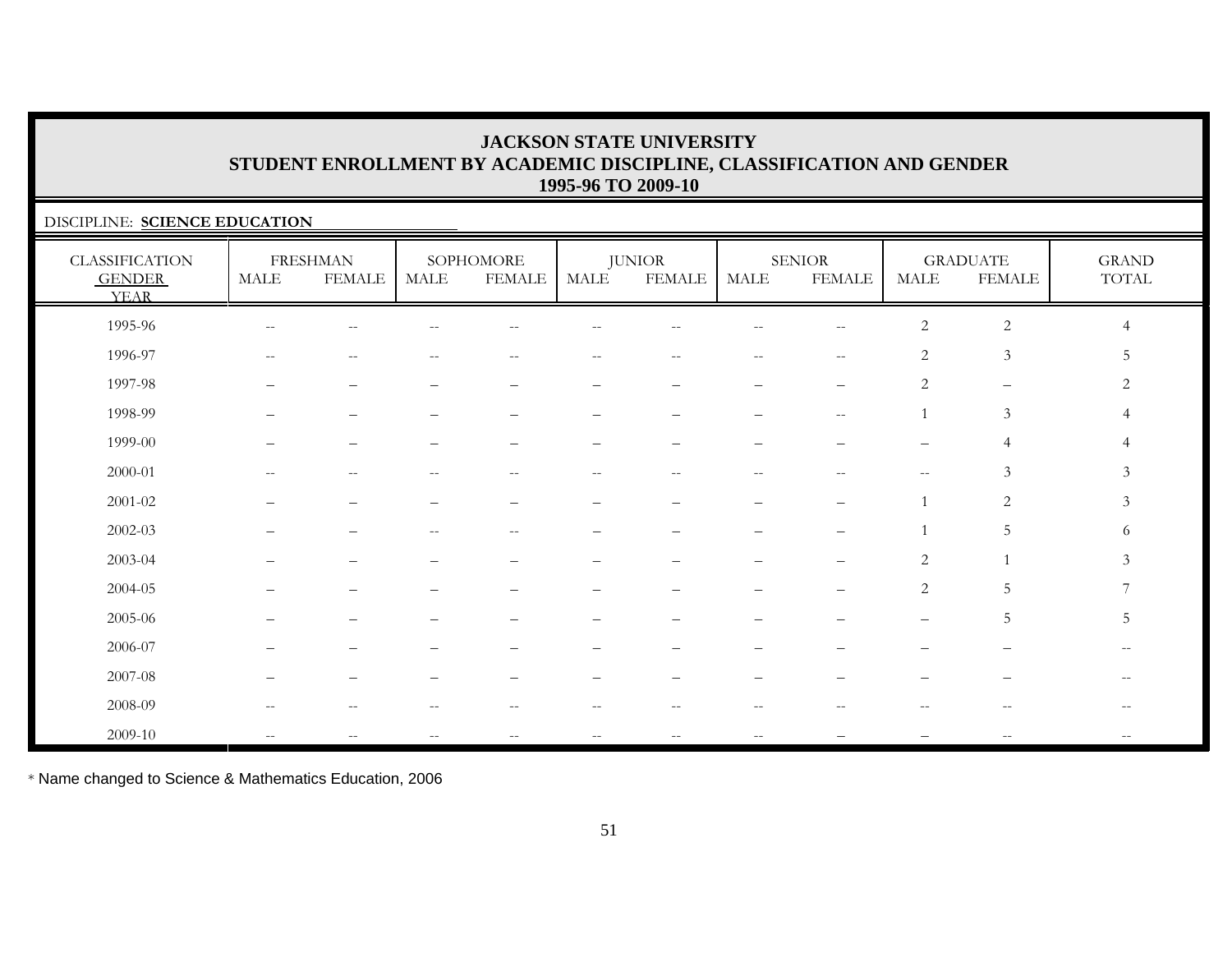### DISCIPLINE: **SCIENCE & MATHEMATICS EDUCATION**

| <b>CLASSIFICATION</b><br><b>GENDER</b><br><b>YEAR</b> | <b>MALE</b>              | <b>FRESHMAN</b><br><b>FEMALE</b> | MALE | SOPHOMORE<br><b>FEMALE</b>                            | MALE                            | <b>JUNIOR</b><br><b>FEMALE</b> | MALE                     | <b>SENIOR</b><br><b>FEMALE</b>                      | <b>MALE</b>              | <b>GRADUATE</b><br><b>FEMALE</b>                    | $\operatorname{GRAND}$<br>TOTAL                     |
|-------------------------------------------------------|--------------------------|----------------------------------|------|-------------------------------------------------------|---------------------------------|--------------------------------|--------------------------|-----------------------------------------------------|--------------------------|-----------------------------------------------------|-----------------------------------------------------|
| 1995-96                                               | $\overline{\phantom{m}}$ | $\sim$ $-$                       |      | $- -$                                                 |                                 | $-$                            | $-$                      |                                                     | $- -$                    | $\hspace{0.05cm} -\hspace{0.05cm} -\hspace{0.05cm}$ | $\hspace{0.05cm} -\hspace{0.05cm} -\hspace{0.05cm}$ |
| 1996-97                                               | $-\,-$                   | $- \, -$                         |      | $- -$                                                 | $- -$                           | $\overline{\phantom{m}}$       | $- -$                    |                                                     | --                       | $-\,-$                                              | $--$                                                |
| 1997-98                                               | $\qquad \qquad -$        | $\overline{\phantom{m}}$         |      | $\overline{\phantom{0}}$                              | $\overline{\phantom{m}}$        | $\overline{\phantom{m}}$       | $\qquad \qquad -$        | $\overline{\phantom{a}}$                            | —                        | $\overline{\phantom{m}}$                            | $-$                                                 |
| 1998-99                                               | $\equiv$                 | $\qquad \qquad -$                |      | $\overline{\phantom{0}}$                              | $\overline{\phantom{m}}$        | $\equiv$                       | $\equiv$                 | $\sim$ $-$                                          | $\equiv$                 | $\sim$ $-$                                          | $\qquad \qquad -$                                   |
| 1999-00                                               |                          |                                  |      |                                                       | $\overline{\phantom{m}}$        | $\overline{\phantom{0}}$       | -                        |                                                     | $\overline{\phantom{0}}$ | $\qquad \qquad -$                                   | $- -$                                               |
| $2000 - 01$                                           |                          | $- -$                            |      | $-$                                                   | $-$                             | $-$                            | $- -$                    |                                                     | --                       | $\overline{\phantom{m}}$                            | $\qquad \qquad -$                                   |
| $2001 - 02$                                           |                          |                                  |      |                                                       | $\overbrace{\phantom{1232211}}$ |                                | $\overline{\phantom{0}}$ |                                                     |                          | —                                                   | $\overline{\phantom{m}}$                            |
| $2002 - 03$                                           |                          | $\overline{\phantom{0}}$         | $-$  | $\qquad \qquad -$                                     | $\overline{\phantom{m}}$        |                                | $\qquad \qquad -$        |                                                     | -                        | —                                                   | $\qquad \qquad -$                                   |
| 2003-04                                               |                          |                                  |      |                                                       |                                 |                                |                          |                                                     |                          |                                                     | $\qquad \qquad -$                                   |
| 2004-05                                               |                          |                                  |      |                                                       |                                 |                                |                          |                                                     |                          |                                                     | $- -$                                               |
| 2005-06                                               |                          |                                  |      |                                                       |                                 |                                |                          |                                                     |                          |                                                     | $\overline{\phantom{m}}$                            |
| 2006-07                                               |                          | $\overline{\phantom{m}}$         |      |                                                       | $\overline{\phantom{m}}$        | $\qquad \qquad -$              | $\overline{\phantom{0}}$ | $\qquad \qquad -$                                   |                          | 6                                                   | $7\phantom{.0}$                                     |
| 2007-08                                               | $-$                      | $-$                              |      | --                                                    | $- -$                           | $ -$                           | $-$                      | $\sim$ $\sim$                                       | $\mathfrak{Z}$           | $\,8\,$                                             | 11                                                  |
| 2008-09                                               | $\overline{\phantom{m}}$ | $\sim$ $-$                       | $-$  | $\hspace{0.05cm} - \hspace{0.05cm} - \hspace{0.05cm}$ | $--$                            | $\overline{\phantom{m}}$       | $\overline{\phantom{m}}$ | $\hspace{0.05cm} -\hspace{0.05cm} -\hspace{0.05cm}$ | $\mathfrak{Z}$           | $\overline{7}$                                      | 10                                                  |
| 2009-10                                               | $\qquad \qquad -$        | $-$                              |      | $\overline{\phantom{m}}$                              | $\overline{\phantom{m}}$        | $\overline{\phantom{m}}$       |                          |                                                     | 4                        | $\sqrt{6}$                                          | 10                                                  |

\* Name changed from Science Education, 2006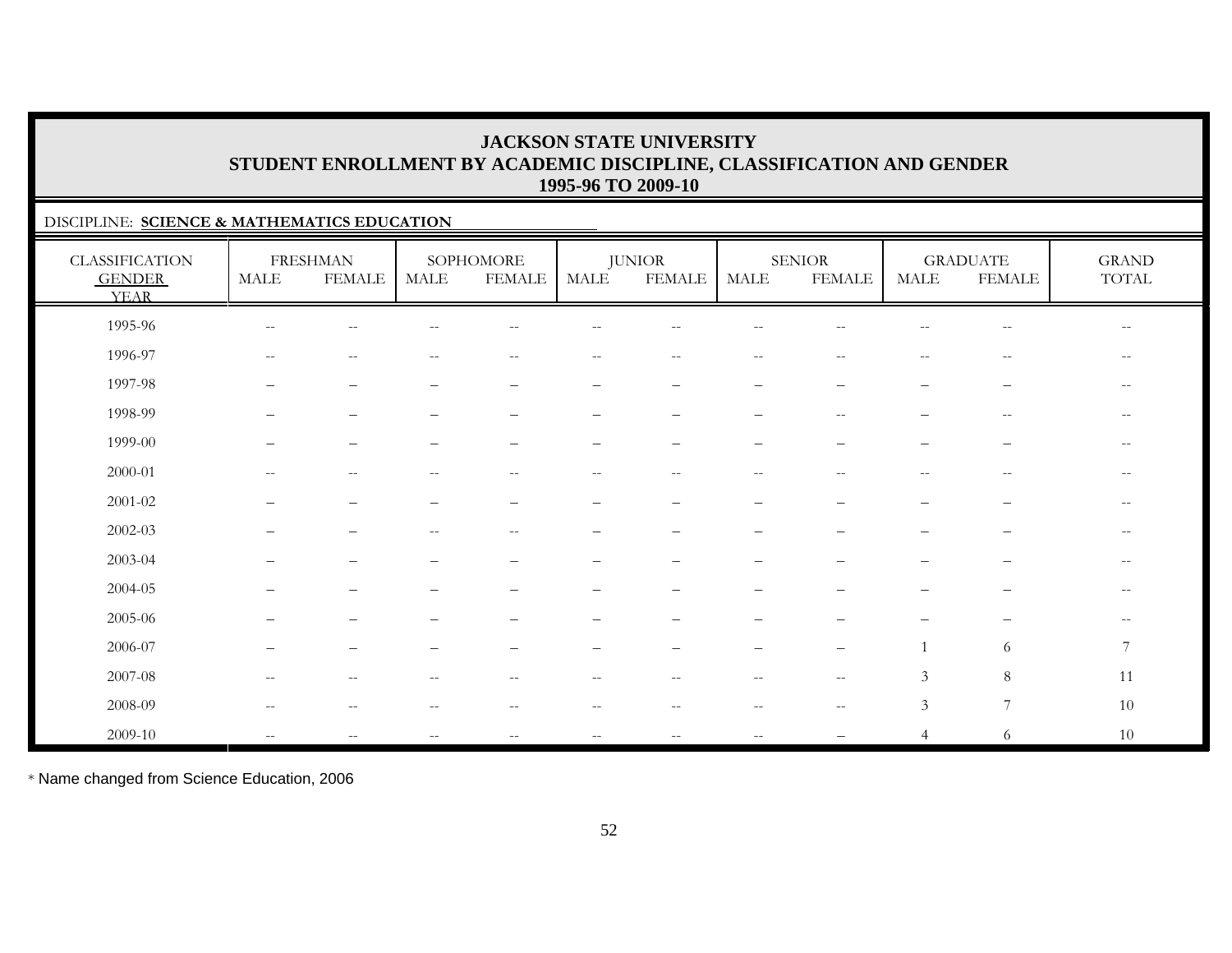### DISCIPLINE: **SECONDARY EDUCATION**

| <b>CLASSIFICATION</b><br><b>GENDER</b><br><b>YEAR</b> | MALE                                                | <b>FRESHMAN</b><br><b>FEMALE</b>                    | <b>MALE</b>              | SOPHOMORE<br><b>FEMALE</b>                     | MALE                     | <b>JUNIOR</b><br><b>FEMALE</b> | MALE                     | <b>SENIOR</b><br><b>FEMALE</b>   | MALE              | <b>GRADUATE</b><br><b>FEMALE</b> | <b>GRAND</b><br>TOTAL |
|-------------------------------------------------------|-----------------------------------------------------|-----------------------------------------------------|--------------------------|------------------------------------------------|--------------------------|--------------------------------|--------------------------|----------------------------------|-------------------|----------------------------------|-----------------------|
| 1995-96                                               | $--$                                                | $\overline{\phantom{m}}$                            |                          | $\sim$ $-$                                     | $-$                      | $- -$                          | $\overline{c}$           | $\qquad \qquad -$                | $\overline{c}$    | $\overline{9}$                   | 13                    |
| 1996-97                                               | $\overline{\phantom{m}}$                            | $- -$                                               |                          |                                                |                          | $-$                            | $\qquad \qquad -$        | $-$                              | $\overline{4}$    | $\overline{7}$                   | 11                    |
| 1997-98                                               | —                                                   | —                                                   |                          | -                                              |                          | $\overline{\phantom{0}}$       | -                        | $\overbrace{\phantom{12322111}}$ | 4                 | 13                               | 17                    |
| 1998-99                                               | $\qquad \qquad -$                                   | $\qquad \qquad -$                                   | $\overline{\phantom{m}}$ | $\overline{\phantom{m}}$                       | $\overline{\phantom{0}}$ | $\qquad \qquad -$              | $\qquad \qquad -$        | $\qquad \qquad -$                | $\mathfrak{Z}$    | 9                                | 12                    |
| 1999-00                                               | -                                                   | $\qquad \qquad -$                                   | $\overline{\phantom{0}}$ | $\overline{\phantom{0}}$                       | $\qquad \qquad -$        | $\overline{\phantom{0}}$       | -                        | $\qquad \qquad -$                |                   | 10                               | 11                    |
| 2000-01                                               | $\overline{\phantom{a}}$                            | $\mathcal{L}=\mathcal{L}$                           | $--$                     | $\hspace{0.1mm}-\hspace{0.1mm}-\hspace{0.1mm}$ | $- -$                    | $\overline{\phantom{m}}$       | $\overline{\phantom{m}}$ | $\sim$ $\sim$                    | $\overline{2}$    | 14                               | 16                    |
| 2001-02                                               |                                                     | —                                                   |                          | $\qquad \qquad -$                              | $\overline{\phantom{0}}$ | $\overline{\phantom{0}}$       | $\overline{\phantom{0}}$ | $\overline{\phantom{0}}$         | $\qquad \qquad -$ | $\overline{4}$                   | $\overline{4}$        |
| 2002-03                                               | $-$                                                 | $\qquad \qquad -$                                   | $\overline{\phantom{m}}$ | $\overline{\phantom{a}}$                       |                          | $\qquad \qquad -$              | $\qquad \qquad -$        | $\qquad \qquad -$                | $\overline{c}$    | $\,8\,$                          | $10\,$                |
| 2003-04                                               | —                                                   | —                                                   | $\qquad \qquad -$        | $\qquad \qquad -$                              | -                        |                                | $\qquad \qquad -$        | $\qquad \qquad -$                | 6                 | 18                               | 24                    |
| 2004-05                                               |                                                     | $\overline{\phantom{0}}$                            |                          |                                                | —                        | $\overline{\phantom{0}}$       | —                        | $\qquad \qquad -$                | 5                 | 10                               | 15                    |
| 2005-06                                               |                                                     | -                                                   |                          |                                                |                          |                                |                          | $\qquad \qquad -$                | 10                | 13                               | 23                    |
| 2006-07                                               | -                                                   | $\overline{\phantom{0}}$                            |                          |                                                |                          |                                | -                        | $\qquad \qquad -$                | 8                 | 13                               | 21                    |
| 2007-08                                               | $\hspace{0.05cm} -\hspace{0.05cm} -\hspace{0.05cm}$ | $\overline{\phantom{m}}$                            | $\overline{\phantom{m}}$ | $--$                                           | $\overline{\phantom{m}}$ | $-\,-$                         | $\overline{\phantom{m}}$ | $-\,-$                           | 7                 | 12                               | 19                    |
| 2008-09                                               | $\hspace{0.1mm}-\hspace{0.1mm}-\hspace{0.1mm}$      | $\hspace{0.05cm} -\hspace{0.05cm} -\hspace{0.05cm}$ | $\sim$ $-$               | $\sim$ $-$                                     | $- -$                    | $- -$                          | $\overline{\phantom{m}}$ | $\qquad \qquad -$                | $\overline{4}$    | $\,8\,$                          | 12                    |
| 2009-10                                               | $\hspace{0.1mm}-\hspace{0.1mm}-\hspace{0.1mm}$      | $\hspace{0.05cm} -\hspace{0.05cm} -\hspace{0.05cm}$ | $--$                     | $\hspace{0.1mm}-\hspace{0.1mm}-\hspace{0.1mm}$ | $- -$                    | $- -$                          | $\overline{\phantom{m}}$ | $\qquad \qquad -$                | $\mathfrak{Z}$    | 11                               | 14                    |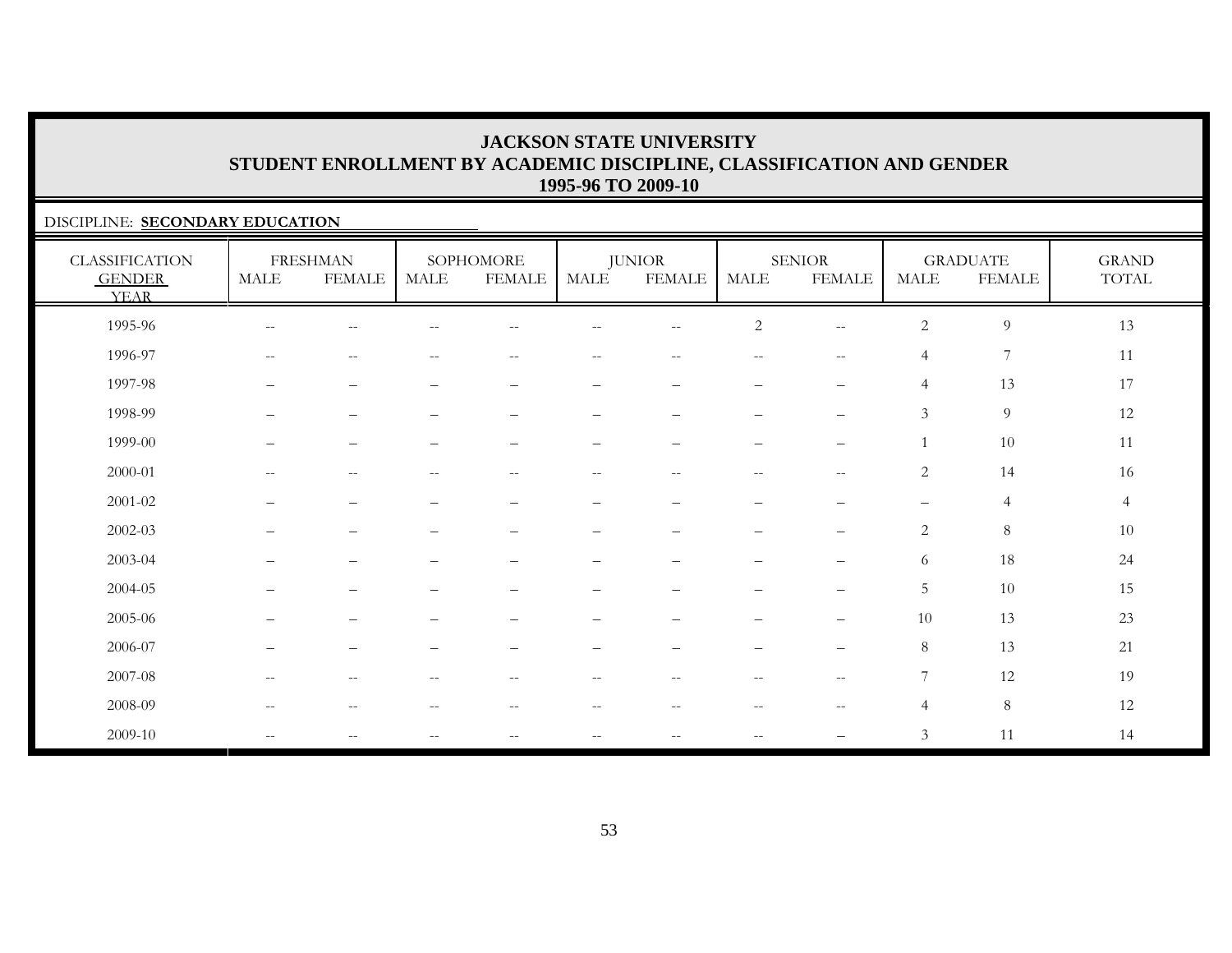### DISCIPLINE: **SOCIAL SCIENCE EDUCATION**

| <b>CLASSIFICATION</b><br><b>GENDER</b><br><b>YEAR</b> | <b>MALE</b>              | <b>FRESHMAN</b><br><b>FEMALE</b> | <b>MALE</b>                                         | SOPHOMORE<br><b>FEMALE</b> | MALE                     | <b>JUNIOR</b><br><b>FEMALE</b> | <b>MALE</b>    | <b>SENIOR</b><br><b>FEMALE</b> | MALE                     | <b>GRADUATE</b><br><b>FEMALE</b>      | <b>GRAND</b><br>TOTAL |
|-------------------------------------------------------|--------------------------|----------------------------------|-----------------------------------------------------|----------------------------|--------------------------|--------------------------------|----------------|--------------------------------|--------------------------|---------------------------------------|-----------------------|
| 1995-96                                               | $\overline{2}$           | $\sqrt{2}$                       | $\mathbf{2}$                                        | $\mathbf{1}$               | $\overline{c}$           | $- -$                          | 11             | 26                             |                          | $-\, -$                               | 46                    |
| 1996-97                                               | $\mathfrak{Z}$           | $\mathfrak{Z}$                   | $\sim$ $\sim$                                       | $\overline{4}$             | $\mathbf{1}$             | $\sqrt{2}$                     | 11             | 11                             | $\overline{\phantom{a}}$ | $\sim$ $\sim$                         | 35                    |
| 1997-98                                               | $\overline{1}$           | $\overline{2}$                   | $\mathfrak{Z}$                                      | $\qquad \qquad -$          | $\overline{c}$           | 5                              | $7\phantom{.}$ | 7                              | $\qquad \qquad -$        | $\overline{\phantom{m}}$              | 27                    |
| 1998-99                                               | -                        | $\qquad \qquad -$                | $\overline{1}$                                      | $\overline{1}$             | 3                        | $\overline{\phantom{m}}$       | 7              | 11                             | —                        | $\overline{\phantom{m}}$              | 23                    |
| 1999-00                                               | $\qquad \qquad -$        | $\overline{1}$                   | $\sqrt{2}$                                          | $\qquad \qquad -$          | $\sqrt{2}$               |                                | 6              | $\qquad \qquad -$              |                          | $\overline{\phantom{0}}$              | 12                    |
| 2000-01                                               | $\overline{2}$           | $\overline{1}$                   | 3                                                   | $\sqrt{2}$                 | $\mathfrak{Z}$           |                                | $\overline{5}$ | $\sim$ $\sim$                  | $\overline{\phantom{a}}$ | $\hspace{0.05cm} -$                   | 17                    |
| 2001-02                                               | $\overline{4}$           | $\overline{1}$                   | $\hspace{0.05cm} -\hspace{0.05cm} -\hspace{0.05cm}$ | 2                          | 6                        | $\mathbf{2}$                   | 6              | $\overline{2}$                 | $\qquad \qquad -$        | $\overline{\phantom{m}}$              | 23                    |
| 2002-03                                               | $\overline{\phantom{0}}$ | $\overline{\phantom{m}}$         | 5                                                   | $\mathbf{2}$               | $\overline{c}$           | $\overline{c}$                 | 12             | 8                              | $\equiv$                 | $\qquad \qquad -$                     | 31                    |
| 2003-04                                               | —                        | $\overline{4}$                   |                                                     | $\qquad \qquad -$          | $\overline{4}$           | $\overline{c}$                 | 12             | 7                              |                          |                                       | 30                    |
| 2004-05                                               | $\sqrt{2}$               | $\mathfrak{Z}$                   | $\sqrt{2}$                                          | $\sqrt{2}$                 | $\sqrt{2}$               | $\sqrt{2}$                     | 14             | $\overline{5}$                 |                          |                                       | $32\,$                |
| 2005-06                                               | $\mathbf{1}$             | $\mathfrak{Z}$                   | 5                                                   | $\mathfrak{Z}$             | $8\,$                    | $\overline{7}$                 | $\mathfrak{Z}$ | $\,8\,$                        | $\qquad \qquad -$        | $\qquad \qquad -$                     | $38\,$                |
| 2006-07                                               | $\overline{1}$           | $\overline{2}$                   | $\overline{4}$                                      | 6                          | 2                        | 8                              | 6              | 11                             | $\overline{\phantom{0}}$ | $\overline{\phantom{m}}$              | 40                    |
| 2007-08                                               | $\overline{1}$           | $-\,-$                           | 2                                                   | $\overline{4}$             | $\mathbf{1}$             | $\,8\,$                        | 7              | 15                             | $\overline{\phantom{m}}$ | $\hspace{0.05cm}$ – $\hspace{0.05cm}$ | 38                    |
| 2008-09                                               | $\mathbf{u}$             | $\mathfrak{Z}$                   |                                                     | $\overline{1}$             | 3                        | 5                              | $\overline{4}$ | 12                             | $\sim$ $-$               | $\overline{\phantom{m}}$              | 29                    |
| 2009-10                                               | $\mathbf{u}$             | $\overline{2}$                   |                                                     | $\overline{2}$             | $\overline{\phantom{a}}$ | $\overline{\phantom{a}}$       | 5              | 8                              | $\overline{\phantom{a}}$ | $\hspace{0.05cm} -$                   | 18                    |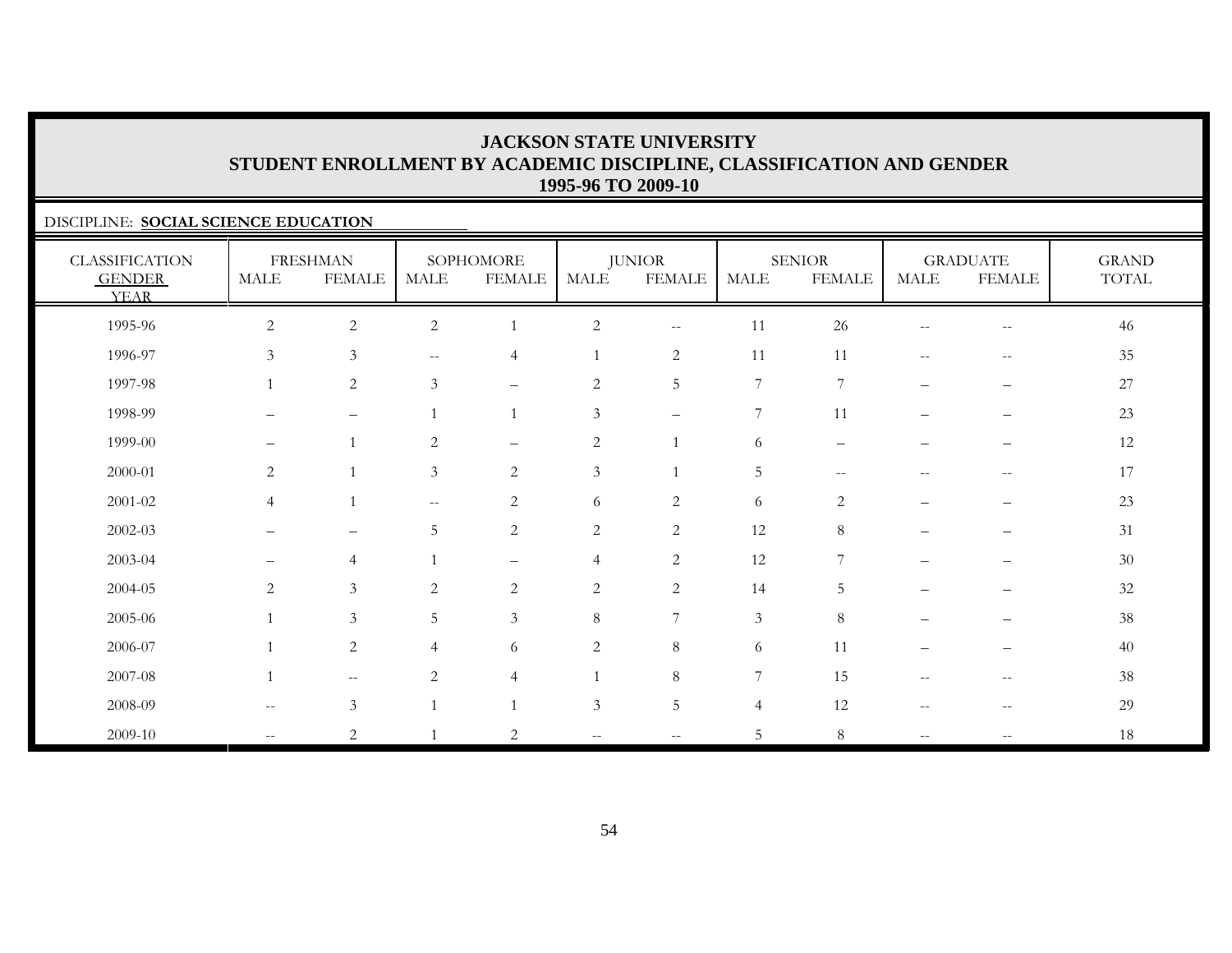| DISCIPLINE: SOCIAL WORK                               |                |                                  |                |                            |                  |                                |                  |                                |                |                                  |                       |
|-------------------------------------------------------|----------------|----------------------------------|----------------|----------------------------|------------------|--------------------------------|------------------|--------------------------------|----------------|----------------------------------|-----------------------|
| <b>CLASSIFICATION</b><br><b>GENDER</b><br><b>YEAR</b> | <b>MALE</b>    | <b>FRESHMAN</b><br><b>FEMALE</b> | <b>MALE</b>    | SOPHOMORE<br><b>FEMALE</b> | <b>MALE</b>      | <b>JUNIOR</b><br><b>FEMALE</b> | <b>MALE</b>      | <b>SENIOR</b><br><b>FEMALE</b> | <b>MALE</b>    | <b>GRADUATE</b><br><b>FEMALE</b> | <b>GRAND</b><br>TOTAL |
| 1995-96                                               | $\mathfrak{Z}$ | 23                               | 7              | 32                         | $\overline{4}$   | 40                             | $\overline{9}$   | 59                             | $\overline{4}$ | 16                               | 197                   |
| 1996-97                                               | 5              | 44                               | $\overline{2}$ | 33                         | 11               | 43                             | 12               | 69                             | 13             | 29                               | 261                   |
| 1997-98                                               | 3              | 21                               | 6              | 35                         | 15               | 55                             | 11               | 75                             | 18             | 62                               | 301                   |
| 1998-99                                               | 7              | 26                               | 8              | 29                         | 7                | 59                             | 15               | 81                             | 18             | 93                               | 343                   |
| 1999-00                                               | 5              | 35                               | 8              | 24                         | 8                | 36                             | 21               | 117                            | 20             | 88                               | 362                   |
| 2000-01                                               | 7              | 49                               | 8              | 31                         | $8\,$            | 47                             | 15               | 88                             | 18             | 104                              | 375                   |
| 2001-02                                               | 11             | 54                               | 6              | 44                         | 10               | 47                             | 14               | 95                             | 9              | 91                               | 381                   |
| 2002-03                                               | 12             | 67                               | 10             | 59                         | $\overline{4}$   | 50                             | 19               | 107                            | 16             | 96                               | 440                   |
| 2003-04                                               | 10             | 55                               | 7              | 60                         | $\overline{9}$   | 73                             | 11               | 104                            | 12             | 74                               | 415                   |
| 2004-05                                               | 6              | 59                               | 6              | 42                         | $\boldsymbol{7}$ | 49                             | $\boldsymbol{7}$ | 122                            | 14             | 77                               | 389                   |
| 2005-06                                               | 7              | 52                               | 6              | 42                         | 5                | 71                             | $8\,$            | 77                             | 16             | 81                               | 365                   |
| 2006-07                                               | 5              | 35                               | $\overline{4}$ | 44                         | $8\,$            | 52                             | 5                | 95                             | 17             | 67                               | 332                   |
| 2007-08                                               | 7              | 49                               | $\overline{4}$ | 46                         | $\overline{4}$   | 53                             | $\overline{7}$   | 104                            | 14             | 71                               | 359                   |
| 2008-09                                               | $\overline{4}$ | 33                               | 9              | 50                         | $\mathfrak{Z}$   | 43                             | 6                | 99                             | 16             | 83                               | 346                   |
| 2009-10                                               | 5              | 34                               | 5              | 52                         | 6                | 65                             | $8\,$            | 99                             | 17             | 118                              | 409                   |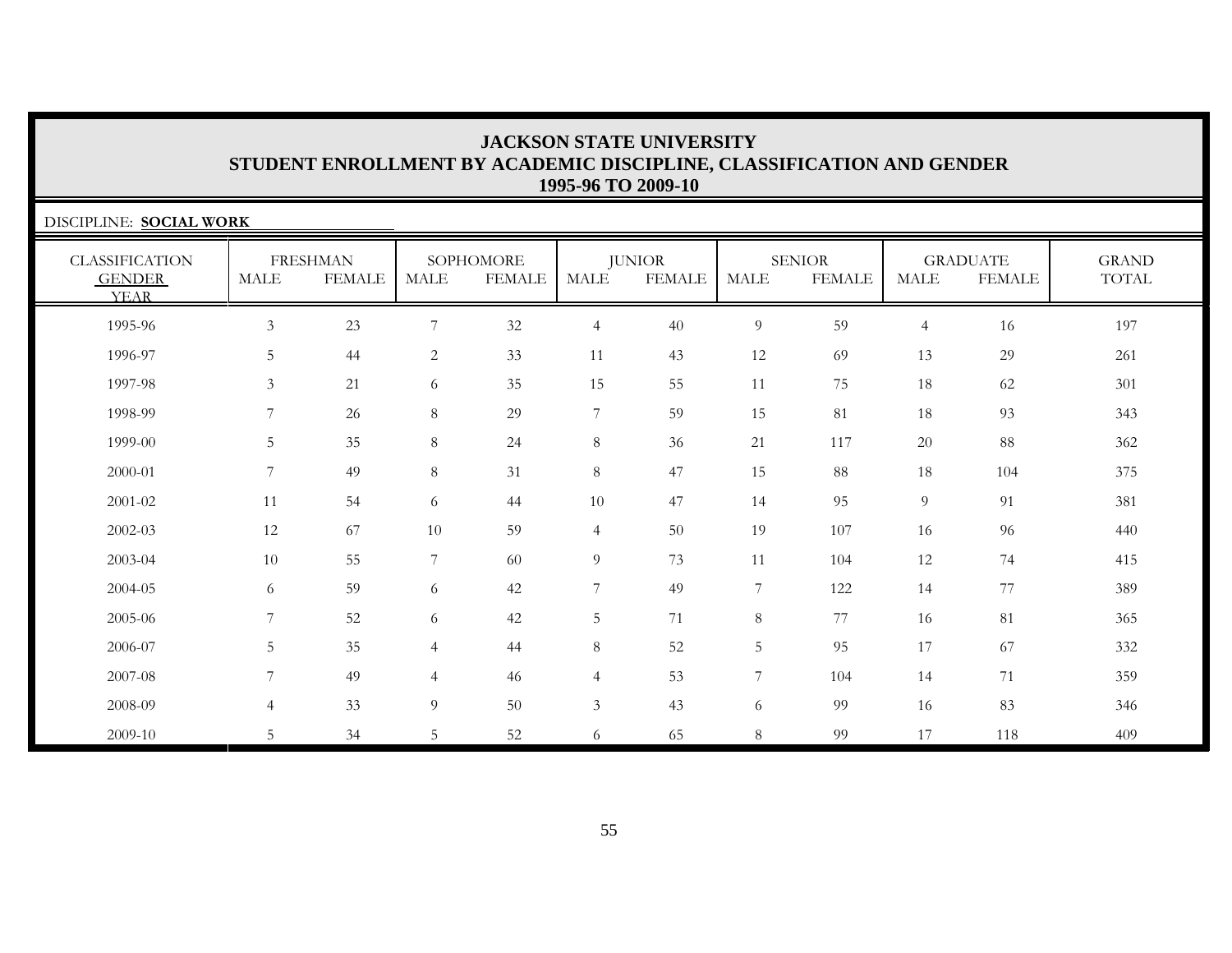| DISCIPLINE: SOCIOLOGY                                 |                |                                  |                          |                            |                   |                                |                |                                |             |                                  |                       |
|-------------------------------------------------------|----------------|----------------------------------|--------------------------|----------------------------|-------------------|--------------------------------|----------------|--------------------------------|-------------|----------------------------------|-----------------------|
| <b>CLASSIFICATION</b><br><b>GENDER</b><br><b>YEAR</b> | <b>MALE</b>    | <b>FRESHMAN</b><br><b>FEMALE</b> | MALE                     | SOPHOMORE<br><b>FEMALE</b> | MALE              | <b>JUNIOR</b><br><b>FEMALE</b> | <b>MALE</b>    | <b>SENIOR</b><br><b>FEMALE</b> | <b>MALE</b> | <b>GRADUATE</b><br><b>FEMALE</b> | <b>GRAND</b><br>TOTAL |
| 1995-96                                               | 7              | 6                                | $\overline{4}$           | $\overline{9}$             | $\mathfrak{Z}$    | 9                              | 7              | 9                              | 17          | 32                               | 103                   |
| 1996-97                                               | $\overline{4}$ | $\overline{4}$                   | $\mathfrak{Z}$           | $\mathbf{1}$               | $\overline{4}$    | 6                              | $\overline{4}$ | 7                              | 20          | 31                               | 84                    |
| 1997-98                                               |                | $\overline{4}$                   | $\qquad \qquad -$        | $\mathfrak{Z}$             | $\qquad \qquad -$ | 5                              | 8              | 7                              | 22          | 34                               | 83                    |
| 1998-99                                               |                | $--$                             | 5                        | $\mathfrak{Z}$             | $- -$             | -                              | $\mathbf 5$    | $\overline{7}$                 | 20          | 39                               | 80                    |
| 1999-00                                               | 3              | 6                                | $\mathbf{2}$             | $\qquad \qquad -$          | $\overline{4}$    | $\overline{c}$                 | $\mathfrak{Z}$ | 9                              | 19          | 32                               | 80                    |
| 2000-01                                               |                | $\mathfrak{Z}$                   |                          | 5                          | $\overline{4}$    | $\sqrt{2}$                     | $\overline{4}$ | 8                              | 15          | 26                               | 69                    |
| 2001-02                                               | 3              | 5                                |                          | $\overline{4}$             | $\mathbf{2}$      | $\mathbf{1}$                   | 5              | $\overline{7}$                 | 13          | 25                               | 65                    |
| 2002-03                                               |                | $\overline{4}$                   | 2                        | 6                          | $\mathbf{1}$      | 7                              | $\overline{4}$ | 6                              | 14          | 30                               | 74                    |
| 2003-04                                               |                | $\,8\,$                          | $\mathfrak{Z}$           | $\overline{4}$             | $\overline{1}$    | 9                              | 6              | 10                             | 16          | 38                               | 96                    |
| 2004-05                                               | 3              | 8                                |                          | 5                          | $\mathbf{2}$      | $\overline{4}$                 | 6              | 16                             | 13          | 37                               | 95                    |
| 2005-06                                               | 5              | $\overline{Q}$                   | $\overline{\phantom{0}}$ | 11                         | 6                 | 17                             | 6              | 14                             | 12          | 39                               | 119                   |
| 2006-07                                               | $\mathfrak{Z}$ | 8                                | 5                        | $8\,$                      | 5                 | $8\,$                          | $\,8\,$        | 29                             | 16          | 44                               | 134                   |
| 2007-08                                               | 2              | 7                                | $\mathfrak{Z}$           | 10                         | 6                 | 9                              | 11             | 20                             | 19          | 34                               | 121                   |
| 2008-09                                               | 2              | 12                               | 4                        | 12                         | $\overline{4}$    | 12                             | 16             | 25                             | 17          | 45                               | 149                   |
| 2009-10                                               | 5              | 8                                | $\overline{4}$           | 6                          | 6                 | 19                             | 16             | 30                             | 14          | 46                               | 154                   |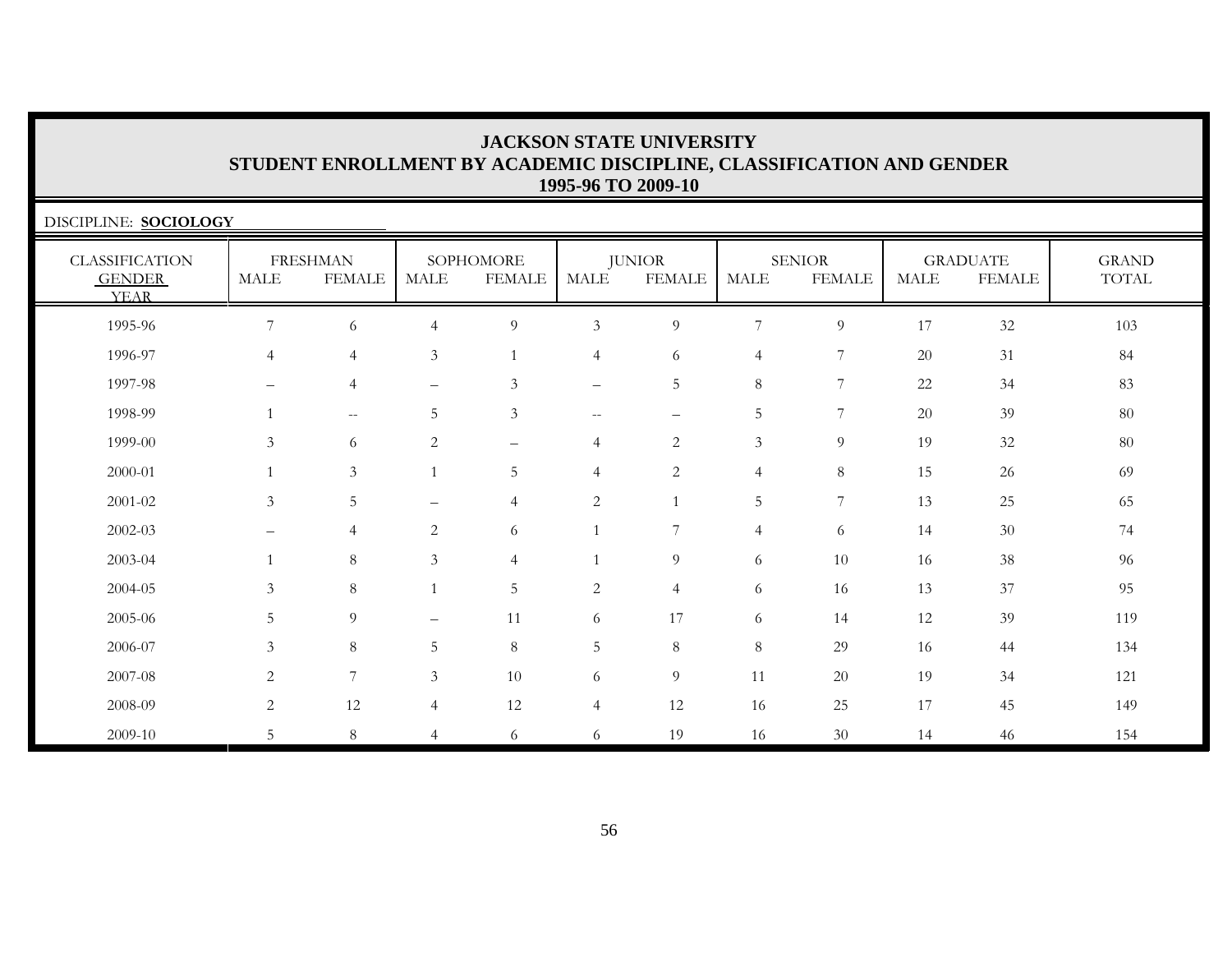| DISCIPLINE: SPANISH                                   |                    |                                  |       |                            |       |                                |             |                                |              |                                                     |                                                     |
|-------------------------------------------------------|--------------------|----------------------------------|-------|----------------------------|-------|--------------------------------|-------------|--------------------------------|--------------|-----------------------------------------------------|-----------------------------------------------------|
| <b>CLASSIFICATION</b><br><b>GENDER</b><br><b>YEAR</b> | MALE               | <b>FRESHMAN</b><br><b>FEMALE</b> | MALE  | SOPHOMORE<br><b>FEMALE</b> | MALE  | <b>JUNIOR</b><br><b>FEMALE</b> | <b>MALE</b> | <b>SENIOR</b><br><b>FEMALE</b> | MALE         | <b>GRADUATE</b><br><b>FEMALE</b>                    | <b>GRAND</b><br>$\operatorname{TOTAL}$              |
| 1995-96                                               | $\mathrel{{-}{-}}$ | $- -$                            | --    | $\overline{\phantom{m}}$   | --    | $- -$                          | $- -$       |                                | $\mathbf{u}$ | $-\,-$                                              |                                                     |
| 1996-97                                               | $\mathrel{{-}{-}}$ | $-$                              | $- -$ | $-$                        | $- -$ | $--$                           | $\sim$ $-$  |                                | $ -$         | $\hspace{0.05cm} -\hspace{0.05cm} -\hspace{0.05cm}$ | $\qquad \qquad -$                                   |
| 1997-98                                               |                    |                                  |       |                            |       |                                |             |                                |              |                                                     |                                                     |
| 1998-99                                               |                    |                                  |       |                            |       |                                |             |                                |              | $\overline{\phantom{m}}$                            | $\overline{\phantom{m}}$                            |
| 1999-00                                               |                    |                                  |       |                            |       |                                |             |                                |              |                                                     |                                                     |
| $2000 - 01$                                           |                    |                                  |       |                            |       |                                |             |                                |              |                                                     |                                                     |
| $2001 - 02$                                           |                    |                                  |       |                            |       |                                |             |                                |              |                                                     | $\overline{\phantom{m}}$                            |
| $2002 - 03$                                           |                    |                                  | $-$   | $-$                        |       |                                |             |                                |              |                                                     | $- -$                                               |
| 2003-04                                               |                    |                                  |       |                            |       |                                |             |                                |              |                                                     | $-$                                                 |
| 2004-05                                               |                    |                                  |       |                            |       |                                |             |                                |              |                                                     |                                                     |
| 2005-06                                               |                    |                                  |       |                            |       |                                |             |                                |              |                                                     | $\overline{\phantom{m}}$                            |
| 2006-07                                               |                    |                                  |       |                            |       |                                |             |                                |              |                                                     | $\hspace{0.05cm} -\hspace{0.05cm} -\hspace{0.05cm}$ |
| 2007-08                                               |                    |                                  |       |                            |       |                                |             |                                |              |                                                     | $- -$                                               |
| 2008-09                                               | --                 |                                  | --    | $-$                        | $- -$ | $- -$                          | $- -$       |                                |              | $-\,-$                                              | $-\,-$                                              |
| 2009-10                                               | $-$                |                                  | $-$   |                            | $- -$ | $- -$                          | $-$         |                                |              | $-$                                                 | $- -$                                               |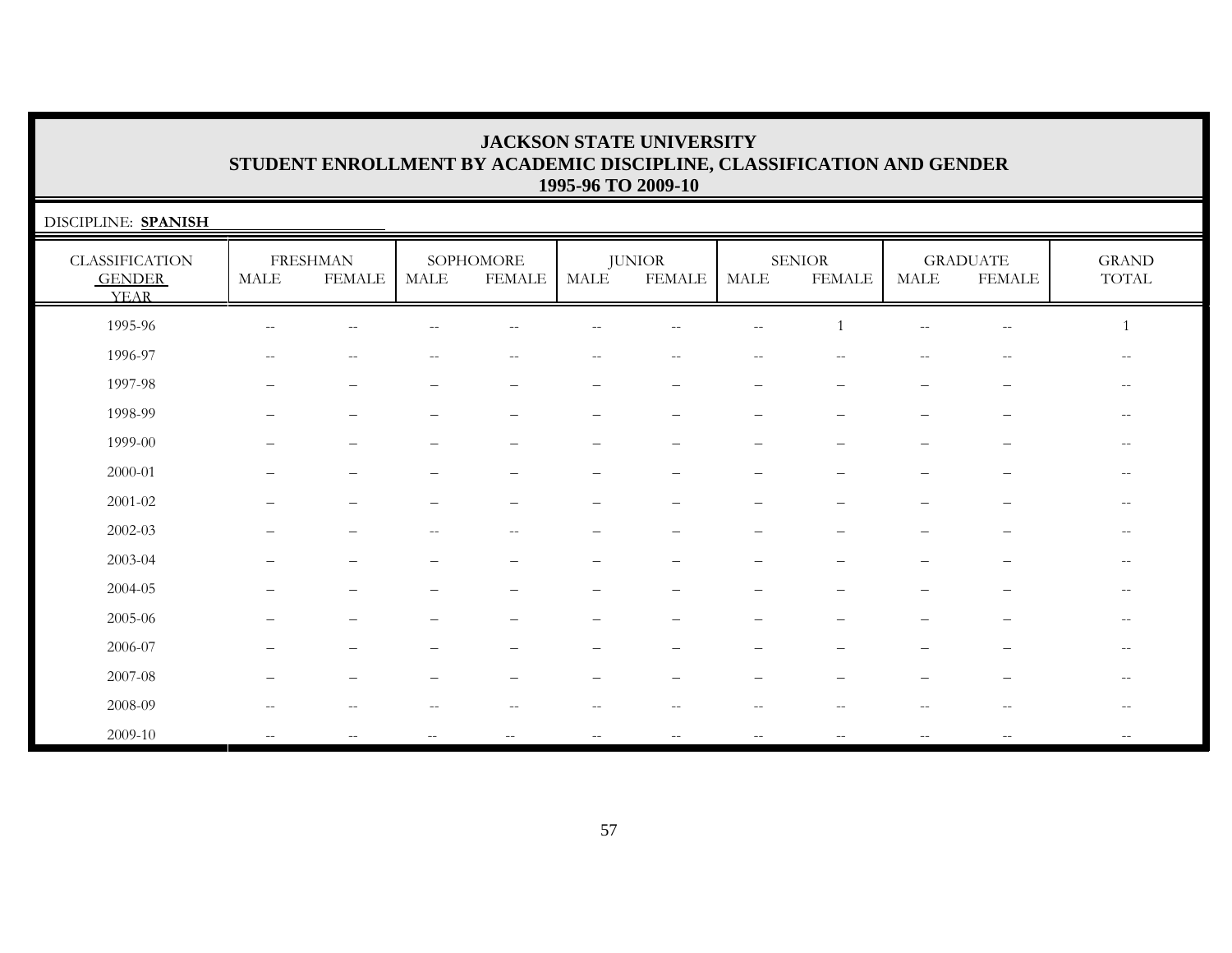| DISCIPLINE: SPECIAL EDUCATION                         |              |                                  |                          |                            |                          |                                |                |                                |                |                                  |                       |
|-------------------------------------------------------|--------------|----------------------------------|--------------------------|----------------------------|--------------------------|--------------------------------|----------------|--------------------------------|----------------|----------------------------------|-----------------------|
| <b>CLASSIFICATION</b><br><b>GENDER</b><br><b>YEAR</b> | <b>MALE</b>  | <b>FRESHMAN</b><br><b>FEMALE</b> | <b>MALE</b>              | SOPHOMORE<br><b>FEMALE</b> | MALE                     | <b>JUNIOR</b><br><b>FEMALE</b> | <b>MALE</b>    | <b>SENIOR</b><br><b>FEMALE</b> | <b>MALE</b>    | <b>GRADUATE</b><br><b>FEMALE</b> | <b>GRAND</b><br>TOTAL |
| 1995-96                                               | $\mathbf{2}$ | 10                               | $\mathbf{2}$             | 7                          | $\overline{c}$           | 6                              | $\sqrt{2}$     | 24                             | $\overline{4}$ | 15                               | 74                    |
| 1996-97                                               |              | 5                                |                          | 6                          | 7                        | 8                              | 8              | 18                             | $\mathfrak{Z}$ | 17                               | 74                    |
| 1997-98                                               | 2            | 8                                | $\overline{c}$           | 7                          | $\overline{4}$           | 17                             | 15             | $22\,$                         | 8              | 15                               | 100                   |
| 1998-99                                               | $\mathbf{2}$ | $\overline{4}$                   | $\qquad \qquad -$        | 8                          | $\mathfrak{Z}$           | 11                             | 6              | 35                             | 8              | $\overline{4}$                   | $81\,$                |
| 1999-00                                               |              | 10                               |                          | 5                          | 2                        | 8                              | 14             | 21                             | 5              | 13                               | 80                    |
| 2000-01                                               | 3            | 6                                | $\overline{\phantom{0}}$ | 7                          | $\overline{\phantom{0}}$ | 12                             | $\overline{4}$ | 26                             | $\overline{c}$ | 21                               | $81\,$                |
| 2001-02                                               | 3            | $\overline{4}$                   | 2                        | 5                          | 2                        | $\overline{9}$                 | $\overline{4}$ | 34                             | $\mathfrak{Z}$ | 18                               | 84                    |
| 2002-03                                               | 5            | 10                               | 2                        | 6                          | $\mathfrak{Z}$           | 10                             | 9              | 33                             | $\overline{4}$ | 19                               | 101                   |
| 2003-04                                               | 5            | 13                               | $\overline{4}$           | 8                          | $\overline{c}$           | 12                             | $\overline{4}$ | 38                             | $\mathfrak{Z}$ | 17                               | 106                   |
| 2004-05                                               | 3            | 15                               | $\overline{4}$           | 8                          | 2                        | 8                              | $\overline{4}$ | 33                             | $\mathfrak{Z}$ | 22                               | 102                   |
| 2005-06                                               |              | 11                               | $\overline{4}$           | 8                          | $\mathfrak{Z}$           | 15                             | 2              | 29                             | $\overline{4}$ | 19                               | 96                    |
| 2006-07                                               |              | 6                                |                          | 5                          | 6                        | 10                             | $\overline{4}$ | 19                             | $\mathfrak{Z}$ | 16                               | 90                    |
| 2007-08                                               | 2            | 7                                |                          | 6                          | $\sim$ $-$               | 12                             | 8              | 31                             | 13             | 39                               | 119                   |
| 2008-09                                               |              | $\mathfrak{Z}$                   | $\mathbf{2}$             | 5                          |                          | $\overline{7}$                 | 8              | 21                             | 11             | 48                               | 107                   |
| 2009-10                                               | 2            | 5                                | $\qquad \qquad -$        | $\overline{7}$             |                          | 10                             | $\overline{7}$ | 26                             | 11             | 76                               | 145                   |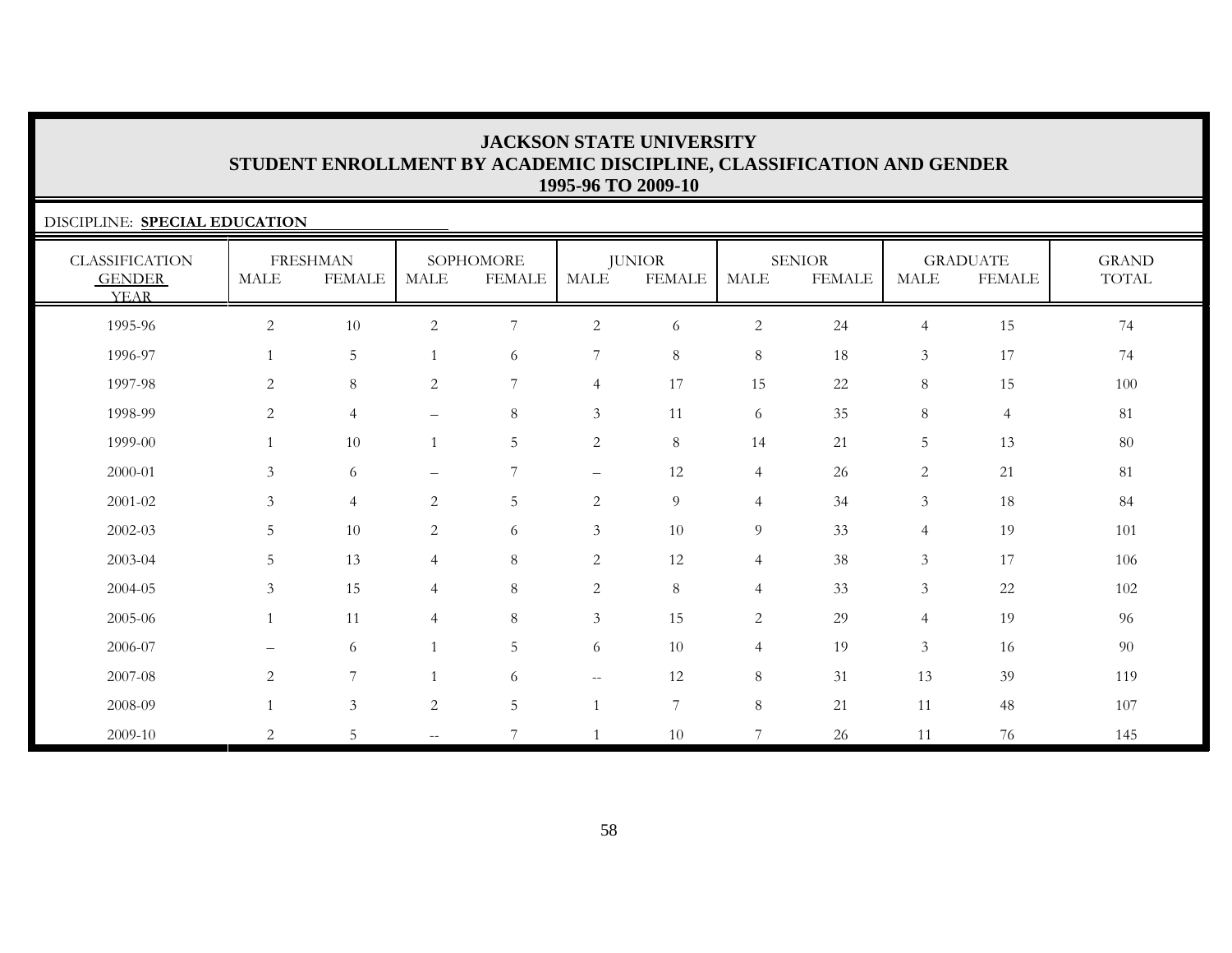### DISCIPLINE: **SPEECH AND DRAMATIC ARTS**

| <b>CLASSIFICATION</b><br><b>GENDER</b><br><b>YEAR</b> | <b>MALE</b>       | <b>FRESHMAN</b><br><b>FEMALE</b> | <b>MALE</b>     | SOPHOMORE<br><b>FEMALE</b> | MALE           | <b>JUNIOR</b><br><b>FEMALE</b> | <b>MALE</b>      | <b>SENIOR</b><br><b>FEMALE</b> | MALE                     | <b>GRADUATE</b><br><b>FEMALE</b>      | <b>GRAND</b><br>TOTAL |
|-------------------------------------------------------|-------------------|----------------------------------|-----------------|----------------------------|----------------|--------------------------------|------------------|--------------------------------|--------------------------|---------------------------------------|-----------------------|
| 1995-96                                               | 5                 | 16                               | 6               | 10                         | $\overline{5}$ | 17                             | $5\phantom{.0}$  | 28                             |                          | $\hspace{0.05cm}$ – $\hspace{0.05cm}$ | 92                    |
| 1996-97                                               | 1                 | 14                               | $5\phantom{.0}$ | 19                         | $\mathfrak{Z}$ | $7\phantom{.0}$                | $8\,$            | 29                             | $-$                      | $\hspace{0.05cm} -$                   | 86                    |
| 1997-98                                               | $\mathbf{1}$      | $\overline{9}$                   | $5\phantom{.0}$ | 18                         | 6              | 19                             | $7\phantom{.}$   | 31                             | $\qquad \qquad -$        | $\overline{\phantom{m}}$              | 96                    |
| 1998-99                                               | $\mathfrak{Z}$    | 16                               | $\mathfrak{Z}$  | 20                         | $\mathbf 5$    | 15                             | $5\phantom{.0}$  | 28                             | $\qquad \qquad -$        | $\overline{\phantom{m}}$              | 95                    |
| 1999-00                                               | 5                 | 10                               | 6               | 20                         | $\mathfrak{Z}$ | 21                             | 13               | 22                             | $\qquad \qquad -$        | $\qquad \qquad -$                     | 100                   |
| 2000-01                                               | $\overline{c}$    | 16                               | $\overline{4}$  | 13                         | $\mathbf 5$    | 20                             | $\overline{9}$   | 24                             | $\qquad \qquad -$        | $\qquad \qquad -$                     | 93                    |
| 2001-02                                               | $\mathfrak{Z}$    | 14                               | 2               | 13                         | $\overline{7}$ | 12                             | $\overline{4}$   | 28                             | $\qquad \qquad -$        | $\overline{\phantom{m}}$              | 83                    |
| 2002-03                                               | $\qquad \qquad -$ | 12                               | $\sqrt{2}$      | 15                         | $\overline{c}$ | 16                             | $\boldsymbol{7}$ | 15                             |                          | $\qquad \qquad -$                     | 69                    |
| 2003-04                                               | $\overline{4}$    | $20\,$                           | 2               | $8\,$                      | 1              | 16                             | $\mathfrak{Z}$   | 14                             | $\qquad \qquad -$        | $\qquad \qquad -$                     | 68                    |
| 2004-05                                               | $\mathfrak{Z}$    | 13                               | $\overline{c}$  | $\overline{9}$             | $\overline{c}$ | 17                             |                  | 19                             |                          |                                       | 66                    |
| 2005-06                                               | $\overline{4}$    | 11                               | $\overline{4}$  | 11                         | $\mathfrak{Z}$ | 15                             |                  | 17                             | $\qquad \qquad -$        | $\qquad \qquad -$                     | 66                    |
| 2006-07                                               | $\overline{2}$    | 16                               | 5               | 12                         | 6              | 10                             | $\mathfrak{Z}$   | 18                             | $\qquad \qquad -$        | $\overline{\phantom{m}}$              | 72                    |
| 2007-08                                               | 3                 | $\mathfrak{Z}$                   | $\overline{4}$  | 8                          | $\overline{4}$ | $\,8\,$                        | 5                | 9                              | $\overline{\phantom{m}}$ | $-\,-$                                | 44                    |
| 2008-09                                               | $\overline{2}$    | $\mathfrak{Z}$                   | $\overline{2}$  | $\mathfrak{Z}$             | $\mathbf{2}$   | $\overline{4}$                 | $\overline{7}$   | 13                             |                          | --                                    | 36                    |
| 2009-10                                               | $\overline{2}$    | $\,8\,$                          | $\mathfrak{Z}$  | 5                          | 2              | 6                              | 6                | 7                              | $\overline{\phantom{a}}$ |                                       | 39                    |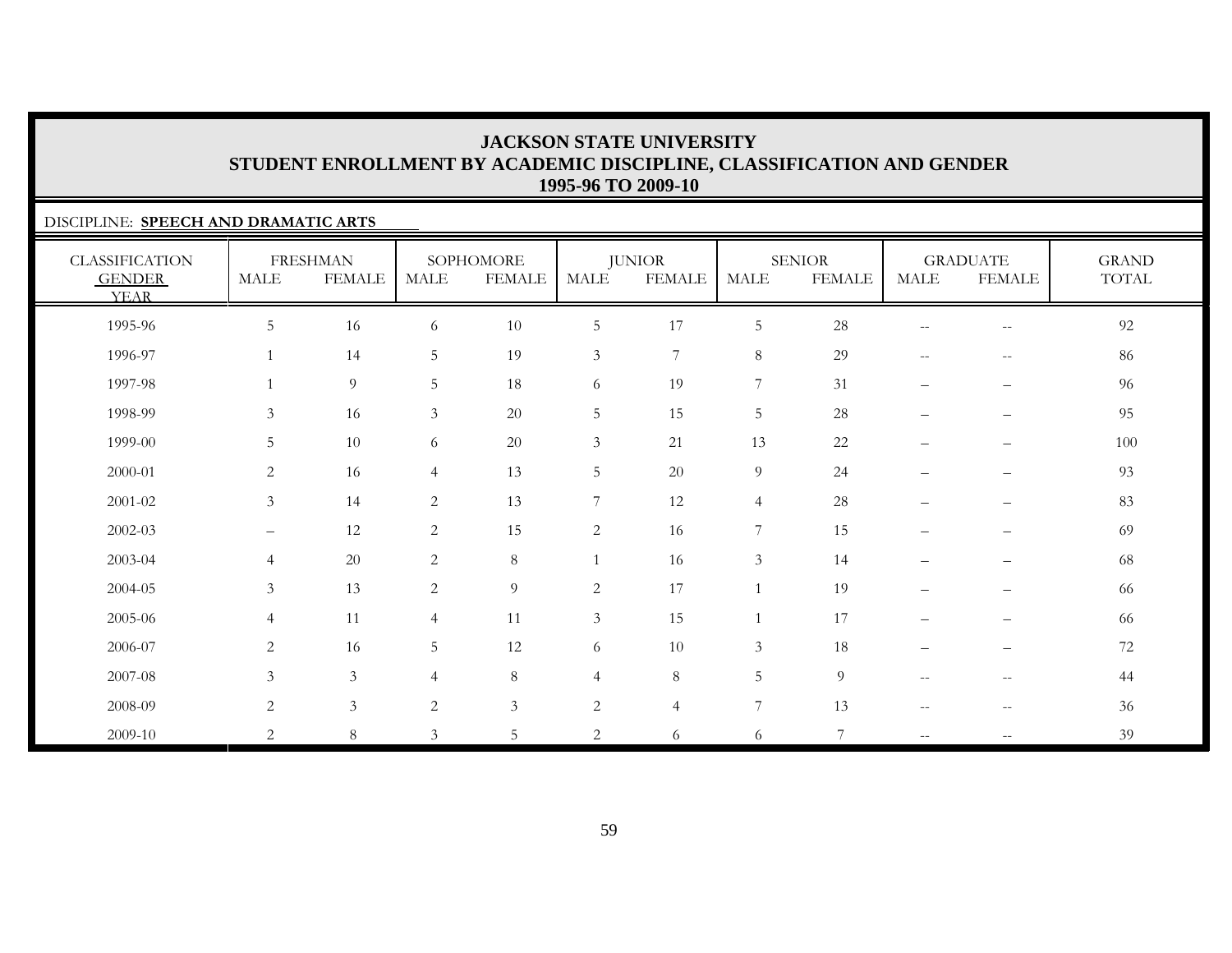| DISCIPLINE: TEACHING                                  |                          |                                  |                          |                            |        |                                                       |                                                     |                                |                                                     |                                  |                                                       |
|-------------------------------------------------------|--------------------------|----------------------------------|--------------------------|----------------------------|--------|-------------------------------------------------------|-----------------------------------------------------|--------------------------------|-----------------------------------------------------|----------------------------------|-------------------------------------------------------|
| <b>CLASSIFICATION</b><br><b>GENDER</b><br><b>YEAR</b> | <b>MALE</b>              | <b>FRESHMAN</b><br><b>FEMALE</b> | MALE                     | SOPHOMORE<br><b>FEMALE</b> | MALE   | <b>JUNIOR</b><br><b>FEMALE</b>                        | <b>MALE</b>                                         | <b>SENIOR</b><br><b>FEMALE</b> | <b>MALE</b>                                         | <b>GRADUATE</b><br><b>FEMALE</b> | <b>GRAND</b><br>TOTAL                                 |
| 1995-96                                               | $-$                      |                                  |                          |                            |        |                                                       |                                                     |                                |                                                     | --                               | $- -$                                                 |
| 1996-97                                               | $-$                      | $-$                              | --                       | $-$                        | $- -$  | $- -$                                                 | $\overline{\phantom{m}}$                            | $-$                            | $-$                                                 | $-$                              | $\hspace{0.05cm} - \hspace{0.05cm} - \hspace{0.05cm}$ |
| 1997-98                                               | $\overline{\phantom{a}}$ | $- -$                            | $\qquad \qquad -$        | $\overline{\phantom{m}}$   | $--$   | $--$                                                  | $\hspace{0.05cm} -\hspace{0.05cm} -\hspace{0.05cm}$ | $- -$                          | $\hspace{0.05cm} -\hspace{0.05cm} -\hspace{0.05cm}$ | $\overline{\phantom{m}}$         | $- -$                                                 |
| 1998-99                                               | $-$                      | $-$                              | $- -$                    | $-$                        | $--$   | $\overline{\phantom{m}}$                              | $-$                                                 | $- -$                          | $\overline{\phantom{m}}$                            | $-\,-$                           | $\overline{\phantom{m}}$                              |
| 1999-00                                               |                          |                                  |                          | $\overline{\phantom{0}}$   |        |                                                       |                                                     | $\overline{\phantom{0}}$       | $\overline{4}$                                      | $\overline{1}$                   | 5                                                     |
| 2000-01                                               |                          |                                  |                          | $\overline{\phantom{0}}$   | -      | -                                                     |                                                     | $\overline{\phantom{m}}$       | 3                                                   | 21                               | 24                                                    |
| 2001-02                                               |                          |                                  |                          |                            |        |                                                       |                                                     | $\overline{\phantom{0}}$       | 2                                                   | 38                               | 40                                                    |
| $2002 - 03$                                           |                          |                                  |                          |                            |        |                                                       |                                                     |                                | 6                                                   | 23                               | 29                                                    |
| 2003-04                                               |                          |                                  |                          |                            |        |                                                       |                                                     |                                | 7                                                   | 24                               | 31                                                    |
| 2004-05                                               |                          |                                  |                          |                            |        |                                                       |                                                     |                                | 9                                                   | 31                               | $40\,$                                                |
| 2005-06                                               |                          |                                  |                          |                            |        |                                                       |                                                     |                                | 11                                                  | 50                               | 61                                                    |
| 2006-07                                               |                          |                                  |                          |                            | -      |                                                       |                                                     |                                | 10                                                  | 49                               | 59                                                    |
| 2007-08                                               | $\overline{\phantom{m}}$ | $-$                              | $\overline{\phantom{a}}$ | $\qquad \qquad -$          | $- -$  | $-$                                                   | $\overline{\phantom{m}}$                            | $--$                           | 12                                                  | 54                               | 66                                                    |
| 2008-09                                               | $-$                      | $- -$                            | --                       | $\qquad \qquad -$          | $-\,-$ | $\hspace{0.05cm} - \hspace{0.05cm} - \hspace{0.05cm}$ | $-\,-$                                              | $\overline{\phantom{a}}$       | 21                                                  | 42                               | 63                                                    |
| 2009-10                                               | $-$                      |                                  | $- -$                    | $\qquad \qquad -$          | $- -$  | $- -$                                                 | $-$                                                 | —                              | 31                                                  | 50                               | $81\,$                                                |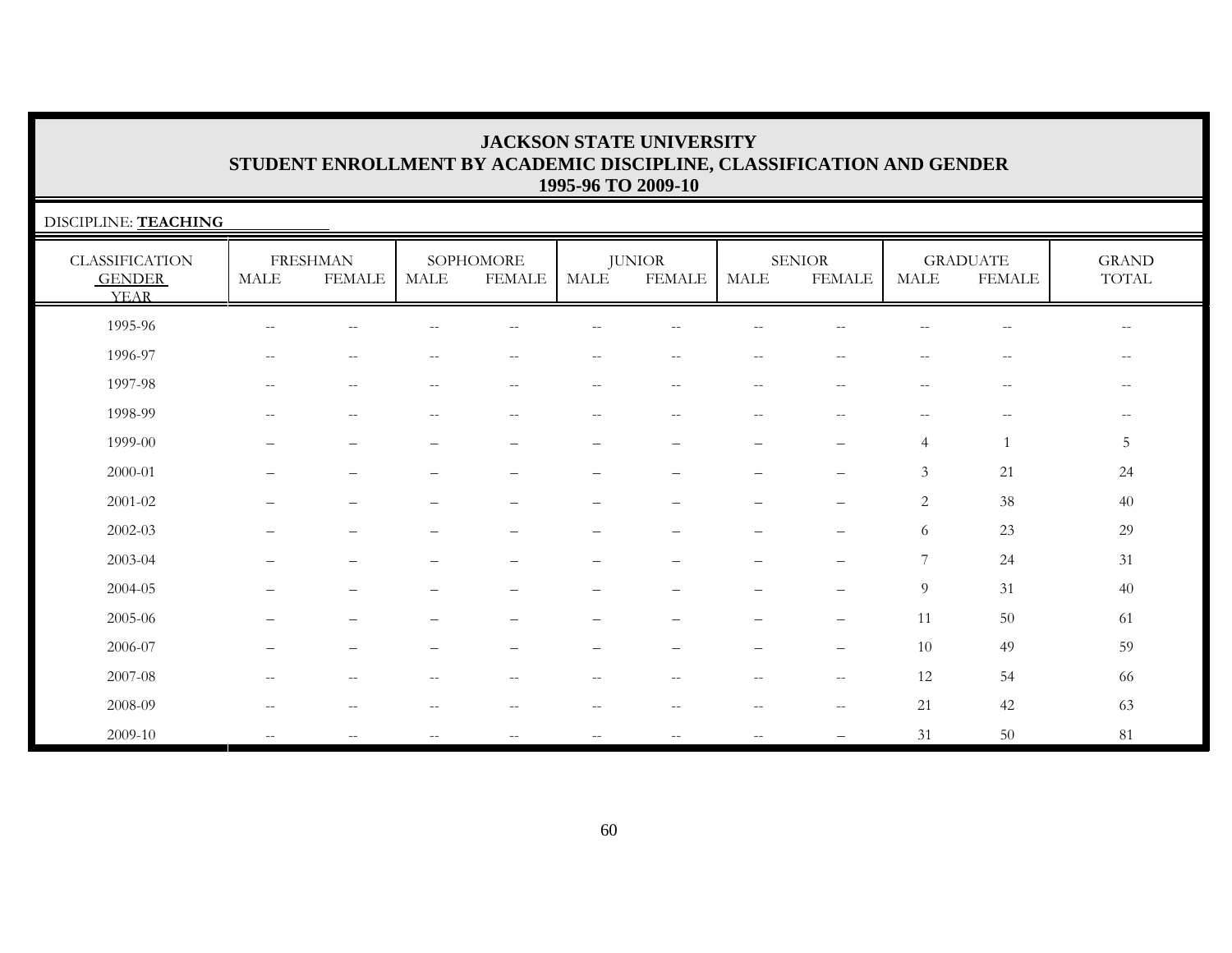### DISCIPLINE: **TECHNOLOGY EDUCATION**

| <b>CLASSIFICATION</b><br><b>GENDER</b><br><b>YEAR</b> | MALE                                                | <b>FRESHMAN</b><br><b>FEMALE</b>      | MALE           | SOPHOMORE<br><b>FEMALE</b> | MALE                     | <b>JUNIOR</b><br><b>FEMALE</b> | MALE                                                | <b>SENIOR</b><br><b>FEMALE</b> | MALE         | <b>GRADUATE</b><br><b>FEMALE</b> | <b>GRAND</b><br>TOTAL                               |
|-------------------------------------------------------|-----------------------------------------------------|---------------------------------------|----------------|----------------------------|--------------------------|--------------------------------|-----------------------------------------------------|--------------------------------|--------------|----------------------------------|-----------------------------------------------------|
| 1995-96                                               | $--$                                                | н.                                    |                |                            |                          |                                |                                                     |                                |              | $-$                              | $\hspace{0.05cm} -\hspace{0.05cm} -\hspace{0.05cm}$ |
| 1996-97                                               |                                                     | $--$                                  |                | $- -$                      |                          | $-\,-$                         | $\mathbf{2}$                                        | $--$                           | 5            | 1                                | 11                                                  |
| 1997-98                                               |                                                     | $\overline{\phantom{m}}$              |                | $\overline{\phantom{m}}$   |                          | $\overline{\phantom{m}}$       |                                                     |                                | $\mathbf{2}$ |                                  | $\overline{7}$                                      |
| 1998-99                                               | -                                                   | -                                     |                | -                          |                          | $\overline{\phantom{0}}$       | 3                                                   | $\qquad \qquad -$              | 6            | $\overline{2}$                   | 11                                                  |
| 1999-00                                               | $\mathfrak{Z}$                                      | $\overline{1}$                        | $\overline{1}$ | $\overline{\phantom{0}}$   |                          | $\mathbf{1}$                   |                                                     | $\overline{\phantom{a}}$       | $8\,$        |                                  | 16                                                  |
| $2000 - 01$                                           | 2                                                   | 2                                     | $\mathfrak{Z}$ |                            |                          |                                |                                                     |                                | 4            |                                  | 15                                                  |
| $2001 - 02$                                           |                                                     | 2                                     |                | $\qquad \qquad -$          |                          | $\qquad \qquad -$              | $\overline{c}$                                      | $\qquad \qquad -$              | 5            | $\overline{4}$                   | 16                                                  |
| $2002 - 03$                                           |                                                     | $\overline{\phantom{a}}$              | $\overline{c}$ |                            |                          |                                | $\overline{\phantom{0}}$                            |                                | $8\,$        | 6                                | 17                                                  |
| 2003-04                                               |                                                     |                                       |                |                            | $\mathbf{1}$             |                                |                                                     |                                | 17           | $16\,$                           | $35\,$                                              |
| 2004-05                                               | —                                                   |                                       |                |                            |                          |                                |                                                     | $\qquad \qquad -$              | 19           | 15                               | 37                                                  |
| 2005-06                                               |                                                     |                                       |                |                            |                          |                                | $\overline{\phantom{0}}$                            |                                | 16           | 15                               | $32\,$                                              |
| 2006-07                                               |                                                     |                                       |                |                            |                          |                                | $\overline{\phantom{0}}$                            |                                | $28\,$       | 31                               | 60                                                  |
| 2007-08                                               | $--$                                                | $\hspace{0.05cm}$ – $\hspace{0.05cm}$ | $-$            | $--$                       | $\overline{\phantom{m}}$ | $\overline{1}$                 | $\hspace{0.05cm} -\hspace{0.05cm} -\hspace{0.05cm}$ |                                | 19           | 34                               | 55                                                  |
| 2008-09                                               | $\hspace{0.05cm} -\hspace{0.05cm} -\hspace{0.05cm}$ | $\overline{1}$                        | $-\,-$         | $-\,-$                     | $-$                      |                                | $--$                                                | 2                              | 15           | 24                               | 42                                                  |
| 2009-10                                               |                                                     |                                       |                |                            | $\overline{\phantom{m}}$ | $\overline{1}$                 |                                                     | $\overline{\phantom{m}}$       | 13           | $22\,$                           | 39                                                  |

\* Name changed from Industrial Arts Education June, 1996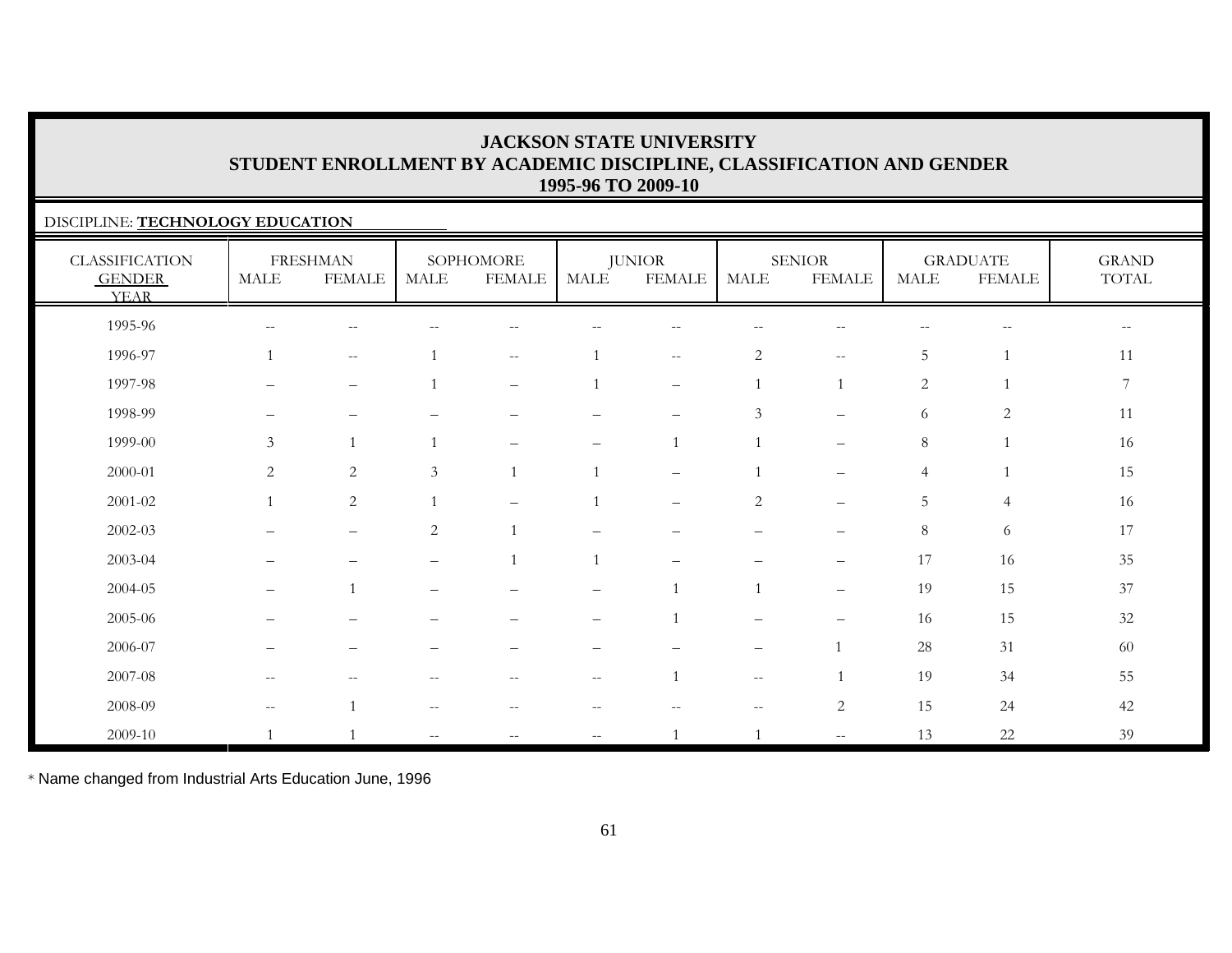### DISCIPLINE: **TELECOMMUNICATIONS ENGINEERING**

| <b>CLASSIFICATION</b><br><b>GENDER</b><br><b>YEAR</b> | <b>MALE</b>                                         | <b>FRESHMAN</b><br><b>FEMALE</b>                      | <b>MALE</b>                                           | SOPHOMORE<br><b>FEMALE</b>                            | MALE                     | <b>JUNIOR</b><br><b>FEMALE</b>                | MALE                                                | <b>SENIOR</b><br><b>FEMALE</b>                        | <b>MALE</b>                                           | <b>GRADUATE</b><br><b>FEMALE</b>                    | <b>GRAND</b><br>TOTAL    |
|-------------------------------------------------------|-----------------------------------------------------|-------------------------------------------------------|-------------------------------------------------------|-------------------------------------------------------|--------------------------|-----------------------------------------------|-----------------------------------------------------|-------------------------------------------------------|-------------------------------------------------------|-----------------------------------------------------|--------------------------|
| 1995-96                                               | $\hspace{0.05cm} -\hspace{0.05cm} -\hspace{0.05cm}$ | $- -$                                                 |                                                       | $-$                                                   |                          | $-$                                           | $\overline{\phantom{m}}$                            | $-$                                                   | $-$                                                   | $\overline{\phantom{m}}$                            | $\overline{\phantom{m}}$ |
| 1996-97                                               | $\hspace{0.1mm}-\hspace{0.1mm}-\hspace{0.1mm}$      | $\overline{\phantom{m}}$                              | $\hspace{0.05cm} - \hspace{0.05cm} - \hspace{0.05cm}$ | $\hspace{0.05cm} - \hspace{0.05cm} - \hspace{0.05cm}$ | $\overline{\phantom{m}}$ | $\overline{\phantom{m}}$                      | $\overline{\phantom{m}}$                            | $\hspace{0.05cm} - \hspace{0.05cm} - \hspace{0.05cm}$ | $\hspace{0.05cm}$ – $\hspace{0.05cm}$                 | $-\,-$                                              | $\overline{\phantom{m}}$ |
| 1997-98                                               | $\hspace{0.05cm} -\hspace{0.05cm} -\hspace{0.05cm}$ | $\overline{\phantom{m}}$                              | $\overline{\phantom{a}}$                              | $\qquad \qquad -$                                     | $ -$                     | $\sim$ $-$                                    | $\hspace{0.05cm} -\hspace{0.05cm} -\hspace{0.05cm}$ | $\sim$                                                | $\overline{\phantom{m}}$                              | $\hspace{0.05cm} -\hspace{0.05cm} -\hspace{0.05cm}$ | --                       |
| 1998-99                                               | $\hspace{0.05cm} -\hspace{0.05cm} -\hspace{0.05cm}$ | $\overline{\phantom{m}}$                              | $\hspace{0.05cm} - \hspace{0.05cm} - \hspace{0.05cm}$ | $\qquad \qquad -$                                     | $-\,-$                   | $\overline{\phantom{m}}$                      | $--$                                                | $-\,-$                                                | $\hspace{0.05cm} - \hspace{0.05cm} - \hspace{0.05cm}$ | $-\,-$                                              | $\qquad \qquad -$        |
| 1999-00                                               |                                                     | —                                                     |                                                       |                                                       | $\overline{\phantom{0}}$ | $\overline{\phantom{0}}$                      |                                                     |                                                       | $\hspace{0.05cm} - \hspace{0.05cm} - \hspace{0.05cm}$ | $-\,-$                                              | $\qquad \qquad -$        |
| 2000-01                                               | 2                                                   | $\overline{1}$                                        | 3                                                     | $\overline{\phantom{m}}$                              | $-$                      | $-$                                           | $-$                                                 |                                                       |                                                       | $-\,-$                                              | 6                        |
| $2001 - 02$                                           | $\overline{4}$                                      | $\hspace{0.05cm} -\hspace{0.05cm} -\hspace{0.05cm}$   |                                                       | $--$                                                  | 3                        | $\sim$ $-$                                    |                                                     |                                                       | $\mathbf{u}$                                          | $-\,-$                                              | 10                       |
| 2002-03                                               |                                                     | $\overbrace{\phantom{12322111}}$                      | 2                                                     | $\overline{\phantom{0}}$                              |                          |                                               |                                                     |                                                       |                                                       | $\qquad \qquad -$                                   | $\overline{4}$           |
| 2003-04                                               | $\mathfrak{Z}$                                      | $\mathbf{1}$                                          |                                                       |                                                       |                          |                                               |                                                     |                                                       |                                                       |                                                     | 6                        |
| 2004-05                                               | 6                                                   | $\qquad \qquad -$                                     |                                                       | $\overline{1}$                                        | 3                        | $\overline{\phantom{m}}$                      |                                                     |                                                       |                                                       |                                                     | 11                       |
| 2005-06                                               | 2                                                   | $\overline{1}$                                        | $\overline{1}$                                        | $\overline{\phantom{m}}$                              |                          | $\overline{\phantom{m}}$                      | $\mathfrak{Z}$                                      | $\overline{\phantom{m}}$                              | —                                                     | $\overline{\phantom{m}}$                            | 8                        |
| 2006-07                                               | 6                                                   | $\overline{1}$                                        |                                                       |                                                       |                          |                                               | $\sim$                                              | 2                                                     | $\qquad \qquad -$                                     | $\overline{\phantom{m}}$                            | 9                        |
| 2007-08                                               | $\overline{2}$                                      | $\hspace{0.05cm} - \hspace{0.05cm} - \hspace{0.05cm}$ | 3                                                     | $\overline{\phantom{m}}$                              | $ -$                     |                                               | $\mathbf{2}$                                        | $\overline{\phantom{m}}$                              | $-$                                                   | $\hspace{0.05cm} -\hspace{0.05cm} -\hspace{0.05cm}$ | 8                        |
| 2008-09                                               | 5                                                   | $\overline{1}$                                        | $\overline{2}$                                        | $\overline{1}$                                        | $\mathbf{2}$             | $\sim$ $\sim$                                 | $\sqrt{2}$                                          | $\sim$ $-$                                            | $\hspace{0.05cm} - \hspace{0.05cm} - \hspace{0.05cm}$ | $\overline{\phantom{m}}$                            | 13                       |
| 2009-10                                               | $\mathbf{1}$                                        | $\sim$ $\sim$                                         |                                                       | $\mathcal{L} = \mathcal{L}$                           | $\overline{c}$           | $\mathord{\hspace{1pt}\text{--}\hspace{1pt}}$ | $\mathfrak{Z}$                                      | $\overline{\phantom{m}}$                              | $\overline{\phantom{m}}$                              | $- -$                                               | $\overline{7}$           |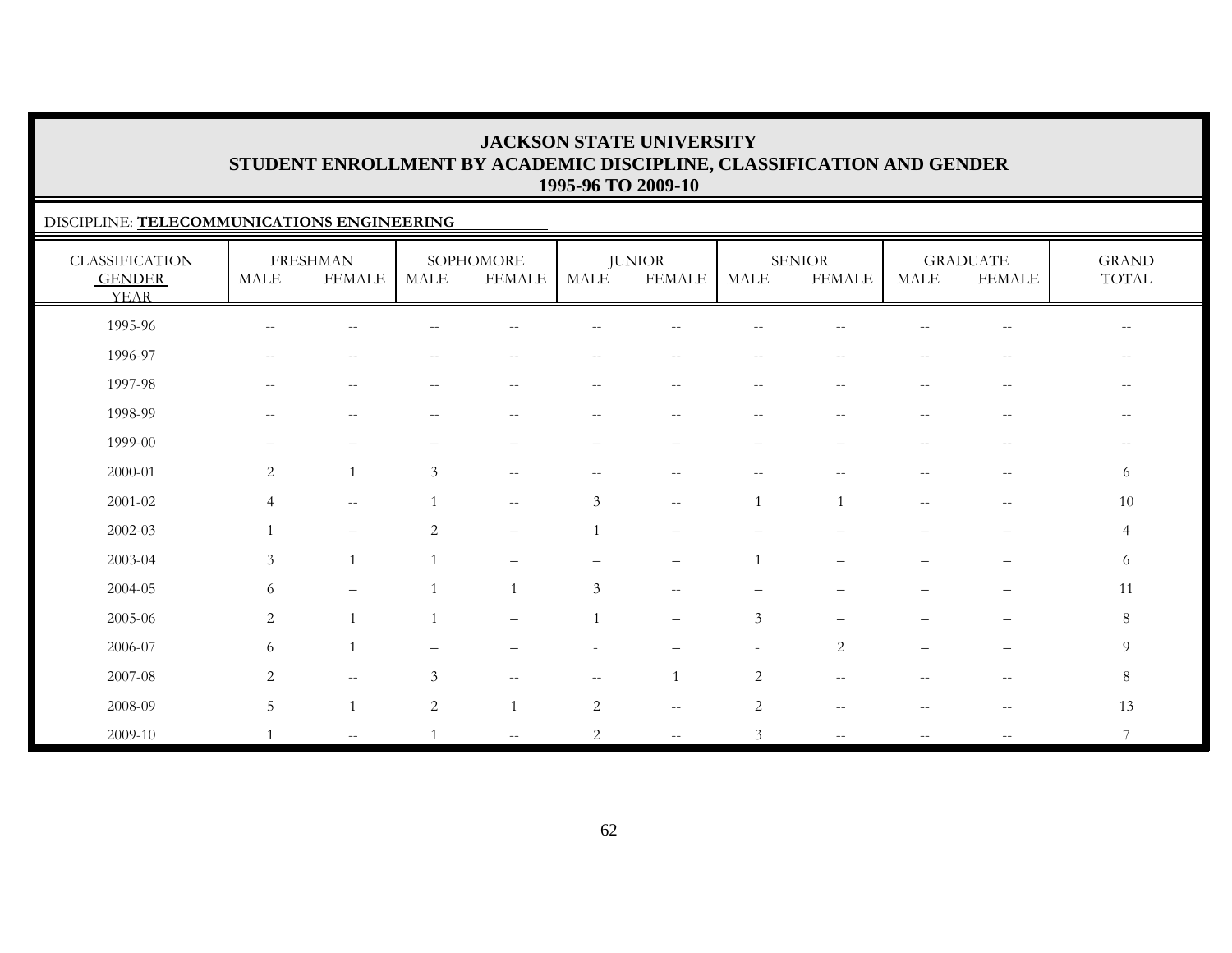### DISCIPLINE: **URBAN AND REGIONAL PLANNING**

| <b>CLASSIFICATION</b><br><b>GENDER</b><br><b>YEAR</b> | MALE                                                  | <b>FRESHMAN</b><br><b>FEMALE</b>                    | <b>MALE</b>              | SOPHOMORE<br><b>FEMALE</b>                            | <b>MALE</b>              | <b>JUNIOR</b><br><b>FEMALE</b> | <b>MALE</b>              | <b>SENIOR</b><br><b>FEMALE</b>                      | <b>MALE</b>              | <b>GRADUATE</b><br><b>FEMALE</b>      | <b>GRAND</b><br>TOTAL |
|-------------------------------------------------------|-------------------------------------------------------|-----------------------------------------------------|--------------------------|-------------------------------------------------------|--------------------------|--------------------------------|--------------------------|-----------------------------------------------------|--------------------------|---------------------------------------|-----------------------|
| 1995-96                                               | $\hspace{0.1mm}-\hspace{0.1mm}-\hspace{0.1mm}$        | $\qquad \qquad -$                                   |                          | $-$                                                   | --                       | $-$                            | $\overline{\phantom{m}}$ | --                                                  | $\qquad \qquad -$        | $\hspace{0.05cm}$ – $\hspace{0.05cm}$ | $--$                  |
| 1996-97                                               | $--$                                                  | $\qquad \qquad -$                                   | $\sim$ $\sim$            | $- -$                                                 | --                       | $-\,-$                         | $- -$                    | $\sim$ $\sim$                                       | $-\,-$                   | $- -$                                 | $--$                  |
| 1997-98                                               | $\hspace{0.05cm} -\hspace{0.05cm} -\hspace{0.05cm}$   | $\hspace{0.05cm} -\hspace{0.05cm} -\hspace{0.05cm}$ | $\overline{\phantom{m}}$ | $\hspace{0.05cm} - \hspace{0.05cm} - \hspace{0.05cm}$ | $\qquad \qquad -$        | $- -$                          | $- -$                    | $\overline{\phantom{m}}$                            | $\overline{\phantom{m}}$ | $--$                                  | $--$                  |
| 1998-99                                               | $\sim$ $-$                                            | $\hspace{0.05cm} -\hspace{0.05cm} -\hspace{0.05cm}$ | $\sim$ $\sim$            | $\sim$ $-$                                            | $- -$                    | $--$                           | $--$                     | $\hspace{0.05cm} -\hspace{0.05cm} -\hspace{0.05cm}$ | 8                        | 6                                     | 14                    |
| 1999-00                                               | $\overline{\phantom{0}}$                              | $\overline{\phantom{0}}$                            | $\overline{\phantom{0}}$ | $\qquad \qquad -$                                     | $\qquad \qquad -$        |                                | $\qquad \qquad -$        | $\overline{\phantom{0}}$                            | $\overline{9}$           | $8\,$                                 | 17                    |
| $2000 - 01$                                           | $\hspace{0.05cm} - \hspace{0.05cm} - \hspace{0.05cm}$ | $\qquad \qquad -$                                   | $\sim$ $\sim$            | $- -$                                                 | $-$                      | $-$                            | $\qquad \qquad -$        | $\sim$ $\sim$                                       | 12                       | $\boldsymbol{7}$                      | 19                    |
| $2001 - 02$                                           | $--$                                                  | $\qquad \qquad -$                                   | $\sim$ $-$               | $-$                                                   | $- -$                    | $- -$                          | $\overline{\phantom{a}}$ | $- -$                                               | 10                       | 12                                    | 22                    |
| 2002-03                                               |                                                       | $\qquad \qquad -$                                   |                          | —                                                     | —                        | $\overline{\phantom{m}}$       | $\qquad \qquad -$        | $\overline{\phantom{m}}$                            | 10                       | 14                                    | 24                    |
| 2003-04                                               |                                                       | $\overline{\phantom{0}}$                            |                          |                                                       |                          |                                | -                        | $\overline{\phantom{m}}$                            | 8                        | $10\,$                                | 18                    |
| 2004-05                                               |                                                       | -                                                   |                          |                                                       |                          |                                |                          | $\qquad \qquad -$                                   | 12                       | 13                                    | 25                    |
| 2005-06                                               |                                                       | $\qquad \qquad -$                                   |                          |                                                       |                          |                                | -                        | $\overline{\phantom{m}}$                            | 12                       | 17                                    | 29                    |
| 2006-07                                               | —                                                     | $\qquad \qquad -$                                   |                          | $\overline{\phantom{0}}$                              | $\qquad \qquad -$        |                                | $\qquad \qquad -$        | $\overline{\phantom{m}}$                            | 17                       | 16                                    | 33                    |
| 2007-08                                               | $\sim$ $\sim$                                         | $\hspace{0.05cm} -\hspace{0.05cm} -\hspace{0.05cm}$ | $-$                      | --                                                    | $\overline{\phantom{m}}$ | $- -$                          | $\overline{\phantom{a}}$ | $\hspace{0.05cm} -\hspace{0.05cm} -\hspace{0.05cm}$ | 16                       | 16                                    | 32                    |
| 2008-09                                               | $\hspace{0.05cm} -\hspace{0.05cm} -\hspace{0.05cm}$   | $\hspace{0.05cm} -\hspace{0.05cm} -\hspace{0.05cm}$ | $\overline{\phantom{m}}$ | $\hspace{0.05cm} - \hspace{0.05cm} - \hspace{0.05cm}$ | $- -$                    | $--$                           | $--$                     | $\hspace{0.05cm} -\hspace{0.05cm} -\hspace{0.05cm}$ | 18                       | $22\,$                                | 40                    |
| 2009-10                                               | $\mathbf{u}$                                          | $\qquad \qquad -$                                   | $\sim$ $-$               | $\overline{\phantom{m}}$                              | $-\,-$                   | $\overline{\phantom{m}}$       | $\overline{\phantom{m}}$ |                                                     | 24                       | 34                                    | 58                    |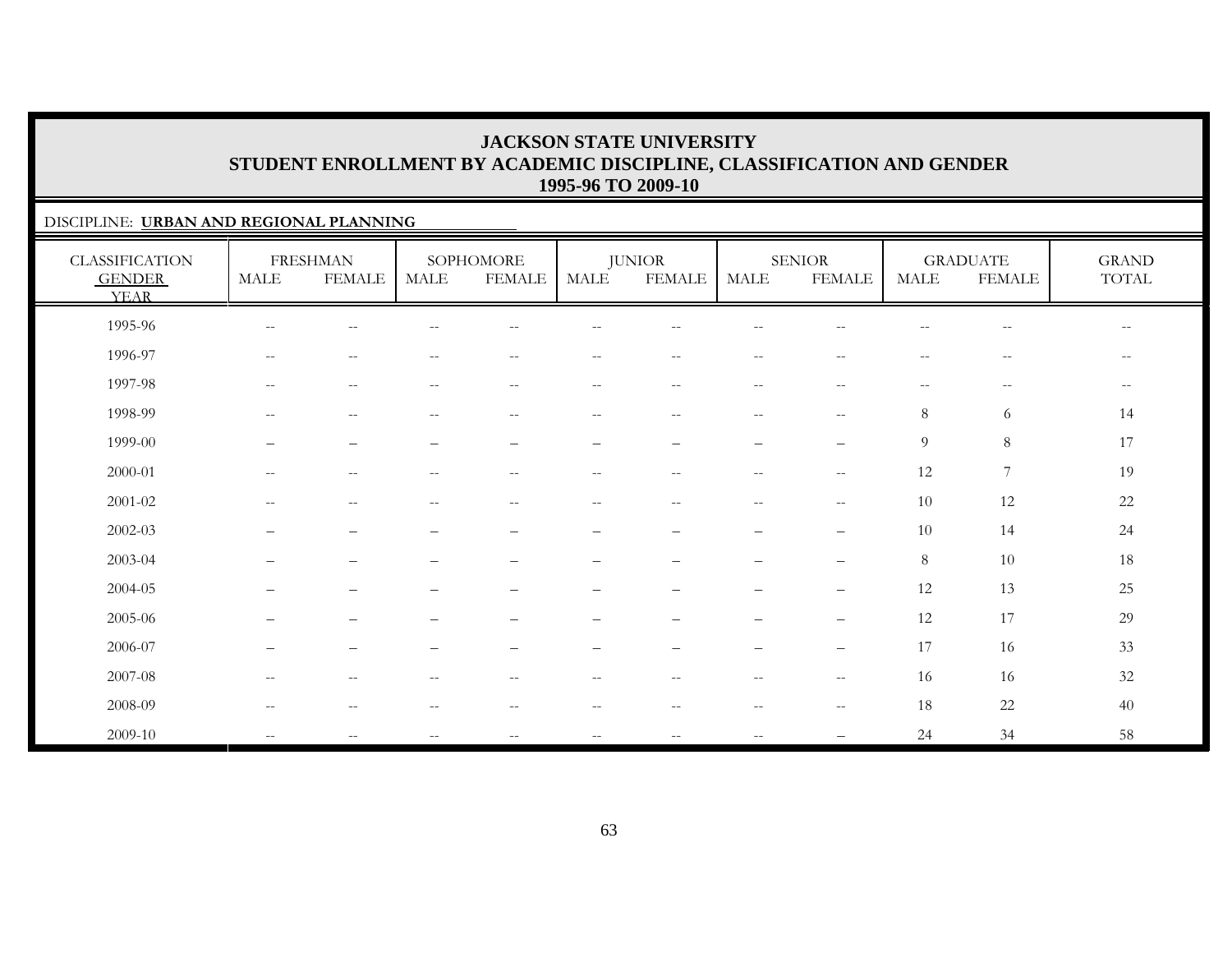| DISCIPLINE: URBAN STUDIES                             |                |                                                     |                   |                            |                |                                |                   |                                |                   |                                  |                       |  |
|-------------------------------------------------------|----------------|-----------------------------------------------------|-------------------|----------------------------|----------------|--------------------------------|-------------------|--------------------------------|-------------------|----------------------------------|-----------------------|--|
| <b>CLASSIFICATION</b><br><b>GENDER</b><br><b>YEAR</b> | MALE           | <b>FRESHMAN</b><br><b>FEMALE</b>                    | MALE              | SOPHOMORE<br><b>FEMALE</b> | MALE           | <b>JUNIOR</b><br><b>FEMALE</b> | MALE              | <b>SENIOR</b><br><b>FEMALE</b> | <b>MALE</b>       | <b>GRADUATE</b><br><b>FEMALE</b> | <b>GRAND</b><br>TOTAL |  |
| 1995-96                                               | $\overline{2}$ |                                                     | $\overline{c}$    | $\overline{\phantom{m}}$   | 5              | 6                              | $\mathfrak{Z}$    | 4                              | $\sim$ $-$        | $-\,-$                           | 23                    |  |
| 1996-97                                               | $\overline{4}$ | 2                                                   | $\overline{2}$    |                            | 4              | $\overline{2}$                 | $\mathfrak{Z}$    | 6                              | $-$               | --                               | 24                    |  |
| 1997-98                                               |                | $\qquad \qquad -$                                   | 5                 | 2                          |                |                                | 2                 | 7                              |                   |                                  | 18                    |  |
| 1998-99                                               | 2              | $\qquad \qquad -$                                   |                   | 2                          | $\overline{4}$ | 2                              | $\qquad \qquad -$ |                                |                   |                                  | 12                    |  |
| 1999-00                                               |                | $\mathfrak{Z}$                                      | 4                 | $\overline{4}$             | $\mathbf{1}$   | 3                              | 5                 | $\overline{1}$                 |                   |                                  | 22                    |  |
| 2000-01                                               |                | 2                                                   | $\equiv$          | $\overline{4}$             | $\mathfrak{Z}$ | 2                              | $\overline{4}$    | 6                              |                   |                                  | 22                    |  |
| $2001 - 02$                                           | 2              | 5                                                   |                   | 3                          |                |                                |                   | 3                              |                   |                                  | 16                    |  |
| $2002 - 03$                                           |                | 5                                                   | 4                 | 2                          | 3              | 2                              | $\mathbf{1}$      | 8                              |                   |                                  | 26                    |  |
| 2003-04                                               |                |                                                     | 4                 | 3                          | 3              | $\overline{2}$                 |                   | $\mathcal{Z}$                  |                   |                                  | 17                    |  |
| 2004-05                                               | 2              | 3                                                   |                   |                            | $\mathfrak{Z}$ | $\overline{2}$                 | 2                 | 3                              | $\qquad \qquad -$ |                                  | 16                    |  |
| 2005-06                                               |                |                                                     |                   |                            |                |                                | 2                 | 2                              |                   |                                  | 7                     |  |
| 2006-07                                               |                |                                                     | 2                 |                            |                |                                | 3                 | $\mathcal{Z}$                  |                   |                                  | 12                    |  |
| 2007-08                                               |                |                                                     | 3                 |                            |                | $\overline{\phantom{m}}$       |                   | 2                              |                   |                                  | 10                    |  |
| 2008-09                                               | 2              | $\hspace{0.05cm} -\hspace{0.05cm} -\hspace{0.05cm}$ | $\overline{2}$    |                            |                |                                | $\sqrt{2}$        | 2                              | $-$               |                                  | 9                     |  |
| 2009-10                                               | 2              |                                                     | $\qquad \qquad -$ |                            | $\overline{1}$ | $\overline{1}$                 | $ -$              |                                | $- -$             |                                  | 6                     |  |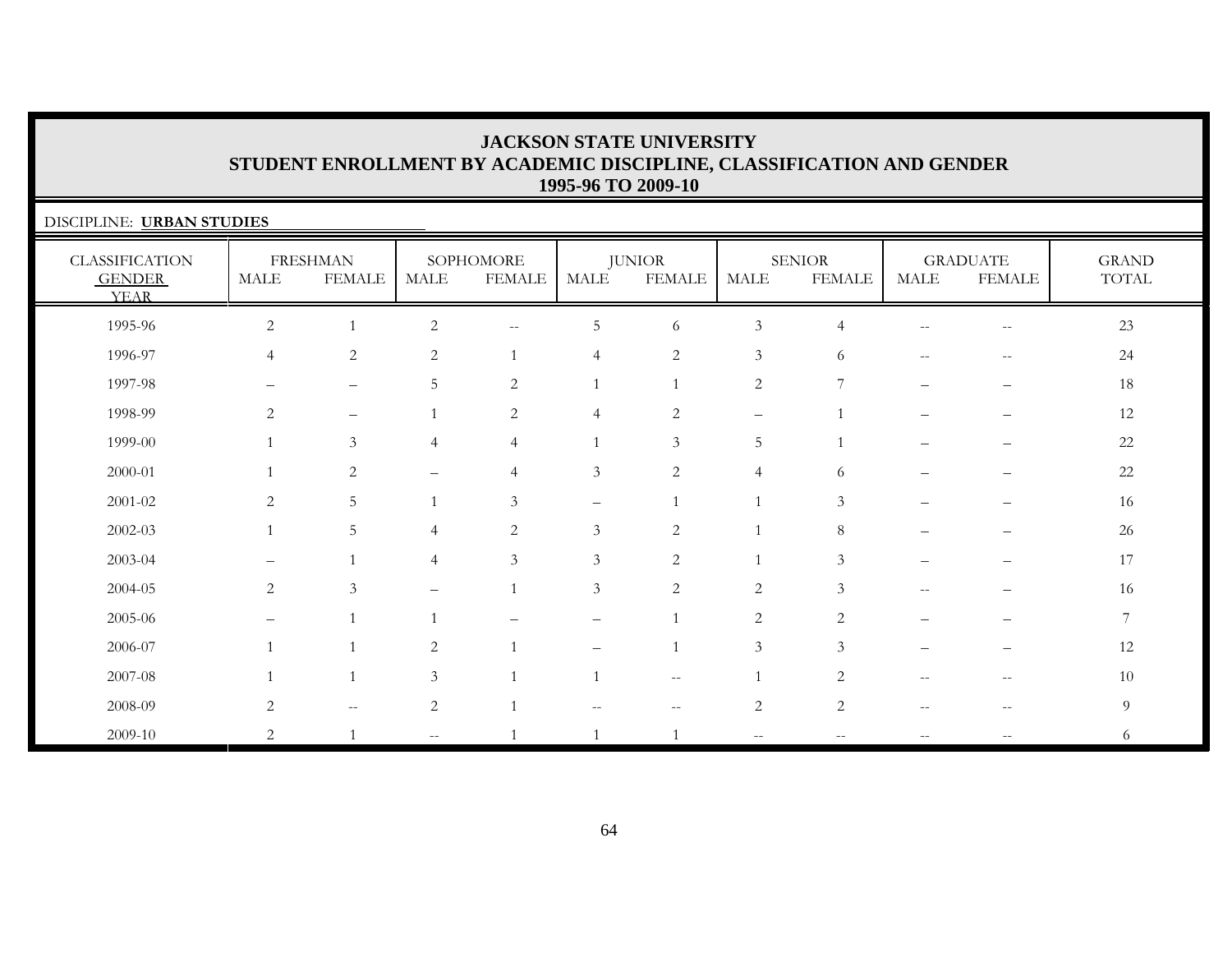| DISCIPLINE: UNDECIDED MAJORS                          |      |                                  |             |                            |                |                                |                |                                |             |                                  |                       |  |
|-------------------------------------------------------|------|----------------------------------|-------------|----------------------------|----------------|--------------------------------|----------------|--------------------------------|-------------|----------------------------------|-----------------------|--|
| <b>CLASSIFICATION</b><br><b>GENDER</b><br><b>YEAR</b> | MALE | <b>FRESHMAN</b><br><b>FEMALE</b> | <b>MALE</b> | SOPHOMORE<br><b>FEMALE</b> | <b>MALE</b>    | <b>JUNIOR</b><br><b>FEMALE</b> | <b>MALE</b>    | <b>SENIOR</b><br><b>FEMALE</b> | <b>MALE</b> | <b>GRADUATE</b><br><b>FEMALE</b> | <b>GRAND</b><br>TOTAL |  |
| 1995-96                                               | 121  | 142                              | 31          | 19                         | $8\phantom{.}$ | 10                             | $\,8\,$        | $30\,$                         | 63          | 151                              | 583                   |  |
| 1996-97                                               | 114  | 108                              | 23          | 37                         | $\overline{9}$ | 6                              | 7              | 11                             | 47          | 112                              | 474                   |  |
| 1997-98                                               | 140  | 132                              | $22\,$      | 20                         | 7              | $\overline{5}$                 | $\mathfrak{Z}$ | $\overline{4}$                 | 58          | 84                               | 475                   |  |
| 1998-99                                               | 104  | 113                              | 41          | 22                         | 9              | 12                             | 3              | 6                              | 40          | 72                               | 422                   |  |
| 1999-00                                               | 78   | 105                              | $22\,$      | 16                         | 13             | 12                             | $\overline{4}$ | 9                              | 73          | 144                              | 476                   |  |
| 2000-01                                               | 112  | 132                              | 33          | 32                         | $\overline{9}$ | $\overline{9}$                 | 9              | 8                              | 74          | 159                              | 577                   |  |
| 2001-02                                               | 136  | 93                               | 19          | 21                         | $\overline{4}$ | 2                              | $\overline{c}$ | 6                              | 73          | 159                              | 515                   |  |
| 2002-03                                               | 210  | 169                              | 30          | 28                         | 5              | 5                              | 5              | 8                              | 61          | 113                              | 634                   |  |
| 2003-04                                               | 277  | 232                              | 55          | 36                         | $\overline{2}$ | $\overline{4}$                 | 7              | 10                             | 55          | 103                              | 781                   |  |
| 2004-05                                               | 267  | 291                              | 65          | 82                         | 16             | 30                             | 9              | 15                             | 79          | 131                              | 985                   |  |
| 2005-06                                               | 245  | 282                              | 62          | 75                         | 33             | 37                             | 14             | 24                             | 64          | 126                              | 962                   |  |
| 2006-07                                               | 196  | 206                              | 60          | 72                         | 32             | 38                             | 19             | 31                             | 40          | 51                               | 745                   |  |
| 2007-08                                               | 193  | 258                              | 71          | 60                         | 35             | 36                             | 24             | $37\,$                         | 43          | 95                               | 852                   |  |
| 2008-09                                               | 164  | 186                              | 42          | 65                         | 30             | 25                             | 15             | 24                             | 38          | 90                               | 679                   |  |
| 2009-10                                               | 165  | 153                              | 34          | 40                         | 18             | 22                             | 24             | 19                             | 47          | 69                               | 591                   |  |